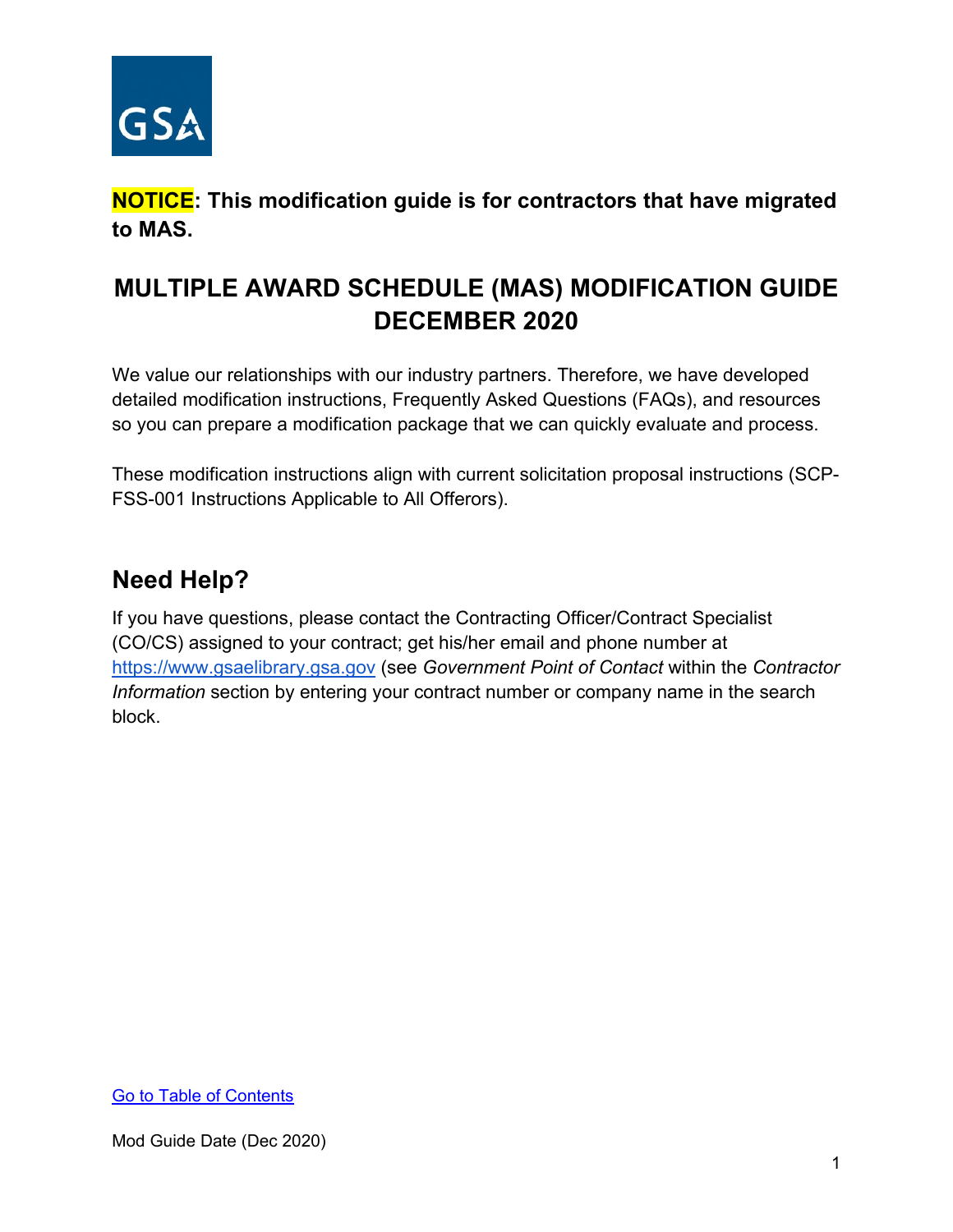

# <span id="page-1-0"></span>**TABLE OF CONTENTS**

| 2. Administrative Modification Guidance<br><b>3. Additions Modification Guidance</b><br>• Add Product(s)<br>• Add Professional Services/Labor Category or<br><b>Training</b><br>• Add SIN<br><b>4. Deletions Modification Guidance</b><br>• Delete Product(s)<br>• Delete Professional and Non-Professional<br><b>Services, Labor Category, Course, or Service</b><br><b>Offerings</b><br>• Delete SIN<br>5. Pricing Modifications<br><b>EPA Increase based on a Commercial Price</b><br><b>List</b><br>• EPA based on Market Pricing<br><b>EPA Based on Service Contract Labor</b><br><b>Standards (SCLS)</b><br>• Wage Determinations<br><b>Permanent Price Reduction (based on Most</b> | 1. General Guidance      | $4 - 9$   |
|--------------------------------------------------------------------------------------------------------------------------------------------------------------------------------------------------------------------------------------------------------------------------------------------------------------------------------------------------------------------------------------------------------------------------------------------------------------------------------------------------------------------------------------------------------------------------------------------------------------------------------------------------------------------------------------------|--------------------------|-----------|
|                                                                                                                                                                                                                                                                                                                                                                                                                                                                                                                                                                                                                                                                                            |                          | $10 - 12$ |
|                                                                                                                                                                                                                                                                                                                                                                                                                                                                                                                                                                                                                                                                                            |                          | $13 - 30$ |
|                                                                                                                                                                                                                                                                                                                                                                                                                                                                                                                                                                                                                                                                                            |                          |           |
|                                                                                                                                                                                                                                                                                                                                                                                                                                                                                                                                                                                                                                                                                            |                          |           |
|                                                                                                                                                                                                                                                                                                                                                                                                                                                                                                                                                                                                                                                                                            |                          |           |
|                                                                                                                                                                                                                                                                                                                                                                                                                                                                                                                                                                                                                                                                                            |                          | $31 - 34$ |
|                                                                                                                                                                                                                                                                                                                                                                                                                                                                                                                                                                                                                                                                                            |                          |           |
|                                                                                                                                                                                                                                                                                                                                                                                                                                                                                                                                                                                                                                                                                            |                          |           |
|                                                                                                                                                                                                                                                                                                                                                                                                                                                                                                                                                                                                                                                                                            |                          |           |
|                                                                                                                                                                                                                                                                                                                                                                                                                                                                                                                                                                                                                                                                                            |                          | 35-55     |
|                                                                                                                                                                                                                                                                                                                                                                                                                                                                                                                                                                                                                                                                                            |                          |           |
|                                                                                                                                                                                                                                                                                                                                                                                                                                                                                                                                                                                                                                                                                            |                          |           |
|                                                                                                                                                                                                                                                                                                                                                                                                                                                                                                                                                                                                                                                                                            |                          |           |
|                                                                                                                                                                                                                                                                                                                                                                                                                                                                                                                                                                                                                                                                                            |                          |           |
|                                                                                                                                                                                                                                                                                                                                                                                                                                                                                                                                                                                                                                                                                            | <b>Favored Customer)</b> |           |

[Go to Table of Contents](#page-1-0)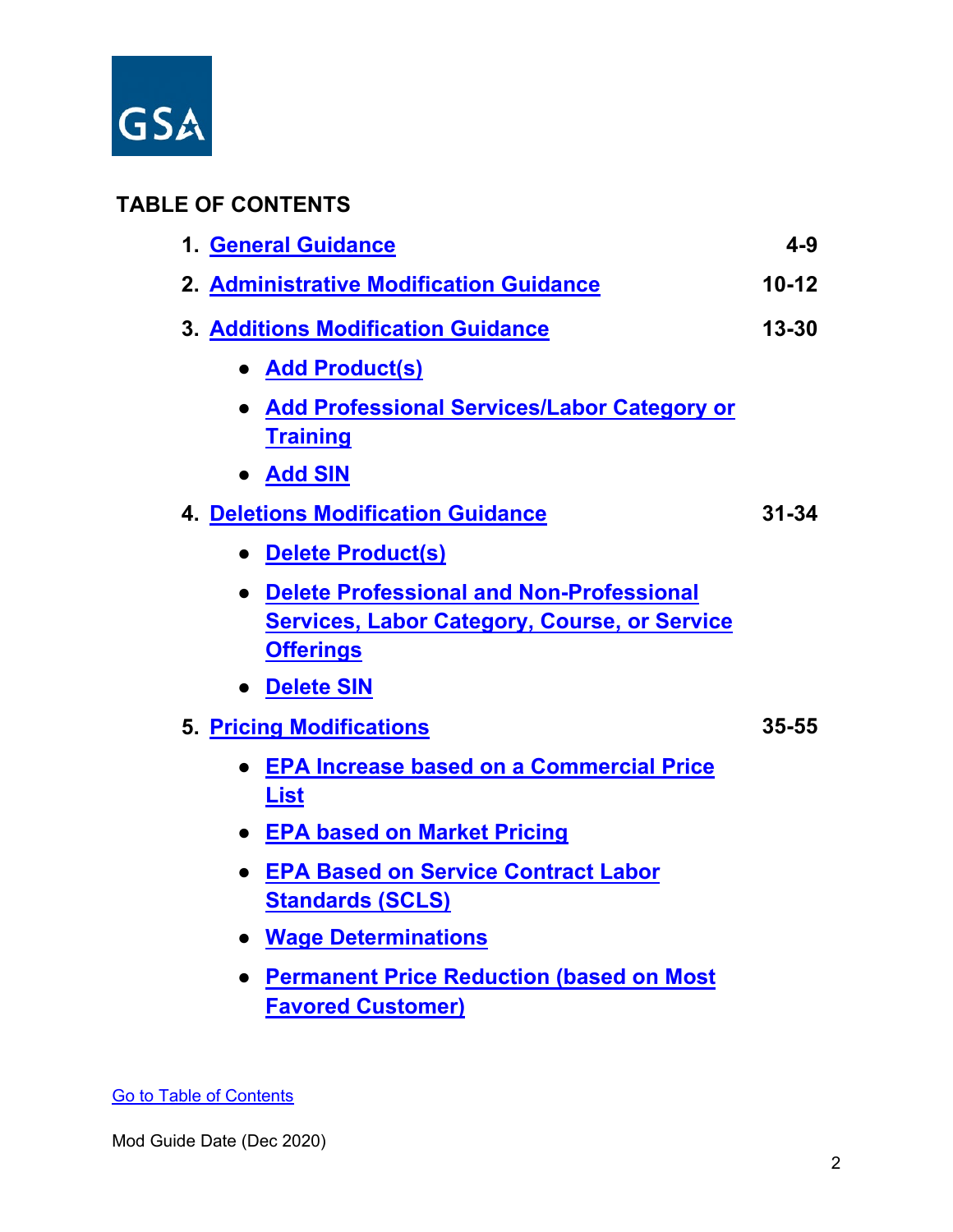

| • Permanent Price Reduction (Industry Partner   |       |
|-------------------------------------------------|-------|
| <b>Requested)</b>                               |       |
| • Temporary Price Reduction                     |       |
| <b>6. Technical Modifications</b>               | 56-60 |
| • Part(s) Number Change                         |       |
| <b>Product Descriptive Changes</b><br>$\bullet$ |       |
| • Service Descriptive Changes                   |       |
| <b>7. Terms and Conditions Modifications</b>    | 61-64 |
| 8. Novation and Change of Name                  | 65-71 |
| <b>Change-of-Name Agreement Modification</b>    |       |
| • Novation Agreement Modification               |       |
| <b>9. Cancellation Modifications</b>            | 72-73 |
| 10. Glossary                                    | 74-76 |
| 11. Appendix                                    | 78-94 |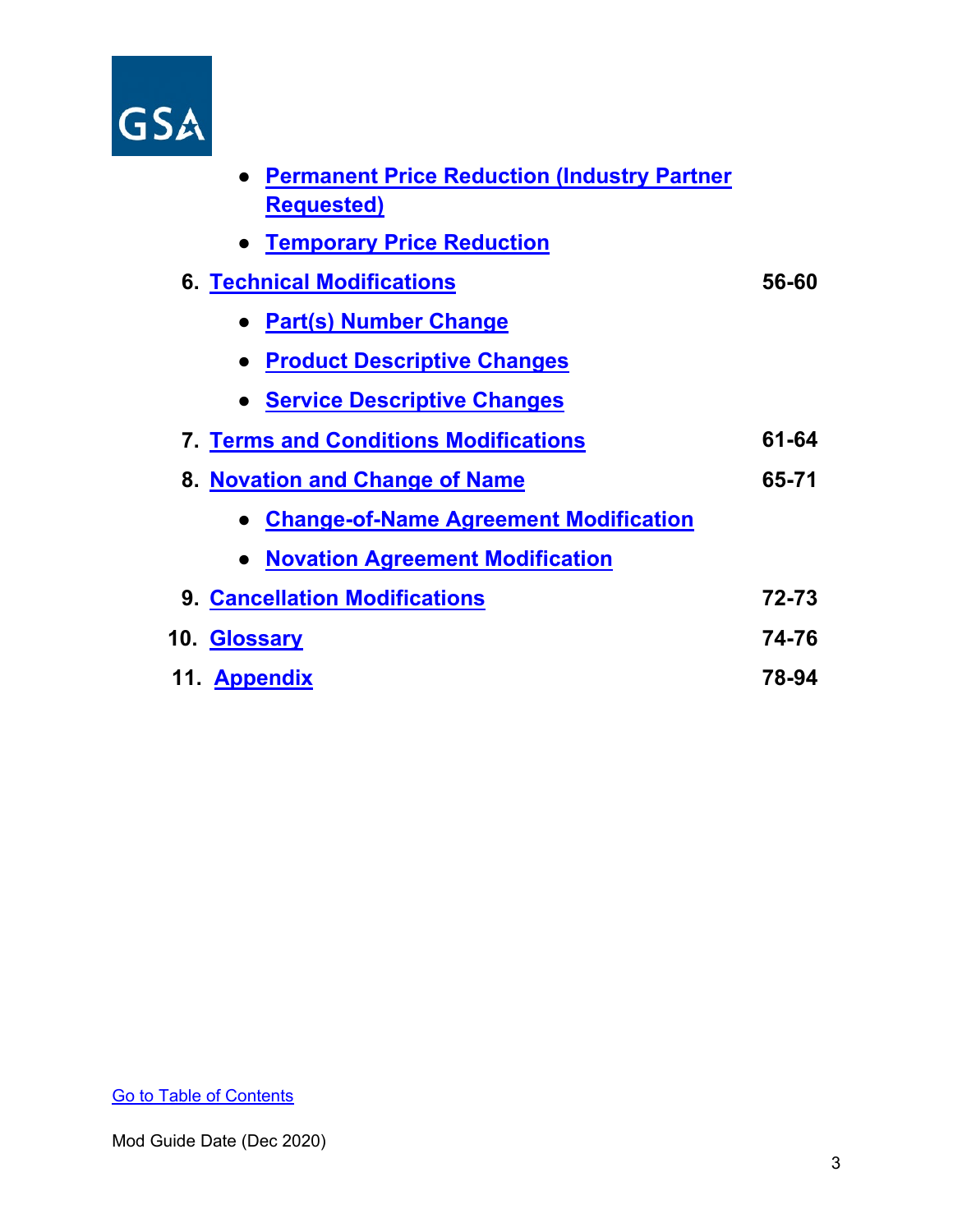

## <span id="page-3-0"></span>**a. MAS Modification Guide Purpose**

We developed this guide to help you complete and submit the information necessary to request modification(s) to your Multiple Award Schedule (MAS) contract.

Below are general instructions and a checklist for each modification type. However, there may be more requirements based on the large category/ies, subcategories, and Special Item Numbers (SINs) within the specific Large Category attachments of the [MAS Solicitation.](https://beta.sam.gov/opp/9c6569ce85314504b780b8778abde405/view) See [Available Offerings and Requirements](https://www.gsa.gov/buying-selling/purchasing-programs/gsa-schedules/selling-through-schedules/roadmap-for-new-schedule-offerors/1-get-ready/available-offerings-and-requirements) for additional guidance.

**This document includes links to the MAS Solicitation in beta.sam.gov. To ensure you are viewing the most recent version of the solicitation you need to take action in beta.sam.gov if you see this note.**

*Note: there have been new actions to this contract opportunity. To view the most recent action, please click HERE.*

**If you do not see the note in beta.sam.gov then you are viewing the most recent version of the solicitation**

## **b. Getting Started**

**You must read through all of the general guidance below before you complete the checklist, if applicable, for each modification type.** Contracting Officers/Contracting Specialists (COs/CSs) may need more information to help them make necessary determinations.

If any mandatory information is missing and/or incomplete, the reviewing CO/CS will reject your modification request. Following the guidance here will help reduce rejections, limit clarification requests from your CO, and enable quicker processing.

## **eMod and eMod Training**

The MAS Program will only accept contractor initiated modification requests via the GSA eMod system, which is located at [https://eoffer.gsa.gov/.](https://eoffer.gsa.gov/) You can combine many modification types into a single modification request in eMod. For example, you can combine changing an authorized negotiator, email address, phone number, etc. into one mod.

[Go to Table of Contents](#page-1-0)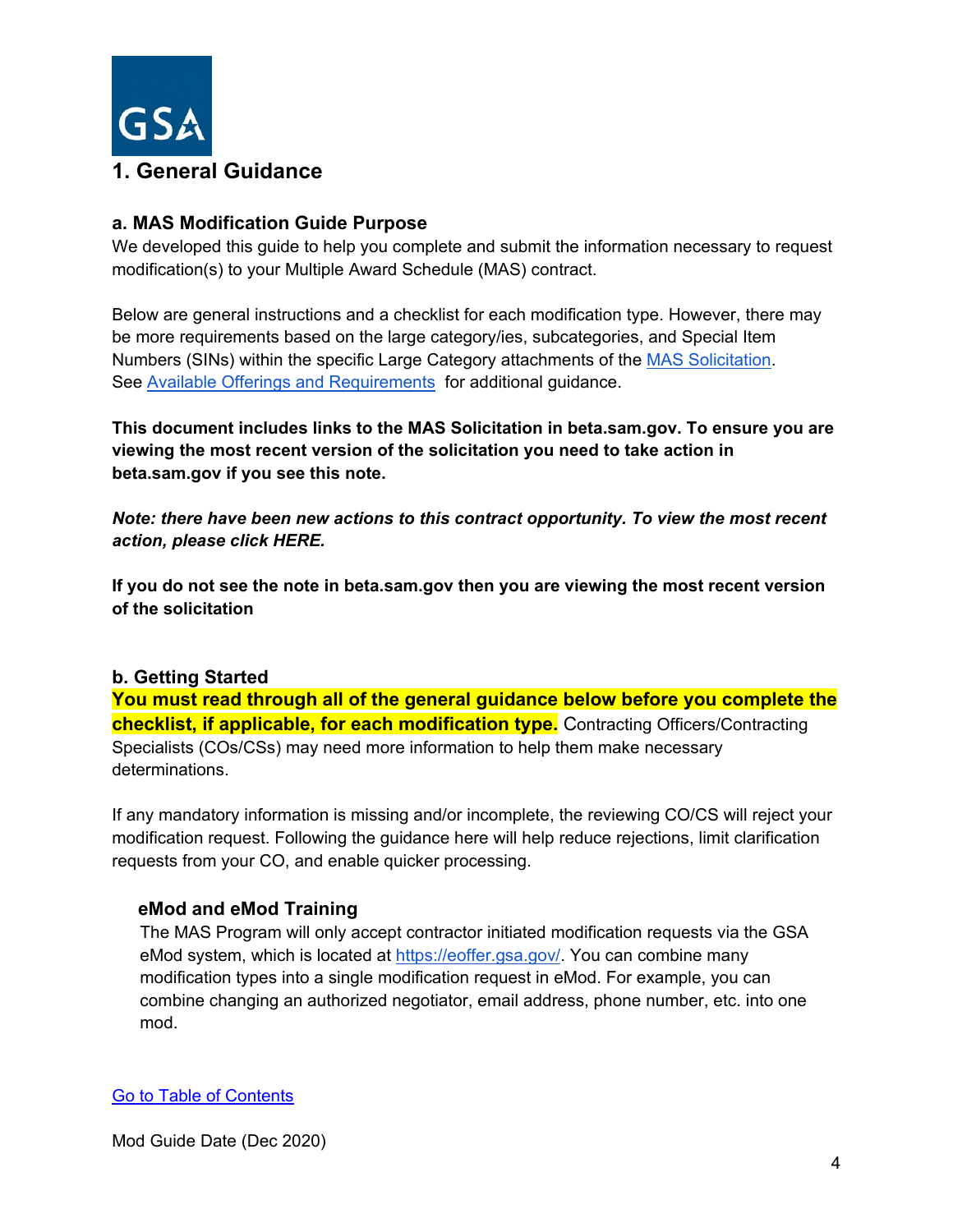

Find eMod information and training in the [GSA Vendor Support Center](https://vsc.gsa.gov/) (VSC) and on the eOffer website. Whoever initiates modification requests via the eMod process must be an authorized negotiator.

The eOffer/eMod Help Center provides step-by-step instructions on how to submit a mod. The eOffer/eMod Help Center can be accessed at [https://eoffer.gsa.gov/AMSupport.](https://eoffer.gsa.gov/AMSupport) We recommend using the Chrome browser for eMod.

## **Digital Certificates**

You can't enter a mod request in the eMod system without a current digital certificate. A digital certificate is an electronic credential that identifies a specific individual who is working for a specific organization. Learn how to obtain digital certificates at [https://eoffer.gsa.gov/eoffer\\_docs/digital\\_cert.html.](https://eoffer.gsa.gov/eoffer_docs/digital_cert.html) Your company should have more than one person identified as an authorized negotiator with a digital certificate.

## **c. Transactional Data Reporting Special Item Numbers**

On June 23rd, 2016, GSA published a final rule to capture Transactional Data for procurements across MAS, which began the Transactional Data Reporting (TDR) pilot. Transactional Data Reporting acceptance is optional. But, if your contract has TDR and non-TDR applicable SINs and you have accepted TDR, your entire contract is subject to TDR terms and conditions for the remainder of the contract once you have accepted TDR.

Participation in TDR is voluntary. Once you decide to participate in the TDR pilot, you must continue to participate in TDR until the end of the pilot. You cannot opt out of TDR after you decide to opt in.

Commercial Sales Practices (CSP) disclosure is not required if you participate in TDR.

## **d. Contract Administration**

**Important:** Not addressing the items below, if applicable, may prevent your mod request's submission or processing.

## **Refreshes/Mass Mods**

Your GSA Schedule contract is updated/refreshed periodically. A refresh also updates the terms and conditions of the Schedule solicitation, which in turn triggers a Mass Modification (Mass Mod) to every Schedule contract via email. Contractors must act on all outstanding Mass Mods.

[Go to Table of Contents](#page-1-0)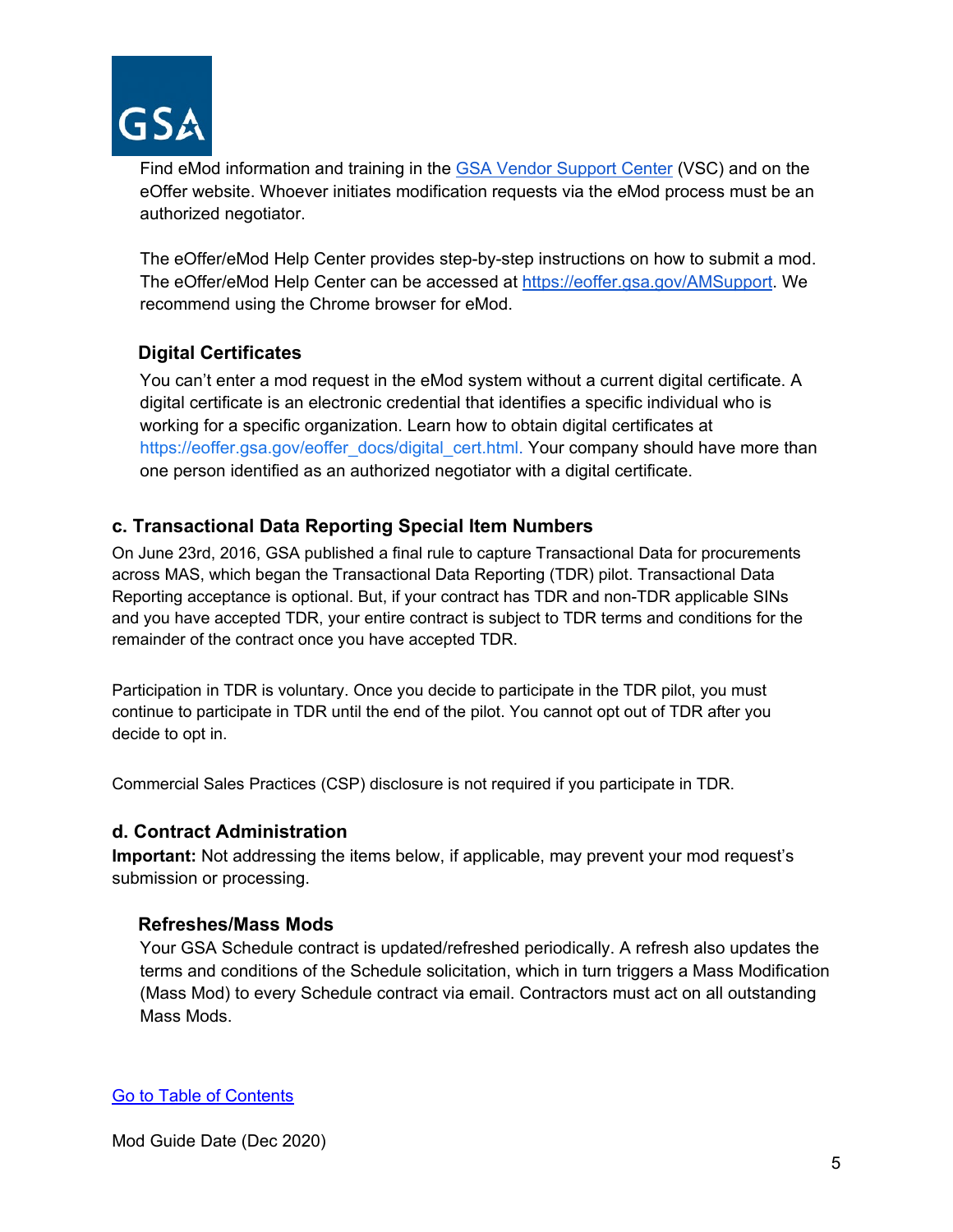

Also, accepting all outstanding Mass Mods is a prerequisite for submitting a modification request. We will only consider mod requests from contractors who comply with the contract. All other mod requests will not be processed until all outstanding Mass Mods have been acted upon. You can check your compliance with Mass Mods here: [https://mcm.fas.gsa.gov/.](https://mcm.fas.gsa.gov/)

One of the considerations for exercising an option is that all Mass Mods are acted upon. The Government reserves the right not to exercise an option if contract terms and conditions are not met.

GSA implemented a Multi-Factor Authentication (MFS) process for all contractors accessing the Mass Mod Portal effective August 8, 2020.

On August 8, 2020, the Mass Mod portal application removed this digital certification requirement and moved to a two-step authentication process. Please note that this change does not remove or impact the digital certification requirement for the eOffer/eMod application. You must maintain an active digital certificate to keep your contract current through the eOffer/eMod system.

In order to utilize the Multi-Factor Authentication (MFA) process you must have your authorized negotiators up to date on your contract. Only authorized negotiators listed on the contract will be able to sign mass mods on behalf of your company. If you need to update the authorized negotiator(s) on your contract you must submit an administrative eMod. This authorized negotiator information can be verified by contacting the IOA or ACO assigned to a contractor's contract. Industry partners can locate their representativ[e](https://vsc.gsa.gov/tools/aco_ioa.cfm) [here.](https://vsc.gsa.gov/tools/aco_ioa.cfm)

## **Subcontracting Plans and Reporting**

Subcontracting plans need to be kept current. Expired subcontracting plans may hinder your ability to process contract actions such as mod requests. Please submit the subcontracting plan and subcontracting reports on time. If you have questions regarding your subcontracting obligations under the Schedule contract, contact your assigned ACO/CO/CS.

## **FAS Sales Reporting Portal (SRP)**

Ensure that sales are being reported and the Industrial Funding Fee (IFF) is being paid in a timely manner via the FAS Sales Reporting Portal https://srp.fas.gsa.gov/.

## **e. Requirements After a Mod is Executed**

## **Schedules Input Program (SIP) Guidance**

[Go to Table of Contents](#page-1-0)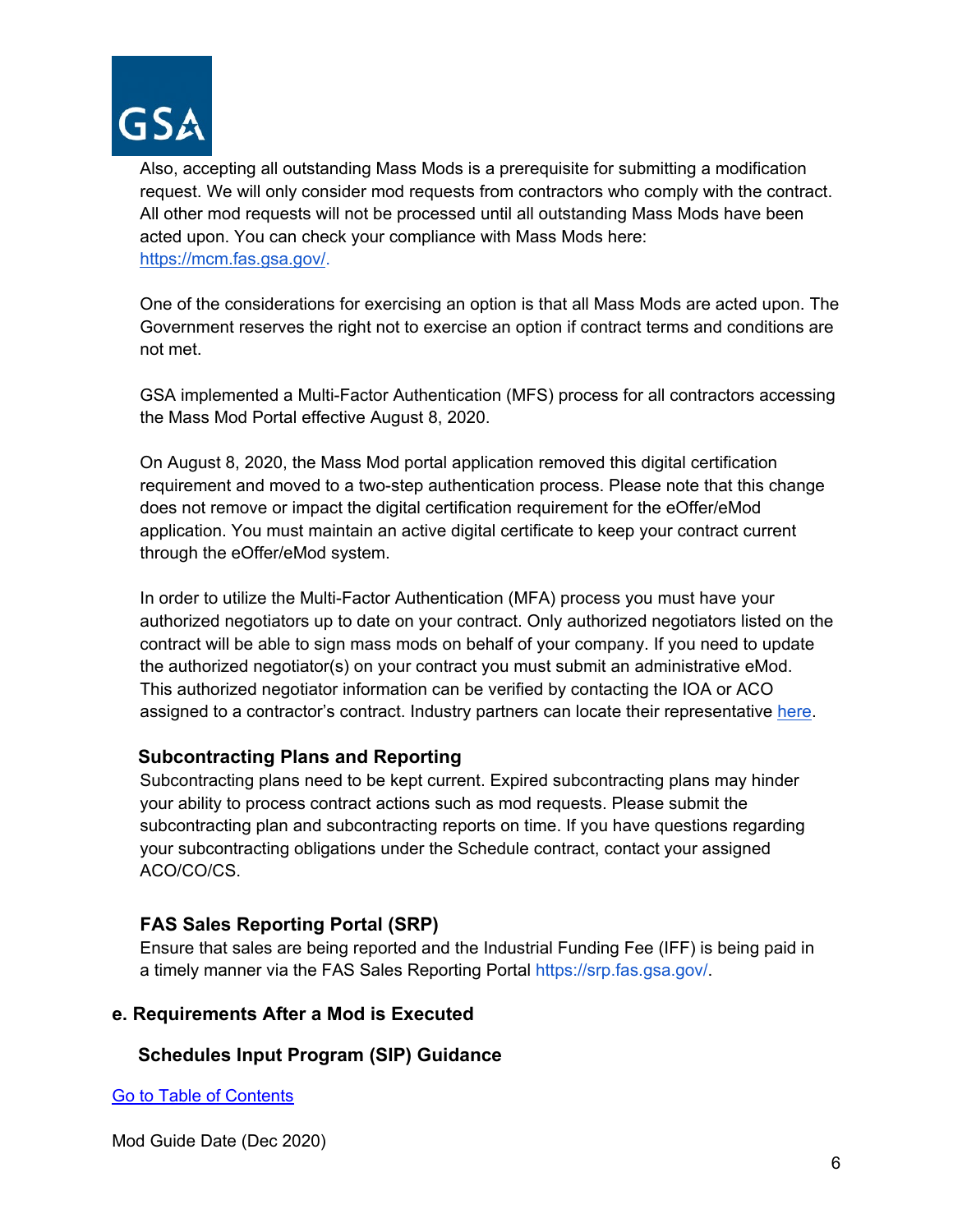

When uploading your final GSA *Advantage!®* price lists in the Schedules Input Program (SIP), use the SIP "change" button to upload only the items being added, deleted, or updated. It is more efficient and provides a significantly lower risk of inadvertently damaging your established GSA *Advantage!®* portfolio and or file.

Do not hit the SIP "replace" button to upload your entire GSA contract portfolio after every mod. If you have questions concerning preparing and submitting your electronic catalog using the SIP, contact the VSC at 877-495-4849 (M-F 8:30-5:30 PM EST) or email vendor.support@gsa.gov.

Ensure the SIP file is accurate and reflects the most recent changes that have been approved by the CO/CS. Only upload approved contract items and/or services on GSA *Advantage!®.* Inform the CO/CS assigned to the contract of any pending changes. Most changes to your electronic catalog file require an approved modification of contract before you can update the changes in the SIP and uploaded on GSA *Advantage!®*

Also, your GSA *Advantage!®* file must be current and up to date. Therefore, you must upload the SIP file at least every two years to avoid suspension in GSA *Advantage!®*.

Even if you have not had any changes to your products and/or service offerings, you must still update/verify/upload the file every two years. Otherwise, your electronic catalog file will be removed/suspended from GSA *Advantage!®*.

The SIP file (text file) on GSA *Advantage!®* should contain the complete GSA price list to include the cover page and terms and conditions as specified in clause [I-FSS-600,](#page-77-1) Contract Price Lists, and any more information required by the Large Category attachment in the [MAS Solicitation.](https://beta.sam.gov/opp/9c6569ce85314504b780b8778abde405/view).

## **f. Resources**

Here's where to get help when preparing contract mod requests:

- See terms and conditions for each Large Category in the attachment to the MAS **[Solicitation](https://beta.sam.gov/opp/9c6569ce85314504b780b8778abde405/view)**
- Vendor Toolbox helps contractors learn more about the MAS process and requirements. Get Information about contract option mods is available here: https://vsc.gsa.gov/administration/modOptions.cfm#open
- The Federal Acquisition Regulation (FAR) and General Services Administration Acquisition Regulation (GSAR) at https://www.acquisition.gov/

## **g. Templates**

Please read the instructions when completing the standard templates to ensure you've completed the template correctly. If you don't complete the template properly, your mod may be rejected or delayed.

[Go to Table of Contents](#page-1-0)  i. **I-FSS-600** Contract Price List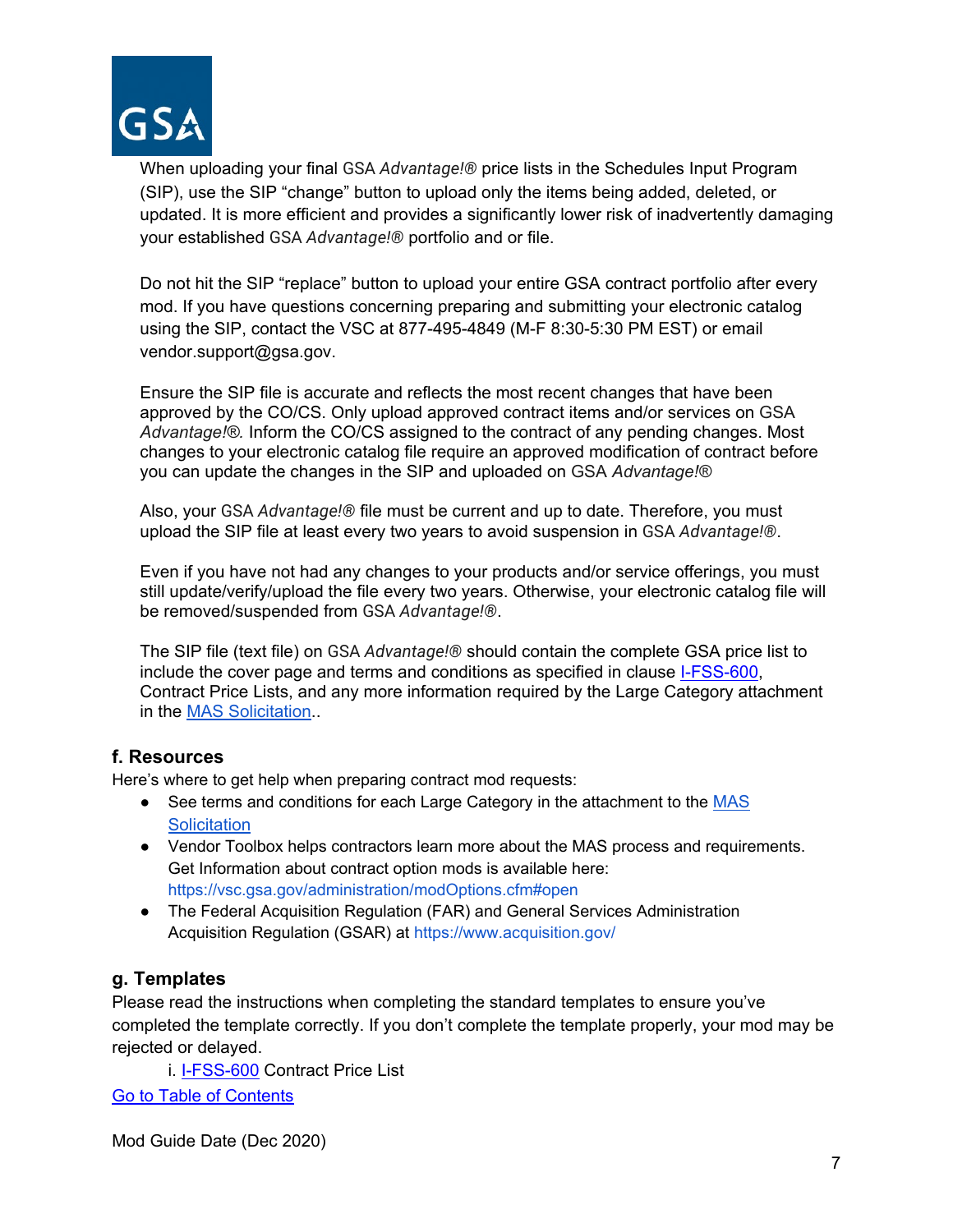

- Ii. [Suggested Change of Name Agreement Format](#page-83-0)
- iii. Suggested Legal Certification of Name Change Template
- iv. [Suggested Novation Agreement Format](#page-66-0)

## **Price Proposal Template (PPT)**

In order to complete a mod for additions, deletions, pricing, or technical request, you must submit a PPT with two tabs, A and B.

1. **Tab A:** Includes all offerings. On this tab, include the data for ALL of your GSA offerings as though your modification request was already approved. This should be the entire universe of offerings. The purpose of this is to compare the current submission to the last approved and fully conformed copy of your contract up to the last modification's effective date. By populating this tab for all modifications, contractors will no longer need to keep extra spreadsheets for auditors or Industrial Operations Analysts (IOAs), or wonder what's on your contract. All of the information on this sheet, once approved by your contracting officer, will be on your contract.

2. **Tab B-changes :** Include ONLY the items impacted by the modification. On this tab, provide the items to be modified (e.g. products to be added or deleted, updates to products and/or services, etc.)

3. **EPA:** Use these tabs, as applicable, when requesting a price increase or price decrease of any kind. You must still fill out tab A with your universe of offerings.

If there is a modification already in process at the time of a secondary modification request, note that there is a modification pending on the PPT.

## **h. Frequently Asked Questions**

## **1. Has the mod process changed as a result of MAS Consolidation?**

No, GSA continues to use existing policies and procedures to modify MAS contracts. This guide was developed from mod guidance for the legacy Schedules and is meant to consolidate all modification guidance in one place. Now we have a resource that industry can use to know what to upload in eMod to allow the CO/CS to timely process modification requests.

## **2. What are some common reasons a modification request is rejected?**

- Items to be added are out of scope for the proposed/awarded SIN;
- Duplicate items or part numbers on spreadsheet;
- Adding items already on contract;
- Essentially the same (ETS) products as AbilityOne items being added;

#### [Go to Table of Contents](#page-1-0)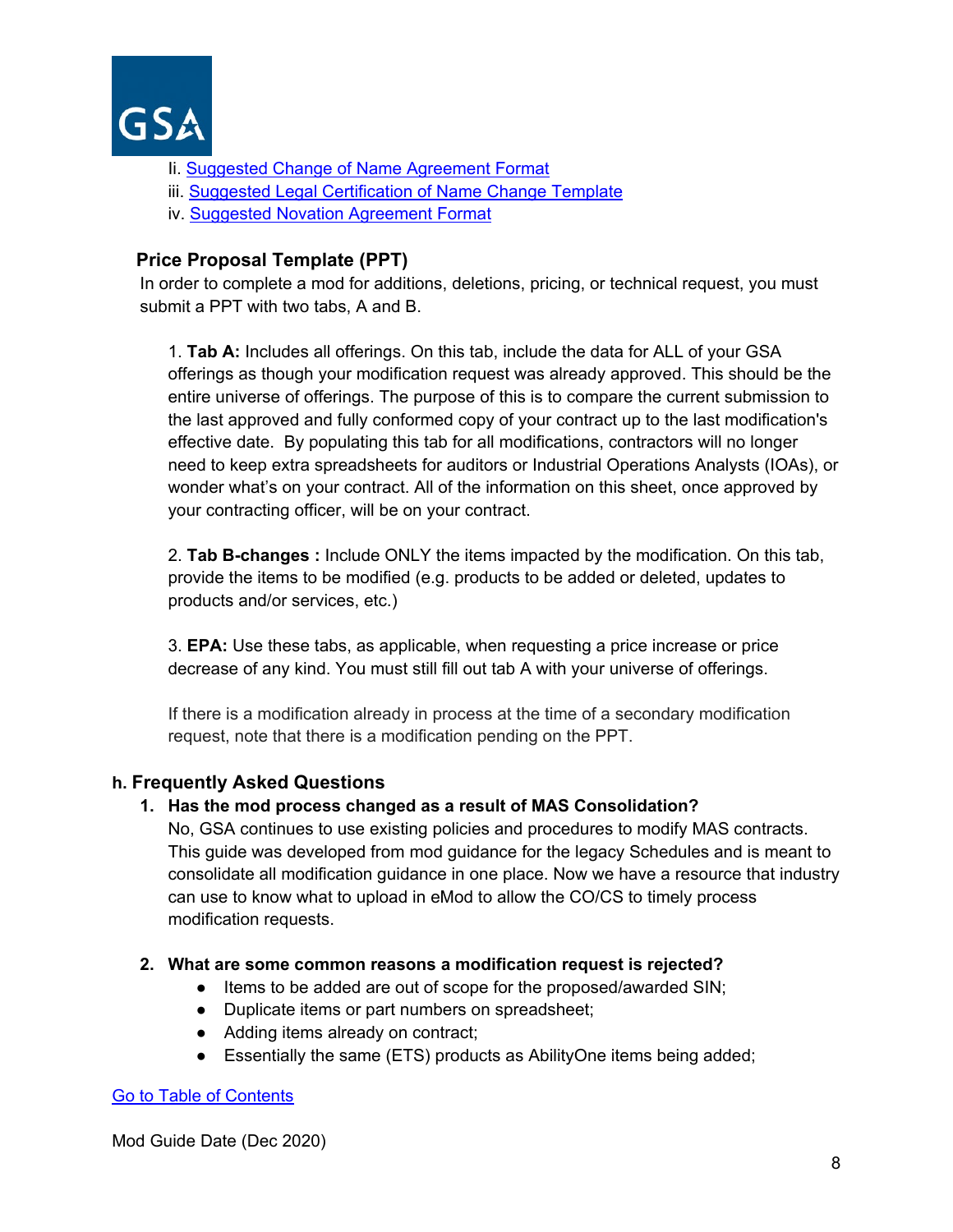

- Math is incorrect on Price Proposal Template;
- Pricing or discounts are incorrect;
- Attempt to delete items that are not on contract;
- Overhead is not included in the cost and is being charged separately;
- Using non-standardized part numbers;
- Proper type of mod is not chosen in GSA eMod system;
- Incorrect documentation submitted with mod;
- Irrelevant documentation submitted with mod;
- All the required documentation is not initially submitted with modification request; and
- Slow contractor response to CO's/CS's comments or requests.

#### **3. How long does it take to process a mod?**

There is no set timeline for processing a mod. Our COs/CSs in the acquisition centers work diligently to process mods in a timely fashion. The amount of time it takes to award a mod largely depends on the COs/CSs workload, the documentation provided by the MAS contractor, and the responsiveness of the MAS contractor. On average, most modifications take 30-60 days with administrative modifications usually taking 2-3 weeks.

It is recommended that you do not mix the modification types or category types when an addition mod request is submitted. For example, an addition mod containing furniture items, IT items, and Global Supply items may cause a longer lead time.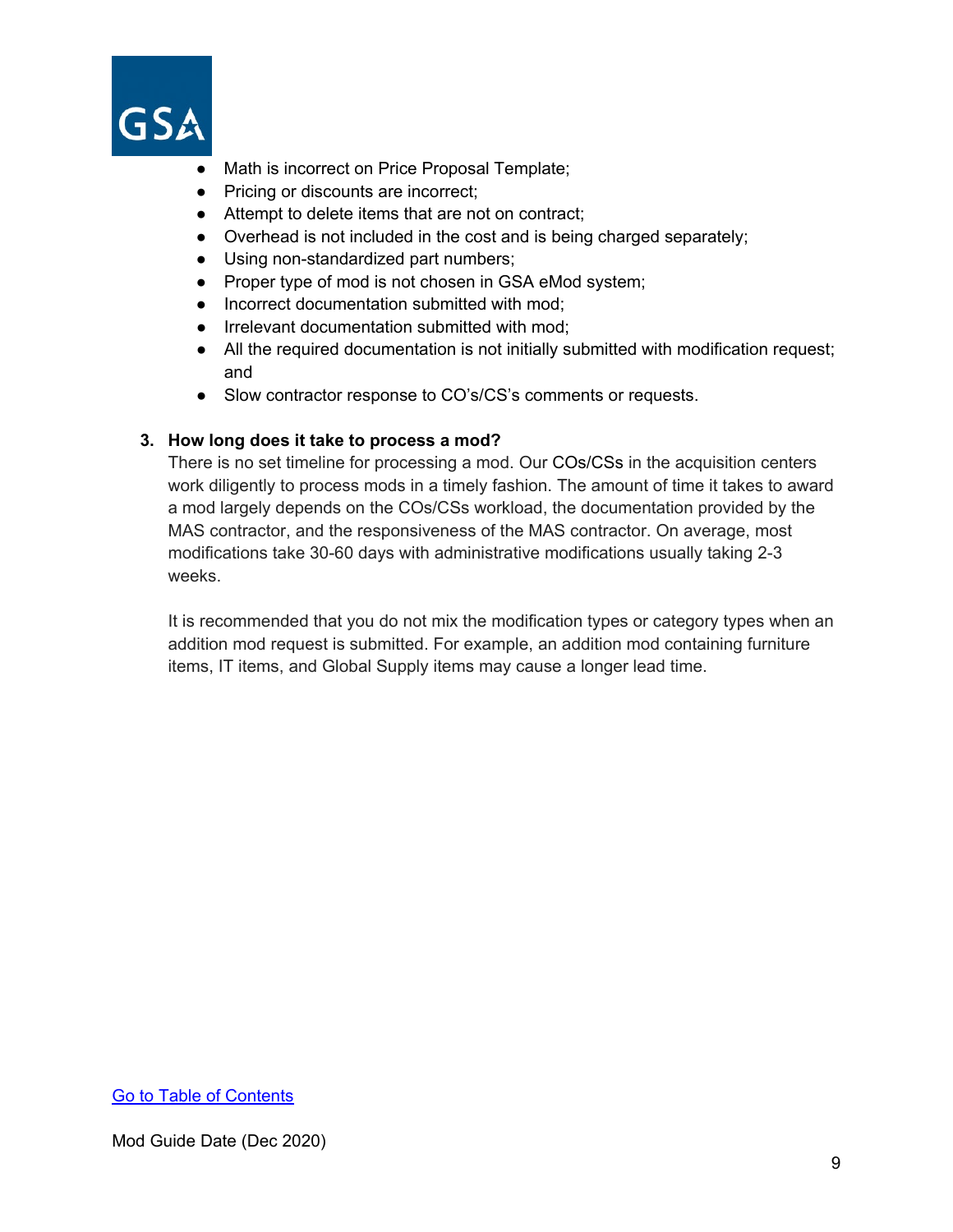

## <span id="page-9-0"></span>**a. Administrative Modifications**

Administrative modifications are subject to the unilateral right and discretion of the Government. A contractor will not be required to provide a digital signature after submitting an administrative mod request.

The following are common administrative mods:

- Address change
- Contract administrator/Point of Contact (POC) or authorized negotiator change
- Email address change
- Fax change
- Industrial Funding Fee (POC) change
- Points of Contact (POCs) for manufacturers, dealers, resellers, agents changes
- Order Point of Contact (POC) change
- Telephone number change
- Website address change

When you submit a mod request for an administrative mod, the CO will be notified. Once the CO has reviewed the request, you will receive an email that the mod has been approved or rejected.

Multiple administrative mod types can be combined into a single mod; for example, you can combine changing an authorized negotiator, email address, phone number, etc. into one mod. The [eMod Help Center](https://eoffer.gsa.gov/AMSupport/index.html) provides additional information that can assist your efforts.

Click [here](https://eoffer.gsa.gov/AMSupport/index.html#book_page_page/modules%2Fbook%2Fdatabase.xml/eoffer_emod/emod-resources/modtypes/administrative-modifications/administrative-modification-overview) to go to the eMod Help Center for more information about submitting your Administrative Modification request.

## **b. Address Change**

This mod type will update the company address. A change to your address in [SAM](https://www.sam.gov/SAM/) [\(https://www.sam.gov/SAM/\)](https://www.sam.gov/SAM/) record will automatically initiate an address change mod in the eMod system. Even minor changes in punctuation, such as St. vs St vs. Street will generate an eMod. Address data entry must be consistent in sam.gov and eMod. The next time eMod is accessed, you will be notified of the address change. You will be required to confirm the new address and will be prompted to apply the new address to any other GSA Schedule contracts that the company may hold. An automatic Rapid Action Modification (RAM) will be sent to your CO to incorporate the change into your contract. The RAM will not change the list of current

## [Go to Table of Contents](#page-1-0)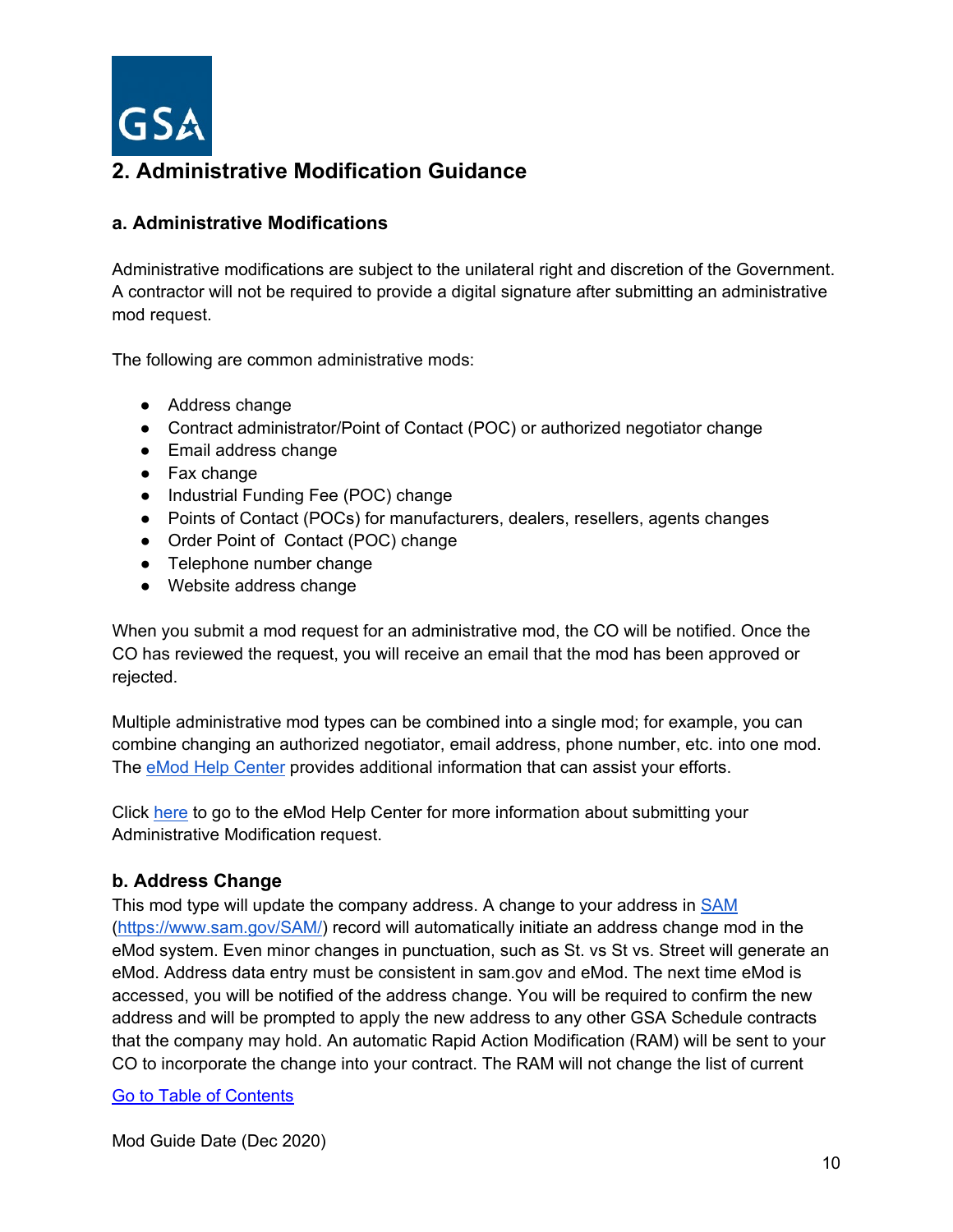

Authorized Negotiators or Contact for Contract Administration. If the address change is related to a novation and the unique entity identified (e.g., Data Universal Numbering System (DUNS) number) changes, please see the guidance related to [novations.](#page-66-0)

## **Modification Authority (see MAS solicitation):**

- FAR 43.103(b) Types of contract modifications
- 52.215-6 PLACE OF PERFORMANCE (OCT 1997)
- For non TDR contracts 552.238-82 MODIFICATION (FEDERAL SUPPLY SCHEDULE) (MARCH 2020) (ALTERNATE I - MARCH 2020)
- For TDR contracts 552.238-82 MODIFICATION (FEDERAL SUPPLY SCHEDULE) (MARCH 2020) (ALTERNATE II - MARCH 2020)

## **c. Contract Administrator/Point of Contact (POC) or Authorized Negotiator**

The Contract Administrator/POC modification type updates the name of the contract administrator. Email your ACO/CO/CS to let him/her know that your POC has been updated. When personnel changes result in a new POC, that new individual may also need to be added as an Authorized Negotiator.

The Authorized Negotiator mod type updates information that changes for an authorized negotiator. This includes removing an outdated Authorized Negotiator, adding a new negotiator, or updating spelling or punctuation of a name to match the digital certificate. When there is not currently a valid Authorized Negotiator on a contract, email a request from a company officer on company letterhead to the assigned CO/CS.

**Note:** You should have at least two persons with digital certificates listed as Authorized Negotiators who are authorized to sign. While you may use consultants, one Authorized Negotiator should be an employee of the contractor.

## **Modification Authority (see MAS solicitation):**

- FAR 43.103(b) Types of contract modifications
- G-FSS-900-C CONTACT FOR CONTRACT ADMINISTRATION (JUL 2003)
- Authorized Negotiator: K-FSS-1 AUTHORIZED NEGOTIATORS (MAR 1998)
- For non TDR contracts 552.238-82 MODIFICATION (FEDERAL SUPPLY SCHEDULE) (MARCH 2020) (ALTERNATE I - MARCH 2020
- For TDR contracts 552.238-82 MODIFICATION (FEDERAL SUPPLY SCHEDULE) (MARCH 2020) (ALTERNATE II - MARCH 2020)

Contract Administrator/POC or Authorized Negotiator Mod Checklist:

## [Go to Table of Contents](#page-1-0)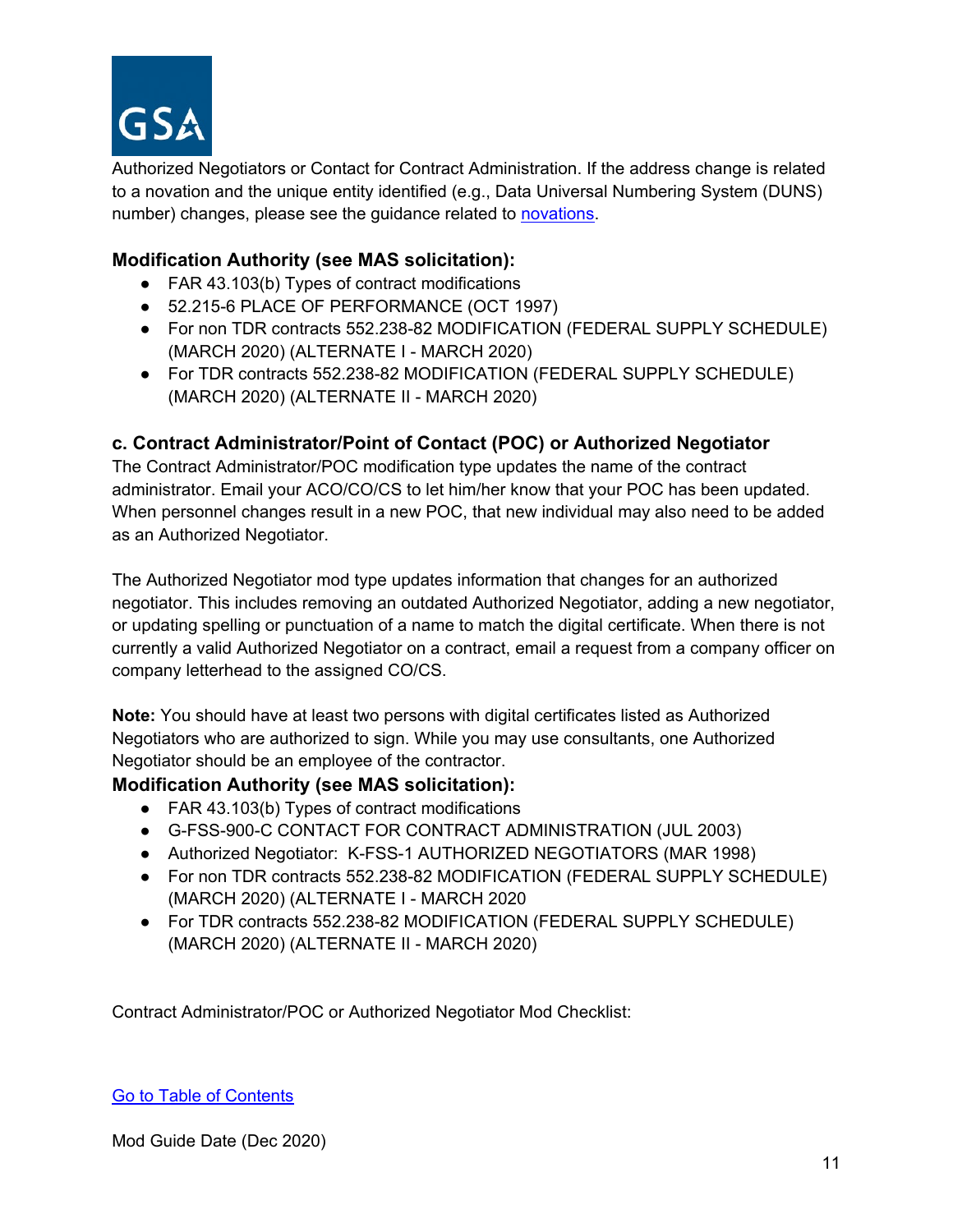# **GSA**

| <b>Item</b><br>no. | Documents Required to Be Submitted: (Contracting Officer may<br>require more than is listed and possibly different due to unique<br>circumstances of the request)                                                                                                                                                                  | Included in<br>Package |
|--------------------|------------------------------------------------------------------------------------------------------------------------------------------------------------------------------------------------------------------------------------------------------------------------------------------------------------------------------------|------------------------|
|                    | Provide a completed copy of the "Agent Authorization Letter" (if applicable)<br>(Located with templates to download, complete and upload in eOffer)<br>Note: An Agent Authorization Letter must be completed and submitted if a<br>consultant or third-party agent will be involved in any part of post-award<br>contract actions. |                        |
| 2                  | Provide a copy of the digital certificate, which must show the Authorized<br>Negotiator's full name and company email address, if applicable.                                                                                                                                                                                      |                        |
| 3                  | Provide a copy from the SAM gov search that confirms the added<br>authorized negotiator(s) do not appear on the SAM exclusion list.                                                                                                                                                                                                |                        |

## **d. Other Administrative Modifications**

For the following mod requests, please follow the prompts for updating this information in eMod:

- Email Address Change
- Fax Change
- Industrial Funding Fee Point of Contact (POC)
	- Modification Authority: G-FSS-900-C CONTACT FOR CONTRACT ADMINISTRATION (JUL 2003).
- Points of Contact (POCs) for Manufacturers, Dealers, Resellers, Agents
- Order Point of Contact (POC)
- Telephone Number Change
- Website Address Change

**Note:** The Industrial Funding Fee POC mod type will update any information seen in the Federal Acquisition Service (FAS) Sales Reporting Portal (SRP).

**Note:** For the website address change modification type, a change to your website address in [SAM](https://www.sam.gov/SAM/) will automatically initiate a Website Address Change modification in eMod. The next time you login to eMod, you will be notified of the website address change. You will be required to confirm the new website address and will be prompted to apply the new website address to any other GSA Schedule contracts that the company may hold. An automatic RAM will be sent to your CO to incorporate the change into your contract. The generated mod will not change the list of current Authorized Negotiators or contact for contract administration.

# <span id="page-11-0"></span>**3. Additions Modification Guidance**

[Go to Table of Contents](#page-1-0)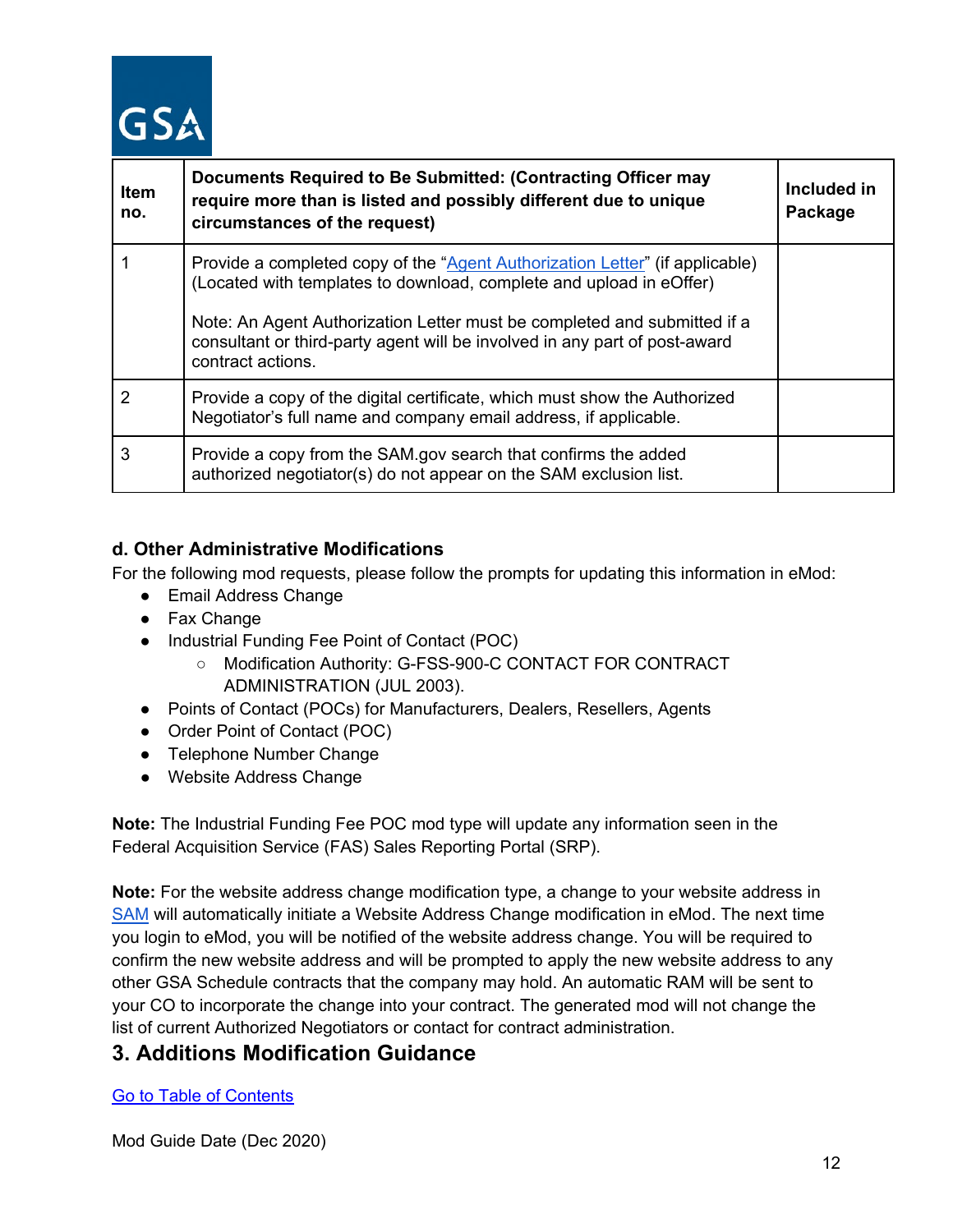

## **Adding Items to Your Contract**

You can add more SINs, new models, new brands, products and/or services to your MAS contract through a mod request. New items and/or services will not be added to the contract until the CO/CS can determine that the prices offered are "fair and reasonable," the items are within scope of the given SIN(s), and your mod request is otherwise responsive to the solicitation requirements. Some SINs have special submission instruction requirements. Refer to the [MAS Solicitation](https://beta.sam.gov/opp/9c6569ce85314504b780b8778abde405/view) and Large Category Attachment for specifically required documentation.

## **Dealers and Resellers**

If the manufacturer and the brand offered is not already awarded under the current contract, clause I-FSS-644 DEALERS AND SUPPLIERS (OCT 1988) requires companies to provide a Letter of Supply (LOS) from the manufacturer and, if applicable, the official distributor for each new brand offered. See the [Available Offerings and Requirements](https://www.gsa.gov/buying-selling/purchasing-programs/gsa-schedules/selling-through-schedules/roadmap-for-new-schedule-offerors/1-get-ready/available-offerings-and-requirements) page for the Letter of Supply template or otherwise provide evidence of an uninterrupted source of supply from which to satisfy the Government's requirements for the contract period.

## **Trade Agreements Act (TAA) Compliance**

Unless otherwise specified, the trade agreements outlined in 52.225-5 TRADE AGREEMENTS (OCT 2019)) apply to all items in the Schedule and you must certify each end product, except those listed in paragraph (b) of provision 52.225-6 TRADE AGREEMENTS CERTIFICATE (MAY 2014), is a U.S.-made or designated country end product, as defined in clause 52.225-5 TRADE AGREEMENTS (OCT 2019). A list of the designated countries can also be found in clause 52.225-5 TRADE AGREEMENTS (OCT 2019).

## **Ancillary Supplies and/or Services**

Ancillary supplies and/or services (SIN ANCILLARY under Miscellaneous Large Category) are in support of supplies and services which are not within the scope of any other SIN on the Schedule contract. These supplies and/or services may only be ordered in conjunction with, or in support of, supplies and/or services purchased under another SIN(s). Items that are awarded under SIN ANCILLARY offer a total solution for a customer requirement. This SIN may be used for orders and Blanket Purchase Agreements (BPAs) that involve work or a project that is solely associated with the supplies and/or services purchased under the Schedule. This SIN excludes stand-alone purchases that are exclusively for supplies and/or services already available under the Schedule. The Service Contract Labor Standards (SCLS) may be applicable to the services offered under SIN ANCILLARY. If applicable, the following language shall be included at the end or beginning of each detailed position description: "Service Contract Labor Standards (SCLS) labor categories must be incidental to, and used

## [Go to Table of Contents](#page-1-0)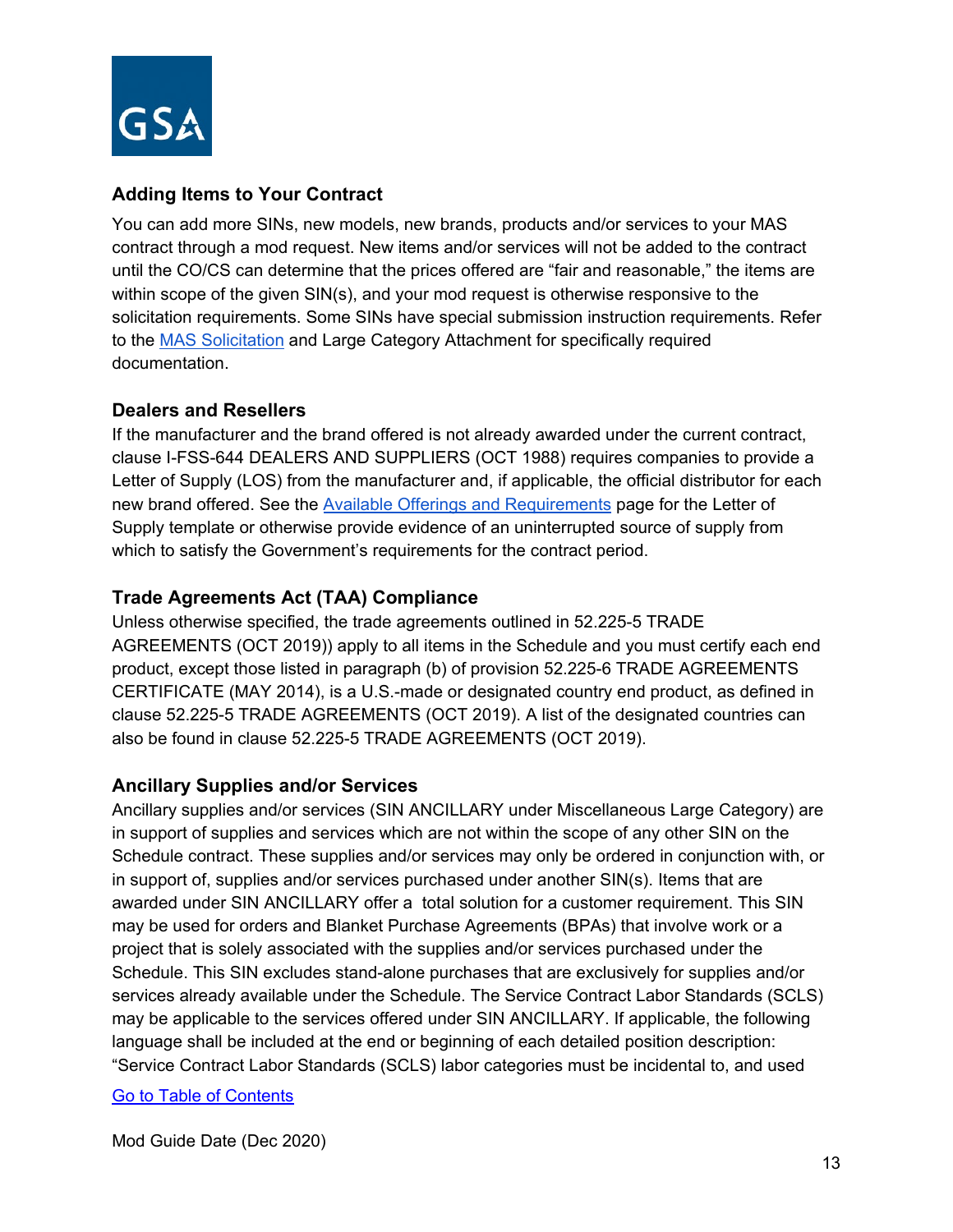

solely to support a contractor's product or service offerings, and cannot be purchased separately."

## **SCLS**

You must identify SCLS labor categories as a part of your price proposal. The solicitation price proposal instructions require you to:

- "Indicate which proposed labor categories are subject to the SCLS by placing a double asterisk (\*\*) next to the labor category name."
- Map the identified SCLS labor categories to the SCLS-equivalent labor category title (titles/descriptions available a[t](https://www.wdol.gov/) [https://www.gsa.gov/mascategoryrequirements\)](https://www.gsa.gov/mascategoryrequirements).
- Identify the wage determination number that the labor categories offered are predicated on. The applicable revision number for any wage determination number is the revision number identified on the first page of the wage determination. Wage determinations are incorporated at the Schedule level and can be found at the [https://www.gsa.gov/mascategoryrequirements.](https://www.gsa.gov/mascategoryrequirements) The SCLS Matrix generated in eMod will capture this information.

## **Commercial Supplier Agreements (CSA), End User Licensing Agreement (EULA), Terms of Service (TOS)**

If an addition modification includes submitting Commercial Supplier Agreements (CSAs), End User License Agreements (EULAs), Terms of Service (ToS), or other similar legal instruments or agreements, these documents must be reviewed and approved by GSA's Office of General Counsel or the CO/CS prior to award of the modification. Contractors shall clearly define what products and services are included in the CSA and submit the document in an editable format.

Click [here](https://eoffer.gsa.gov/AMSupport/index.html#book_page_page/modules%2Fbook%2Fdatabase.xml/eoffer_emod/emod-resources/modtypes/additions-modifications/additions-modifications-overview) to go to the eMod Help Center for more information about submitting your Addition Modification request.

## <span id="page-13-0"></span>**a. Add Professional Services/Labor Category or Training**

## **MAS Consolidation Phase 3 modifications**

Phase 3 of MAS Consolidation began August 1, 2020, during which time contractors with multiple contracts will consolidate down to one contract per unique entity identifier (UEI), e.g. Data Universal Numbering System (DUNS) number. For more information on Phase 3 of MAS Consolidation please see the MAS Consolidation [Phase 3 Overview and FAQs.](https://www.gsa.gov/cdnstatic/MAS_Consolidation_Phase_3_Overview__FAQs_for_Industry_-_August_2020_-_508.pdf)

[Go to Table of Contents](#page-1-0)  If you are adding Professional Services/Labor Category or Training to your contract to complete Phase 3 you must submit all required documentation. No requirements have been waived.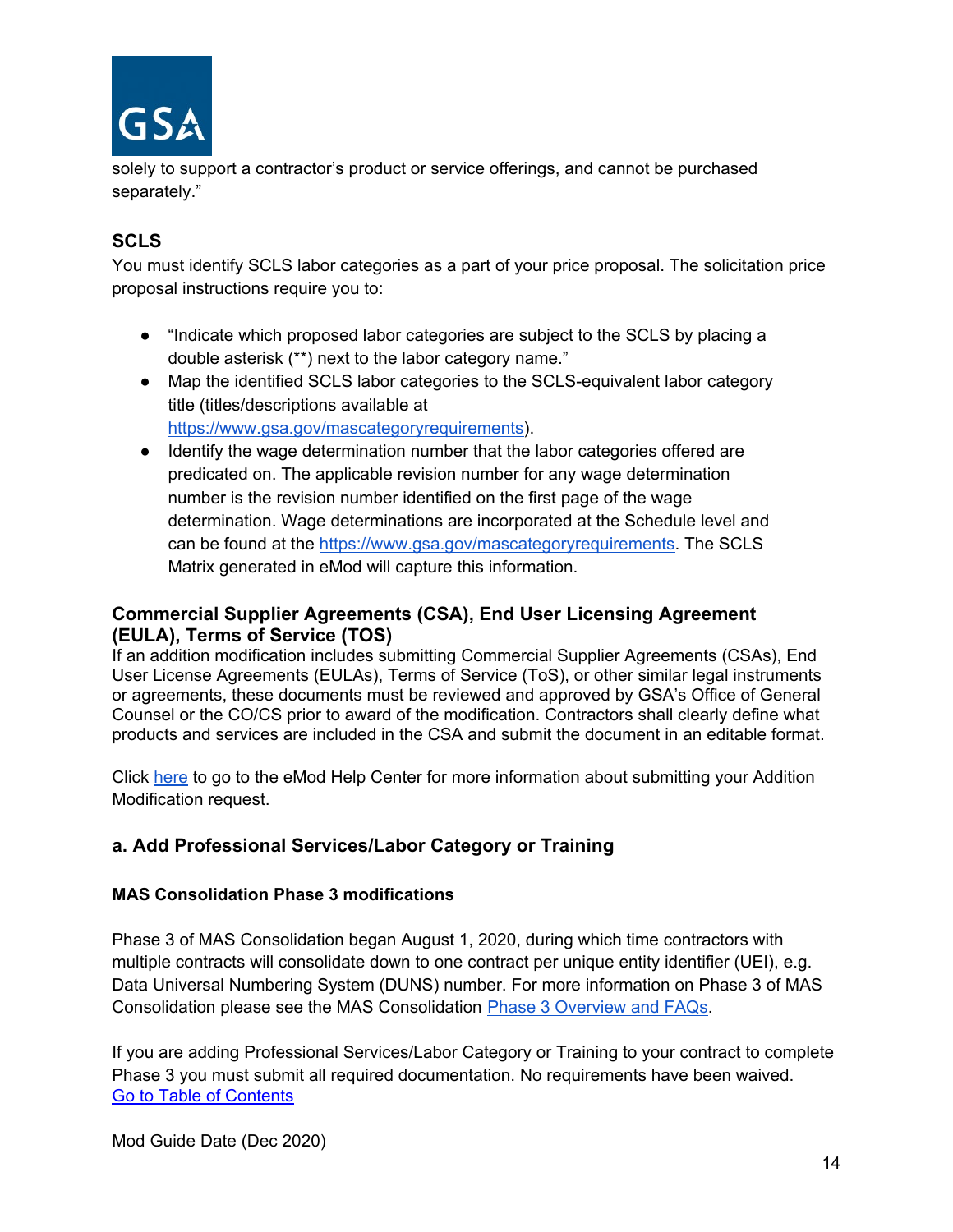

Click [here](https://eoffer.gsa.gov/AMSupport/index.html#book_page_page/modules%2Fbook%2Fdatabase.xml/eoffer_emod/emod-resources/modtypes/additions-modifications/add-labor-category-and-or-service-offerings) to go to the eMod Help Center for more information about submitting your Add Professional Services/Labor Category or Training Modification request.

## **Modification Authority (see [MAS solicitation\)](https://beta.sam.gov/opp/9c6569ce85314504b780b8778abde405/view):**

- For Non TDR contracts 552.238-82 MODIFICATION (FEDERAL SUPPLY SCHEDULE) (MARCH 2020 (ALTERNATE I -( MARCH 2020)
- For TDR contracts 552.238-82 MODIFICATION (FEDERAL SUPPLY SCHEDULE) (MARCH 2020) (ALTERNATE II - MARCH 2020)

Add Professional Services/Labor Category or Training Mod Checklist:

| Item<br>No.    | Required Documentation: (Contracting Officer may require more than is<br>listed and possibly different due to unique circumstances of the request)                                                                                                                                                                                                                                                                                                                                                                                                                                                                                                                                                                                                                                                                                                                                                                                               | Included in<br>Package |
|----------------|--------------------------------------------------------------------------------------------------------------------------------------------------------------------------------------------------------------------------------------------------------------------------------------------------------------------------------------------------------------------------------------------------------------------------------------------------------------------------------------------------------------------------------------------------------------------------------------------------------------------------------------------------------------------------------------------------------------------------------------------------------------------------------------------------------------------------------------------------------------------------------------------------------------------------------------------------|------------------------|
| 1              | Signed and dated Cover Letter on company letterhead signed by an<br>Authorized Negotiator (as identified in your contract) briefly describing your<br>request and the rationale for the request. Cover letter shall include:<br><b>TAA Compliant Statement</b><br><b>GSA Basic Discount</b><br>• Quantity/Volume Discount, if applicable<br>Other Discount/Concessions, if applicable<br>Pricing Escalation Standard, if applicable<br>$\bullet$<br>Commercial Sales Practice (CSP) statement, see Item No. 2 below, if<br>applicable<br>Solicitation refresh number<br>Number of products/services added<br>$\bullet$<br>Statement that items being added are not identical/substantially similar<br>to previously deleted items that had a lower Schedule price<br>Statement: "I certify to the best of my knowledge that the information I<br>provided is current, complete and accurate. All other terms and<br>conditions remain the same." |                        |
| $\overline{2}$ | Updated Commercial Sales Practice Format (CSP-1, CSP template), if<br>applicable. Information shall be completed and submitted in eMod.<br>If there are no changes to the CSP-1, that should be noted in the cover letter.<br>CSP is NOT required if participating in TDR under applicable TDR SIN(s).<br>Note: The CSP template is available on the available offerings and<br>requirements page: GSA.gov/MASCategoryRequirements. Please note that                                                                                                                                                                                                                                                                                                                                                                                                                                                                                             |                        |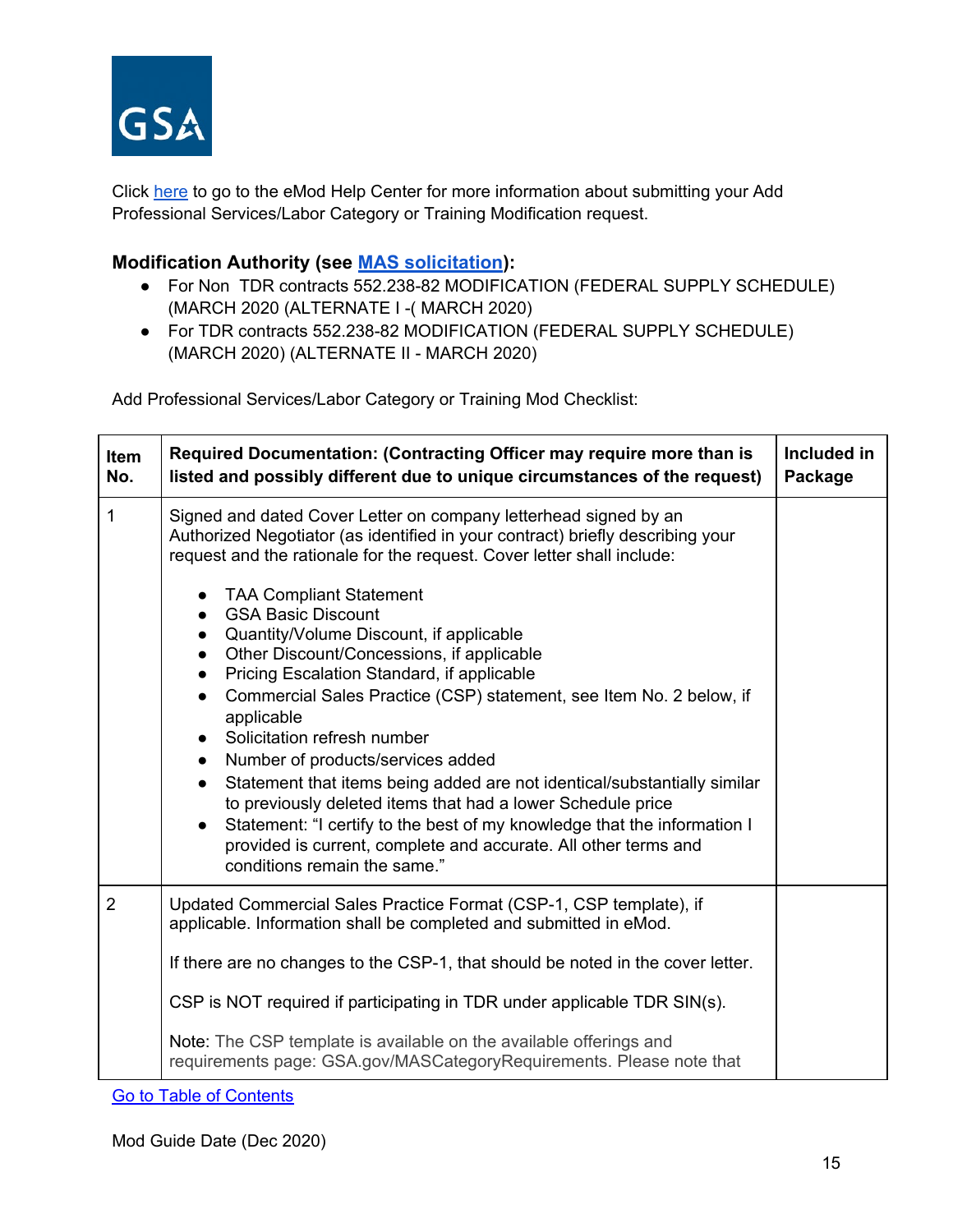

| Item<br>No.    | Required Documentation: (Contracting Officer may require more than is<br>listed and possibly different due to unique circumstances of the request)                                                                                                                                                                                                                                                                                                                                                                                                                                          | Included in<br>Package |
|----------------|---------------------------------------------------------------------------------------------------------------------------------------------------------------------------------------------------------------------------------------------------------------------------------------------------------------------------------------------------------------------------------------------------------------------------------------------------------------------------------------------------------------------------------------------------------------------------------------------|------------------------|
|                | the CSP-1 is completed in eMod.                                                                                                                                                                                                                                                                                                                                                                                                                                                                                                                                                             |                        |
| 3              | Services and Training Price Proposal Template (PPT) showing the current<br>information and the requested changes. PPTs are located under the<br>Modification and MASS Modification Guidance Section.                                                                                                                                                                                                                                                                                                                                                                                        |                        |
|                | Note: There could be additional category specific templates, such as those for<br>the Travel and Transportation and Logistics Large Categories. See Available<br>Offerings and Requirements for Large Category guidance.                                                                                                                                                                                                                                                                                                                                                                    |                        |
| 4              | SCLS Matrix, if applicable.                                                                                                                                                                                                                                                                                                                                                                                                                                                                                                                                                                 |                        |
| 5              | Professional services, SCLS and/or non-SCLS labor category, training course,<br>or support products descriptions of items being added, if applicable, including<br>education and experience, if applicable. (see additional information below).                                                                                                                                                                                                                                                                                                                                             |                        |
| 6              | Professional Compensation Plan setting forth salaries and fringe benefits<br>proposed for the professional employees who will work under the contract in<br>accordance with FAR 52.222-46 Evaluation of Compensation for Professional<br>Employees (Feb 1993), if applicable and not already on file. A Professional<br>Compensation Plan is required for any new Labor Categories and Salary<br>Ranges. (see additional information below)                                                                                                                                                 |                        |
| $\overline{7}$ | Copy of company policy addressing uncompensated overtime pursuant to<br>52.237-10 IDENTIFICATION OF UNCOMPENSATED OVERTIME (MAR 2015)<br>(if not already on file).                                                                                                                                                                                                                                                                                                                                                                                                                          |                        |
| 8              | <b>Supporting Pricing Documentation:</b><br>Provide Commercial Price List (CPL) with effective date or Market Rate<br><b>Sheet</b><br>Include one or more of the following:<br>$\bullet$<br>○ Provide a sampling of invoices for each item affected by the<br>modification that shows the price<br>Quote sheets<br>$\circ$<br>Previously awarded contracts/orders (government or<br>$\circ$<br>commercial contracts), Internal Labor Rates, etc. showing the<br>prices, items and item descriptions<br>Cost-build detail for contracts awarded under a cost-build<br>$\circ$<br>methodology |                        |
|                | Supporting documentation is not required from contractors participating in TDR<br>at the time of submission of modification request. However, if a CO/CS cannot                                                                                                                                                                                                                                                                                                                                                                                                                             |                        |

[Go to Table of Contents](#page-1-0)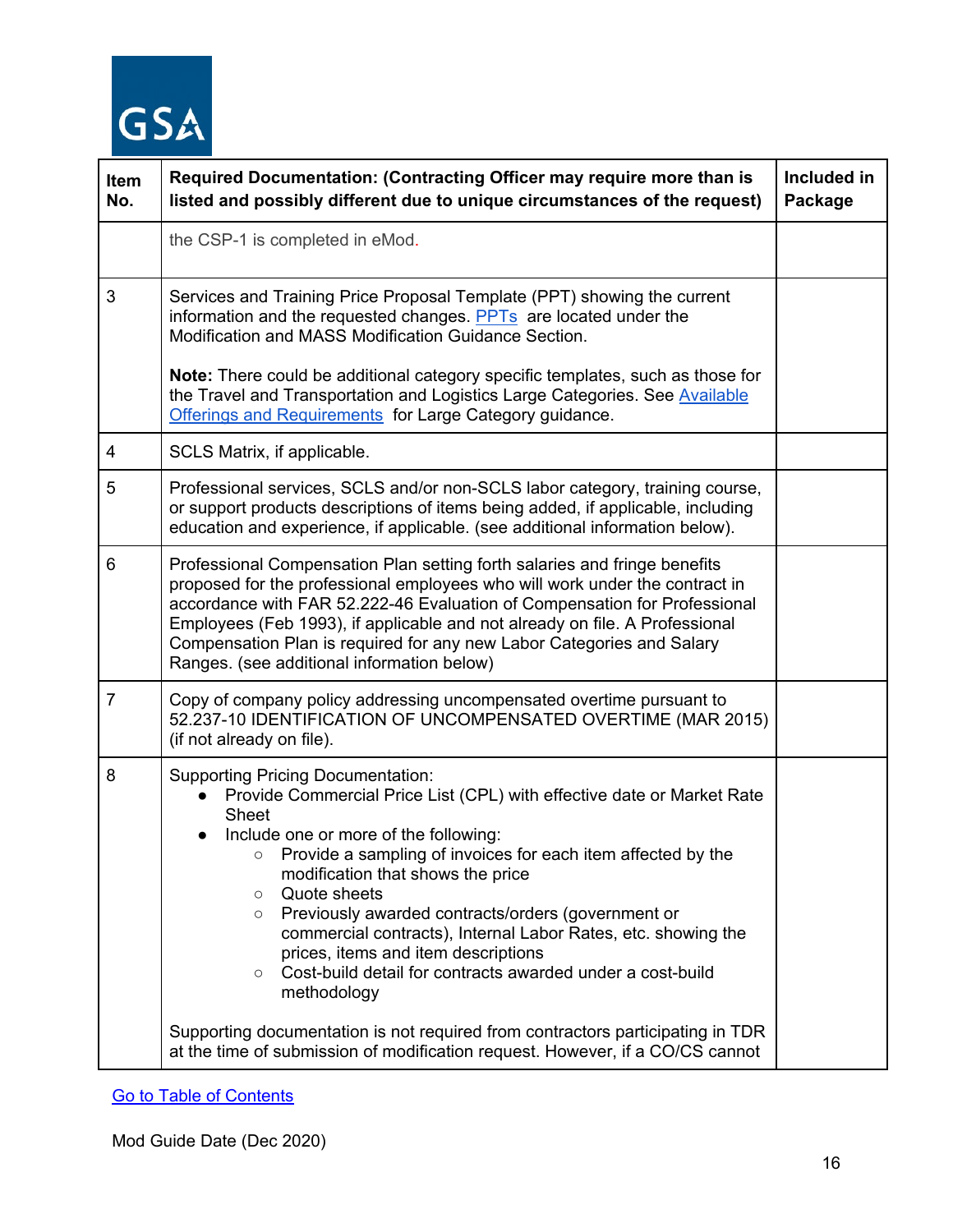

| Item<br>No. | Required Documentation: (Contracting Officer may require more than is<br>listed and possibly different due to unique circumstances of the request)                                                                                                                                                   | Included in<br>Package |
|-------------|------------------------------------------------------------------------------------------------------------------------------------------------------------------------------------------------------------------------------------------------------------------------------------------------------|------------------------|
|             | determine that the prices are fair and reasonable, the CO/CS may request<br>additional information from the contractor in accordance with GSAM 538.270-2.<br>For more information check with your CO/CS. (see additional information<br>below)                                                       |                        |
| 9           | Entire updated GSA Schedule Price List showing the entirety of awarded<br>offerings and terms and conditions that will be displayed on GSA Advantage!®<br>after the completion of the modification. (Reference I-FSS-600 CONTRACT<br>PRICE LISTS MAR 2020)). Highlight the items you propose to add. |                        |

The following group of paragraphs provide additional detail to the requirements table above.

#### **1) Services and Training Proposal Price Template (PPT) (see Item No. 3 above)**

- a) The PPT is not in eMod. You will need to upload it to the system as a separate attachment. We will only accept the current version of the PPT. Including any other version may result in rejection
- b) Proposed prices must represent fully burdened rates inclusive of all cost factors (e.g., direct labor, indirect labor, General and Administrative (G&A) expenses, profit, and Industrial Funding Fee (IFF))

**Note:** Do not reformat or change the PPT. Formulas must be seen in the spreadsheet. The PPT needs to be completed and submitted in exactly the same format incorporated in the template or we will reject your mod request.

You must submit the PPT in Microsoft Office Excel format. The proposed pricing structure must be consistent with the offeror's commercial practices. You must clearly identify pricing as based either on a "Commercial Price List" or a "Commercial Market Price," as defined in FAR 2.101 (see "Catalog Price" and "Market Prices" under the definition of "Commercial Item").

(A) For Non-TDR, if the Most Favored Customer (MFC) or Basis of Award customer is a Federal agency, but sales exist to commercial customers, identify which, if any, of the commercial customers receive the offeror's best price. This will allow the Government to establish a "basis of award" customer in accordance with 552.238-81 Price Reductions (May 2019).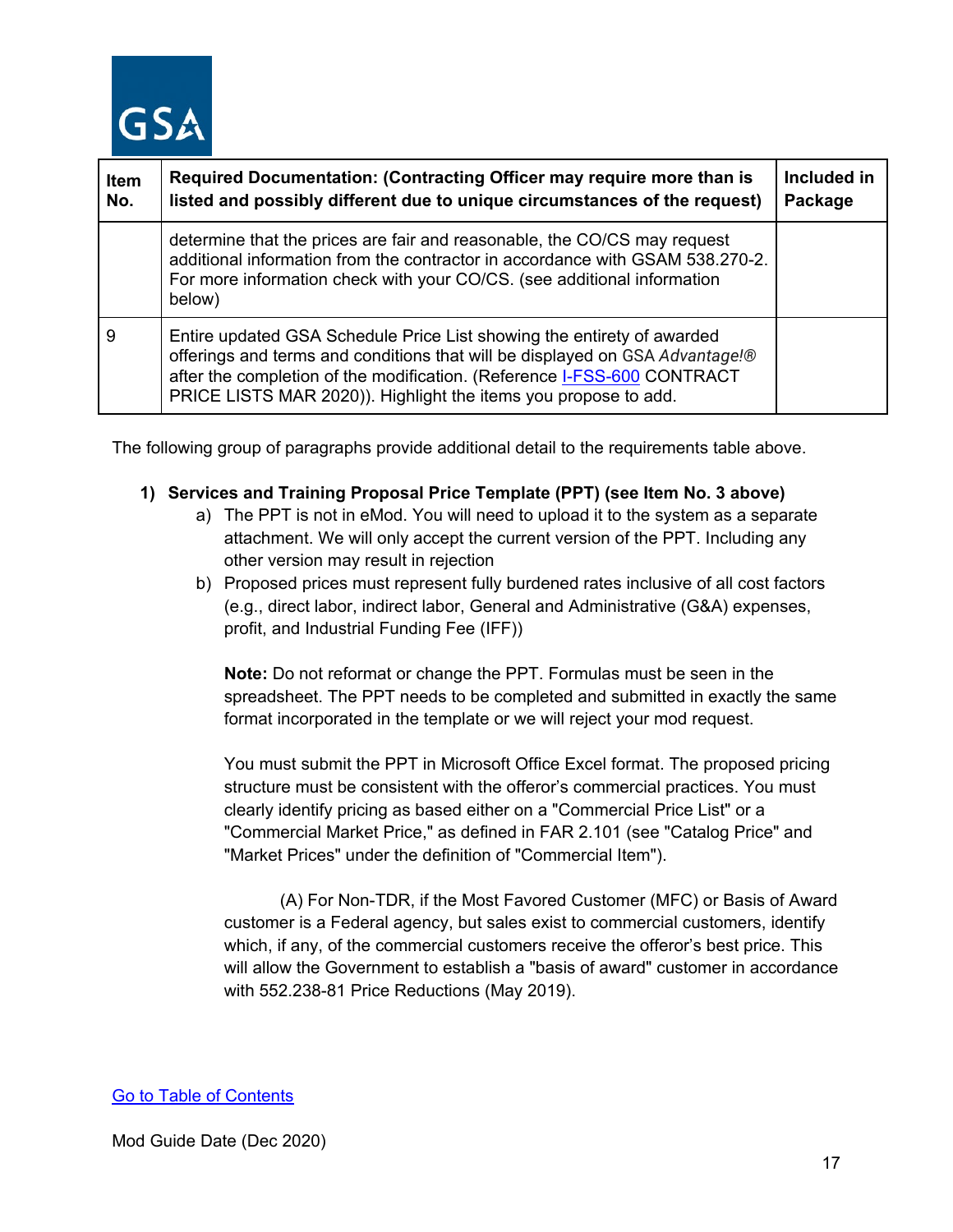

(B) Proposed prices must include the 0.75% IFF. This fee will be included in the awarded prices and reflected in the total amount charged to ordering activities.

For Non-TDR, provide supporting documentation for EACH proposed product/service price. Supporting pricing documentation may consist of published and publicly available commercial catalogs/price lists, copies of invoices, contracts, quote sheets, etc.. They must be submitted with the offer.

There must be a clear and relevant relationship between the supporting document and the proposed price it is meant to substantiate.

Each supporting document must be clearly labeled with the name of the corresponding proposed product/service.

The offeror must submit a detailed price narrative containing sufficient information for each of the products/services offered to enable the contracting officer to determine that offered prices are fair and reasonable. For example, if the price offered to GSA is not equal to or better than the price offered to the offeror's designated MFC or Basis of Award customer, the narrative must explain the rationale for proposing such a price in a way sufficient to enable the contracting officer to determine that the rate is fair and reasonable.

You must explain any deviation from your commercial sales practices, including the specific circumstances and frequency of the deviations. You must also propose a mechanism for future price adjustments, as detailed below:

(A) If pricing proposed in the PPT is based on a commercial price list, submit a copy of the company's current price list with date pricing took effect, or catalog. A standard rate sheet may be requested (this must be an existing, standalone document, and not prepared for purposes of this solicitation). Future price adjustments for pricing based on a commercial price list are subject to clause 552.216-70 Economic Price Adjustment – FSS Multiple Award Schedule Contracts.

#### OR

(B) If pricing proposed in the PPT is based on commercial market prices, future price adjustments are subject to clause I-FSS-969 Economic Price Adjustment – FSS Multiple Award Schedule. The offeror must either propose a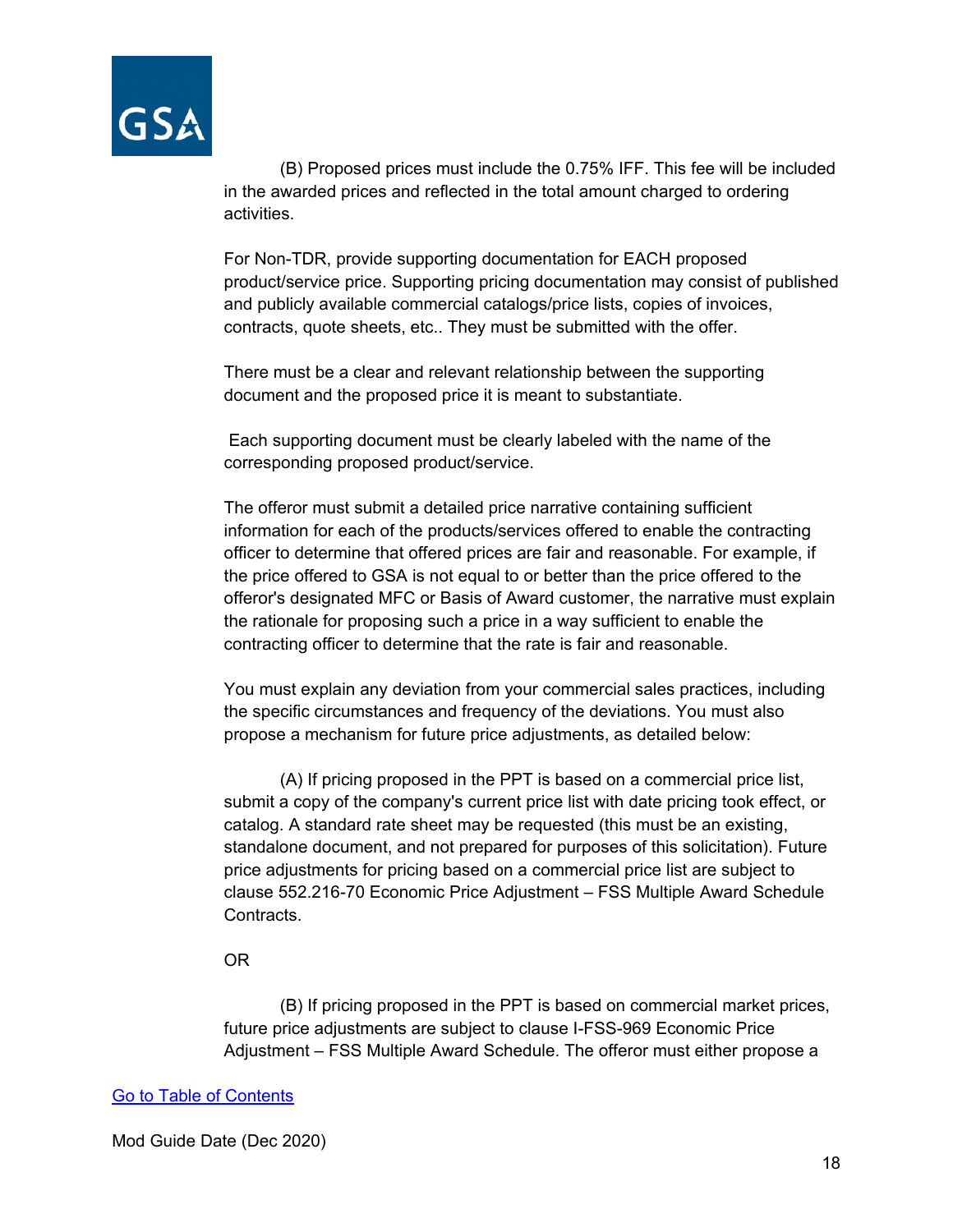

fixed annual escalation rate or identify a relevant market indicator (e.g., the Bureau of Labor Statistics Employment Cost Index).

OR

(C) The PPT is not required for contractors who used a cost build methodology to award their contract rates (i.e. a detailed breakdown of the cost elements and proposed profit used to calculate the proposed GSA rate), not prices offered to other customers.

## **2) SCLS Matrix (see Item No. 4 above)**

For each SCLS covered contract labor category or fixed price service, complete the following information in the spreadsheet format directly in eMod (labor categories shown are for example purposes).

| <b>SCLS Eligible Contract</b><br><b>Labor Category/Fixed Price</b><br><b>Service</b> | <b>SCLS Equivalent Code Title</b>         | <b>WD Number</b> |
|--------------------------------------------------------------------------------------|-------------------------------------------|------------------|
| Secretary                                                                            | 01115 General Clerk I                     | 052059           |
| Driver                                                                               | 31361 Truck driver, Light<br><b>Truck</b> | 052059           |
| <b>Engineering Technician</b>                                                        | 29081 Engineering<br><b>Technician I</b>  | 052059           |
| <b>Administrative Assistant</b>                                                      | 01011 Accounting Clerk I                  | 052059           |

## **3) Professional Services Descriptions, SCLS and/or non-SCLS Labor Category Descriptions, Training Course Descriptions, and or Service Descriptions. (see table Item No. 5 above)**

This is a separate document other than the PPT or SCLS Matrix spreadsheets. This description document shall include:

- a) Labor Category Descriptions
	- i) Detailed position description (include functional responsibilities)
	- ii) Minimum years of experience
	- iii) Minimum years of education/degree requirements
	- iv) Applicable training/certification requirements

## [Go to Table of Contents](#page-1-0)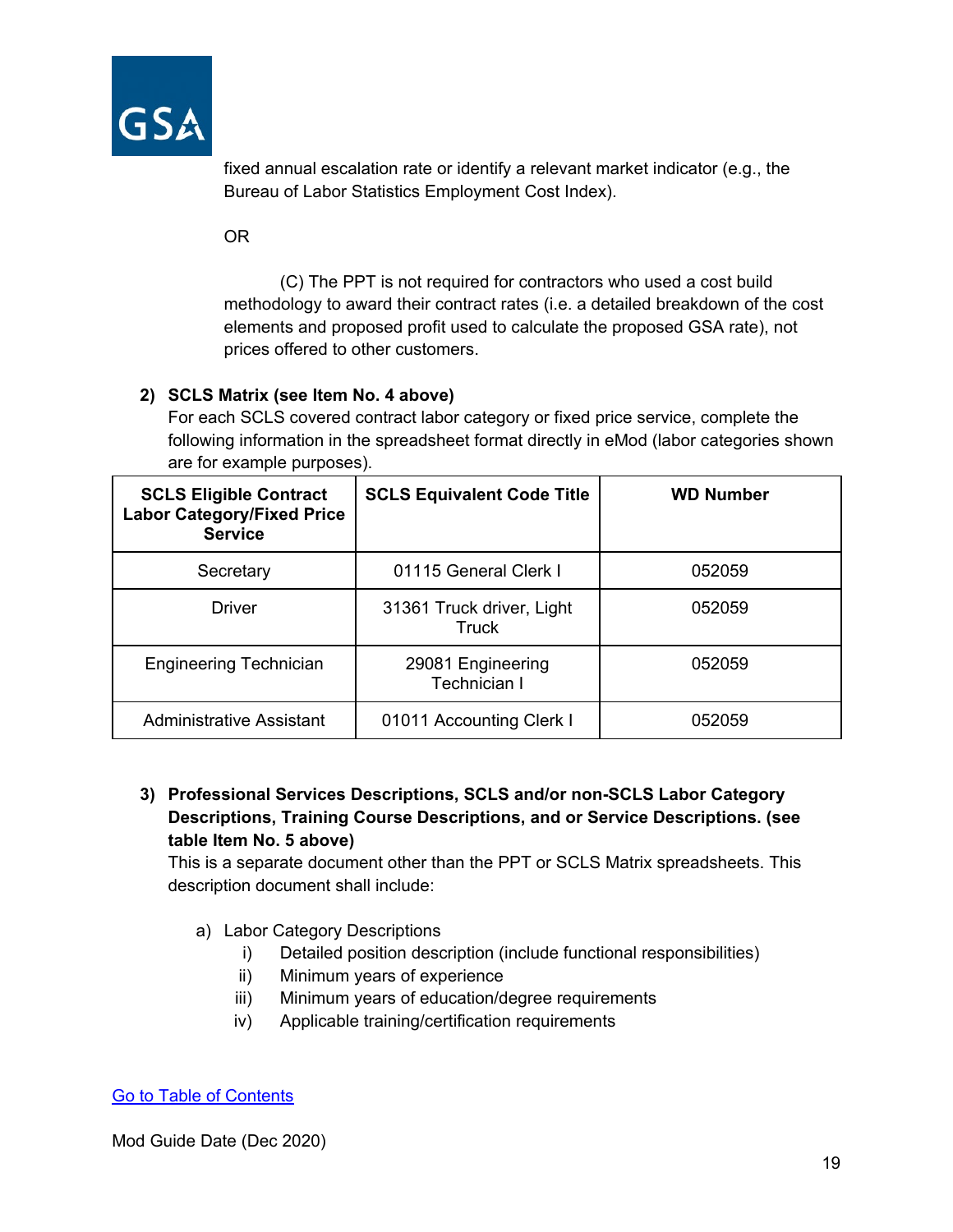

- v) If it is the Offeror's standard commercial practice to substitute experience for education, provide an explanation of the methodology in use (e.g., five years' experience equates to a BA/BS degree)
- vi) Copy of offeror's policy that addresses uncompensated overtime (52.237- 10 IDENTIFICATION OF UNCOMPENSATED OVERTIME (MAR 2015) if not already included in the contract
- vii) Economic Price Adjustment mechanism
- viii) Identify labor categories that are subject to under Service Contract Labor Standard (SCLS):
	- (1) Include SCLS Equivalent Code and Title
	- (2) Wage Determination Number
- b) Training Courses
	- i) Title
	- ii) Brief description of the course including major course objectives
	- iii) Length of Course (number of hours/days)
	- iv) Min/Max number of participants, and the price for additional students above maximum or below minimum, if applicable
	- v) Support materials provided as part of the course (e.g., training manuals, CDs, DVDs.)
- c) Fixed Price Services (including Professional Services)
	- i) Description of each service, demonstrating how each service is within the scope of the applicable SIN and sufficient detail to ensure ordering agencies have enough information to know what they are buying

#### **4) Professional Compensation Plan (see Items No. 6 above)**

If the original offer or a subsequent mod did not contain a Professional Compensation Plan because no professional services were previously proposed, you must submit a Professional Compensation Plan according to clause 52.222-46 Evaluation of Compensation for Professional Employees (Feb 1993). Individual compensation disclosure is not required. Submission of the general compensation practices printed in the contractor's employee handbook is generally enough if the handbook sets forth salary ranges and fringe benefits proposed for the professional employees who will work under the contract.

#### **5) Supporting Price Documentation (see Item No. 8 above)**

You can propose separate rates for "domestic" versus "overseas" and/or "customer facility" versus "contractor facility" if there are variations in costs that depend on where the work is performed. Rates proposed in this manner must be clearly labeled as such. Provide invoices or receipts to demonstrate actual prices paid for each new labor category so the Contracting Officer can make a reasonable determination that items have been sold commercially. Supporting documentation is not required from contractors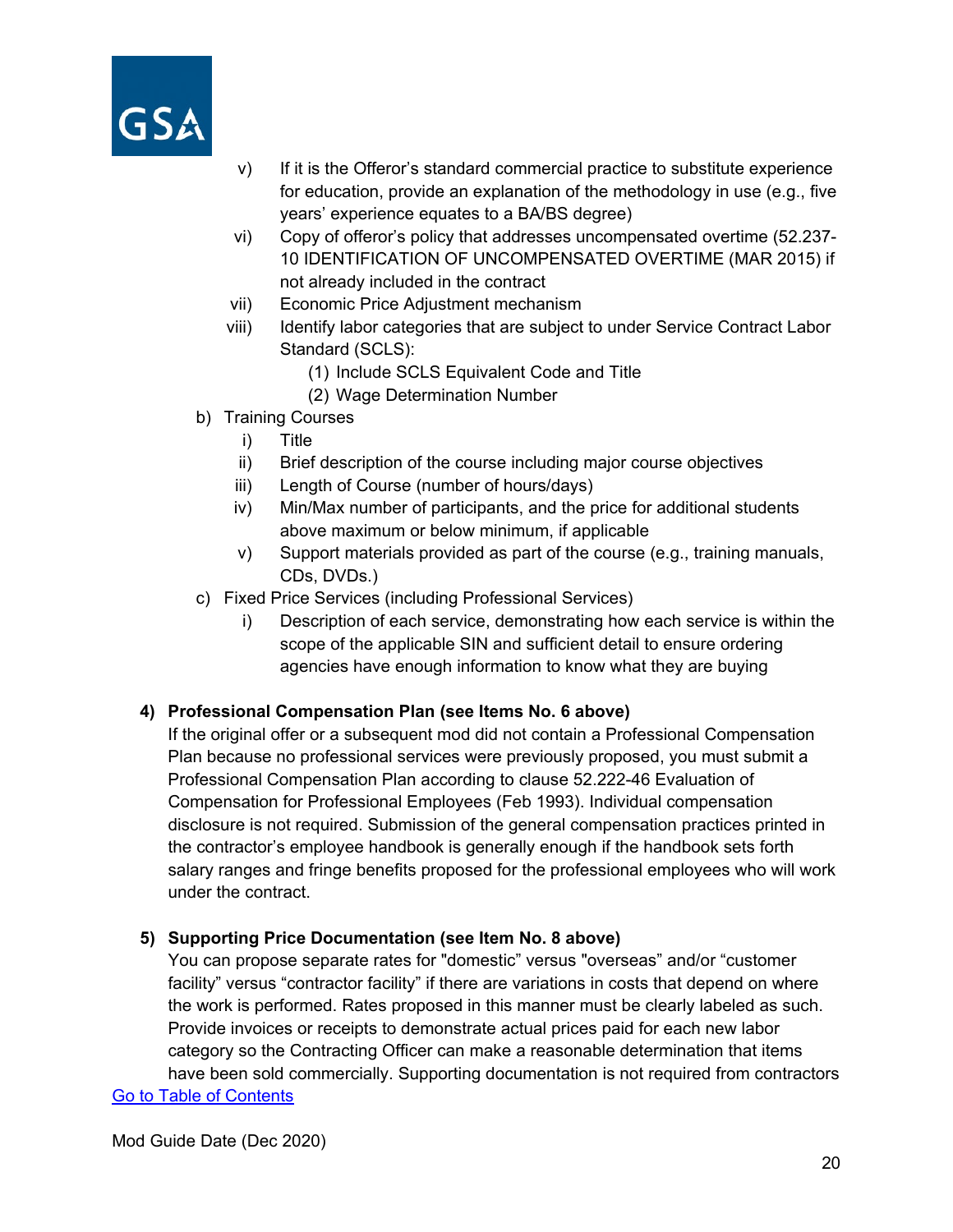

participating in TDR at the time of submission of modification request. However, if a CO/CS cannot determine if the prices are fair and reasonable, they may request more information. For more information, check with your CO/CS.

## <span id="page-20-0"></span>**b. Add Product(s)**

Before adding products, please review the following in the [MAS solicitation](https://beta.sam.gov/opp/9c6569ce85314504b780b8778abde405/view) SCP-FSS-001 INSTRUCTIONS APPLICABLE TO ALL OFFERORS Buy American Supplies-(FAR)52.225-1 Trade Agreements Certificate- (FAR 52.225-6) and AbilityOne Program requirements

If you are an AbilityOne distributor, please check the [AbilityOne Procurement List](https://www.abilityone.gov/procurement_list/product_list.html) to ensure that as a contractor you are not offering or adding a product to your offerings or contract that is covered by the AbilityOne Procurement List. Items that are similar to any items on the AbilityOne Procurement List will be considered Essentially the Same (ETS) as AbilityOne products. Because AbilityOne products are mandatory purchases for Federal customers, an offeror must not include any ETS items in its FSS proposal. Contractors found to have items that are ETS will have to remove these products from their offerings immediately. Repeat ETS offending contractors may have their contracts cancelled or not considered for exercising of future options.

[As defined by the AbilityOne Commission,](https://www.abilityone.gov/laws,_regulations_and_policy/documents/US%20AbilityOne%20Commission%20Policy%2051%20541%20Requirement%20to%20Purchase%20PL%20Products%20Instead%20of%20Essentially%20the%20Same%20Final.pdf) ETS is defined as a descriptive term for commodities (not applicable to critical or weapon system related items) that are comparable in all the prominent physical, functional, or performance characteristics to items on the AbilityOne Procurement List. This includes but is not limited to form, fit, and function sufficient to enable interchangeability. Form includes ETS similarity in appearance, shape, size, dimension, design, color, texture, environmental characteristics, quality, and/or other features. Fit pertains to the ability to physically interface, connect or integrate with other parts. Function entails the intended use of the product.

**Note:** An AbilityOne Commission determination of ETS does not mean and will not be interpreted to mean the product/item is "exactly" the same.

## **MAS Consolidation Phase 3 modifications**

Phase 3 of MAS Consolidation began August 1, 2020, during which time contractors with multiple contracts will consolidate down to one contract per unique entity identifier (UEI), e.g. Data Universal Numbering System (DUNS) number. For more information on Phase 3 of MAS Consolidation please see the MAS Consolidation [Phase 3 Overview and FAQs.](https://www.gsa.gov/cdnstatic/MAS_Consolidation_Phase_3_Overview__FAQs_for_Industry_-_August_2020_-_508.pdf)

[Go to Table of Contents](#page-1-0)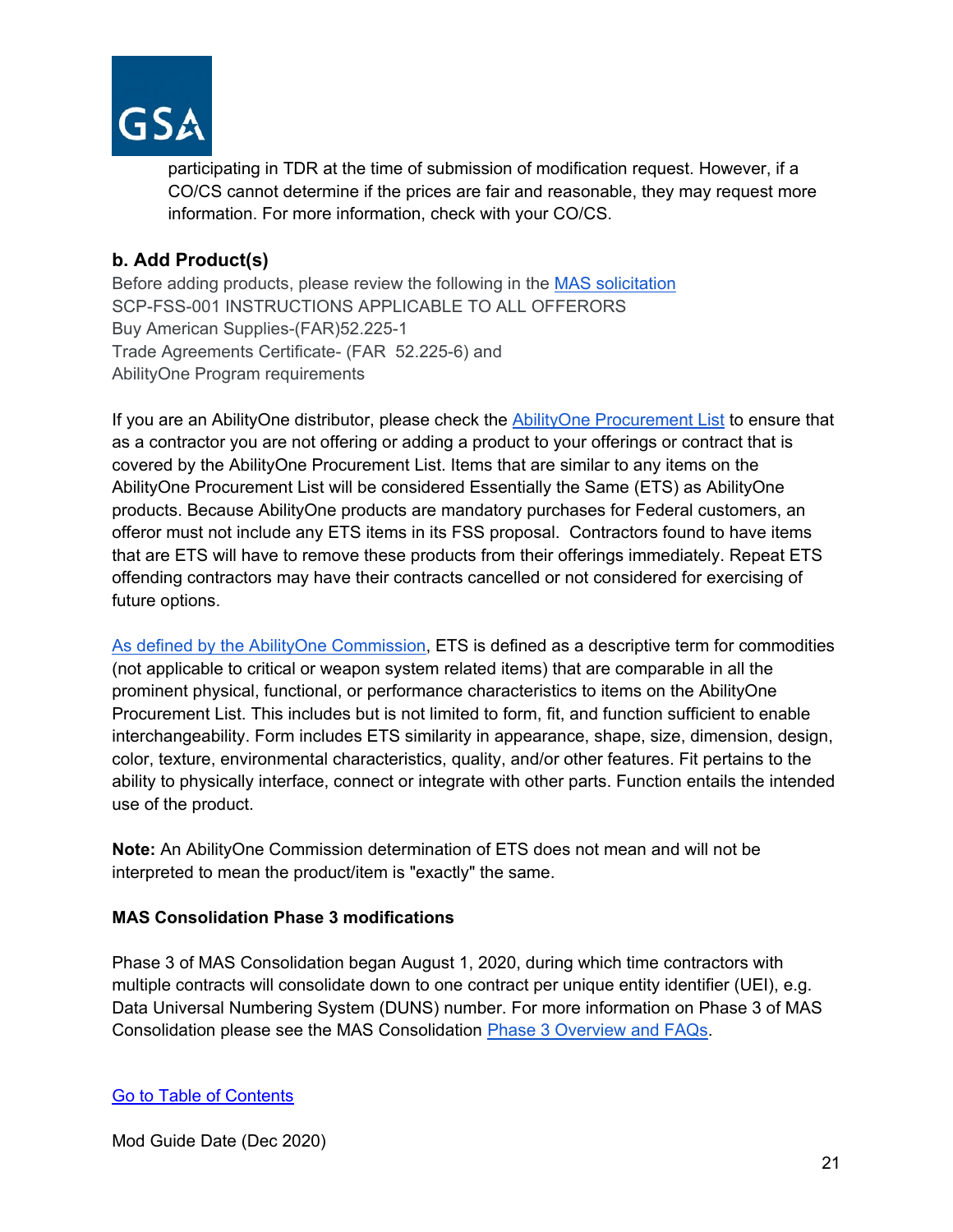

If you are adding Products to your contract to complete Phase 3 you must submit all required documentation. No requirements have been waived.

Click [here](https://eoffer.gsa.gov/AMSupport/index.html#book_page_page/modules%2Fbook%2Fdatabase.xml/eoffer_emod/emod-resources/modtypes/additions-modifications/add-product-s) to go to the eMod Help Center for more information about submitting your Add Products Modification request.

## **Modification Authority (see [MAS solicitation\)](https://beta.sam.gov/opp/9c6569ce85314504b780b8778abde405/view):**

- For Non TDR contracts 552.238-82 MODIFICATION (FEDERAL SUPPLY SCHEDULE) (MARCH 2020) (ALTERNATE I - MARCH 2020)
- For TDR contracts 552.238-82 MODIFICATION (FEDERAL SUPPLY SCHEDULE) May 2018) (ALTERNATE II - MARCH 2020)

Add Products Mod Checklist:

| Item<br>No. | Required Documentation: (Contracting Officer may require more than is<br>listed and possibly different due to unique circumstances of the request)                                                                                                                                                                                                                                                                                                                                                                                                                | Included in<br>Package |
|-------------|-------------------------------------------------------------------------------------------------------------------------------------------------------------------------------------------------------------------------------------------------------------------------------------------------------------------------------------------------------------------------------------------------------------------------------------------------------------------------------------------------------------------------------------------------------------------|------------------------|
|             | Signed and dated Cover Letter on company letterhead signed by an<br>Authorized Negotiator (as identified in your contract) briefly describing your<br>request and the rationale for the request. Cover letter shall include:<br>• TAA Compliant Statement or TAA Country of Origin (COO) Certificate<br>in accordance with 52.225-6 TRADE AGREEMENTS CERTIFICATE<br>(MAY 2014)<br>• GSA Basic Discount<br>Number of products added<br>$\bullet$<br>Quantity/Volume Discount, if applicable<br>$\bullet$<br>Other Discount/Concessions, if applicable<br>$\bullet$ |                        |
| 1           | Delivery After Receipt of Order (ARO)                                                                                                                                                                                                                                                                                                                                                                                                                                                                                                                             |                        |
|             | Normal:<br>Days ARO                                                                                                                                                                                                                                                                                                                                                                                                                                                                                                                                               |                        |
|             | Expedited:<br>Days ARO                                                                                                                                                                                                                                                                                                                                                                                                                                                                                                                                            |                        |
|             | • Freight on Board (FOB) Terms, e.g. Destination or Origin<br>Commercial Sales Practice (CSP) statement, see checklist Item No. 3<br>below, if applicable<br>Energy Star Compliant Statement, if applicable<br>$\bullet$<br>Solicitation refresh number<br>Statement that items being added are not identical/substantially<br>$\bullet$<br>similar to previously deleted items that had a lower Schedule price                                                                                                                                                   |                        |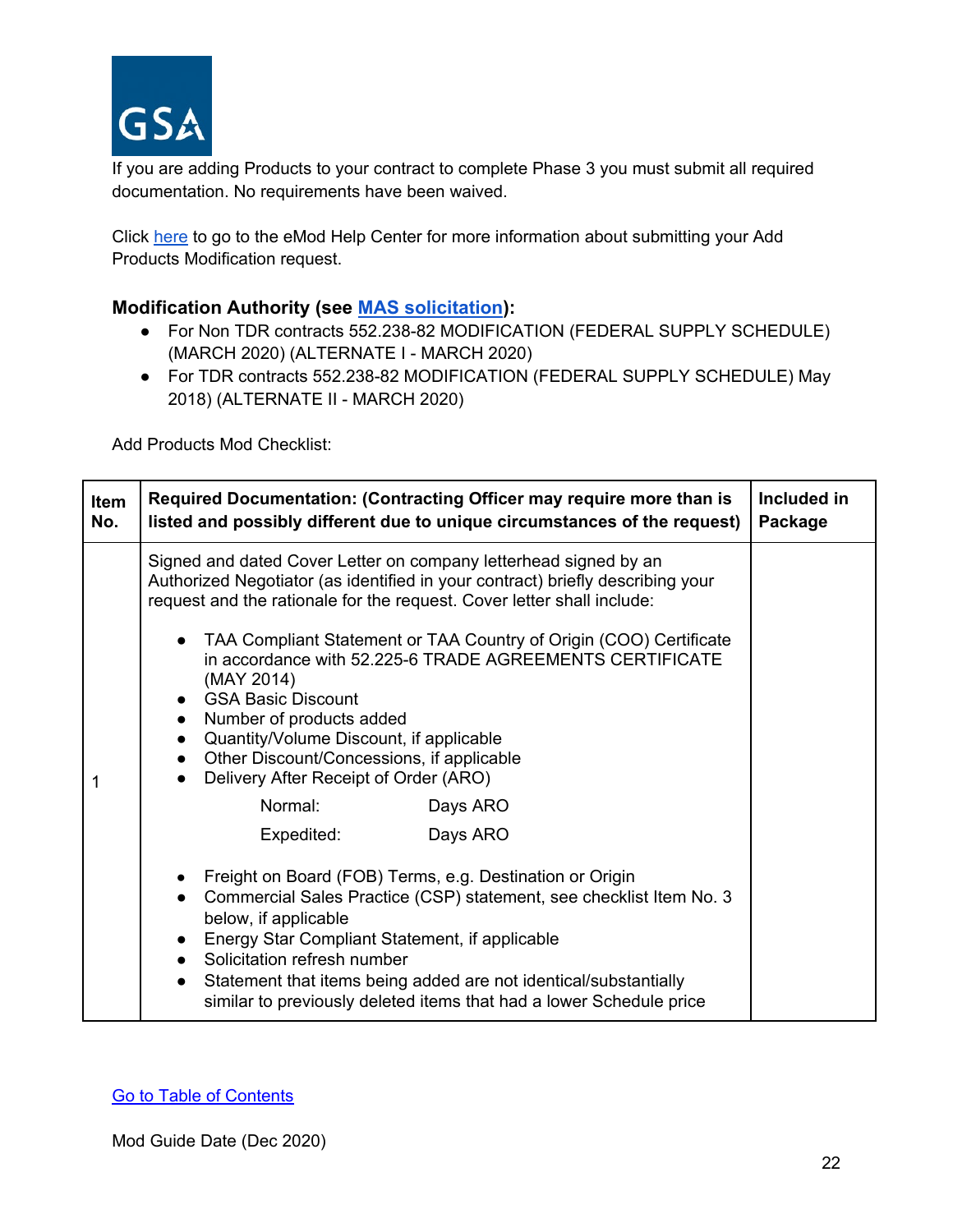

| Item<br>No.    | Required Documentation: (Contracting Officer may require more than is<br>listed and possibly different due to unique circumstances of the request)                                                                                                                                                                                                                                                          | Included in<br>Package |
|----------------|-------------------------------------------------------------------------------------------------------------------------------------------------------------------------------------------------------------------------------------------------------------------------------------------------------------------------------------------------------------------------------------------------------------|------------------------|
|                | Identify any hazardous material to be delivered under this contract.<br>$\bullet$<br>(52.223-3 Hazardous Material Identification and Material Safety Data<br>(Jan 1997) Alternate I (July1995)), if applicable.<br>Statement: "I certify to the best of my knowledge that the information I<br>$\bullet$<br>provided is current, complete and accurate. All other terms and<br>conditions remain the same." |                        |
| $\overline{2}$ | Commercial Supplier Agreements (CSAs), End User License Agreements<br>(EULAs), Terms of Service (ToS), if applicable.                                                                                                                                                                                                                                                                                       |                        |
| 3              | Updated Commercial Sales Practice Format (CSP-1, CSP Template) (if<br>applicable). Information should be completed and submitted in eMod.<br>If there are no changes to the CSP-1, note this in the cover letter.<br>CSP is NOT required if participating in TDR pilot under applicable TDR SIN.                                                                                                            |                        |
| 4              | Provide a signed Letter or Supply (LOS), if the contractor is not the Original<br>Equipment Manufacturer (OEM).<br>Only provide if LOS is currently not on file for this supplier.                                                                                                                                                                                                                          |                        |
| 5              | Commercial Price List with effective date showing the prices, items and item<br>descriptions.                                                                                                                                                                                                                                                                                                               |                        |
| 6              | Product Literature/Technical Information.                                                                                                                                                                                                                                                                                                                                                                   |                        |
| 7              | Products Price Proposal Template. See instructions in PPT attachment.<br>Note: there could be more category-specific templates. Please see Large<br>Category guidance in the MAS Solicitation.                                                                                                                                                                                                              |                        |
| 8              | <b>Supporting Pricing Documentation:</b><br>Include one or more of the following:<br>Provide a sampling of invoices for each item affected by the<br>$\circ$<br>modification that shows the price<br>Quote sheets<br>$\circ$<br>Previously awarded contracts/orders (government or<br>$\circ$<br>commercial contracts), showing the prices, items and item<br>descriptions                                  |                        |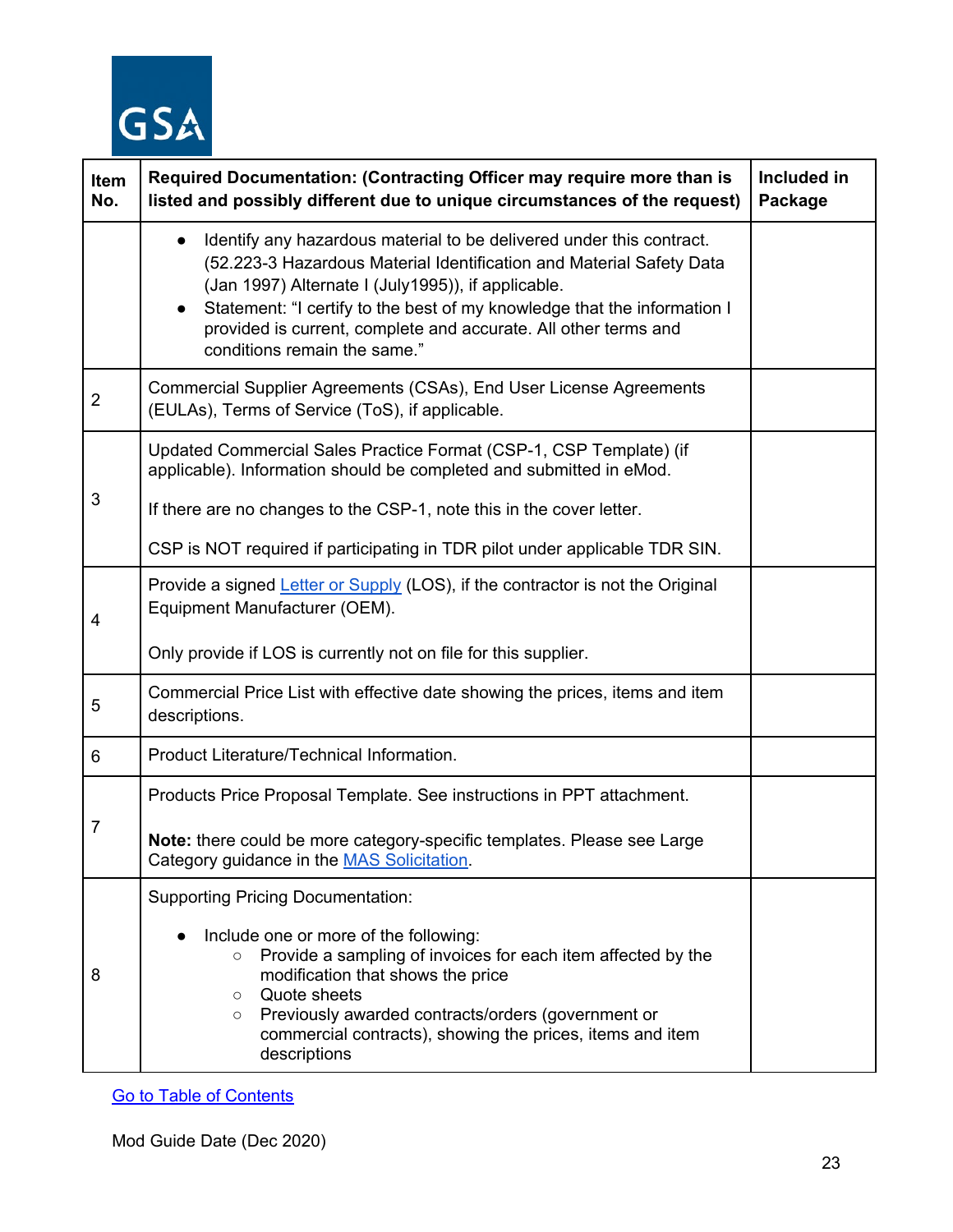

| <b>Item</b><br>No. | Required Documentation: (Contracting Officer may require more than is<br>listed and possibly different due to unique circumstances of the request)                                                                                                                                                                                                                                                           | Included in<br>Package |
|--------------------|--------------------------------------------------------------------------------------------------------------------------------------------------------------------------------------------------------------------------------------------------------------------------------------------------------------------------------------------------------------------------------------------------------------|------------------------|
|                    | Supporting documentation is not required from contractors participating in<br>TDR at the time of submission of modification request.<br>However, if a CO/CS cannot determine that the prices are fair and reasonable,<br>the CO/CS may request more information from the contractor in accordance<br>with GSAM 538.270-2. For more information, check with your CO/CS. (see<br>additional information below) |                        |
| 9                  | Entire updated and GSA Schedule Price List showing the entirety of awarded<br>offerings and terms and conditions that will be displayed on GSA Advantage!<br>after the completion of the modification.<br>(Reference I-FSS-600 - CONTRACT PRICE LISTS (MAR 2020)). Highlight the<br>items proposed to add.                                                                                                   |                        |

## **1) Supporting Price Documentation (see table Item No. 8 above)**

Provide invoices or receipts to show actual prices paid so the Contracting Officer can make a reasonable determination that items have been sold commercially. Supporting documentation is not required from contractors participating in TDR at the time of submission of modification. However, If a CO/CS cannot determine if the prices are fair and reasonable, they may request more information from the contractor. For more information, check with the CO/CS.

## <span id="page-23-0"></span>**c. Add a SIN**

If a product, service, or solution a contractor wants to add to their contract offerings falls under a SIN not awarded to their contract, the contractor must add the applicable SIN to their contract in order to add the product, service, or solution.

The MAS Solicitation allows contractors to add any of the available 300+ SINs to their MAS contracts, with the exception of SINs 339940OS4 or SIN 339940OVER. We strongly recommend the following best practices when your Add SINs modification is adding multiple l SINs:

#### [Go to Table of Contents](#page-1-0)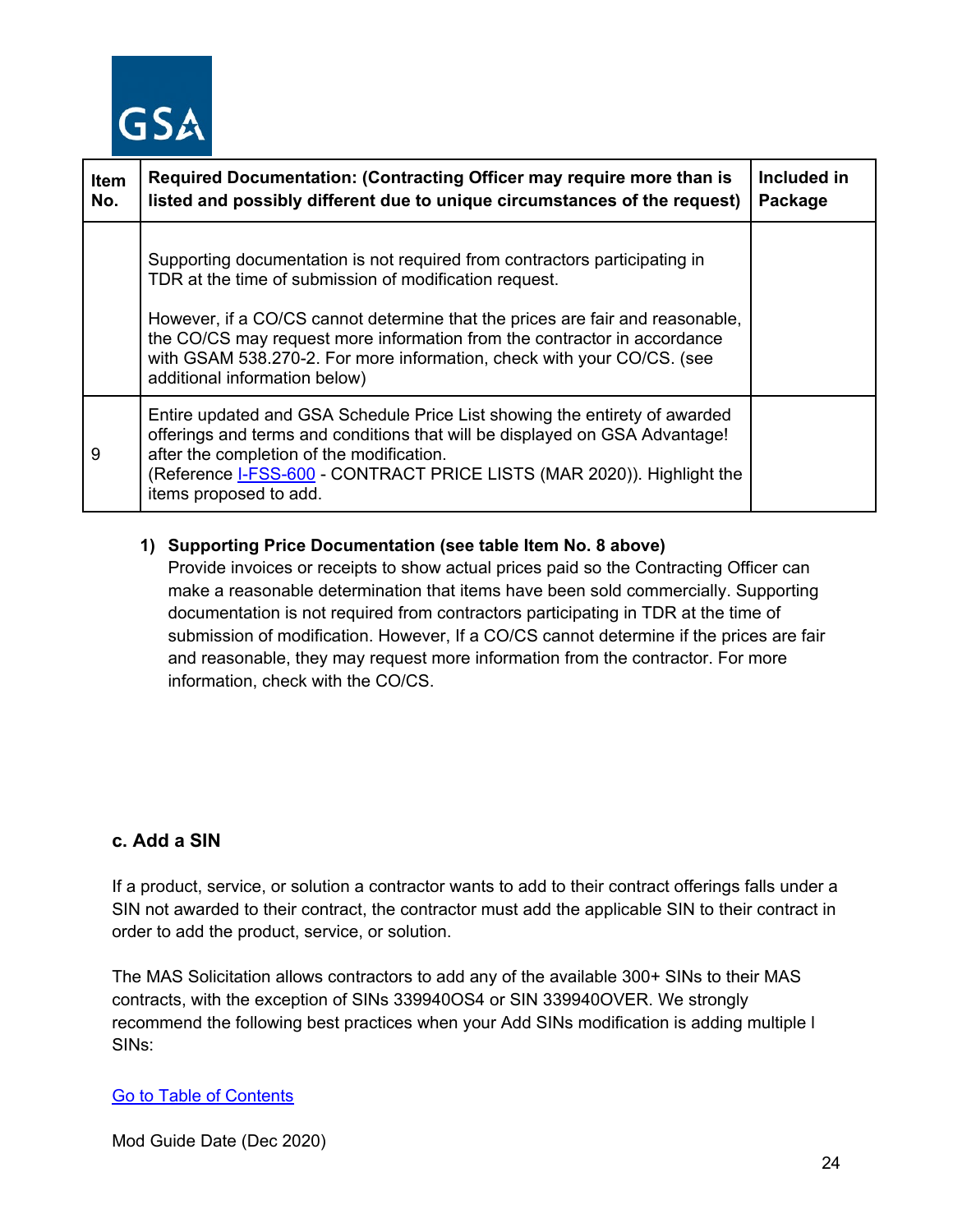

1) Develop a strategy with the CO/CS to prioritize the Add SIN modification requests by importance and submit your modification requests in that order. Also, consider the frequency of mod request submissions if it's a large number of SINs.

2) SINs that require specialized technical requirements as outlined in the Category Attachments of the MAS Solicitation, such technical evaluation (i.e, 54151HACS) should be submitted as an individual add SIN mod request.

3) Work with the CO/CS to determine if the proposed offerings are within scope of the requested SIN.

GSA reserves the right to reject or ask the company to withdraw an Add SIN modification, if we find the SIN is already under another MAS contract owned by the company.

## **MAS Consolidation Phase 3 Streamlined Add SIN modifications**

Phase 3 of MAS Consolidation began August 1, 2020, during which time contractors with multiple contracts will consolidate down to one contract per unique entity identifier (UEI), e.g. Data Universal Numbering System (DUNS) number. For more information on Phase 3 of MAS Consolidation please see the MAS Consolidation [Phase 3 Overview and FAQs.](https://www.gsa.gov/cdnstatic/MAS_Consolidation_Phase_3_Overview__FAQs_for_Industry_-_August_2020_-_508.pdf)

The standard modification requirements apply to Phase 3 Add SIN modification requests, however, any requirements waived for successful Federal Supply Schedule (FSS) contractors in solicitation provision SCP-FSS-001, *Instructions to All Offerors* are also waived for all contractors submitting MAS Consolidation Phase 3 Add SIN mod requests. For example, the requirement to submit Project Experiences (Item No. 3 below) does not apply to Phase 3 Add SIN mod requests.

**IMPORTANT**: Streamlined offers and modification requests must be limited to SINs already held on a current MAS contract. Contractors wishing to add new SINs that they do not already hold must submit a separate modification request that includes all required documentation including Project Experience.

## **Transactional Data Reporting**

If your contract has TDR and non-TDR applicable SINs and you have accepted TDR, your entire contract is subject to TDR terms and conditions for the remainder of the contract. Once you have accepted TDR, Commercial Sales Practices (CSP) disclosure is not required.

Click [here](https://eoffer.gsa.gov/AMSupport/index.html#book_page_page/modules%2Fbook%2Fdatabase.xml/eoffer_emod/emod-resources/modtypes/additions-modifications/add-sin) to go to the eMod Help Center for more information about submitting your Add SIN Modification request.

## **Modification Authority (see [MAS Solicitation\)](https://beta.sam.gov/opp/9c6569ce85314504b780b8778abde405/view)**

- For Non TDR contracts 552.238-82 MODIFICATION (FEDERAL SUPPLY SCHEDULE) (MARCH 20200 (ALTERNATE I - MARCH 2020)
- For TDR contracts 552.238-82 MODIFICATION (FEDERAL SUPPLY SCHEDULE) (MARCH 2020) (ALTERNATE II - MARCH 2020)

[Go to Table of Contents](#page-1-0)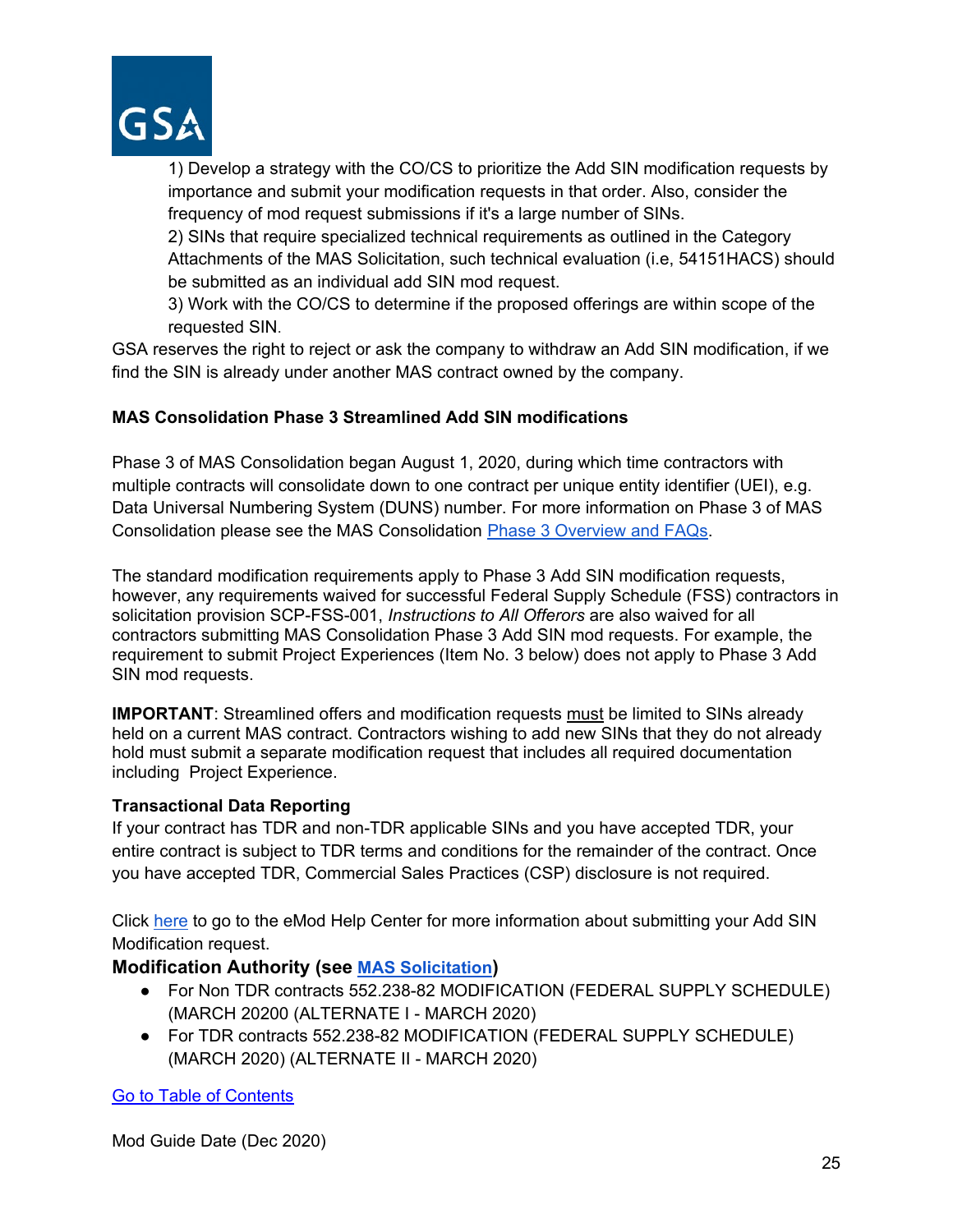

Add SIN Mod Checklist:

| Item<br>No.    | Required Documentation: (Contracting Officer may require more than is<br>listed and possibly different due to unique circumstances of the request)                                                                                                                                                                                                                                                                                                                                                                                                                                                                                                                                                                                                                                                                                                                                              | Included in<br>Package |
|----------------|-------------------------------------------------------------------------------------------------------------------------------------------------------------------------------------------------------------------------------------------------------------------------------------------------------------------------------------------------------------------------------------------------------------------------------------------------------------------------------------------------------------------------------------------------------------------------------------------------------------------------------------------------------------------------------------------------------------------------------------------------------------------------------------------------------------------------------------------------------------------------------------------------|------------------------|
| $\mathbf{1}$   | Signed and dated cover letter on company letterhead signed by an Authorized<br>Negotiator (as identified in your contract) briefly describing your request and<br>the reason for the request.                                                                                                                                                                                                                                                                                                                                                                                                                                                                                                                                                                                                                                                                                                   |                        |
|                | Cover letter shall include:<br>Applicability of Cooperative Purchasing or Disaster Recovery<br>Purchasing<br><b>Note: Cooperative Purchasing applies to IT products,</b><br>$\circ$<br>services, and solutions and law enforcement and security<br>products, services, and solutions.<br>Place of Performance (FAR 52.215-6 PLACE OF PERFORMANCE<br>$\bullet$<br>(OCT 1997)<br>Solicitation refresh number<br>Include the number of SINs requested to be added.<br>$\bullet$<br>Statement: I am submitting a MAS Consolidation Phase 3 streamlined<br>$\bullet$<br>Add SIN modification request to consolidate Non-Surviving MAS<br>Contracts into a single Surviving MAS contract. (if applicable)<br>Statement: "I certify to the best of my knowledge that the information I<br>$\bullet$<br>provided is current, complete and accurate. All other terms and<br>conditions remain the same." |                        |
| $\overline{2}$ | SIN-specific Commercial Sales Practice Format (CSP-1, CSP Template) (if<br>applicable). Complete information and submit it in eMod.<br>CSP is NOT required if participating in TDR pilot under applicable TDR SIN.                                                                                                                                                                                                                                                                                                                                                                                                                                                                                                                                                                                                                                                                              |                        |
|                | <b>MAS Consolidation Phase 3 Streamlined Add SIN modifications</b><br>If requesting to hold continuous MAS contracts to complete work under BPAs<br>and orders awarded under an existing (Non-Surviving) MAS contract,<br>complete and upload the Request to Hold Continuous Contracts template<br>(located under "Templates to download, complete, and upload in eOffer (if<br>applicable)") with your modification request. (This requirement only applies to<br>MAS Consolidation Phase 3 streamlined Add SIN modification requests).                                                                                                                                                                                                                                                                                                                                                        |                        |
| 3              | Relevant Project Experience: project list and descriptions for relevant<br>project(s) (include Statements of Work). (see SCP-FSS-001 and additional<br>information below). (Waived for Phase 3 Add SIN mod requests)                                                                                                                                                                                                                                                                                                                                                                                                                                                                                                                                                                                                                                                                            |                        |
|                | This requirement is waived if you are submitting a MAS Consolidation                                                                                                                                                                                                                                                                                                                                                                                                                                                                                                                                                                                                                                                                                                                                                                                                                            |                        |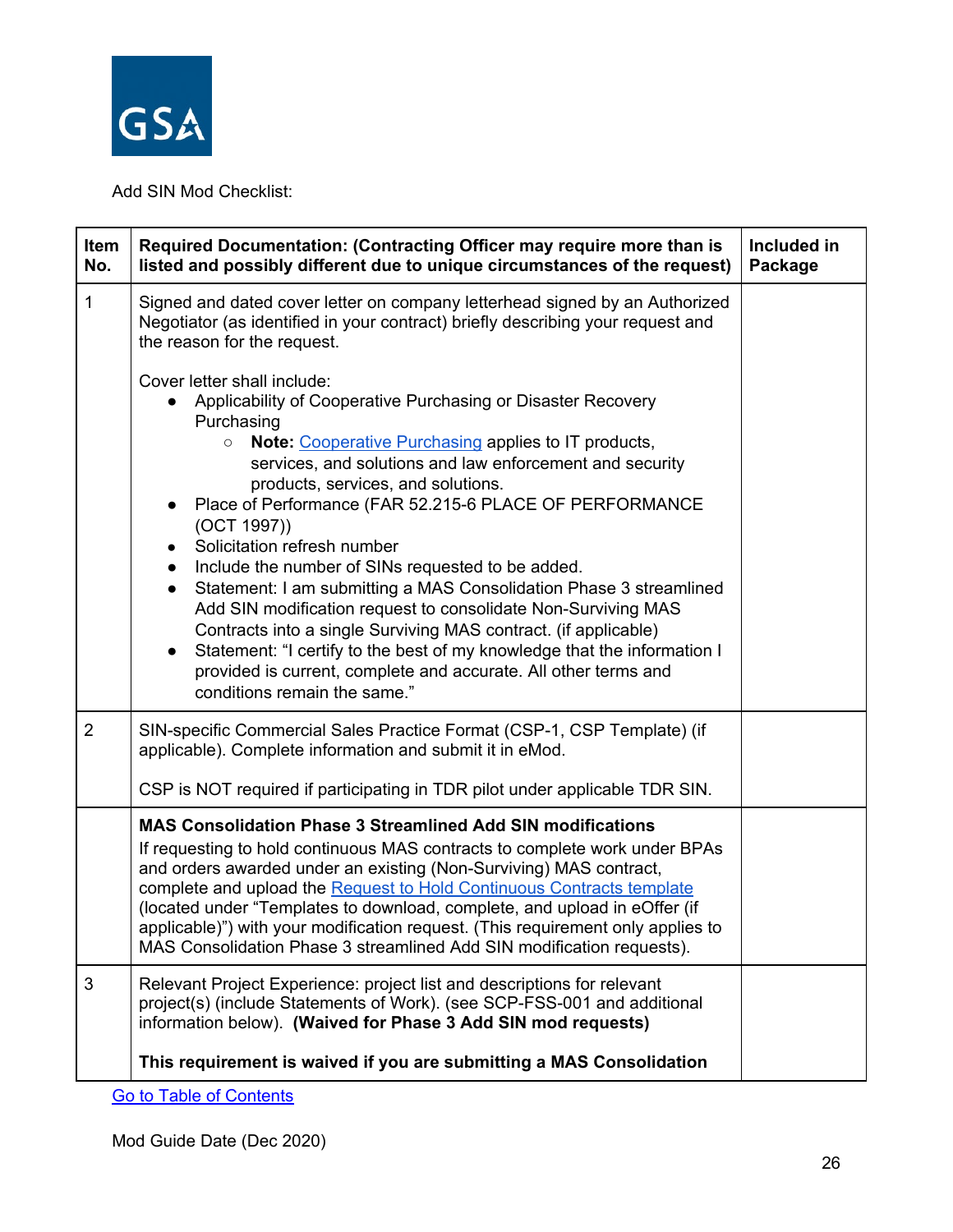

| <b>Item</b><br>No. | Required Documentation: (Contracting Officer may require more than is<br>listed and possibly different due to unique circumstances of the request)                                                                                                                                                                                                               | Included in<br>Package |
|--------------------|------------------------------------------------------------------------------------------------------------------------------------------------------------------------------------------------------------------------------------------------------------------------------------------------------------------------------------------------------------------|------------------------|
|                    | Phase 3 streamlined Add SIN modification request to consolidate your<br>Non-Surviving MAS Contracts into a single Surviving MAS contract.                                                                                                                                                                                                                        |                        |
| 4                  | If adding Professional Service, Service Contract Labor Standards (SCLS)<br>and/or Non-SCLS Labor Category, Course, and/or Service Offerings, follow<br>the steps in that section.                                                                                                                                                                                |                        |
|                    | Note: If there are no new Labor categories associated with the Add SIN mod<br>request, submit a Services and Training Price Proposal Template to show<br>which labor categories currently awarded on this contract apply to the SIN<br>being added.                                                                                                              |                        |
|                    | <b>Note:</b> If you are adding one or more labor categories/services to a SIN that<br>are already on this contract that are simply being mapped to the new SIN, you<br>do not need to submit a modification request to add Professional Service,<br>Service Contract Labor Standards (SCLS) and/or Non-SCLS Labor Category,<br>Course, and/or Service Offerings. |                        |
| 5                  | If adding Products, follow the steps in that section.                                                                                                                                                                                                                                                                                                            |                        |
| 6                  | SIN-specific submission instructions and requirements (see additional<br>information below).                                                                                                                                                                                                                                                                     |                        |
| $\overline{7}$     | Entire updated GSA Schedule Price List showing the entirety of awarded<br>offerings and terms and conditions that will be displayed on GSA Advantage!®<br>after the completion of the modification.<br>(Reference I-FSS-600 - CONTRACT PRICE LISTS (MAR 2020). Highlight the<br>items you propose for addition.                                                  |                        |

#### **1) Relevant Project Experience (see table Item No. 3 above)**

This requirement is waived if you are submitting a MAS Consolidation Phase 3 streamlined Add SIN modification request to consolidate your Non-Surviving MAS Contracts into a single Surviving MAS contract. To bypass this requirement in eMod please insert "N/A" in the project experience text boxes.

The contractor must submit a narrative demonstrating relevant project experience by responding to the Relevant Project Experience prompts in eMod. A narrative is required for each proposed services SIN when proposing services and must include the following: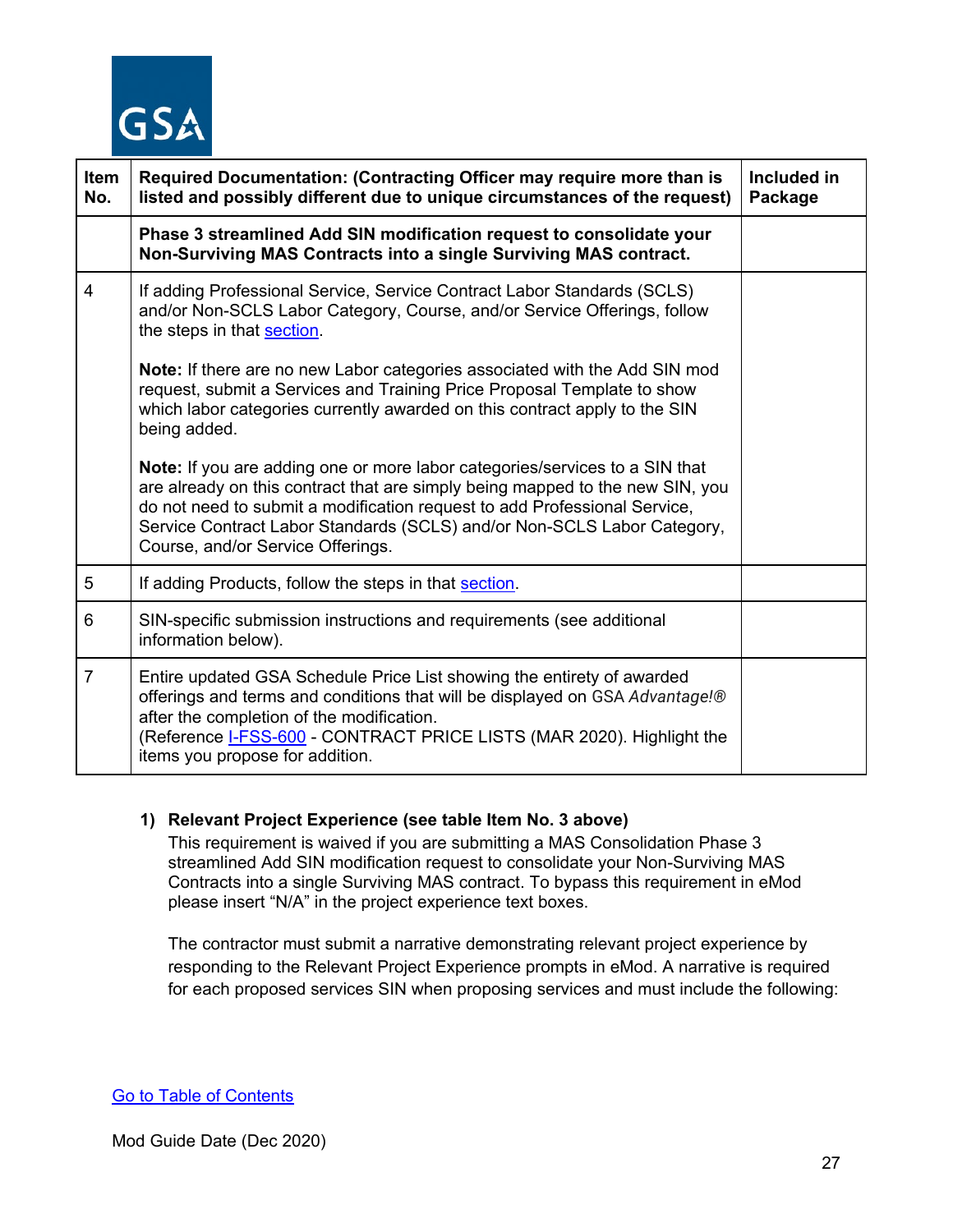

(A) A description of one  $(1)^1$  $(1)^1$  $(1)^1$  relevant project, not to exceed four (4) pages per project. Each description must clearly indicate the SIN to which it applies, and identify the specific services being proposed under that SIN. The projects must either have been completed within the last two years or be ongoing. For ongoing contracts with a base year and option years, at a minimum, the base year must have been completed; for multi-year task orders, at a minimum, the first year must have been completed. Note: Specific services may have more requirements under Factor Four - Relevant Project Experience. Offerors shall also refer to NAICS or category-specific instructions, for additional Relevant Project Experience requirements.

The project description must also address the following elements:

(1) Detailed description of SIN relevant work performed and results achieved

(2) Methodology, tools, and/or processes utilized in performing the work

(3) Demonstration of compliance with any applicable laws, regulations, Executive Orders, OMB Circulars, professional standards, etc.

(4) Project schedule (i.e., major milestones, tasks, deliverables), including an explanation of any delays

(5) How the work performed is similar in scope and complexity to the work solicited under the proposed SIN

(6) Demonstration of required specific experience and/or special qualifications detailed under the proposed SIN.

The Offeror may use the same project in support of more than one SIN as long as the description clearly identifies the SIN relevant work. All examples of completed services must have been deemed acceptable by the customer.

(B) For each project description, must also provide the following customer reference information (this data is not counted towards the four-page-per-project limitation):

- (1) Customer/client name
- (2) Project name/contract number
- (3) Customer point of contact for project
- (4) Point of contact phone number and email
- (5) Project performance period (include begin/end dates)

<span id="page-27-0"></span>[Go to Table of Contents](#page-1-0)  <sup>1</sup> For Information Technology (2) relevant project experiences are required. See Information Technology Large Category Attachment in the [MAS Solicitation.](https://beta.sam.gov/opp/9c6569ce85314504b780b8778abde405/view) Note: This requirement is waived if you are submitting a MAS Consolidation Phase 3 streamlined Add SIN modification request to consolidate your Non-Surviving MAS Contracts into a single Surviving MAS contract.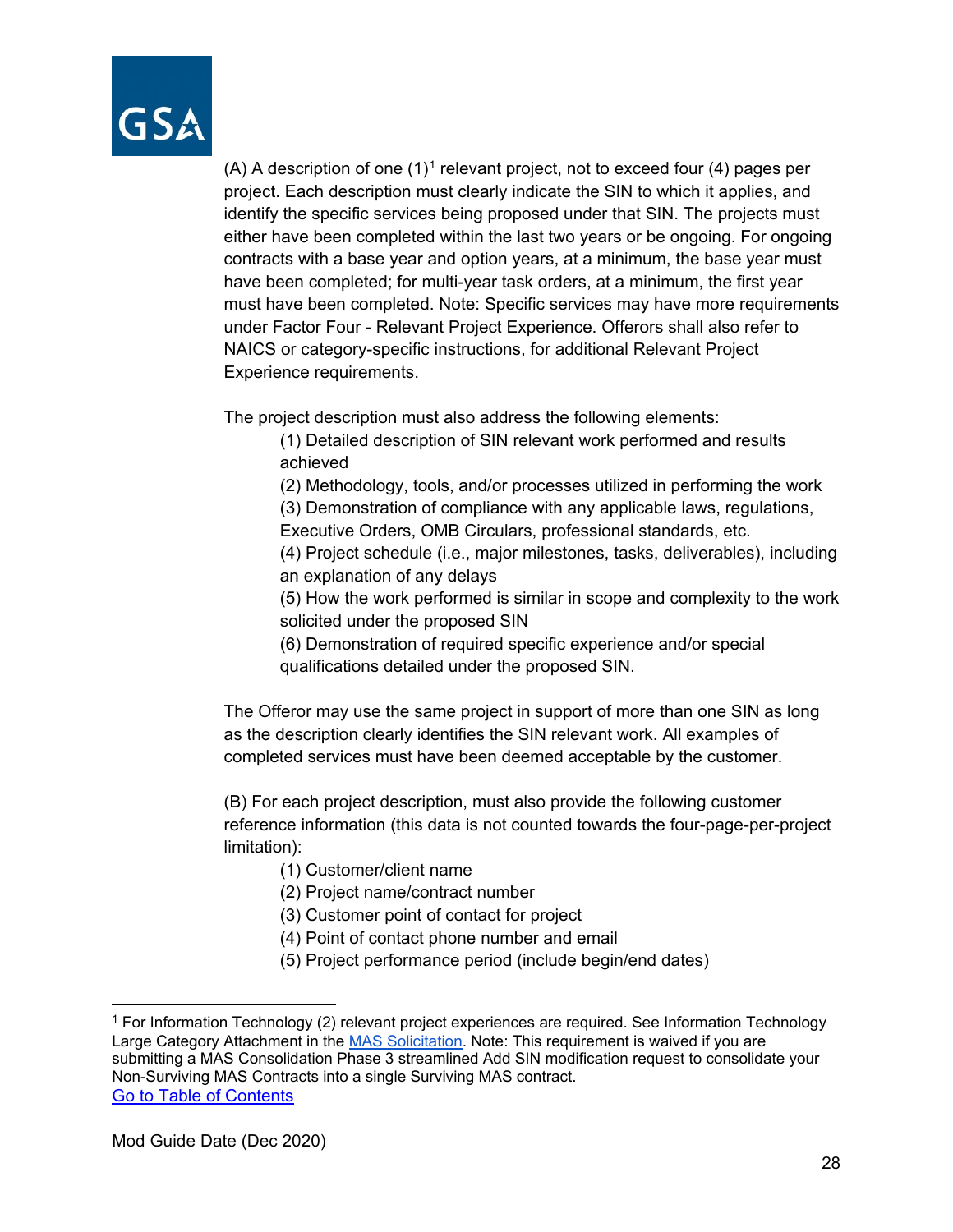

(6) Dollar value of the entire project

(7) Dollar value received for the work performed relevant to the SIN offered

(8) Brief summary of the project as a whole (i.e., background, purpose, etc.)

(9) A completed copy of the Statement of Work, Performance Work Statement or Statement of Objectives for the project

(C) If relevant project experience does not exist, the Offeror may substitute the relevant projects of predecessor companies or key personnel that will be performing major aspects of the work. If the Offeror chooses to make such a substitution, the narratives must clearly identify the entity or personnel that performed the services.

## **2) SIN-specific Submission Instructions and Requirements (see table Item No. 6 above)**

The following two SINs (ANCRA and 238910) have the below scope applicability rules.

SIN ANCRA can only be chosen if a SIN under one of the below authorized subcategories is currently awarded on your contract:

- Facilities Maintenance and Repair
- Facilities Supplies
- Facilities Solutions
- Facilities Services
- Furniture Services
- Machinery and Components
- Industrial Products
- Structures
- Logistical Services
- Flooring
- Fuel Management
- Industrial Products and Services Maintenance and Repair
- Laboratory Equipment
- Office Services

SIN 238910 can only be chosen if a SIN under one of the below authorized subcategories is currently awarded on your contract:

- Industrial Products
- Structures
- Facilities Solutions

[Go to Table of Contents](#page-1-0)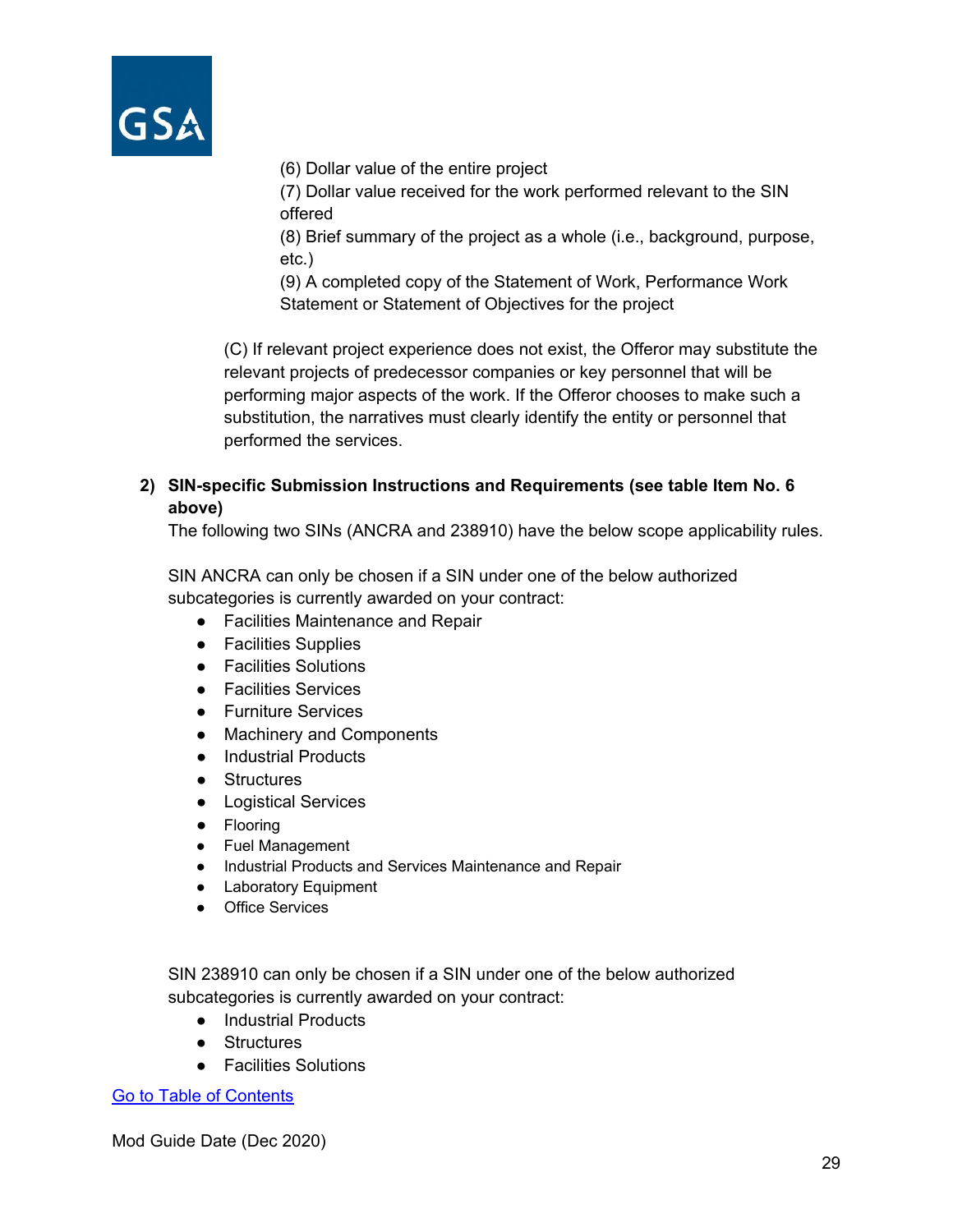

## • Security Systems

Special instructions - note: SIN from approved subcategory must be added first to add ANCRA and 238910

[Go to Table of Contents](#page-1-0)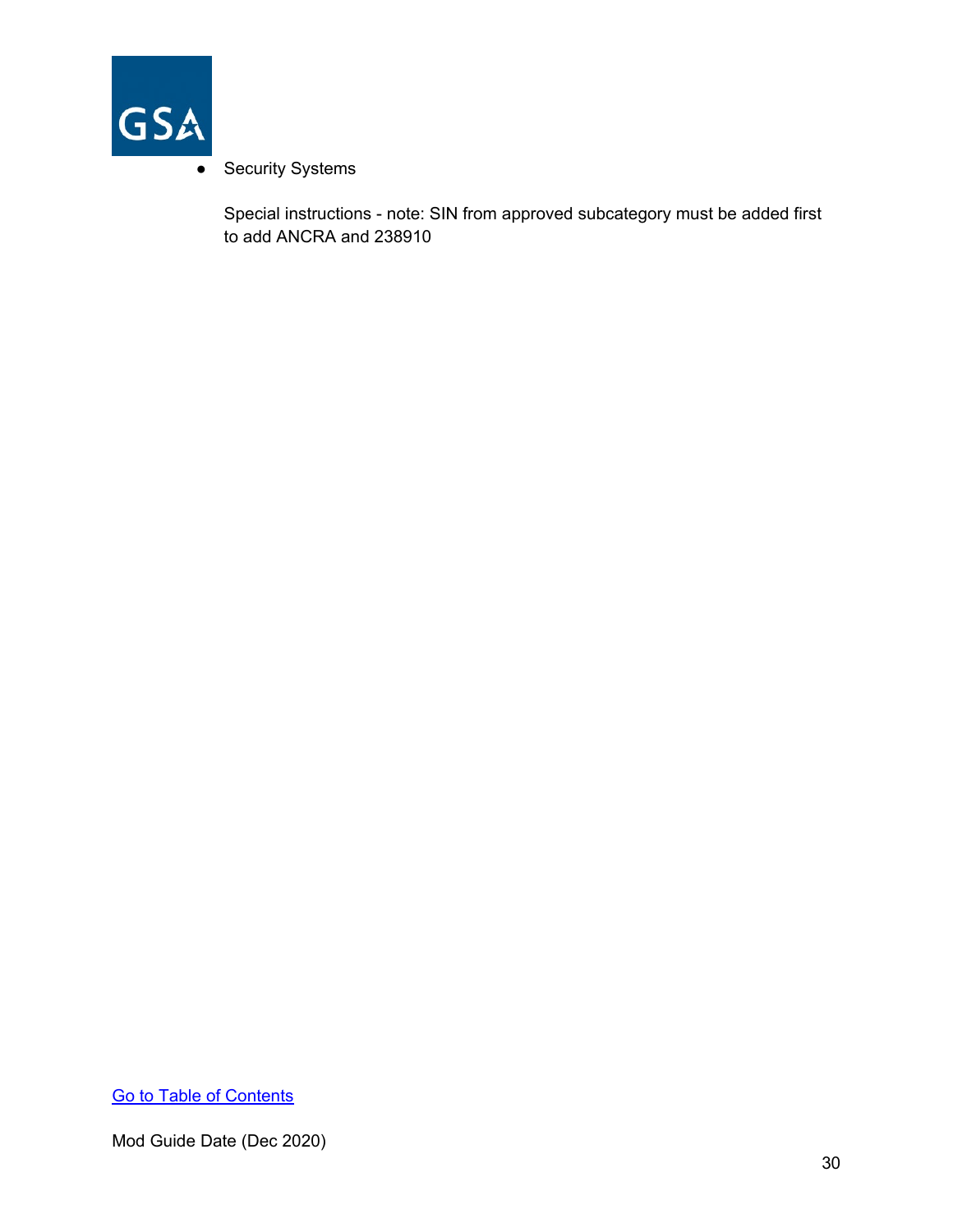

## <span id="page-30-0"></span>**4. Deletions Modification Guidance**

## **Deletion Modifications**

If products, services, or SIN(s) are being discontinued or no longer sold to the Government, you must submit a delete mod request. The Government reserves the right to reject any subsequent offer for the same item or a substantially similar item at a higher price during the same contract period.

Click [here](https://eoffer.gsa.gov/AMSupport/index.html#book_page_page/modules%2Fbook%2Fdatabase.xml/eoffer_emod/emod-resources/modtypes/deletion-modifications/deletion-modifications-overview) to go to the eMod Help Center for more information about submitting your Deletion Modification request.

## <span id="page-30-1"></span>**a. Delete Professional and Non-Professional Services, Labor Category, Course, or Service Offerings**

Click [here](https://eoffer.gsa.gov/AMSupport/index.html#book_page_page/modules%2Fbook%2Fdatabase.xml/eoffer_emod/emod-resources/modtypes/deletion-modifications/delete-labor-category-or-service-offerings) to go to the eMod Help Center for more information about submitting your Delete Professional and Non-Professional Services, Labor Category, Course, or Service Offerings Modification request.

## **Modification Authority (see [MAS solicitation\)](https://beta.sam.gov/opp/9c6569ce85314504b780b8778abde405/view):**

- For Non-TDR contracts: 552.238-82 MODIFICATION (FEDERAL SUPPLY SCHEDULE) (MARCH 2020) (ALTERNATE I - MARCH 2020)
- For TDR contracts: 552.238-82 MODIFICATION (FEDERAL SUPPLY SCHEDULE) (MARCH 2020 (ALTERNATE II - MARCH 2020)

Delete Professional and Non-Professional Services/Labor Category, Course, or Service Offerings Mod Checklist:

| Item<br>No. | <b>Required Documentation</b>                                                                                                                                                                                                                                                                                                                                                                                                                                                                                                                              | Included in<br>Package |
|-------------|------------------------------------------------------------------------------------------------------------------------------------------------------------------------------------------------------------------------------------------------------------------------------------------------------------------------------------------------------------------------------------------------------------------------------------------------------------------------------------------------------------------------------------------------------------|------------------------|
|             | Signed and dated cover letter on company letterhead signed by an Authorized<br>Negotiator (as identified in your contract) briefly describing your request and<br>the reason for the request. Cover letter shall include:<br>• Statement: "The items being deleted will not be added at a later date<br>with a higher price without justification for such higher price."<br>• Statement: "I certify to the best of my knowledge that the information I<br>provided is current, complete and accurate. All other terms and<br>conditions remain the same." |                        |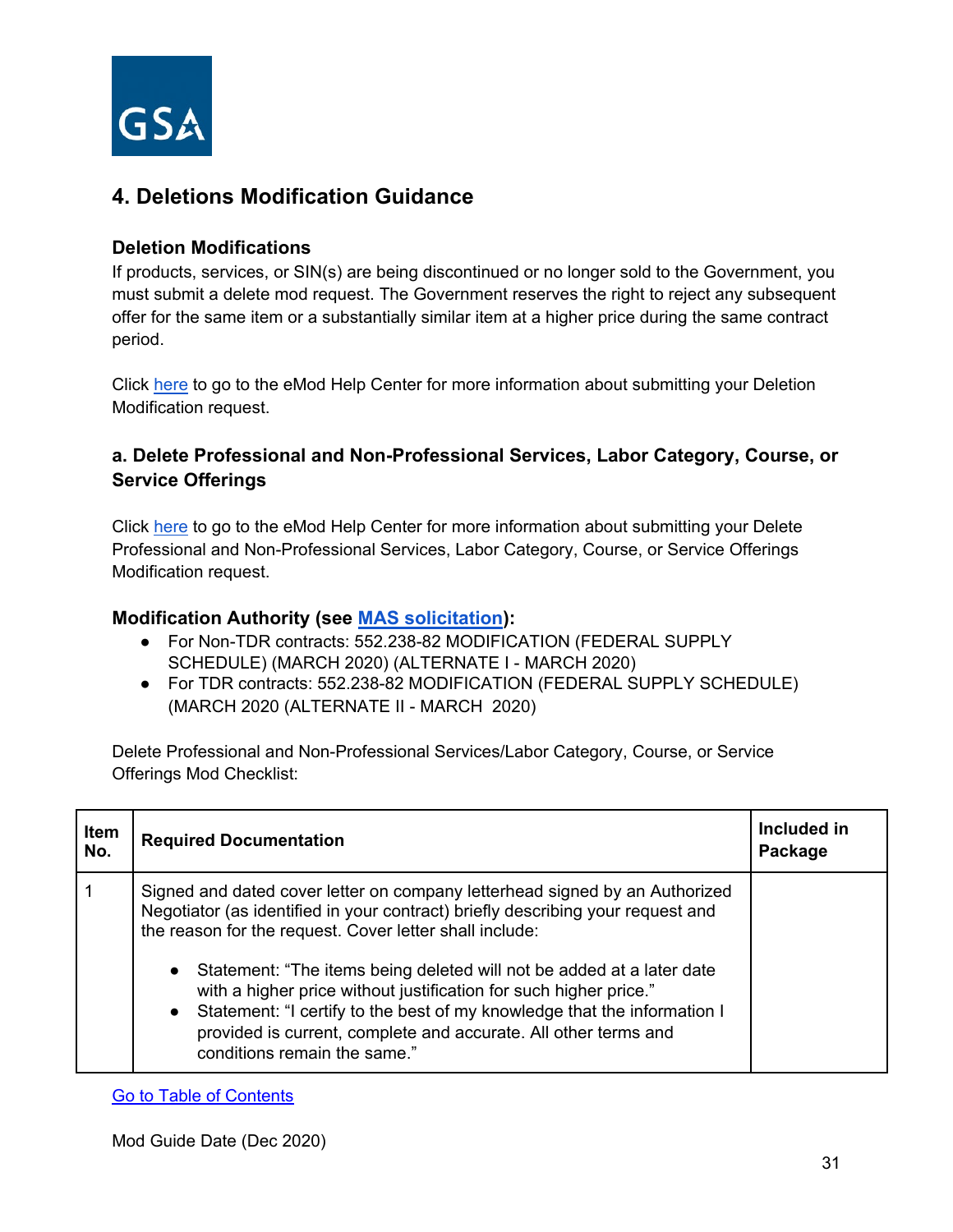

| Item<br>No. | <b>Required Documentation</b>                                                                                                                                                                                                                                                | Included in<br>Package |
|-------------|------------------------------------------------------------------------------------------------------------------------------------------------------------------------------------------------------------------------------------------------------------------------------|------------------------|
|             | • Number of products/services deleted.                                                                                                                                                                                                                                       |                        |
| 2           | Services and Training Price Proposal Template (PPT) showing the current<br>information and the requested changes. See instructions in PPT attachment.                                                                                                                        |                        |
| 3           | Entire updated GSA Schedule price list showing the entire contract portfolio<br>that will be displayed on GSA Advantage!® after the completion of the<br>modification. The format shall be the same as the Services and Training PPT<br>but showing your entire GSA Catalog. |                        |

## <span id="page-31-0"></span>**b. Delete Product(s)**

Click [here](https://eoffer.gsa.gov/AMSupport/index.html#book_page_page/modules%2Fbook%2Fdatabase.xml/eoffer_emod/emod-resources/modtypes/deletion-modifications/delete-product-s) to go to the eMod Help Center for more information about submitting your Delete Product(s) Modification request.

## **Modification Authority (see [MAS solicitation\)](https://beta.sam.gov/opp/9c6569ce85314504b780b8778abde405/view):**

- For Non-TDR contracts: 552.238-82 MODIFICATION (FEDERAL SUPPLY SCHEDULE) (MARCH 2020) (ALTERNATE I - MARCH 2020)
- For TDR contracts: 552.238-82 MODIFICATION (FEDERAL SUPPLY SCHEDULE) (MARCH 2020) (ALTERNATE II - MARCH 2020)
- or
- 52.225-5 TRADE AGREEMENTS (OCT 2019)*-*

Delete Product(s) Mod Checklist:

| <b>Item</b> | Required Documentation: (Contracting Officer may require more than is                                                                                                                                                                                                                                                                                                                                                                                                                                                                                                                                                                     | Included in |
|-------------|-------------------------------------------------------------------------------------------------------------------------------------------------------------------------------------------------------------------------------------------------------------------------------------------------------------------------------------------------------------------------------------------------------------------------------------------------------------------------------------------------------------------------------------------------------------------------------------------------------------------------------------------|-------------|
| No.         | listed and possibly different due to unique circumstances of the request)                                                                                                                                                                                                                                                                                                                                                                                                                                                                                                                                                                 | Package     |
|             | Signed and dated cover letter on company letterhead signed by an authorized<br>negotiator (as identified in your contract) briefly describing your request, and the<br>reason for the request. Cover letter shall include:<br>Statement: "The items being deleted will not be added at a later date<br>$\bullet$<br>with a higher price without justification for such higher price."<br>State the number of items being deleted<br>$\bullet$<br>Statement, "I certify to the best of my knowledge that the information I<br>$\bullet$<br>provided is current, complete and accurate. All other terms and<br>conditions remain the same." |             |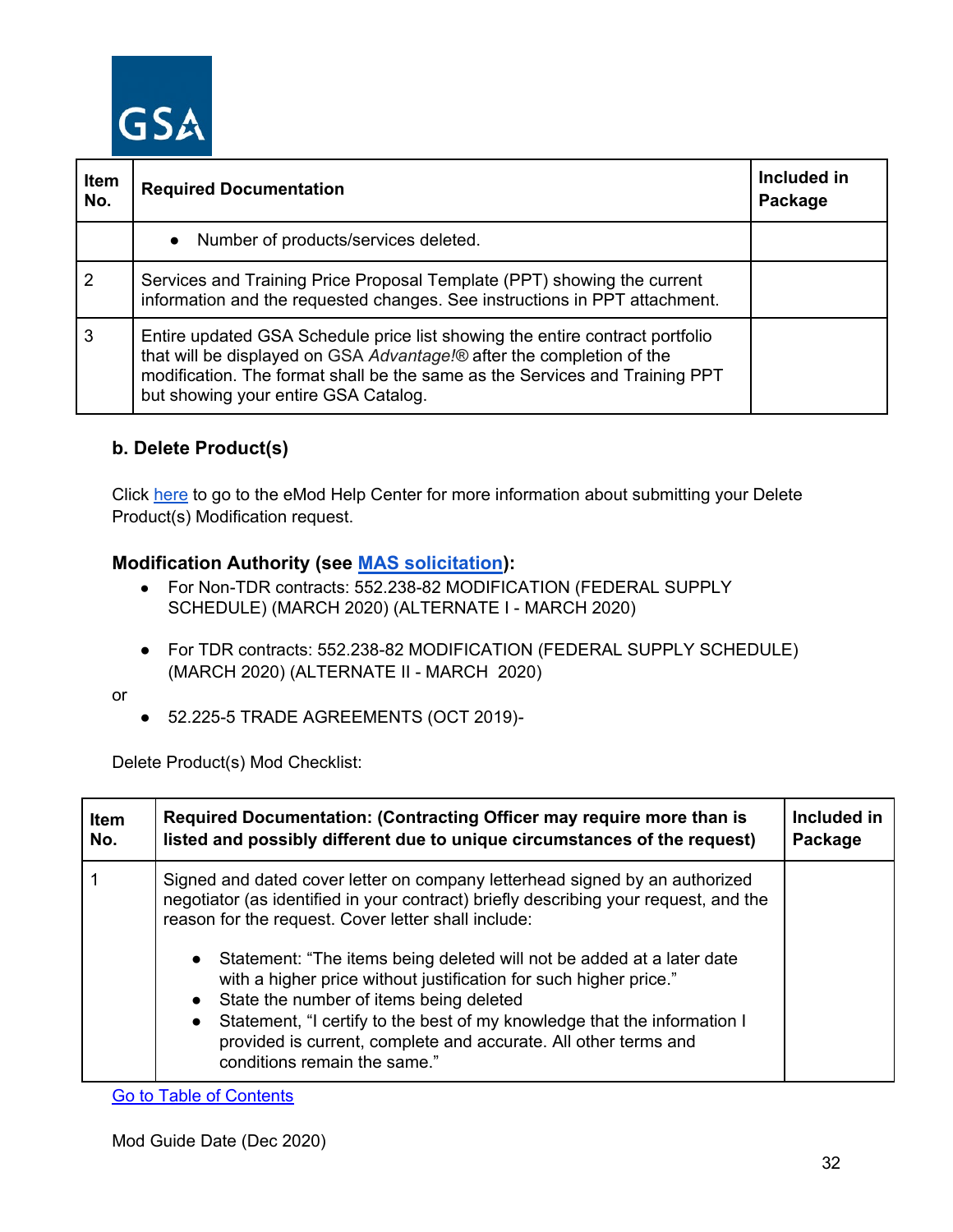

| <b>Item</b><br>No. | Required Documentation: (Contracting Officer may require more than is<br>listed and possibly different due to unique circumstances of the request)                                                                                                             | Included in<br>Package |
|--------------------|----------------------------------------------------------------------------------------------------------------------------------------------------------------------------------------------------------------------------------------------------------------|------------------------|
|                    | Number of products deleted.<br>$\bullet$                                                                                                                                                                                                                       |                        |
|                    | Product Price Proposal Template (PPT) showing the current information and the<br>requested changes. See instructions in PPT attachment.                                                                                                                        |                        |
| 3                  | Entire updated GSA Schedule price list showing the entire contract portfolio that<br>will be displayed on GSA Advantage!® after the completion of the modification.<br>The format shall be the same as the Product PPT but showing your entire GSA<br>Catalog. |                        |

## <span id="page-32-0"></span>**c. Delete SIN**

Click [here](https://eoffer.gsa.gov/AMSupport/index.html#book_page_page/modules%2Fbook%2Fdatabase.xml/eoffer_emod/emod-resources/modtypes/deletion-modifications/delete-sin) to go to the eMod Help Center for more information about submitting your Delete SIN Modification request.

## **Modification Authority** See [MAS Solicitation](https://beta.sam.gov/opp/9c6569ce85314504b780b8778abde405/view)

- For Non-TDR contracts: 552.238-82 MODIFICATION (FEDERAL SUPPLY SCHEDULE) (MARCH 2020) (ALTERNATE I - MARCH 2020)
- For TDR contracts: 552.238-82 MODIFICATION (FEDERAL SUPPLY SCHEDULE) (MARCH 2020) (ALTERNATE II - MARCH 2020)

Delete SIN Mod Checklist:

| <b>Item</b><br>No. | Required Documentation: (Contracting Officer may require more than is<br>listed and possibly different due to unique circumstances of the request)                                                                                                                                                                                                                                                                                                                         | Included in<br>Package |
|--------------------|----------------------------------------------------------------------------------------------------------------------------------------------------------------------------------------------------------------------------------------------------------------------------------------------------------------------------------------------------------------------------------------------------------------------------------------------------------------------------|------------------------|
|                    | Signed and dated cover letter on company letterhead signed by an Authorized<br>Negotiator (as identified in your contract) briefly describing your request and<br>the reason for the request. Cover letter shall include:<br>Include number of SINs requested to be deleted.<br>$\bullet$<br>• Statement: "I certify to the best of my knowledge that the information I<br>provided is current, complete and accurate. All other terms and<br>conditions remain the same." |                        |
| $\overline{2}$     | If deleting Labor Category, Course, and/or Service Offerings, see Delete Labor                                                                                                                                                                                                                                                                                                                                                                                             |                        |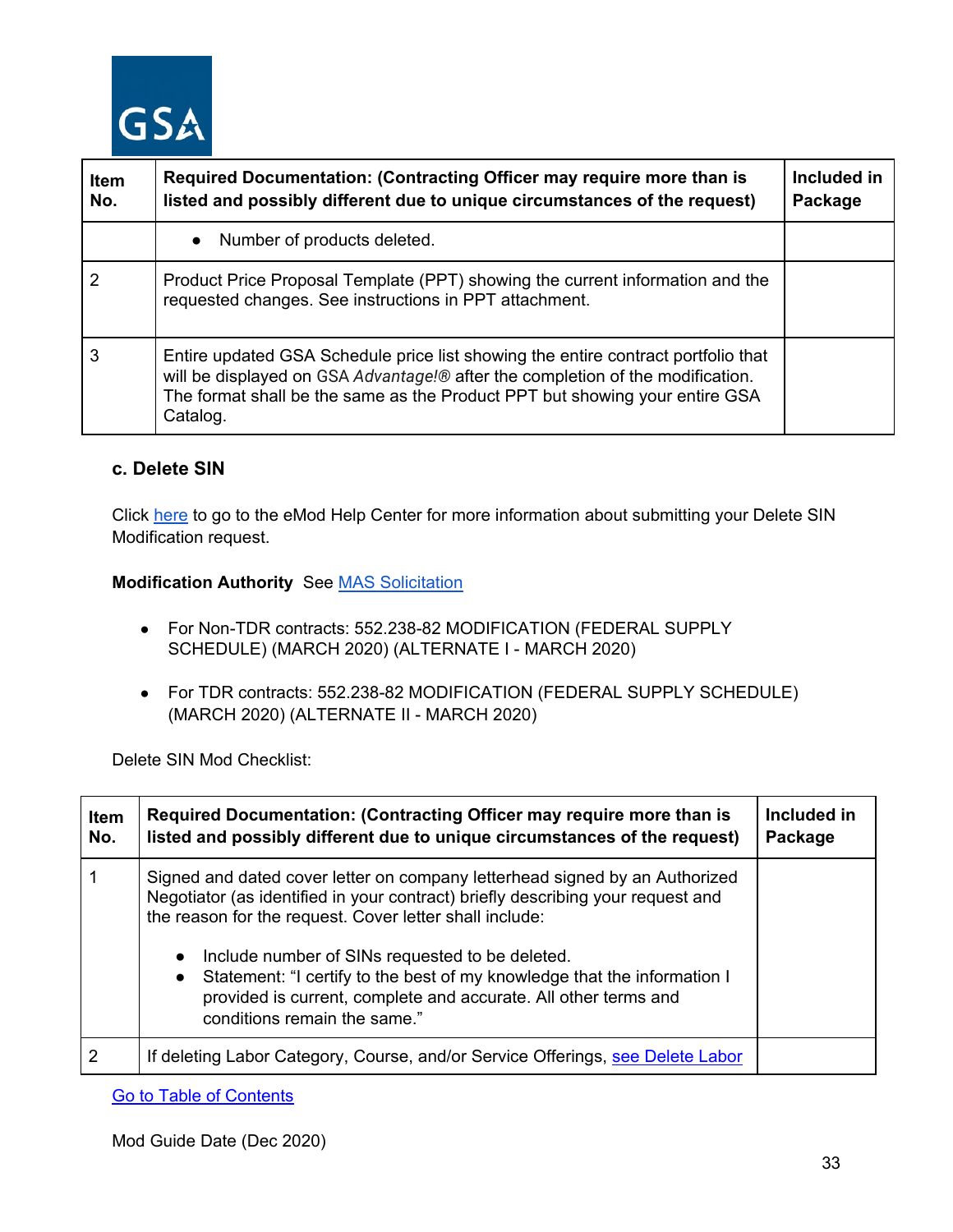

| <b>Item</b><br>No. | Required Documentation: (Contracting Officer may require more than is<br>listed and possibly different due to unique circumstances of the request)                                                                                                                                                                                    | Included in<br>Package |
|--------------------|---------------------------------------------------------------------------------------------------------------------------------------------------------------------------------------------------------------------------------------------------------------------------------------------------------------------------------------|------------------------|
|                    | Category, Course and/or Service Offerings section of modification guidance.                                                                                                                                                                                                                                                           |                        |
| 3                  | If deleting Products, see Delete Products section of modification guidance.                                                                                                                                                                                                                                                           |                        |
| 4                  | Price Proposal Template (PPT) showing the current information and the<br>requested changes. See instructions in PPT attachment.                                                                                                                                                                                                       |                        |
| 5                  | Entire updated GSA Schedule price list showing the entire contract portfolio<br>that will be displayed on GSA Advantage!® after the completion of the<br>modification. The format shall be the same as the Product PPT or Services and<br>Training PPT showing your entire GSA Catalog. Highlight the items you<br>propose to delete. |                        |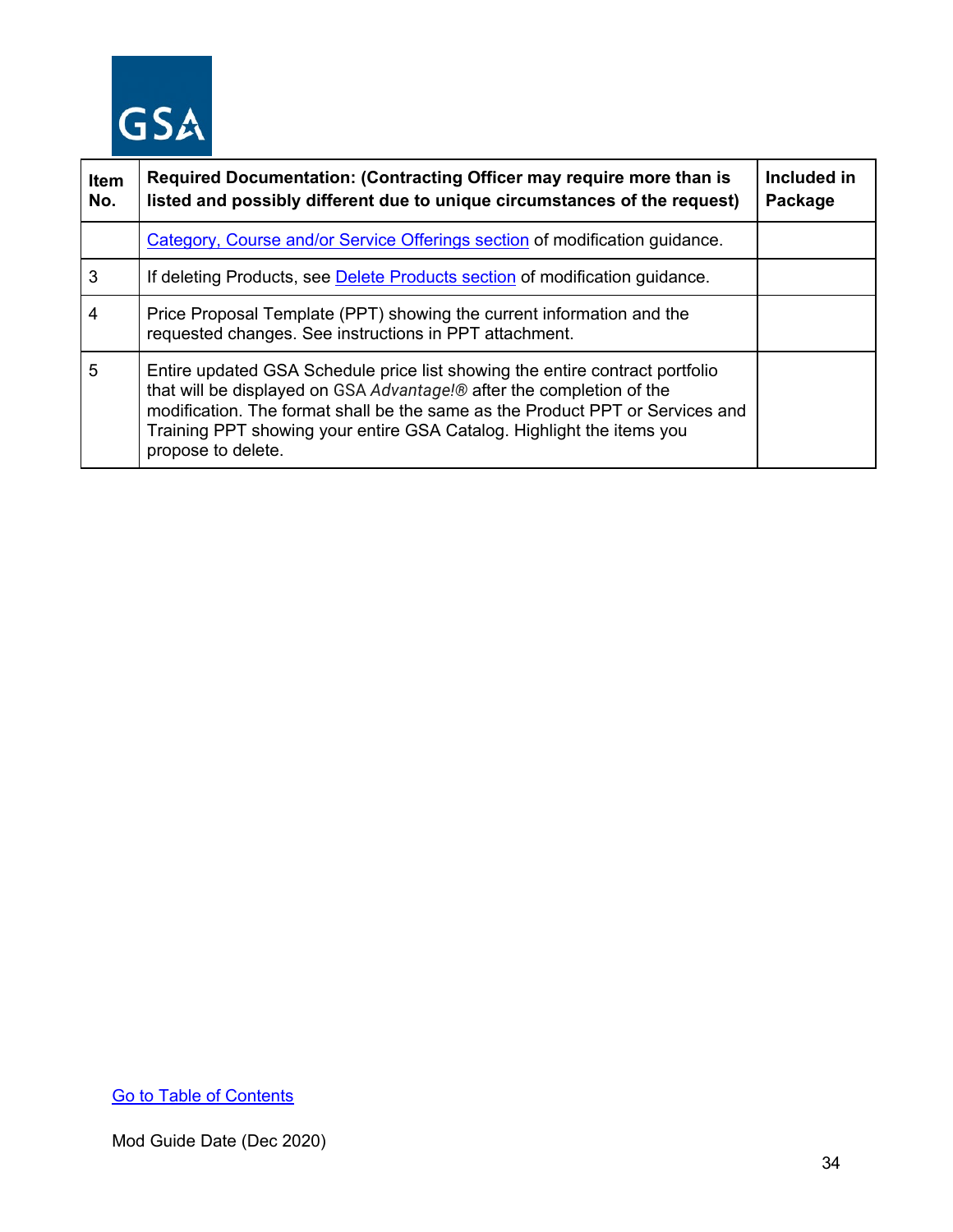

# <span id="page-34-0"></span>**5. Pricing Modifications**

## **Is a Commercial Price List (CPL) Right for You?**

FAR 2.101(a)(6) defines two types of pricing lists:

(i) "Catalog price" means a price included in a catalog, price list, schedule, or other form that is regularly maintained by the manufacturer or vendor, it is either published or otherwise available for inspection by customers, and states prices at which sales are currently, or were last, made to a significant number of buyers constituting the general public; and

(ii) "Market prices" means current prices that are established in the course of ordinary trade between buyers and sellers free to bargain and that can be substantiated through competition or from sources independent of the offerors.

There are several questions which can help you determine whether or not CPL is the appropriate method of escalation for you.

1. Do you consider your price list proprietary? A CPL is commercially/publically available. Therefore if the answer is yes, you do not have a CPL according to FAR 2.101.

2. Are your prices publicly available (e.g. published on your company's website or in a published catalog) If not, you do not have a CPL according to FAR 2.101.

3. Are you currently charging the prices published in your CPL? If your prices are based on market conditions rather than a fixed price list, you do not have a CPL according to FAR 2.101.

If the answer to any of these three questions indicates that you do not really have a CPL as defined above, then you may request to change your method of escalation to Economic Price Adjustments (EPA) based on Market Pricing under I-FSS-969.

Click [here](https://eoffer.gsa.gov/AMSupport/index.html#book_page_page/modules%2Fbook%2Fdatabase.xml/eoffer_emod/emod-resources/modtypes/pricing-modifications/pricing-modifications-overview) to go to the eMod Help Center for more information about submitting your Pricing Modification request.

## <span id="page-34-1"></span>**a. EPA Increase based on a Commercial Price List**

This type of modification is used to increase pricing for previously awarded items when a contractor's pricing is based on a commercial price list. An EPA increase should only be requested if you have increased your commercial list price. You must also ensure that the GSA price increase is in line with the basis of award in your GSA contract. If you have not increased

[Go to Table of Contents](#page-1-0)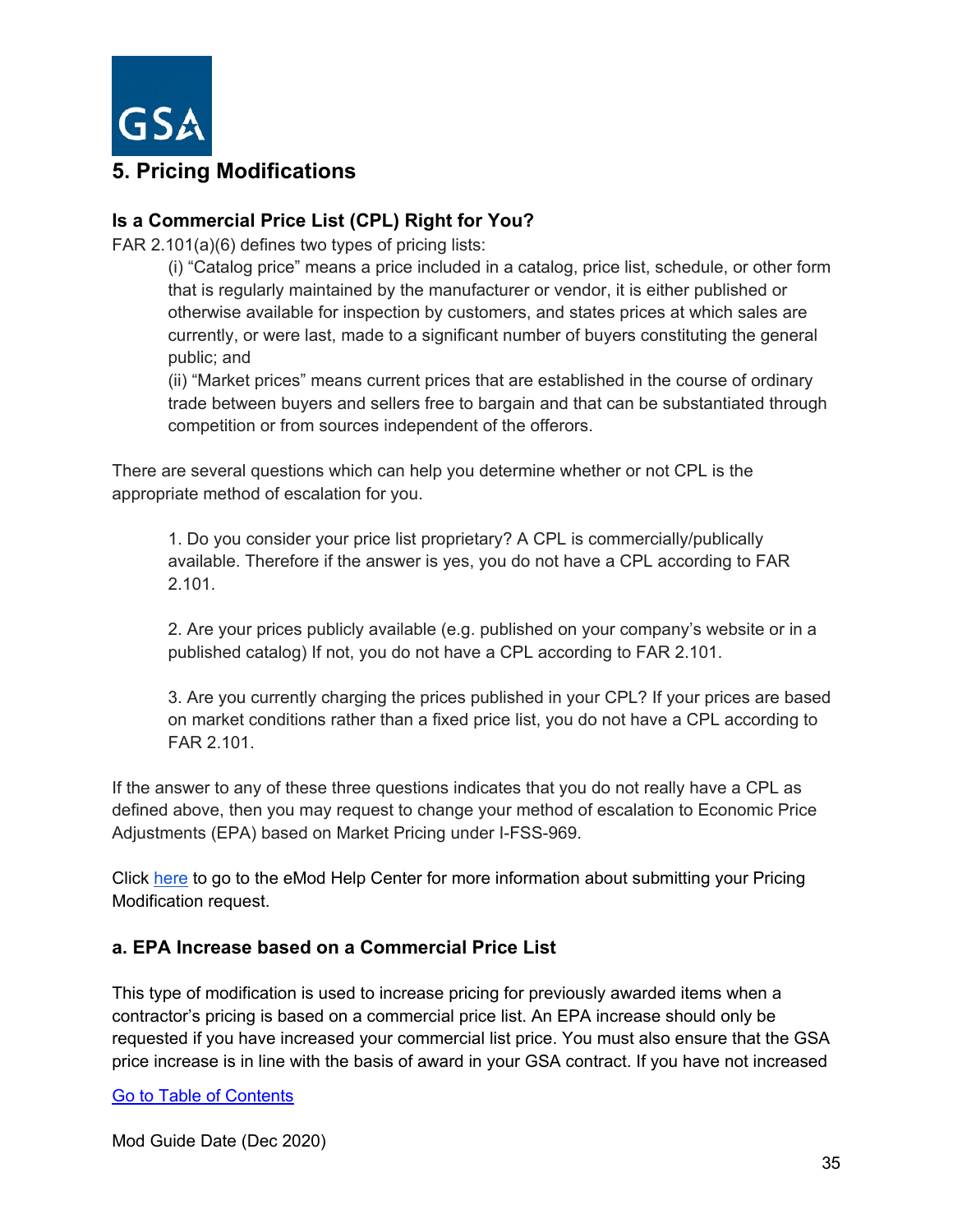

your List/Retail pricing to your commercial customers, you cannot increase the pricing on your GSA Contract.

If the price increase requested is not considered fair and reasonable, the Government will deny or negotiate in part, or in whole, the EPA request.

For products, when the contractor requesting the price increase is other than the Original Equipment Manufacturer (OEM), submit a notice from a manufacturer or supplier regarding price increases and a copy of the revised OEM price list.

In accordance with (IAW) SCP-FSS-001 INSTRUCTIONS APPLICABLE TO ALL NEW OFFERORS Service Contract Labor Standards (SCLS), escalation was clarified and all nonprofessional labor categories (SCLS covered) shall be escalated IAW 52.222-43 FAIR LABOR STANDARDS ACT AND SERVICE CONTRACT LABOR STANDARDS PRICE ADJUSTMENT (MULTIPLE YEAR AND OPTION CONTRACTS).

In addition to clause 52.222-43, one of the following two methods of escalation will be awarded, I-FSS-969 or 552.216-70. If your contract was awarded prior to SCP-FSS-001 INSTRUCTIONS APPLICABLE TO ALL OFFERORS (SEP 2019), be sure to request another method of escalation for your non-exempt labor categories.

Note: when requesting a pricing modification, you cannot change your Most Favored Customer/Basis of Award (MFC/BOA) or GSA basic discount. If you determine that you need to update your discount structure, submit a Revise Terms and Conditions modification request before submitting your pricing modification request.

Click [here](https://eoffer.gsa.gov/AMSupport/index.html#book_page_page/modules%2Fbook%2Fdatabase.xml/eoffer_emod/emod-resources/modtypes/pricing-modifications/economic-price-adjustments-epa-with-commercial-price-list-increase) to go to the eMod Help Center for more information about submitting your EPA Increase based on a Commercial Price List Modification request.

## **Modification Authority (see [MAS solicitation\)](https://beta.sam.gov/opp/9c6569ce85314504b780b8778abde405/view):**

If GSA prices are based on a Commercial Price List:

- For TDR Contracts: 552.216-70 ECONOMIC PRICE ADJUSTMENT FSS MULTIPLE AWARD SCHEDULE CONTRACTS (SEP 1999) (DEVIATION II – JUL 2016)
- For Non-TDR Contracts: 552.216-70 ECONOMIC PRICE ADJUSTMENT FSS MULTIPLE AWARD SCHEDULE CONTRACTS (SEP 1999) (ALTERNATE I – SEP 1999)
- 52.222-43 FAIR LABOR STANDARDS ACT AND SERVICE CONTRACT LABOR STANDARDS PRICE ADJUSTMENT (MULTIPLE YEAR AND OPTION CONTRACTS) (AUG 2018)

## [Go to Table of Contents](#page-1-0)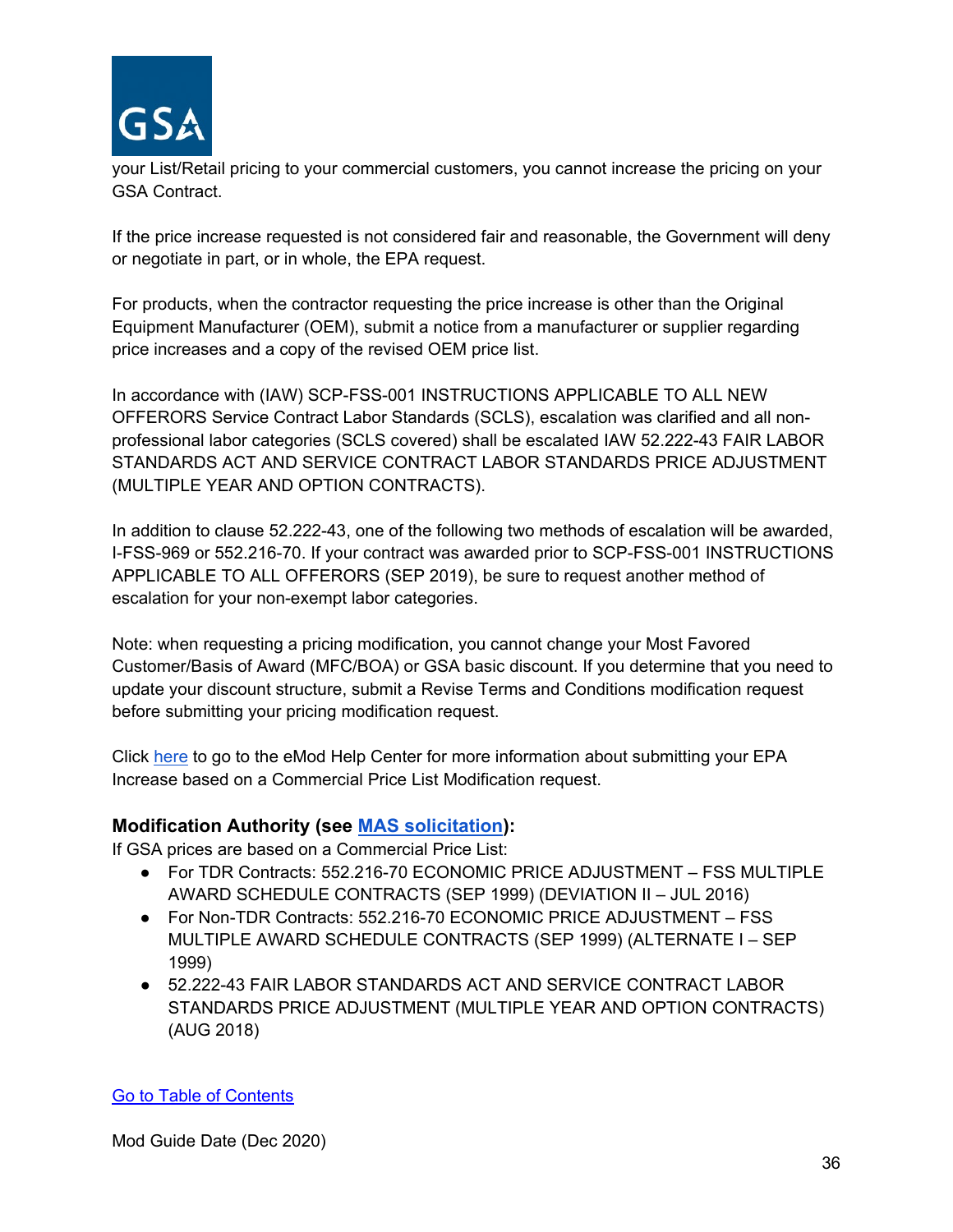

**Note:** It is possible for both clauses 552.216-70 (Commercial Price List) (both referenced above) and I-FSS-969 (Market Prices) (referenced above) to apply to one contract. For example, if a contractor has a services SIN (and discloses to the Government that they do not have a commercially published price list) and also has a products SIN (and discloses to the Government that they do have a commercial published price list for products). In this case, both clauses would apply to one contract. Clause 52.222-43 Fair Labor Standards Act and Service Contract Labor Standards Price Adjustment (Multiple Year and Option Contracts) (Aug 2018) applies where the SCLS applies.

EPA Increase based on a Commercial Price List Mod Checklist:

| Signed and dated cover letter on company letterhead signed by an Authorized<br>Negotiator (as identified in your contract) briefly describing your request and the<br>rationale for the request. Cover letter shall include:<br>Background information regarding your current prices, the applicable wage<br>determination price levels (if applicable), and the increases necessary for your<br>company.                                                                                                                                                                                                                                                                                                                                                                                                                                                                                                                                                                                                                                                                                                                                                                                                                     | Item<br>No. |
|-------------------------------------------------------------------------------------------------------------------------------------------------------------------------------------------------------------------------------------------------------------------------------------------------------------------------------------------------------------------------------------------------------------------------------------------------------------------------------------------------------------------------------------------------------------------------------------------------------------------------------------------------------------------------------------------------------------------------------------------------------------------------------------------------------------------------------------------------------------------------------------------------------------------------------------------------------------------------------------------------------------------------------------------------------------------------------------------------------------------------------------------------------------------------------------------------------------------------------|-------------|
| Include the total number items for which an EPA is requested.<br>$\bullet$<br>Statement that you are requesting an Economic Price Adjustment (EPA) in<br>accordance with EPA Clause 552.216-70. Identify the amount of EPA being<br>requested, pursuant to the changes in the Commercial Price List (CPL).<br>Identify the amount of EPA being requested. Note: The percent increase<br>cannot be greater than the annual cap in the contract.<br>1<br>Justification for the increase.<br>If the EPA requested exceeds the allowable Ceiling Limit in Item No. 4<br>$\circ$<br>below, provide specific justification and attach supporting<br>documentation to the cover letter.<br>Statement that your price increase will not go into effect until the Contracting<br>Officer signs the completed modification.<br>Statement that all prices offered to GSA include the current IFF.<br>For Non-TDR only: Statement that Commercial Sales Practices (CSP)<br>$\bullet$<br>Information in accordance with 552.238-81 PRICE REDUCTIONS (May 2019)<br>previously submitted with the initial award (or contract modification) or CSP-1<br>has not changed, if applicable. If CSP has changed, provide updated CSP-1 in<br>eMod. |             |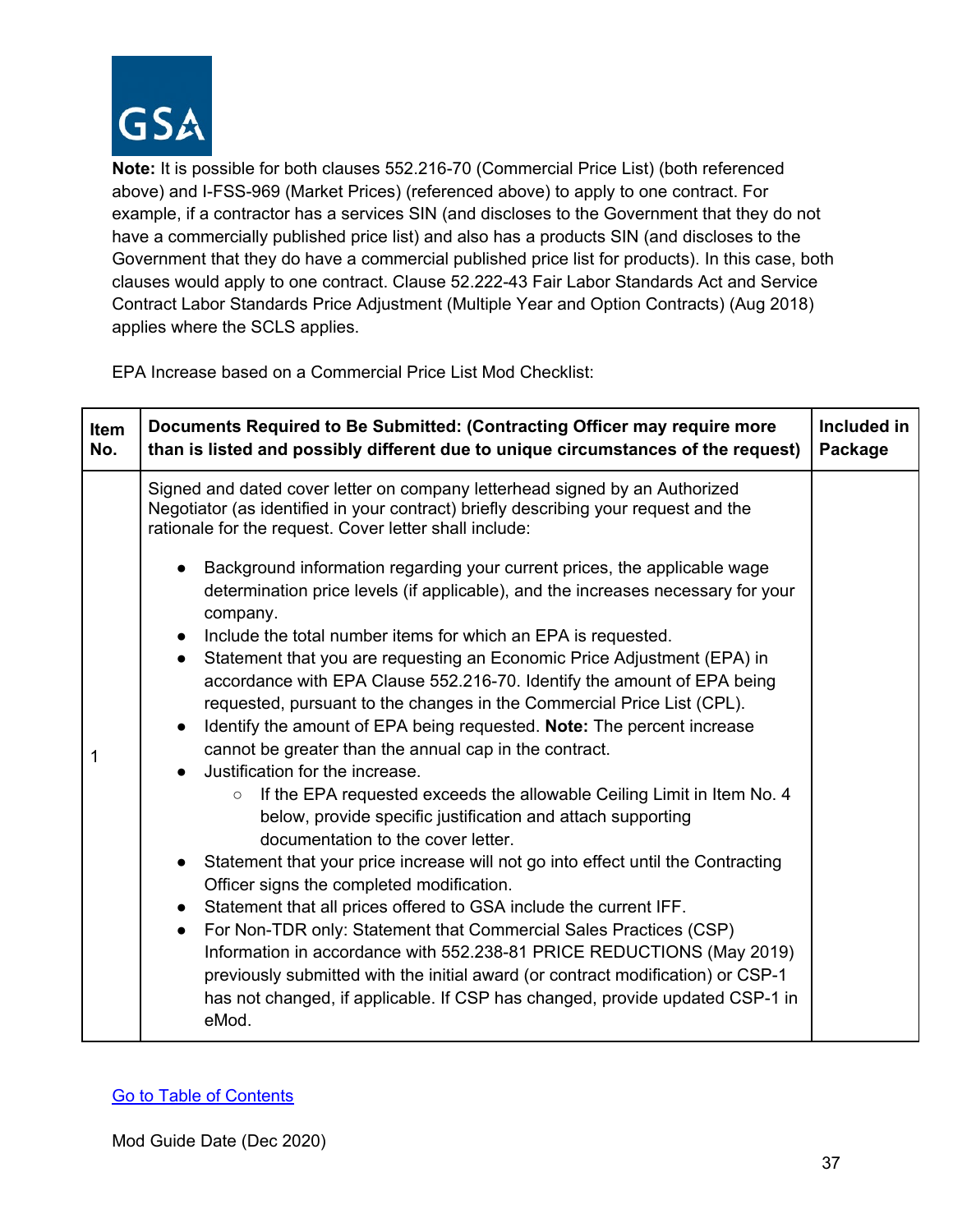

| Item<br>No.    | Documents Required to Be Submitted: (Contracting Officer may require more<br>than is listed and possibly different due to unique circumstances of the request)                                                                                                                                                                                                                                                                                                                                                                                                                                                                                                                                                                                                                    | Included in<br>Package |
|----------------|-----------------------------------------------------------------------------------------------------------------------------------------------------------------------------------------------------------------------------------------------------------------------------------------------------------------------------------------------------------------------------------------------------------------------------------------------------------------------------------------------------------------------------------------------------------------------------------------------------------------------------------------------------------------------------------------------------------------------------------------------------------------------------------|------------------------|
|                | Statement: "I certify to the best of my knowledge that the information I<br>$\bullet$<br>provided is current, complete and accurate. All other terms and conditions<br>remain the same."                                                                                                                                                                                                                                                                                                                                                                                                                                                                                                                                                                                          |                        |
| $\overline{2}$ | Commercial Price List (CPL) with effective date.                                                                                                                                                                                                                                                                                                                                                                                                                                                                                                                                                                                                                                                                                                                                  |                        |
| 3              | Supporting Pricing Documentation (invoices, published and publicly available<br>commercial catalogs/price lists, copies of invoices, contracts, quote sheets, pricing<br>narrative, etc.).                                                                                                                                                                                                                                                                                                                                                                                                                                                                                                                                                                                        |                        |
|                | If the contract is Non-TDR, verify that the requested EPA does not negatively affect<br>the discount relationship with the Basis of Award (BOA) customer or category of<br>customers for the contract at the time of EPA request.                                                                                                                                                                                                                                                                                                                                                                                                                                                                                                                                                 |                        |
| 4              | Price Proposal Template: You must fill in all cells of the applicable EPA Price Proposal<br>Template (PPT). Any empty cells may cause the modification to be rejected. If the cell<br>does not apply, please type in "N/A". Do not leave the cell empty. The Price Proposal<br>Template must be uploaded in eMod. Only the current version of the PPT as<br>incorporated in the modification instructions will be accepted. Including any other<br>version may result in rejection.                                                                                                                                                                                                                                                                                               |                        |
|                | Note for Non-TDR contracts: As per 552.216-70 ECONOMIC PRICE ADJUSTMENT<br>- FSS MULTIPLE AWARD SCHEDULE CONTRACTS (SEP 1999) (ALTERNATE I-<br>SEP 1999),                                                                                                                                                                                                                                                                                                                                                                                                                                                                                                                                                                                                                         |                        |
|                | "(b) Contractors may request price increases to be effective on or after the first 12<br>months of the contract period providing all of the following conditions are met:<br>(1) Increases resulting from a reissue or other modification of the Contractor's<br>commercial catalog/price list that was used as the basis for the contract award<br>(2) No more than three increases will be considered during each succeeding<br>12-month period of the contract. (For succeeding contract periods of less than<br>12 months, up to three increases will be considered subject to the other<br>conditions of this subparagraph (b)).<br>(3) Increases are requested before the last 60 days of the contract period.<br>(4) At least 30 days elapse between requested increases." |                        |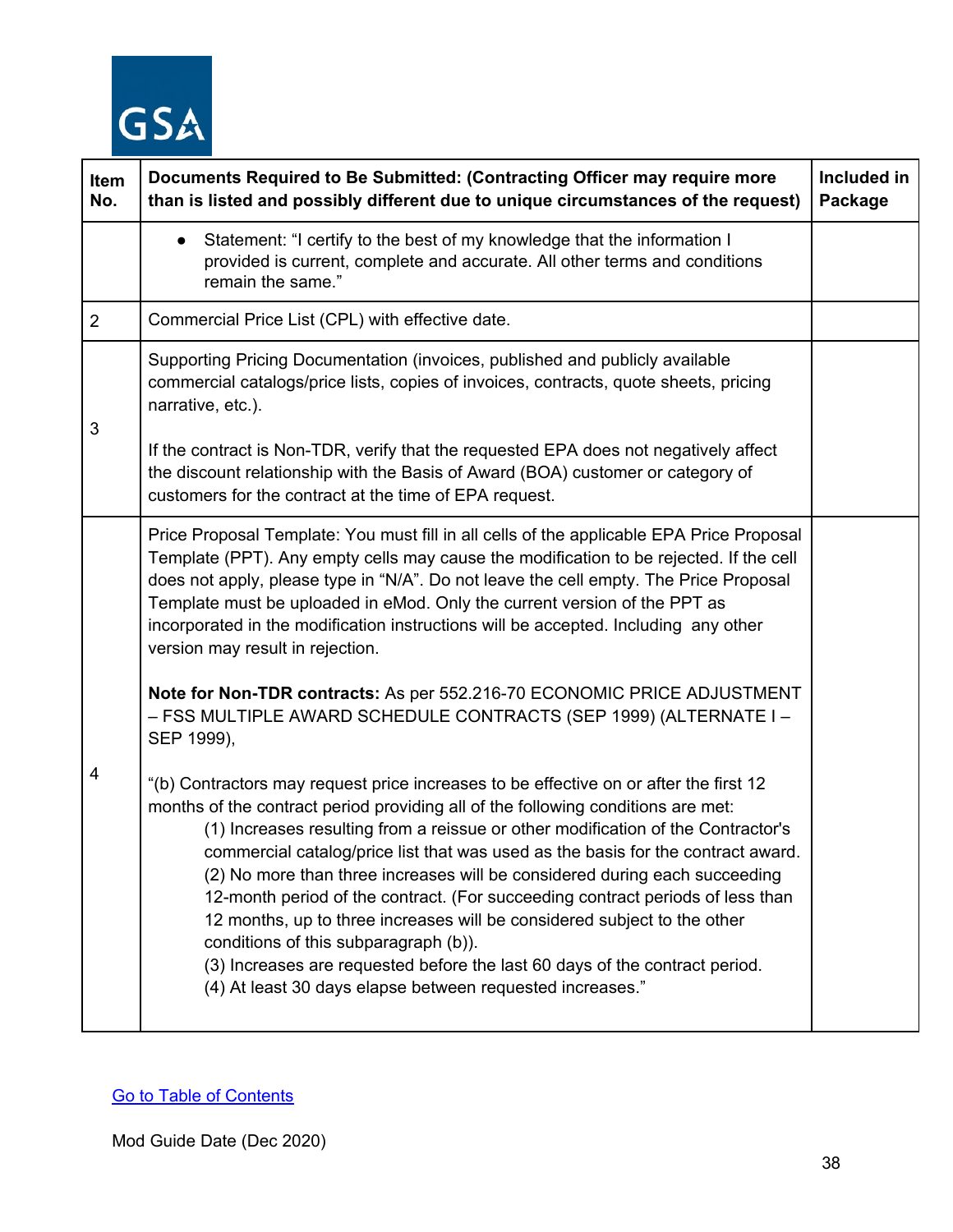

| Item<br>No. | Documents Required to Be Submitted: (Contracting Officer may require more<br>than is listed and possibly different due to unique circumstances of the request)                                                                                                                                                                                                                                                                                                                                                                                                                                           | Included in<br>Package |
|-------------|----------------------------------------------------------------------------------------------------------------------------------------------------------------------------------------------------------------------------------------------------------------------------------------------------------------------------------------------------------------------------------------------------------------------------------------------------------------------------------------------------------------------------------------------------------------------------------------------------------|------------------------|
|             | The EPA Ceiling Limit for Non-TDR contracts is established as 4% for the Human<br>Capital Category, 5% for the Professional Services Category, 5% for the Travel<br>Category and 10% for all other Large Categories.                                                                                                                                                                                                                                                                                                                                                                                     |                        |
|             | The Government reserves the right to raise the ceiling when market conditions during<br>the contract period support such a change.                                                                                                                                                                                                                                                                                                                                                                                                                                                                       |                        |
|             | Note for TDR contracts: As per 552.216-70 ECONOMIC PRICE ADJUSTMENT -<br>FSS MULTIPLE AWARD SCHEDULE CONTRACTS (SEP 1999) (DEVIATION II -<br><b>JUL 2016).</b>                                                                                                                                                                                                                                                                                                                                                                                                                                           |                        |
|             | "(b) Contractors may request price increases to be effective on or after the first 12<br>months of the contract period providing all of the following conditions are met:<br>(1) No more than three increases will be considered during each succeeding<br>12-month period of the contract. For succeeding contract periods of less than<br>12 months, up to three increases will be considered subject to the other<br>conditions of this subparagraph (b).<br>(2) Increases are requested before the last 60 days of the contract period.<br>(3) At least 30 days elapse between requested increases." |                        |
|             | The EPA Ceiling Limit for TDR contracts is established as 4% for the Human Capital<br>Category, 5% for the Professional Services Category, 5% for the Travel Category and<br>10% for all other Large Categories.                                                                                                                                                                                                                                                                                                                                                                                         |                        |
|             | <b>Note:</b> The percent increase cannot be greater than either: (i) the annual cap in the<br>contract nor (ii) the percent increase between your awarded CPL and new CPL prices.                                                                                                                                                                                                                                                                                                                                                                                                                        |                        |
| 5           | Notice of price increase from manufacturers or suppliers, if applicable.                                                                                                                                                                                                                                                                                                                                                                                                                                                                                                                                 |                        |
| 6           | Entire updated GSA Schedule Price List showing the entirety of awarded offerings and<br>terms and conditions that will be displayed on GSA Advantage!® after the completion<br>of the modification.<br>(Reference <b>I-FSS-600</b> - CONTRACT PRICE LISTS). Highlight the items you propose<br>to increase.                                                                                                                                                                                                                                                                                              |                        |

## **b. EPA Increase without a Commercial Price List**

[Go to Table of Contents](#page-1-0)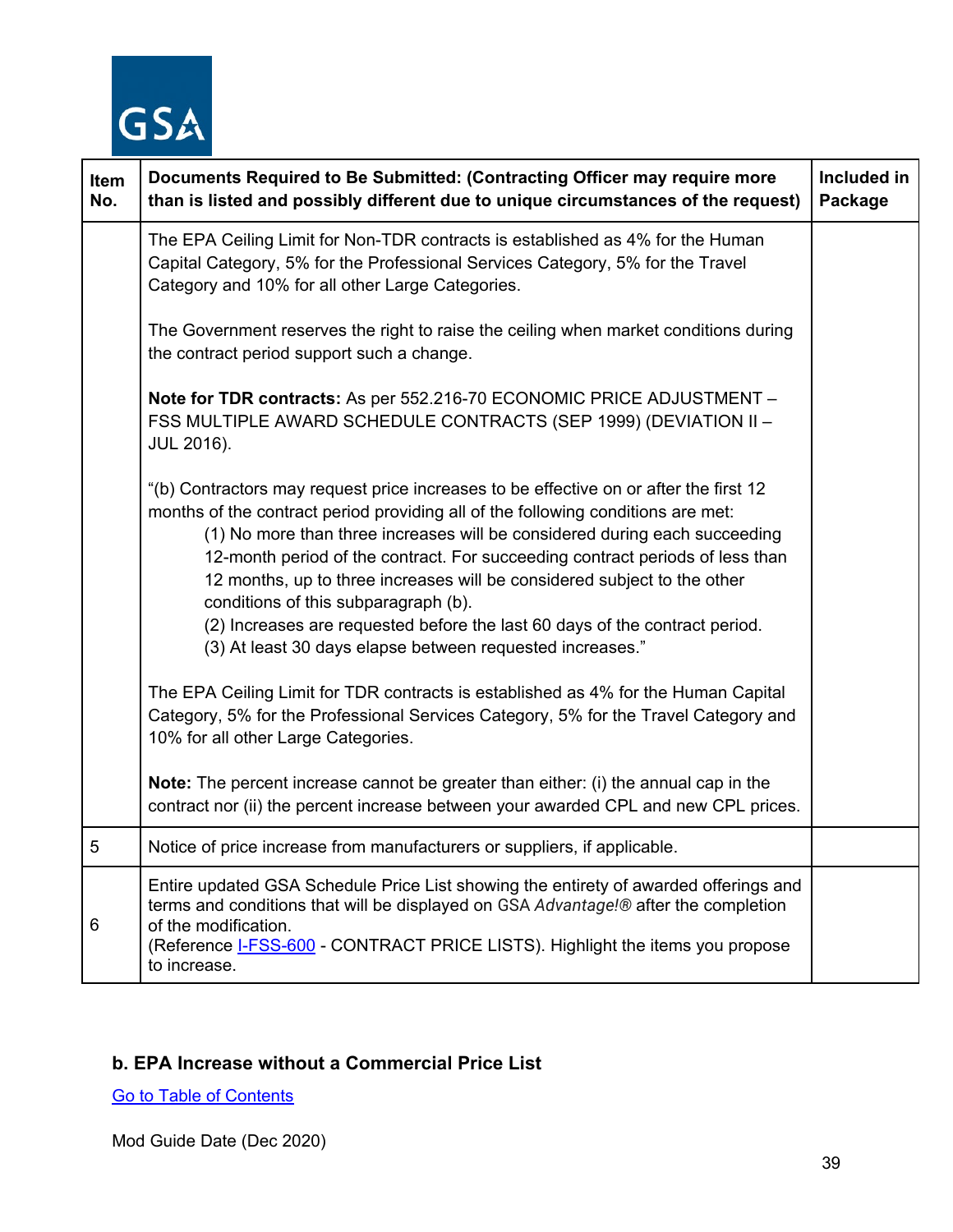

Click [here](https://eoffer.gsa.gov/AMSupport/index.html#book_page_page/modules%2Fbook%2Fdatabase.xml/eoffer_emod/emod-resources/modtypes/pricing-modifications/economic-price-adjustments-epa-without-commercial-price-list-increase) to go to the eMod Help Center for more information about submitting your EPA Increase without a Commercial Price List Modification request.

## **EPA based on Market Pricing**

Note: when requesting a pricing modification, you cannot change your Most Favored Customer/Basis of Award (MFC/BOA) or GSA basic discount. If you determine that you need to update your discount structure, submit a Revise Terms and Conditions modification request before submitting your pricing modification request.

If the price increase requested on market rates is not considered fair and reasonable, the Government will reject in part or in whole the EPA request. Price adjustments may be effective on or after the first 12 months of the contract period on the following basis:

- 1. Adjustments based on escalation rates negotiated before contract award: Normally, when escalation rates are negotiated, it results in a fixed price for the term of the contract. No separate contract modification will be provided when increases are based on negotiated escalation rates. Price increases will be effective on the 12-month anniversary date of the contract effective date.
- 2. Adjustments based on an agreed-upon market indicator before award: The market indicator, as used in this clause, means the originally released public index, public survey or other public-based market indicator that is not seasonally adjusted. Any price adjustment shall be based on the percentage change in the designated (i.e., indicator identification and date) market indicator from the initial award to the latest available as of the anniversary date of the contract effective date. If the market indicator is discontinued or deemed no longer available or reliable by the Government, the Government and the Contractor will mutually agree to a substitute. The contract modification reflecting the price adjustment will be effective upon approval by the CO.

**Note:** The market indicator generally recommended by GSA is The Department of Labor, Bureau of Labor Statistics, Table 5 Compensation (not seasonally adjusted): Employment Cost Index for total compensation, for private industry workers, by occupational group and industry. Select the occupational/industry group that is most relevant to your business/organization.<https://www.bls.gov/news.release/eci.t05.htm>

In accordance with (IAW) SCP-FSS-001 INSTRUCTIONS APPLICABLE TO ALL NEW OFFERORS Service Contract Labor Standards (SCLS), escalation was clarified and all non-professional labor categories (SCLS covered) shall be escalated IAW 52.222-43

#### [Go to Table of Contents](#page-1-0)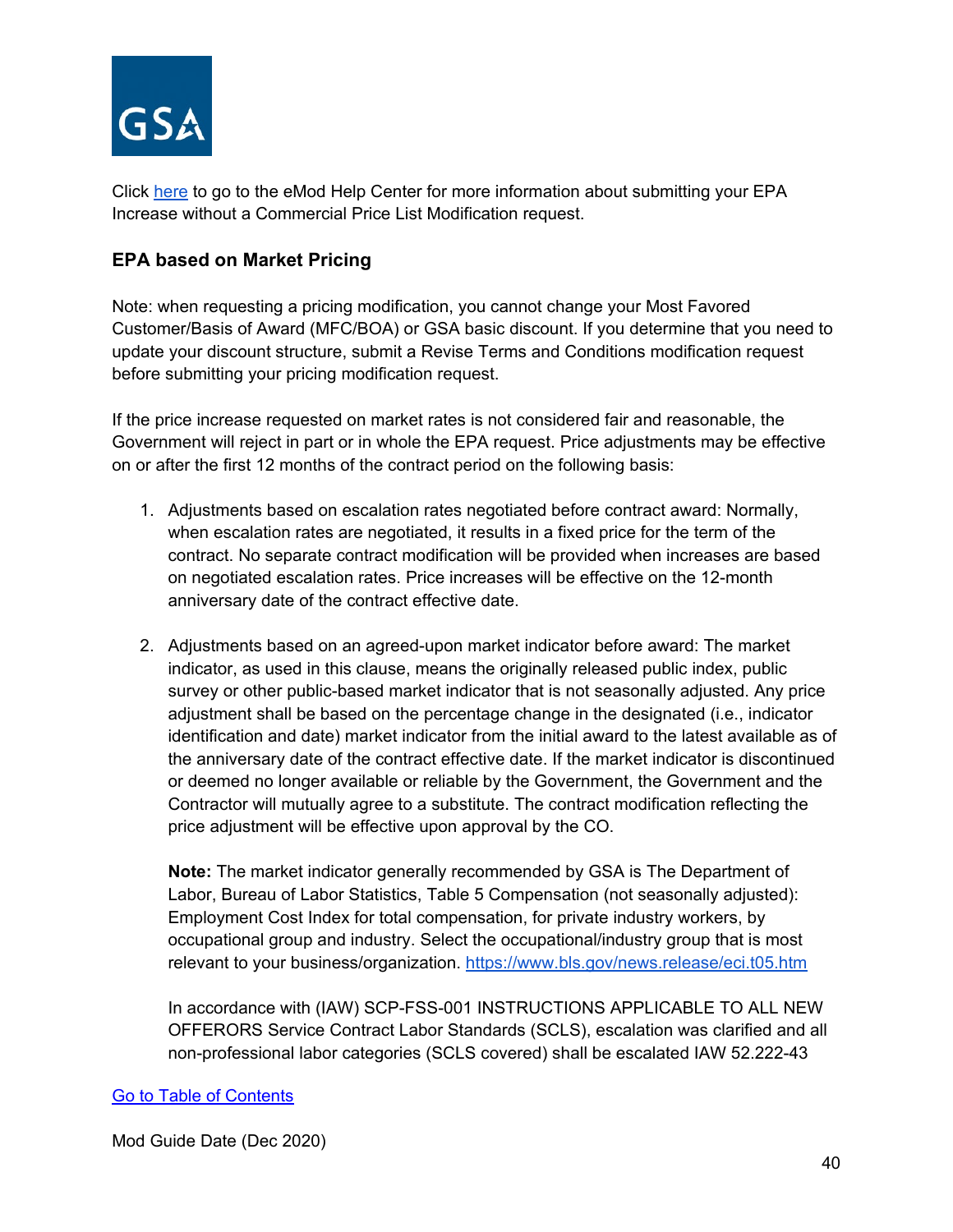

FAIR LABOR STANDARDS ACT AND SERVICE CONTRACT LABOR STANDARDS PRICE ADJUSTMENT (MULTIPLE YEAR AND OPTION CONTRACTS).

In addition to clause 52.222-43, one of the following two methods of escalation will be awarded: I-FSS-969 or 552.216-70.

If your contract was awarded IAW a prior version of SCP-FSS-001 INSTRUCTIONS APPLICABLE TO ALL OFFERORS (JUN 2020), be sure to request an additional method of escalation for your non-exempt labor categories.

#### **Modification Authority ( See** [MAS Solicitation\)](https://beta.sam.gov/opp/9c6569ce85314504b780b8778abde405/view)

GSA prices are based on Market Rates:

- For TDR Contracts: I-FSS-969 ECONOMIC PRICE ADJUSTMENT FSS MULTIPLE AWARD SCHEDULE (OCT 2014) (ALTERNATE II - JUL 2016)
- For Non-TDR Contracts: I-FSS-969 ECONOMIC PRICE ADJUSTMENT-FSS MULTIPLE AWARD SCHEDULE (OCT 2014)
- 52.222-43 FAIR LABOR STANDARDS ACT AND SERVICE CONTRACT LABOR STANDARDS PRICE ADJUSTMENT (MULTIPLE YEAR AND OPTION CONTRACTS)
- 52.222-41 SERVICE CONTRACT LABOR STANDARDS (AUG 2018)

**Note:** If at the time of award an escalation rate under Clause I-FSS-969 was negotiated into the contract, you don't need to do a separate modification request to increase pricing.

**Note:** It is possible for both clauses 552.216-70 (Commercial Price List) and I-FSS-969 (Market Prices) to apply to one contract. For example, a contractor has a services Special Item Number (and discloses to the Government that they do not have a commercially published price list) and also has a products SIN (and discloses to the Government that they do have a commercial published price list for products). In this case, both clauses would apply to one contract. In all cases, 52.222-43 Fair Labor Standards Act and Service Contract Labor Standards Price Adjustment (Multiple Year and Option Contracts) (Aug 2018) applies where the Service Contract Labor Standards (SCLS) applies.

## **EPA Based on Market Pricing Mod Checklist:**

| Item | Documents Required to Be Submitted: (Contracting Officer may require more                                                                                                                                                    | Included in |
|------|------------------------------------------------------------------------------------------------------------------------------------------------------------------------------------------------------------------------------|-------------|
| No.  | than is listed and possibly different due to unique circumstances of the request)                                                                                                                                            | Package     |
|      | Signed and dated cover letter on company letterhead signed by an Authorized<br>Negotiator (as identified in your contract) briefly describing your request and the<br>rationale for the request. Cover letter shall include: |             |

[Go to Table of Contents](#page-1-0)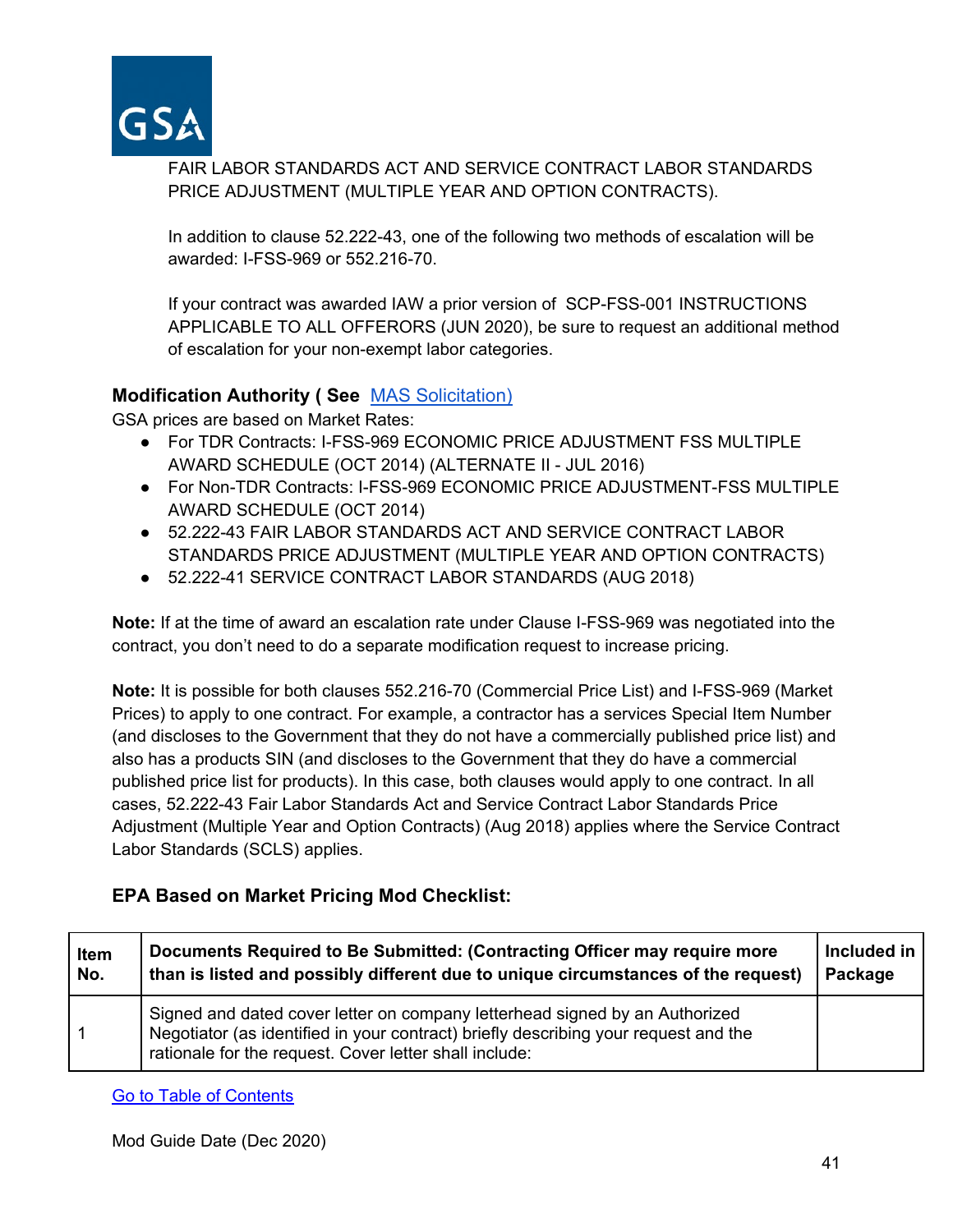

| Item<br>No.    | Documents Required to Be Submitted: (Contracting Officer may require more<br>than is listed and possibly different due to unique circumstances of the request)                                                                                                                                                                                                                                                                                                                                                                                                                                                                                                                                                                                                                                                                                                                                                                                                                                                                                                                                                                                                                                                                                                                                                                                                                                                                                                                                                                                                                                                                                                                                                           | Included in<br>Package |
|----------------|--------------------------------------------------------------------------------------------------------------------------------------------------------------------------------------------------------------------------------------------------------------------------------------------------------------------------------------------------------------------------------------------------------------------------------------------------------------------------------------------------------------------------------------------------------------------------------------------------------------------------------------------------------------------------------------------------------------------------------------------------------------------------------------------------------------------------------------------------------------------------------------------------------------------------------------------------------------------------------------------------------------------------------------------------------------------------------------------------------------------------------------------------------------------------------------------------------------------------------------------------------------------------------------------------------------------------------------------------------------------------------------------------------------------------------------------------------------------------------------------------------------------------------------------------------------------------------------------------------------------------------------------------------------------------------------------------------------------------|------------------------|
|                | Background information regarding your current prices, the applicable wage<br>determination price levels, and the increases necessary for your company to<br>comply with the wage determined rates set forth by the Department of Labor.<br>Include the total number of items for which an EPA is requested.<br>$\bullet$<br>State that you are requesting an Economic Price Adjustment (EPA) in<br>accordance with EPA Clause I-FSS-969 or 52.222-43 Fair Labor Standards Act<br>and Service Contract Labor Standards Price Adjustment (Multiple Year and<br>Option Contracts), if applicable.<br>Identify the amount of EPA being requested. Note: The percent increase<br>cannot be greater than the annual cap in the contract.<br>Justification for the increase.<br>If the EPA requested exceeds the allowable Ceiling Limit in Item No. 4<br>$\circ$<br>below, provide specific justification and attach supporting documentation<br>to the cover letter.<br>A statement acknowledging that your price increase will not go into effect until<br>the Contracting Officer signs the completed modification.<br>Statement that all prices offered to GSA include the current IFF.<br>For Non-TDR only: Statement that Commercial Sales Practices (CSP)<br>$\bullet$<br>Information in accordance with 552.238-81 PRICE REDUCTIONS (May 2019)<br>previously submitted with the initial award (or contract modification) on CSP-1<br>has not changed, if applicable. If CSP has changed, provide updated CSP-1 in<br>eMod.<br>Statement: "I certify to the best of my knowledge that the information I provided<br>$\bullet$<br>is current, complete and accurate. All other terms and conditions remain the<br>same." |                        |
| $\overline{2}$ | Copy of the Agreed Upon Market Indicator.                                                                                                                                                                                                                                                                                                                                                                                                                                                                                                                                                                                                                                                                                                                                                                                                                                                                                                                                                                                                                                                                                                                                                                                                                                                                                                                                                                                                                                                                                                                                                                                                                                                                                |                        |
| 3              | Price Proposal Template: You must fill in all cells of the applicable EPA Price Proposal<br>Template (PPT). Any empty cells may cause the modification to be rejected. If the cell<br>does not apply, please type in "N/A". Do not leave the cell empty. Currently this form is<br>not in eMod and you will need to upload it to the system as a separate attachment.<br>Only the current version of the pricing worksheet as incorporated in the modification<br>instructions will be accepted. Including any other version may result in rejection.<br>Note: As per 552.216-70 ECONOMIC PRICE ADJUSTMENT - FSS MULTIPLE                                                                                                                                                                                                                                                                                                                                                                                                                                                                                                                                                                                                                                                                                                                                                                                                                                                                                                                                                                                                                                                                                                |                        |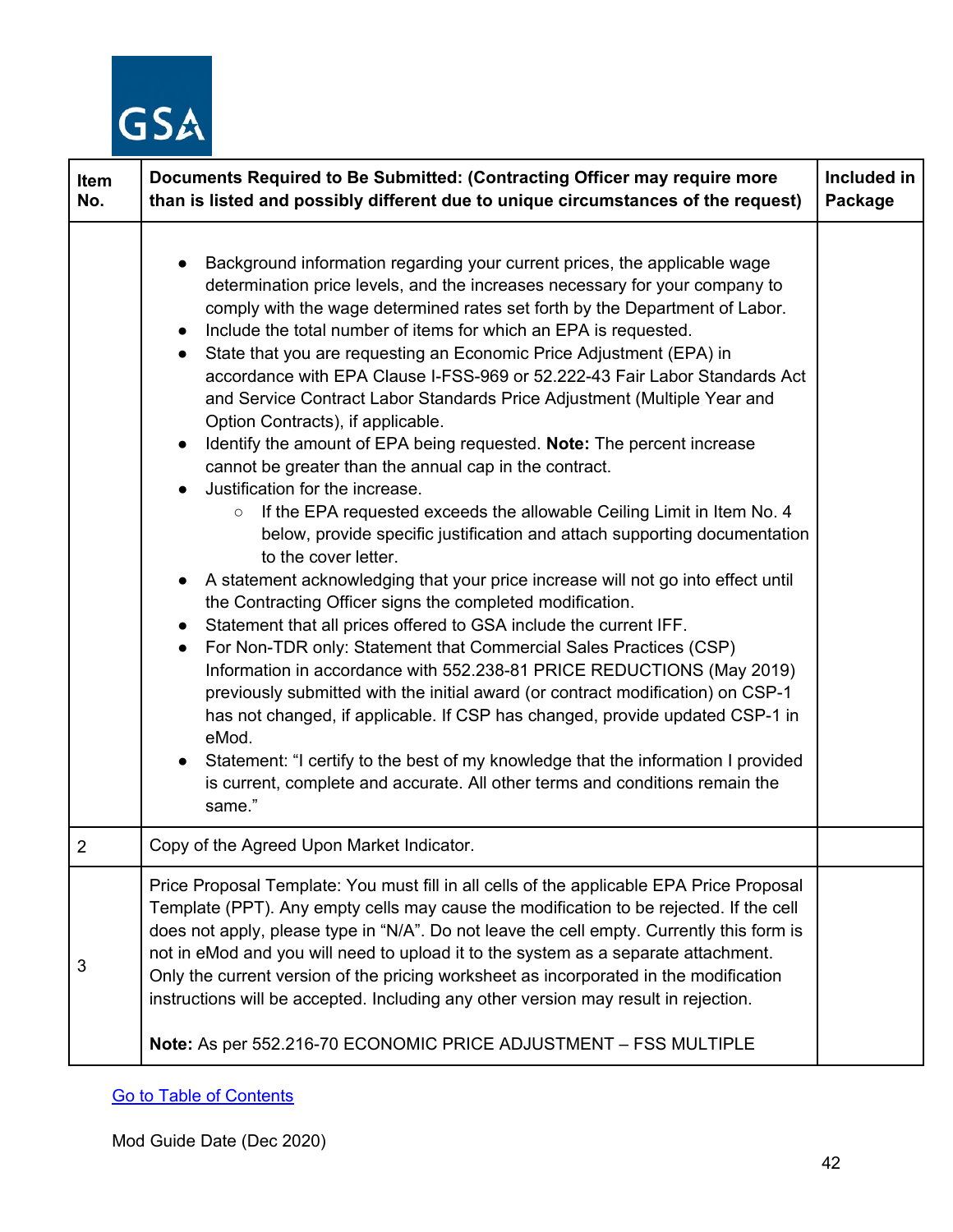

| Item<br>No. | Documents Required to Be Submitted: (Contracting Officer may require more<br>than is listed and possibly different due to unique circumstances of the request)                                                                                                                                                                                                                                                                                                                                                                                                                                                                                                                                                                                                                                                                                                                                                                                                      | Included in<br>Package |
|-------------|---------------------------------------------------------------------------------------------------------------------------------------------------------------------------------------------------------------------------------------------------------------------------------------------------------------------------------------------------------------------------------------------------------------------------------------------------------------------------------------------------------------------------------------------------------------------------------------------------------------------------------------------------------------------------------------------------------------------------------------------------------------------------------------------------------------------------------------------------------------------------------------------------------------------------------------------------------------------|------------------------|
|             | AWARD SCHEDULE CONTRACTS (SEP 1999) (ALTERNATE I - SEP<br>1999)(DEVIATION II - JUL 2016) and I-FSS-969 ECONOMIC PRICE ADJUSTMENT<br>FSS MULTIPLE AWARD SCHEDULE (OCT 2014) (ALTERNATE II - JUL 2016),<br>contractors may request price increases to be effective on or after the first 12 months<br>of the contract period providing all of the following conditions are met:                                                                                                                                                                                                                                                                                                                                                                                                                                                                                                                                                                                       |                        |
|             | Note for Non-TDR contracts: As per I-FSS-969 ECONOMIC PRICE<br>ADJUSTMENT-FSS MULTIPLE AWARD SCHEDULE (OCT 2014),                                                                                                                                                                                                                                                                                                                                                                                                                                                                                                                                                                                                                                                                                                                                                                                                                                                   |                        |
|             | "(d) Conditions of Price change requests under paragraphs b(2) and c above:<br>(1) No more than three increases will be considered during each succeeding<br>12-month period of the contract. (For succeeding contract periods of less than<br>12 months, up to three increases will be considered subject to the other<br>conditions of subparagraph (b)).<br>(2) Increases are requested before the last 60 days of the contract period,<br>including options.<br>(3) At least 30 days elapse between requested increases.<br>(4) In any contract period during which price increases will be considered, the<br>aggregate of the increases during any 12-month period shall not exceed SEE<br>CLAUSE NOTE percent (SEE CLAUSE NOTE%) of the contract unit price in<br>effect at the end of the preceding 12-month period. The Government reserves<br>the right to raise the ceiling when market conditions during the contract period<br>support such a change." |                        |
|             | The EPA Ceiling Limit for Non-TDR contracts is established as 4% for the Human<br>Capital Category, 5% for the Professional Services Category, 5% for the Travel<br>Category and 10% for all other Large Categories.                                                                                                                                                                                                                                                                                                                                                                                                                                                                                                                                                                                                                                                                                                                                                |                        |
|             | The Government reserves the right to raise the ceiling when market conditions during<br>the contract period support such a change.                                                                                                                                                                                                                                                                                                                                                                                                                                                                                                                                                                                                                                                                                                                                                                                                                                  |                        |
|             | Note for TDR contracts: As per I-FSS-969 ECONOMIC PRICE ADJUSTMENT - FSS<br>MULTIPLE AWARD SCHEDULE (OCT 2014) (ALTERNATE II - JUL 2016),                                                                                                                                                                                                                                                                                                                                                                                                                                                                                                                                                                                                                                                                                                                                                                                                                           |                        |
|             | "(d) Conditions of Price change requests under paragraphs b(2) and c above:<br>(1) No more than three increases will be considered during each succeeding<br>12-month period of the contract. (For succeeding contract periods of less than                                                                                                                                                                                                                                                                                                                                                                                                                                                                                                                                                                                                                                                                                                                         |                        |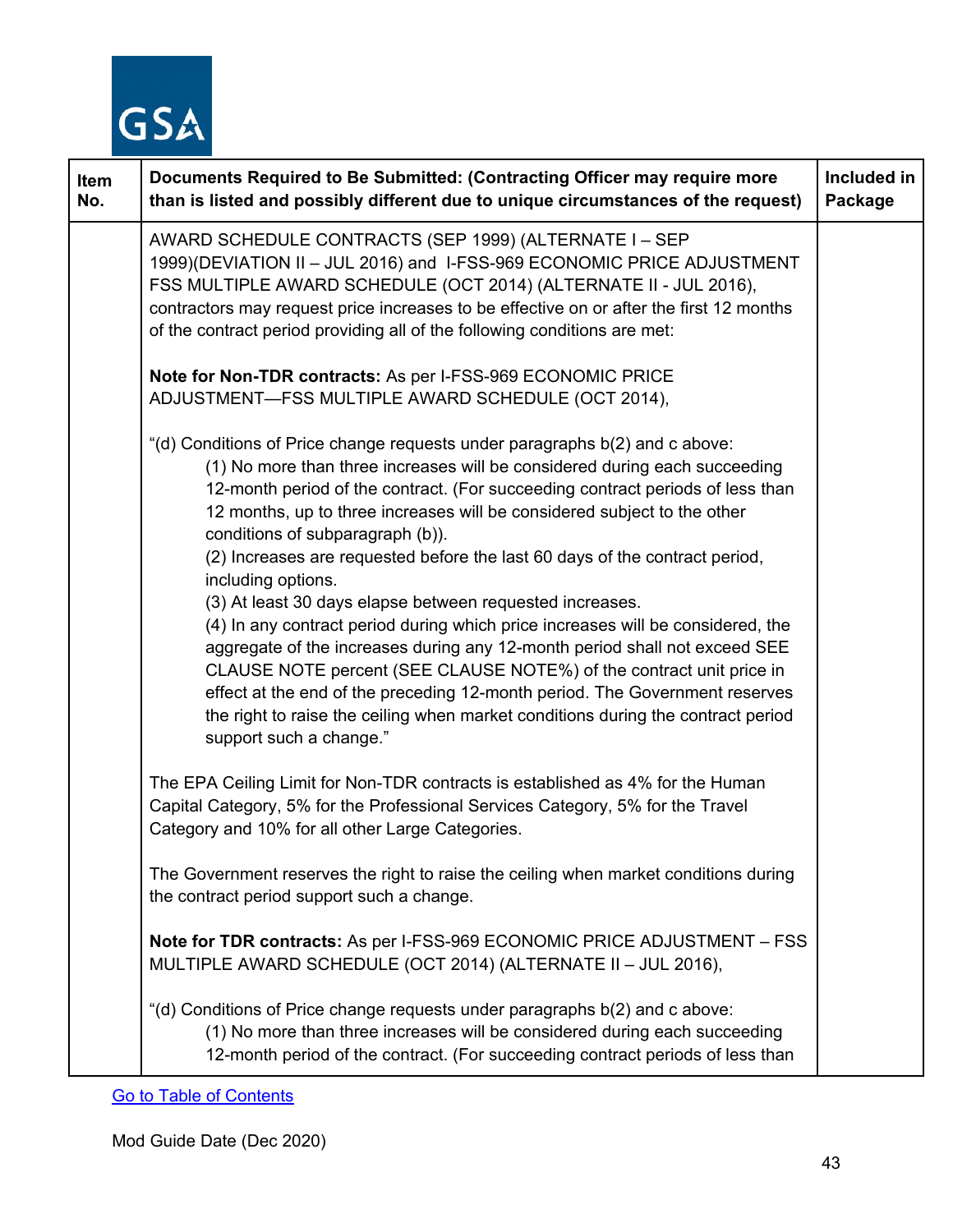

| Item<br>No. | Documents Required to Be Submitted: (Contracting Officer may require more<br>than is listed and possibly different due to unique circumstances of the request)                                                                                                                                                                                                                                                                                                                                                                                                                                                                                                                                                                                                                                                                 | Included in<br>Package |
|-------------|--------------------------------------------------------------------------------------------------------------------------------------------------------------------------------------------------------------------------------------------------------------------------------------------------------------------------------------------------------------------------------------------------------------------------------------------------------------------------------------------------------------------------------------------------------------------------------------------------------------------------------------------------------------------------------------------------------------------------------------------------------------------------------------------------------------------------------|------------------------|
|             | 12 months, up to three increases will be considered subject to the other<br>conditions of subparagraph (b)).<br>(2) Increases are requested before the last 60 days of the contract period,<br>including options.<br>(3) At least 30 days elapse between requested increases.<br>(4) In any contract period during which price increases will be considered, the<br>aggregate of the increases during any 12-month period shall not exceed SEE<br>CLAUSE NOTE percent (SEE CLAUSE NOTE%) of the contract unit price in<br>effect at the end of the preceding 12-month period. The Government reserves<br>the right to raise the ceiling when market conditions during the contract period<br>support such a change."                                                                                                           |                        |
|             | The EPA Ceiling Limit for TDR contracts is established as 4% for the Human Capital<br>Category, 5% for the Professional Services Category, 5% for the Travel Category and<br>10% for all other Large Categories.                                                                                                                                                                                                                                                                                                                                                                                                                                                                                                                                                                                                               |                        |
|             | The Government reserves the right to raise the ceiling when market conditions during<br>the contract period support such a change.                                                                                                                                                                                                                                                                                                                                                                                                                                                                                                                                                                                                                                                                                             |                        |
|             | Note: The percent increase cannot be greater than the annual cap in the contract, nor<br>can it be greater than the market indicator demonstrates (for example, if your contract<br>is based on a BLS ECI table, and the current published increase is 2.5%, you could not<br>receive more than a 2.5% EPA). If pricing is based on commercial market rates with an<br>Economic Price Adjustment at a fixed rate escalation, clause I-FSS-969 (b) (1), include<br>pricing for the remaining contract years, including all option periods, with the annual<br>escalation percentage (e.g. 2%) stated in the price list. If applicable, verify that the<br>requested EPA does not negatively affect the discount relationship with the BOA<br>established at the time of award (or last modification, whichever is more recent). |                        |
| 4           | Entire updated GSA Schedule Price List showing the entirety of awarded offerings and<br>terms and conditions that will be displayed on GSA Advantage!®. after the completion<br>of the modification. (Reference I-FSS-600 - CONTRACT PRICE LISTS). Highlight the<br>items you propose to increase.                                                                                                                                                                                                                                                                                                                                                                                                                                                                                                                             |                        |

## 1) **Market Indicator (see Item No. 2 above)**

[Go to Table of Contents](#page-1-0)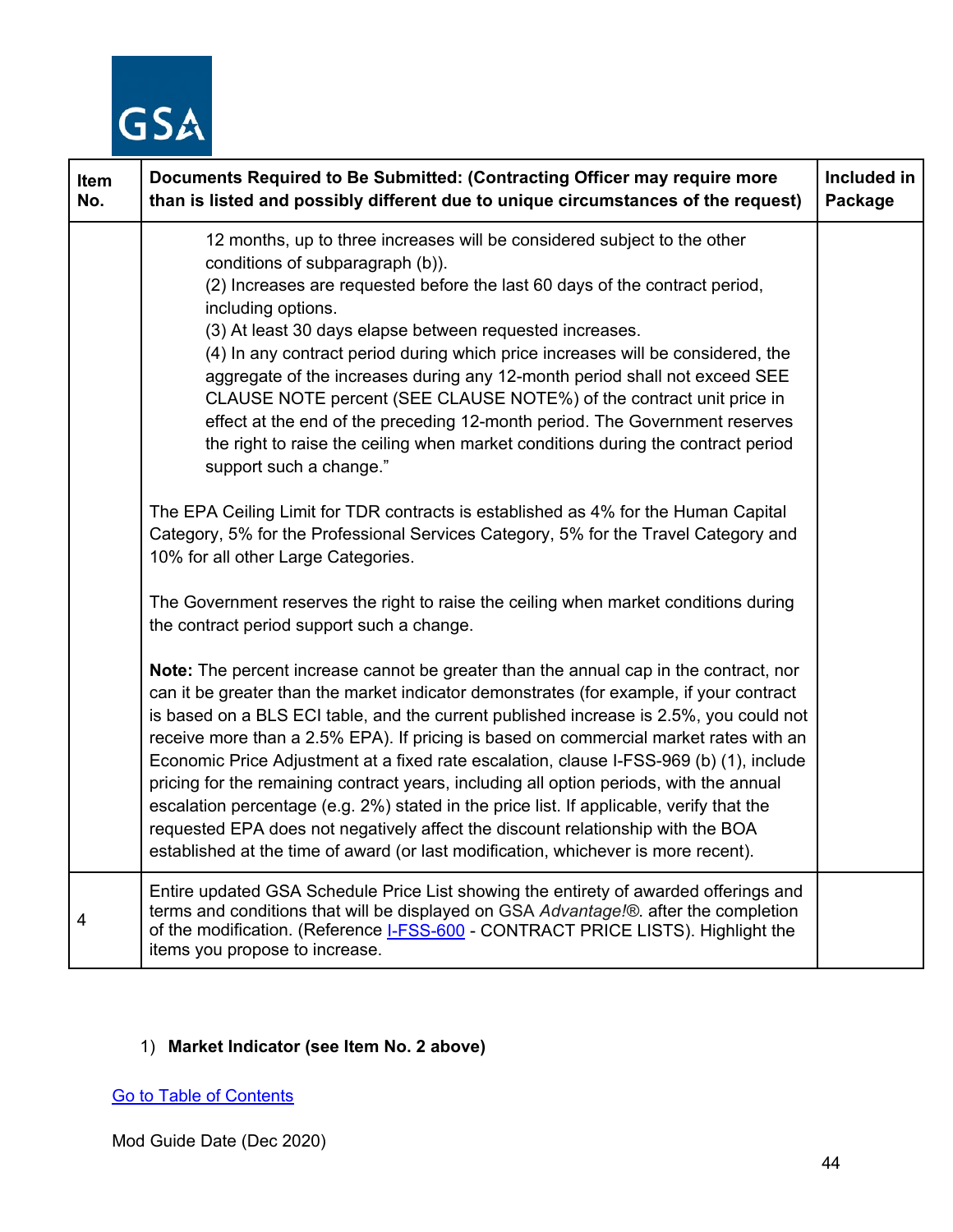

Submit a copy of the market indicator that was agreed upon at the time of award (or modification, whichever is most recent). If you do not have the Employment Cost Index (ECI) quarter identified in your award documents you may determine the correct quarter by using the following guidance.

To select the correct quarter to escalate by, you will select the appropriate indicator based on clause guidance identified in I-FSS-969(b)(2):

"Any price adjustment shall be based on the percentage change in the designated (i.e. indicator identification and date) market indicator from the initial award to the latest available as of the anniversary date of the contract effective date"

If the 1449 does not identify the most recent quarter based on award date you can find it on the Releases Calendar at [https://www.bls.gov/schedule/.](https://www.bls.gov/schedule/) Below is an example of the release of the Employment Cost Index for December 2019.



As you can see, the 4th quarter 2019 index was not released until January 31 of 2020, which means a contract awarded January 31st of 2020 would be using the previous 3rd quarter Bureau of Labor Statistics (BLS) ECI average which would be 2.7% in this example.

Another example: If a contract was awarded May 13, 2014, what BLS quarter was it awarded under? The first quarter ECI was updated April 29, 2014 and since May is in the same quarter then the contract anniversary date for ECI would be 1st quarter.

#### **c. EPA Increase Based on Service Contract Labor Standards (SCLS)**

Note: when requesting a pricing modification, you cannot change your Most Favored Customer/Basis of Award (MFC/BOA) or GSA basic discount. If you determine that you need to update your discount structure, submit a Revise Terms and Conditions modification request before submitting your pricing modification request.

#### **Modification Authority (see [MAS solicitation\)](https://beta.sam.gov/opp/9c6569ce85314504b780b8778abde405/view):**

[Go to Table of Contents](#page-1-0)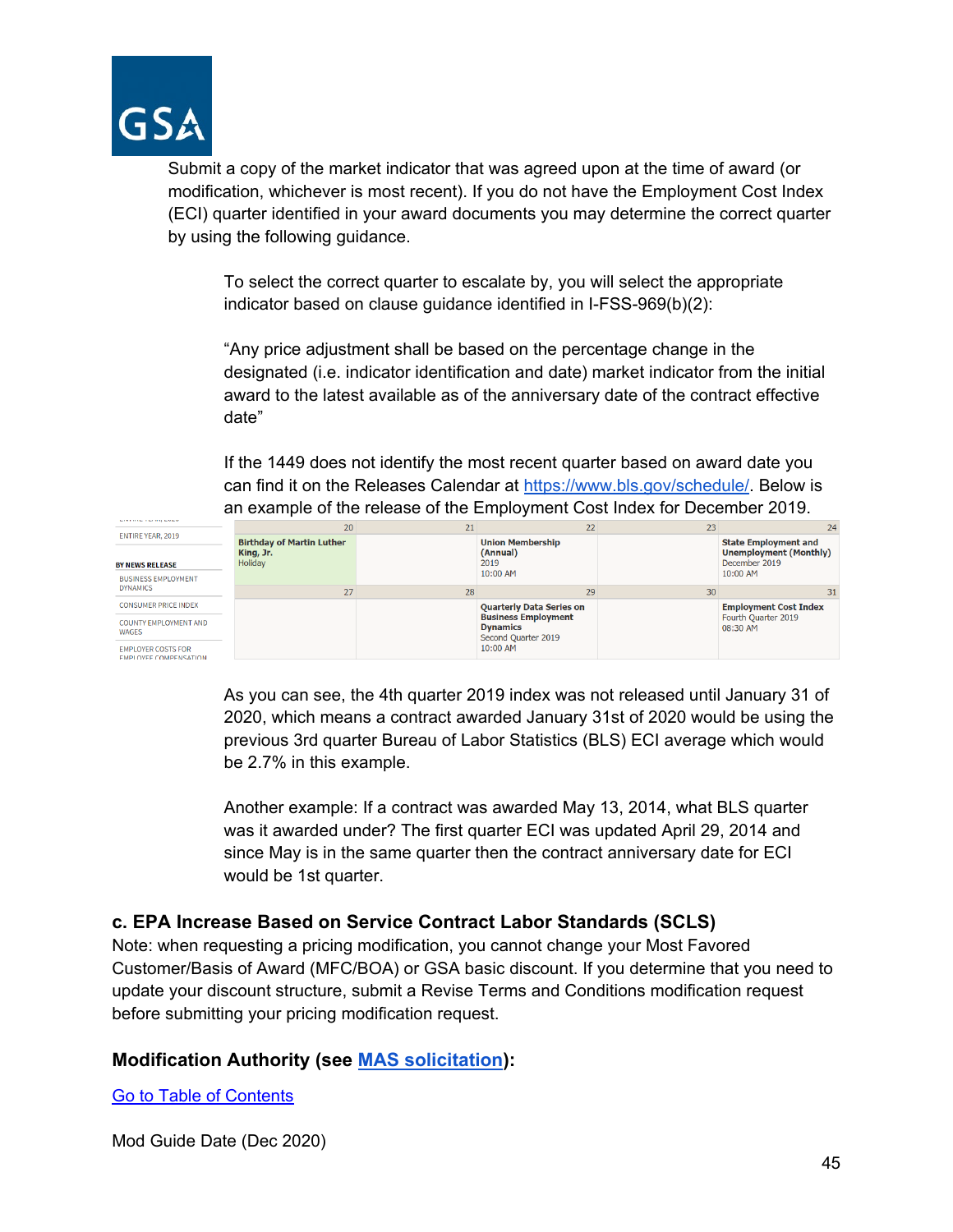

- For TDR Contracts: I-FSS-969 ECONOMIC PRICE ADJUSTMENT FSS MULTIPLE AWARD SCHEDULE (OCT 2014) (ALTERNATE II - JUL 2016)
- For Non-TDR Contracts: I-FSS-969 ECONOMIC PRICE ADJUSTMENT-FSS MULTIPLE AWARD SCHEDULE (OCT 2014)
- For TDR Contracts: 552.216-70 ECONOMIC PRICE ADJUSTMENT FSS MULTIPLE AWARD SCHEDULE CONTRACTS (SEP 1999) (DEVIATION II – JUL 2016)
- For Non-TDR Contracts: 552.216-70 ECONOMIC PRICE ADJUSTMENT FSS MULTIPLE AWARD SCHEDULE CONTRACTS (SEP 1999) (ALTERNATE I – SEP 1999)
- 52.222-43 FAIR LABOR STANDARDS ACT AND SERVICE CONTRACT LABOR STANDARDS PRICE ADJUSTMENT (MULTIPLE YEAR AND OPTION CONTRACTS)
- 52.222-41 SERVICE CONTRACT LABOR STANDARDS (AUG 2018)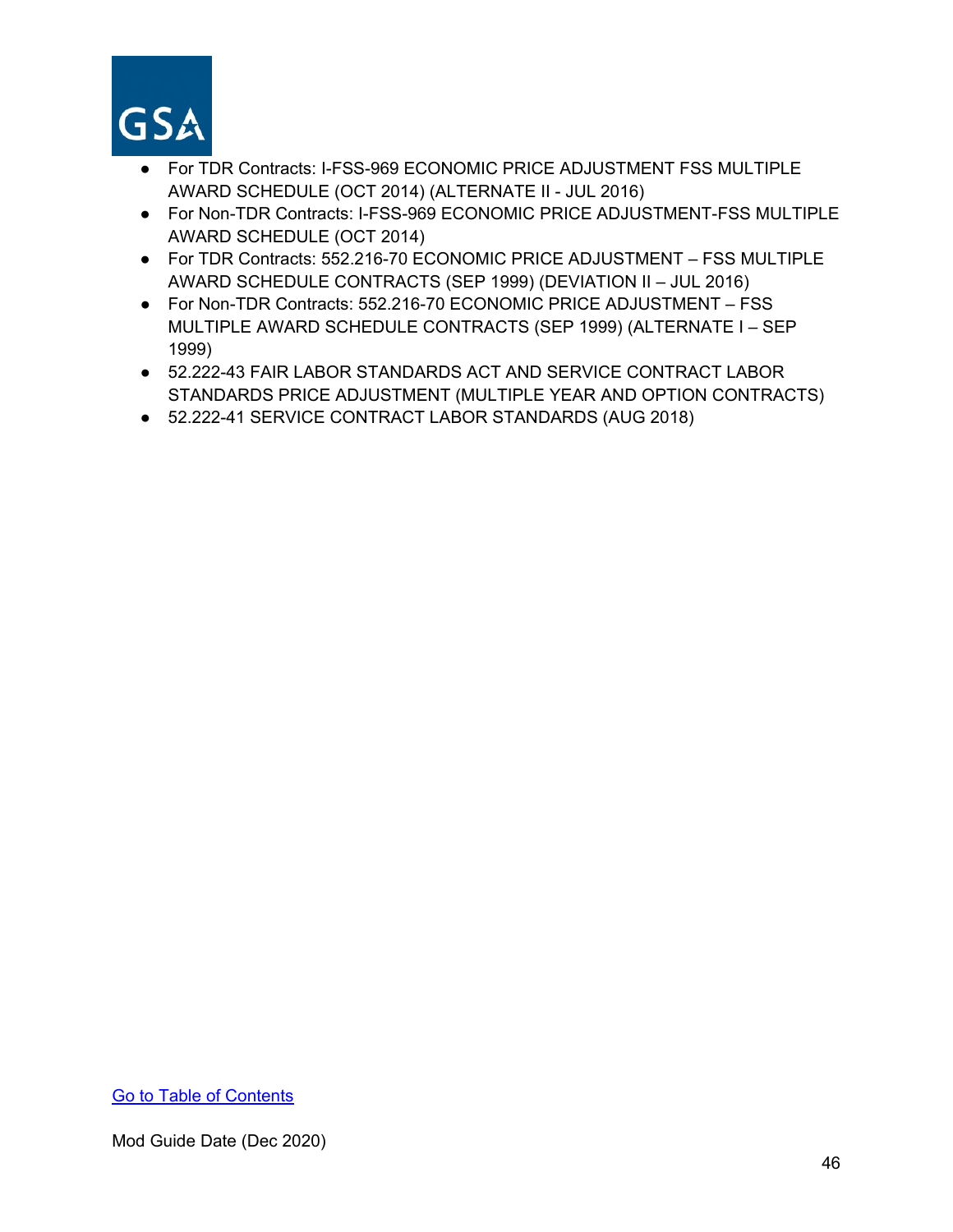

EPA Increase Based on Service Contract Labor Standards (SCLS) Mod Checklist:

| Item<br>No. | Documents Required to Be Submitted: (Contracting Officer may require more<br>than is listed and possibly different due to unique circumstances of the request)                                                                                                                                                                                                                                                                                                                                                                                                                                                                                                                                                                                                                                                                                                                                                                                                                                                                                                                                                                                                                                                                                                                                                                                                                                                                                                                                                                                                      | Included in<br>Package |
|-------------|---------------------------------------------------------------------------------------------------------------------------------------------------------------------------------------------------------------------------------------------------------------------------------------------------------------------------------------------------------------------------------------------------------------------------------------------------------------------------------------------------------------------------------------------------------------------------------------------------------------------------------------------------------------------------------------------------------------------------------------------------------------------------------------------------------------------------------------------------------------------------------------------------------------------------------------------------------------------------------------------------------------------------------------------------------------------------------------------------------------------------------------------------------------------------------------------------------------------------------------------------------------------------------------------------------------------------------------------------------------------------------------------------------------------------------------------------------------------------------------------------------------------------------------------------------------------|------------------------|
| 1           | Signed and dated cover letter on company letterhead signed by an Authorized<br>Negotiator (as identified in your contract) briefly describing your request and the<br>rationale for the request. Cover letter shall include:<br>Statement acknowledging that your price increase will not go into effect until<br>the Contracting Officer signs a completed modification.<br>Background information regarding your current prices, the applicable wage<br>determination price levels, and the increases necessary for your company to<br>be in compliance with the wage determined rates set forth by the Department<br>of Labor. For more information regarding wage compliance for government<br>contracts go to https://beta.sam.gov/ and find "Wage Determinations."<br>Include the total number of items for which an EPA is requested.<br>$\bullet$<br>Identify the amount of EPA being requested. Note: The percent increase<br>$\bullet$<br>cannot be greater than the annual cap in the contract.<br>Statement that Commercial Sales Practices (CSP) Information in accordance<br>with 552.238-81 PRICE REDUCTIONS (May 2019) previously submitted with<br>the initial award (or contract modification) on CSP-1 has not changed, if<br>applicable. If CSP has changed, provide updated CSP-1 in eMod.<br>Statement that all prices offered to GSA include the current IFF.<br>Statement: "I certify to the best of my knowledge that the information I<br>provided is current, complete and accurate. All other terms and conditions<br>remain the same." |                        |
| 2           | Current Wage Determinations (WD) by Number.                                                                                                                                                                                                                                                                                                                                                                                                                                                                                                                                                                                                                                                                                                                                                                                                                                                                                                                                                                                                                                                                                                                                                                                                                                                                                                                                                                                                                                                                                                                         |                        |
| 3           | Price Proposal Template. You must fill in all cells of the applicable EPA Price Proposal<br>Template (PPT). Any empty cells may cause the modification to be rejected. If the cell<br>does not apply, please type in "N/A". Do not leave the cell empty.<br>Note: As per 552.216-70 Deviation II and I-FSS-969 Alt. II,<br>"Contractors may request price increases to be effective on or after the first 12 months<br>of the contract period providing all of the following conditions are met:                                                                                                                                                                                                                                                                                                                                                                                                                                                                                                                                                                                                                                                                                                                                                                                                                                                                                                                                                                                                                                                                    |                        |
|             | (i) No more than three increases will be considered during each succeeding 12- month<br>period of the contract. For succeeding contract periods of less than 12 months, up to                                                                                                                                                                                                                                                                                                                                                                                                                                                                                                                                                                                                                                                                                                                                                                                                                                                                                                                                                                                                                                                                                                                                                                                                                                                                                                                                                                                       |                        |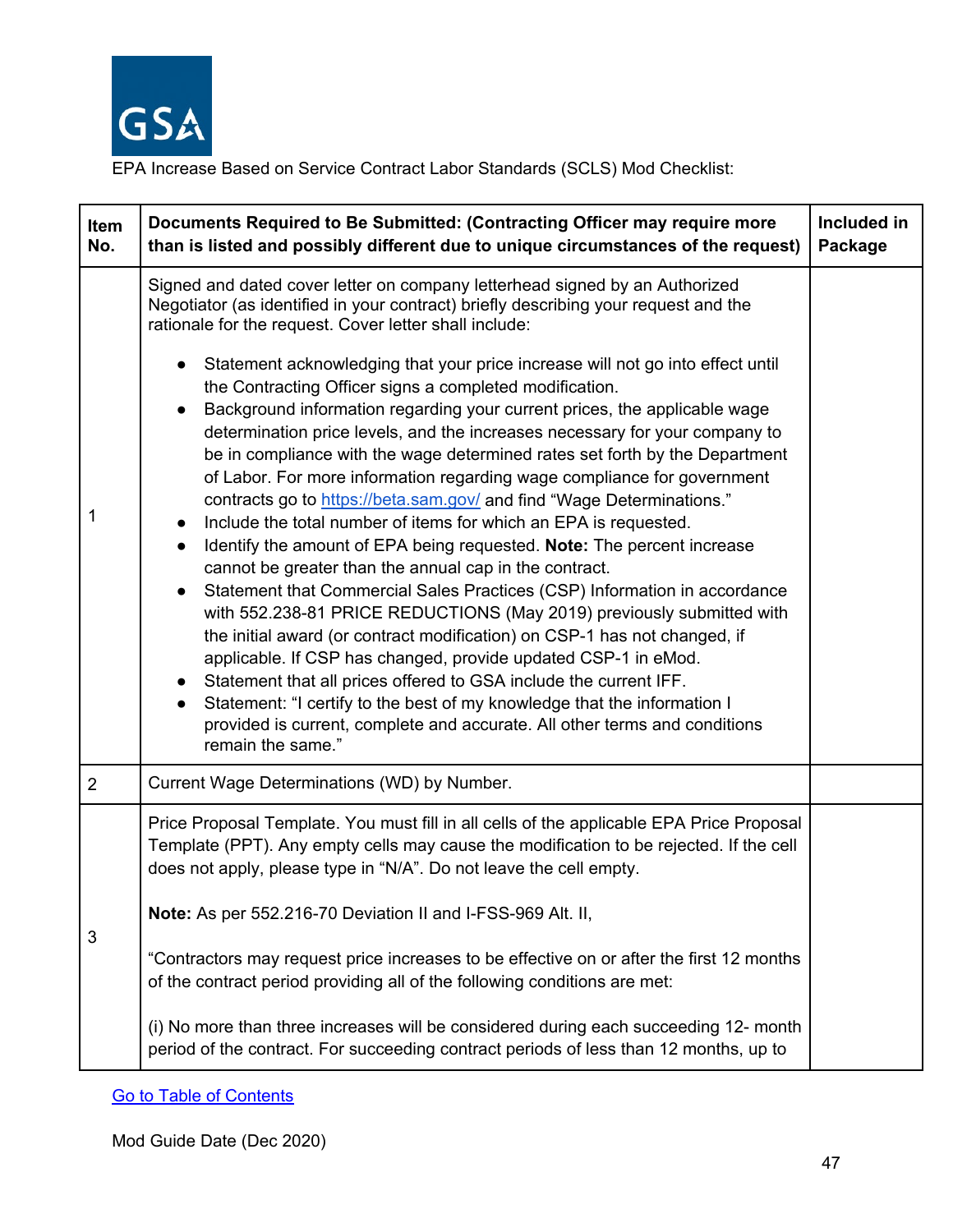

| Item<br>No. | Documents Required to Be Submitted: (Contracting Officer may require more<br>than is listed and possibly different due to unique circumstances of the request)                                                                                                                                       | Included in<br>Package |
|-------------|------------------------------------------------------------------------------------------------------------------------------------------------------------------------------------------------------------------------------------------------------------------------------------------------------|------------------------|
|             | three increases will be considered subject to the other conditions of the applicable<br>contract clause.<br>(ii) Increases are requested before the last 60 days of the contract period.<br>(iii) At least 30 days elapse between requested increases.                                               |                        |
|             | (c) In any contract period during which price increases will be considered, the<br>aggregate of the increases during any 12-month period shall not exceed SEE<br><b>CLAUSE NOTE"</b>                                                                                                                 |                        |
|             | Clause note: "The EPA Ceiling Limit for TDR contracts is established as 4% for the<br>Human Capital Category, 5% for the Professional Services Category, 5% for the<br>Travel Category and 10% for all other Large Categories."                                                                      |                        |
|             | The Government reserves the right to raise the ceiling when market conditions during<br>the contract period support such a change.                                                                                                                                                                   |                        |
| 4           | Entire updated GSA Schedule Price List showing the entirety of awarded offerings and<br>terms and conditions that will be displayed on GSA Advantage!® after the completion<br>of the modification.<br>(Reference I-FSS-600 - CONTRACT PRICE LISTS). Highlight the items you propose<br>to increase. |                        |

## **d. Wage Determinations**

In accordance with (IAW) SCP-FSS-001 INSTRUCTIONS APPLICABLE TO ALL NEW OFFERORS Service Contract Labor Standards (SCLS), escalation was clarified and all nonprofessional labor categories (SCLS covered) shall be escalated IAW 52.222-43 FAIR LABOR STANDARDS ACT AND SERVICE CONTRACT LABOR STANDARDS PRICE ADJUSTMENT (MULTIPLE YEAR AND OPTION CONTRACTS).

In addition to clause 52.222-43, one of the following two methods of escalation will be awarded, I-FSS-969 or 552.216-70. If your contract was awarded before SCP-FSS-001 INSTRUCTIONS APPLICABLE TO ALL OFFERORS (SEP 2019), be sure to request another method of escalation for your non-exempt labor categories.

Click [here](https://eoffer.gsa.gov/AMSupport/index.html#book_page_page/modules%2Fbook%2Fdatabase.xml/eoffer_emod/emod-resources/modtypes/pricing-modifications/wage-determinations) to go to the eMod Help Center for more information about submitting your Wage Determination Modification request.

#### [Go to Table of Contents](#page-1-0)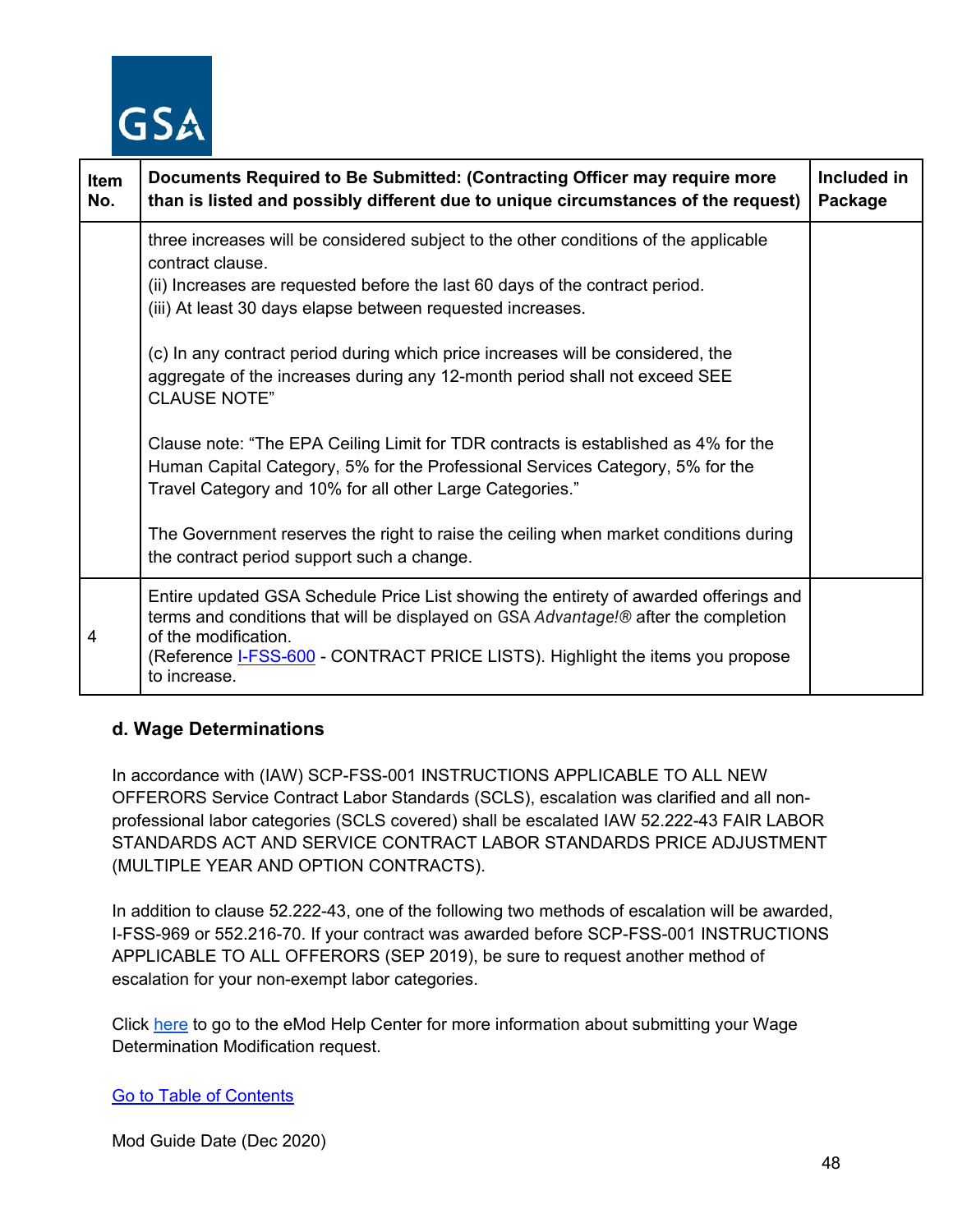

## **Modification Authority (see [MAS solicitation\)](https://beta.sam.gov/opp/9c6569ce85314504b780b8778abde405/view):**

- 52.222-41(c)(3) SERVICE CONTRACT LABOR STANDARDS (AUG 2018)
- 52.222-43 FAIR LABOR STANDARDS ACT AND SERVICE CONTRACT LABOR STANDARDS PRICE ADJUSTMENT (MULTIPLE YEAR AND OPTION CONTRACTS) (AUG 2018)

Wage Determinations Mod Checklist:

| Item<br>No.    | Documents Required to Be Submitted: (Contracting Officer may require more<br>than is listed and possibly different due to unique circumstances of the<br>request)                                                                                                                                                                                                                                                                                                                                                                                                                                                                                                                                                                                                                                                                                                                                                                                                                                                                                                                                                                                                                                                                                                                                                                                                                                                                                                                                                                                      | Included in<br>Package |
|----------------|--------------------------------------------------------------------------------------------------------------------------------------------------------------------------------------------------------------------------------------------------------------------------------------------------------------------------------------------------------------------------------------------------------------------------------------------------------------------------------------------------------------------------------------------------------------------------------------------------------------------------------------------------------------------------------------------------------------------------------------------------------------------------------------------------------------------------------------------------------------------------------------------------------------------------------------------------------------------------------------------------------------------------------------------------------------------------------------------------------------------------------------------------------------------------------------------------------------------------------------------------------------------------------------------------------------------------------------------------------------------------------------------------------------------------------------------------------------------------------------------------------------------------------------------------------|------------------------|
|                | Signed and dated cover letter on company letterhead signed by an Authorized<br>Negotiator (as identified in your contract) briefly describing your request and the<br>rationale for the request. Cover letter shall include:                                                                                                                                                                                                                                                                                                                                                                                                                                                                                                                                                                                                                                                                                                                                                                                                                                                                                                                                                                                                                                                                                                                                                                                                                                                                                                                           |                        |
| 1              | Background information regarding your current prices, the applicable wage<br>determination price levels, and the increases necessary for your company to<br>be in compliance with the wage determined rates set forth by the Department<br>of Labor. For more information regarding wage compliance for government<br>contracts go to https://beta.sam.gov/ and find "Wage Determinations".<br>Include the total number items requested for update.<br>$\bullet$<br>Statement that you are requesting an Economic Price Adjustment (EPA) in<br>$\bullet$<br>accordance with EPA Clause I-FSS-969 or 52.222-43. Identify the amount of<br>EPA being requested. Note: The percent increase cannot be greater than the<br>annual cap in the contract.<br>The EPA Ceiling Limit for MAS contracts is established as 4% for the<br>$\circ$<br>Human Capital Category, 5% for the Professional Services Category,<br>5% for the Travel Category and 10% for all other Large Categories<br>Statement that Commercial Sales Practices (CSP) Information in accordance<br>with 552.238-81 PRICE REDUCTIONS (May 2019) previously submitted with<br>the initial award (or contract modification) on CSP-1 has not changed, if<br>applicable. If CSP has changed, provide updated CSP-1 in eMod.<br>Statement that all prices offered to GSA include the current IFF.<br>Statement: "I certify to the best of my knowledge that the information I<br>$\bullet$<br>provided is current, complete and accurate. All other terms and conditions<br>remain the same." |                        |
| $\overline{2}$ | Copy of the Agreed Upon Market Indicator (see note below).                                                                                                                                                                                                                                                                                                                                                                                                                                                                                                                                                                                                                                                                                                                                                                                                                                                                                                                                                                                                                                                                                                                                                                                                                                                                                                                                                                                                                                                                                             |                        |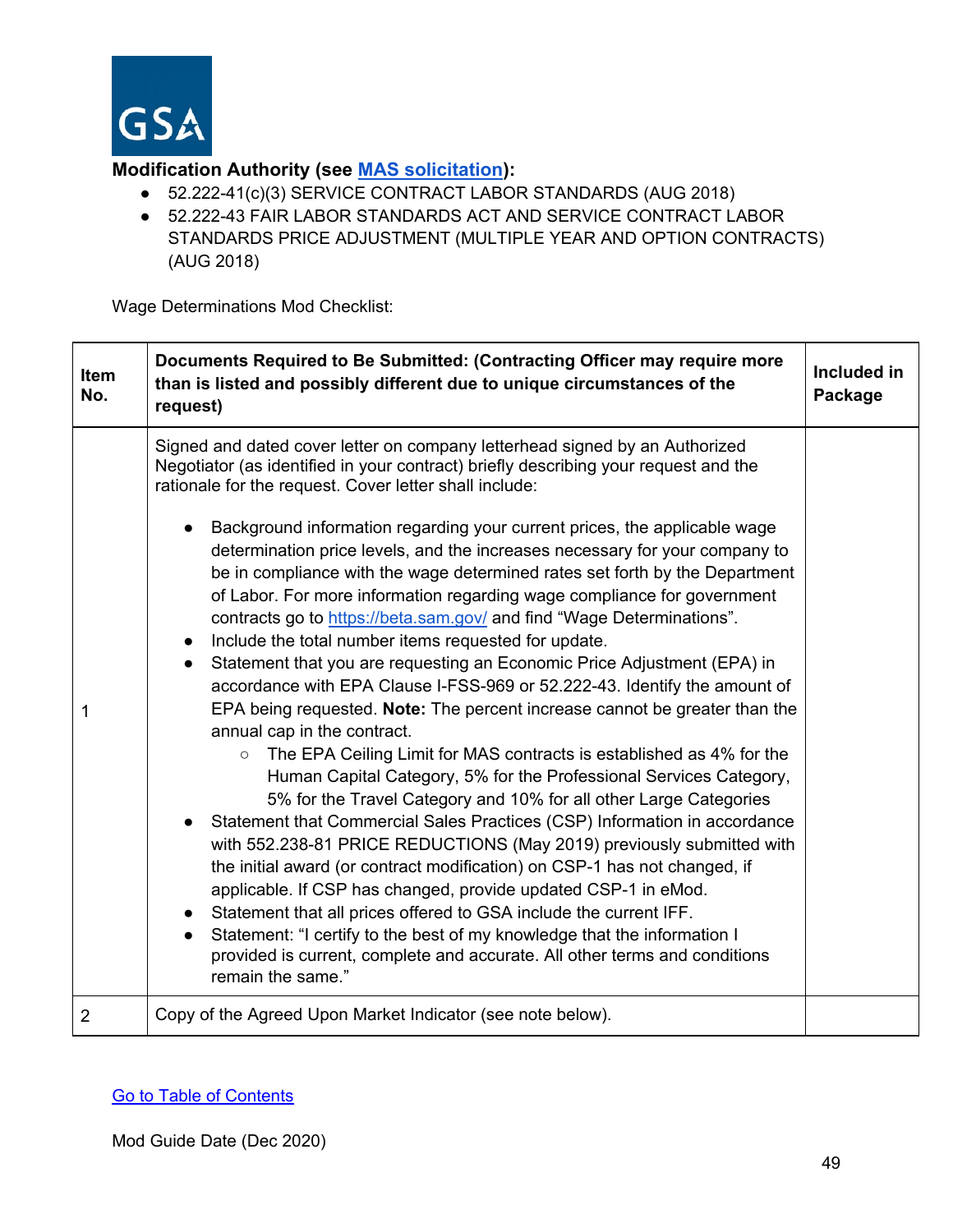

| Item<br>No. | Documents Required to Be Submitted: (Contracting Officer may require more<br>than is listed and possibly different due to unique circumstances of the<br>request)                                                                                                                                                                                                                                                                | Included in<br>Package |
|-------------|----------------------------------------------------------------------------------------------------------------------------------------------------------------------------------------------------------------------------------------------------------------------------------------------------------------------------------------------------------------------------------------------------------------------------------|------------------------|
| 3           | Identify the current and new wage determinations (WD) by number, revision number,<br>and date of last revision and provide the information showing how you calculated the<br>changes in an Excel spreadsheet format so the reviewer can verify your calculations.                                                                                                                                                                |                        |
| 4           | Provide Wage Determination spreadsheet identifying the original and changed direct<br>labor and/or health and welfare benefit rates, and applicable costs (e.g., FICA,<br>FUCA, SUTA, Workmen's Compensation). Note: Can only be applied on the 12<br>month anniversary date of award.<br>For more information regarding wage compliance for government contracts go to<br>https://beta.sam.gov/ and find "Wage Determinations." |                        |
| 5           | If pricing is based on commercial market rates with an Economic Price Adjustment at<br>a fixed rate escalation, clause I-FSS-969 (b) (1), include pricing for the remaining<br>contract years, including all option periods, with the annual escalation percentage<br>(e.g. 2%) stated in the price list.                                                                                                                        |                        |
| 6           | Entire updated GSA Schedule Price List showing the entirety of awarded offerings<br>and terms and conditions that will be displayed on GSA Advantage!® after the<br>completion of the modification.<br>(Reference <b>I-FSS-600</b> - CONTRACT PRICE LISTS). Highlight the impacted items.                                                                                                                                        |                        |

#### 1) **Market Indicator (see Item No. 2 above)**

Submit a copy of the market indicator that was agreed upon at the time of award (or modification, whichever is most recent). If you do not have the ECI quarter identified in your award documents, determine the correct quarter by using the following guidance:

- a) To select the correct quarter to escalate by, you will select the appropriate indicator based on clause guidance identified in I-FSS-969(b)(2): "Any price adjustment shall be based on the percentage change in the designated (i.e. indicator identification and date) market indicator from the initial award to the latest available as of the anniversary date of the contract effective date."
- b) If the SF 1449 does not identify the most recent quarter based on award date you can find it at [\(https://www.bls.gov/schedule/\)](https://www.bls.gov/schedule/).

**Note:** The percent increase cannot be greater than the annual cap in the contract, nor can it be greater than the market indicator demonstrates (for example, if your contract is

#### [Go to Table of Contents](#page-1-0)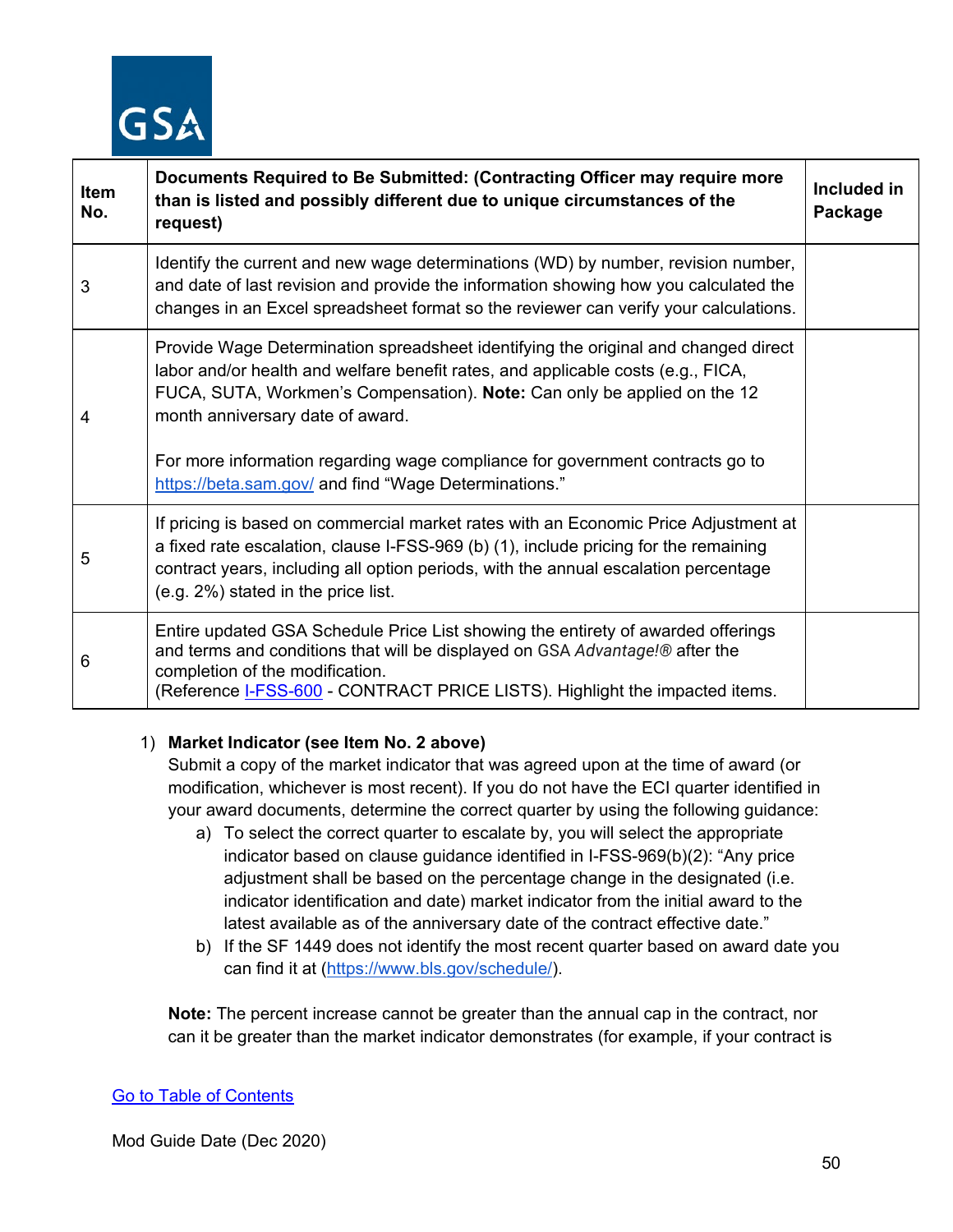

based on a BLS ECI table, and the current published increase is 2.5%, you could not receive more than a 2.5% EPA).

## **e. Price Reductions**

Price reduction modifications can either be permanent or temporary.

Note: when requesting a pricing modification, you cannot change your Most Favored Customer/Basis of Award (MFC/BOA) or GSA basic discount. If you determine that you need to update your discount structure, submit a Revise Terms and Conditions modification request before submitting your pricing modification request.

## **Permanent Price Reduction (Based on Most Favored Customer)**

Use this modification type if you would like to offer a permanent price reduction based on a change to your most favored customer, or basis of award if it is not the same as your most favored customer, pricing.

Note: when requesting a pricing modification, you cannot change your Most Favored Customer/Basis of Award (MFC/BOA) or GSA basic discount. If you determine that you need to update your discount structure, submit a Revise Terms and Conditions modification request before submitting your pricing modification request.

Click [here](https://eoffer.gsa.gov/AMSupport/index.html#book_page_page/modules%2Fbook%2Fdatabase.xml/eoffer_emod/emod-resources/modtypes/pricing-modifications/permanent-price-reduction-based-on-most-favored-customer) to go to the eMod Help Center for more information about submitting your Permanent Price Reduction (Based on Most Favored Customer) Modification request.

#### **Modification Authority (see [MAS solicitation\)](https://beta.sam.gov/opp/9c6569ce85314504b780b8778abde405/view):**

● For Non-TDR Contracts: 552.238-81 PRICE REDUCTIONS (MAY 2019)

Permanent Price Reduction (Based on Most Favorite Customer) Mod Checklist:

| Item | Documents Required to Be Submitted: (Contracting Officer may require more                                                                                                                                                                                                                                                                                                                     | Included in |
|------|-----------------------------------------------------------------------------------------------------------------------------------------------------------------------------------------------------------------------------------------------------------------------------------------------------------------------------------------------------------------------------------------------|-------------|
| No.  | than is listed and possibly different due to unique circumstances of the request)                                                                                                                                                                                                                                                                                                             | Package     |
|      | Signed and dated cover letter on company letterhead signed by an Authorized<br>Negotiator (as identified in your contract) briefly describing your request and the<br>rationale for the request. Cover letter shall include:<br>Statement acknowledging that your price reduction will go into effect<br>$\bullet$<br>immediately and that you desire to set your start date as today's date. |             |

[Go to Table of Contents](#page-1-0)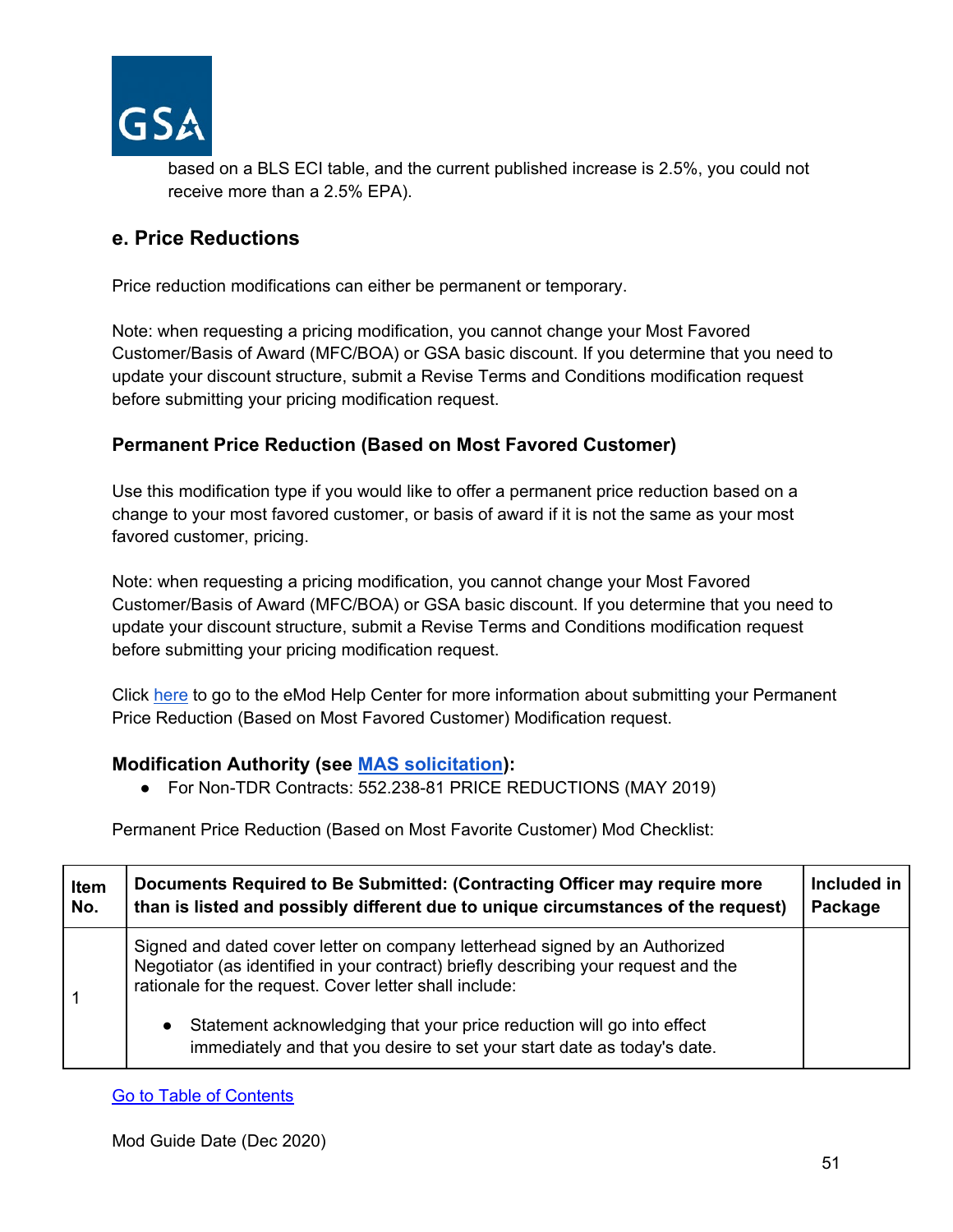

| Item<br>No.    | Documents Required to Be Submitted: (Contracting Officer may require more<br>than is listed and possibly different due to unique circumstances of the request)                                                                                                                                                                                                                                                                                                                                              | Included in<br>Package |
|----------------|-------------------------------------------------------------------------------------------------------------------------------------------------------------------------------------------------------------------------------------------------------------------------------------------------------------------------------------------------------------------------------------------------------------------------------------------------------------------------------------------------------------|------------------------|
|                | Include the total number of items for which a price reduction is requested<br>$\bullet$<br>Detailed description of your reduction including information regarding the "basis"<br>$\bullet$<br>of award" upon which your GSA rates are based as well as any other<br>information that may be relevant to the CO.<br>Statement: "I certify to the best of my knowledge that the information I provided<br>$\bullet$<br>is current, complete and accurate. All other terms and conditions remain the<br>same." |                        |
|                | Commercial Sales Practice Format (CSP) (if applicable). CSP is not required if<br>participating in TDR pilot under applicable TDR SIN.                                                                                                                                                                                                                                                                                                                                                                      |                        |
| $\overline{2}$ | When your Schedule contract prices are based on the rates offered to your Basis of<br>Award customer, update your Schedule contract so your rates remain equal to or below<br>that which is offered to other clients.                                                                                                                                                                                                                                                                                       |                        |
|                | Price Proposal Template: You must fill in all cells of the applicable EPA Price Proposal<br>Template (PPT). See instructions on PPT attachment.                                                                                                                                                                                                                                                                                                                                                             |                        |
| 3              | Currently this form is not in eMod and you will need to upload it to the system as a<br>separate attachment. Only the current version of the PPT as incorporated in the<br>modification instructions will be accepted. Including any other version will result in<br>rejection.                                                                                                                                                                                                                             |                        |
| $\overline{4}$ | Commercial Price List (CPL) with effective date.                                                                                                                                                                                                                                                                                                                                                                                                                                                            |                        |
| 5              | Entire updated GSA Schedule Price List showing the entirety of awarded offerings and<br>terms and conditions that will be displayed on GSA Advantage!® after the completion of<br>the modification.<br>(Reference <b>I-FSS-600</b> - CONTRACT PRICE LISTS). Highlight the impacted items.                                                                                                                                                                                                                   |                        |

## **Permanent Price Reduction (Industry Partner Requested)**

Voluntary permanent price reduction requests may be submitted at any time.

Click [here](https://eoffer.gsa.gov/AMSupport/index.html#book_page_page/modules%2Fbook%2Fdatabase.xml/eoffer_emod/emod-resources/modtypes/pricing-modifications/permanent-price-reduction-industry-partner-requested) to go to the eMod Help Center for more information about submitting your Permanent Price Reduction (Industry Partner Requested) Modification request.

## **Modification Authority (see [MAS solicitation\)](https://beta.sam.gov/opp/9c6569ce85314504b780b8778abde405/view):**

[Go to Table of Contents](#page-1-0)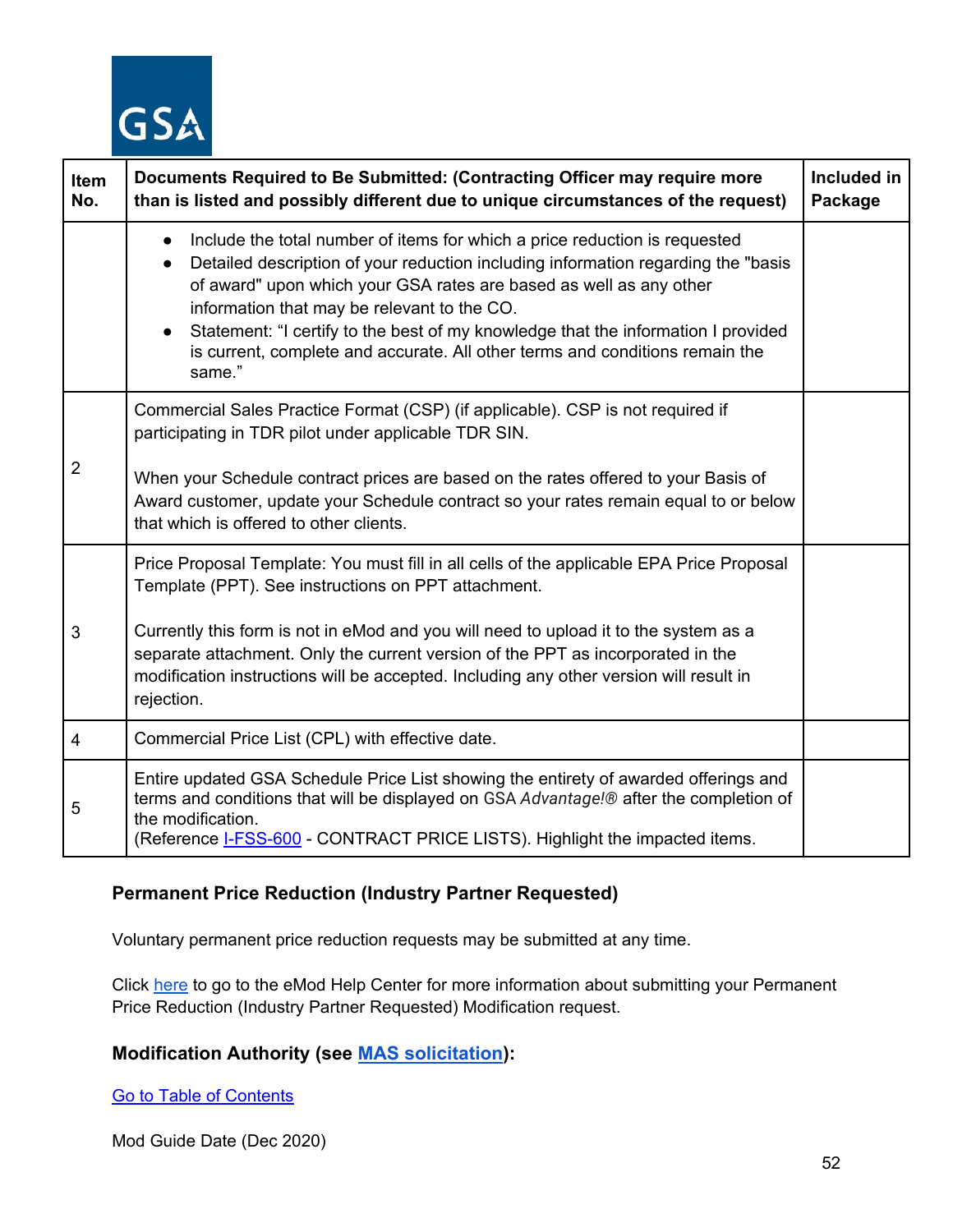

- For TDR Contracts: 552.238-81 PRICE REDUCTIONS (MAY 2019) (ALTERNATE I MAY 2019)
- For Non-TDR Contracts: 552.238-81 PRICE REDUCTIONS (MAY 2019)

Permanent Price Reduction (Industry Partner Requested) Mod Checklist:

| Item<br>No.    | Documents Required to Be Submitted: (Contracting Officer may require more<br>than is listed and possibly different due to unique circumstances of the request)                                                                                                                                                                                                                                                                                                                                                                                                                                                                                    | Included in<br>Package |
|----------------|---------------------------------------------------------------------------------------------------------------------------------------------------------------------------------------------------------------------------------------------------------------------------------------------------------------------------------------------------------------------------------------------------------------------------------------------------------------------------------------------------------------------------------------------------------------------------------------------------------------------------------------------------|------------------------|
| 1              | Signed and dated cover letter on company letterhead signed by an Authorized<br>Negotiator (as identified in your contract) briefly describing your request and the<br>rationale for the request. Cover letter shall include:<br>Statement acknowledging your price reduction will go into effect immediately<br>$\bullet$<br>and that you desire to set your start date as today's date.<br>Include the total number for which a price reduction is requested<br>$\bullet$<br>Statement: "I certify to the best of my knowledge that the information I<br>$\bullet$<br>provided is current, complete and accurate. All other terms and conditions |                        |
|                | remain the same."                                                                                                                                                                                                                                                                                                                                                                                                                                                                                                                                                                                                                                 |                        |
|                | Commercial Sales Practice Format (CSP) (if applicable). CSP is not required if<br>participating in TDR pilot under applicable TDR SIN.                                                                                                                                                                                                                                                                                                                                                                                                                                                                                                            |                        |
| $\overline{2}$ | When your Schedule contract prices are based on the rates offered to your Basis of<br>Award customer, update your Schedule contract so your rates remain equal to or<br>below that which is offered to other clients.                                                                                                                                                                                                                                                                                                                                                                                                                             |                        |
|                | Price Proposal Template (PPT) showing the current information and the requested<br>changes. You must fill in all cells of the applicable EPA Price Proposal Template<br>(PPT). See instructions in PPT attachment.                                                                                                                                                                                                                                                                                                                                                                                                                                |                        |
| 3              | Currently this form is not in eMod and you will need to upload it to the system as a<br>separate attachment. Only the current version of the PPT as incorporated in the<br>modification instructions will be accepted. Including any other version will result in<br>rejection.                                                                                                                                                                                                                                                                                                                                                                   |                        |
| $\overline{4}$ | Commercial Price List with effective date.                                                                                                                                                                                                                                                                                                                                                                                                                                                                                                                                                                                                        |                        |
| 5              | Entire updated GSA Schedule Price List showing the entirety of awarded offerings and<br>terms and conditions that will be displayed on GSA Advantage!® after the completion<br>of the modification.<br>(Reference <b>I-FSS-600</b> - CONTRACT PRICE LISTS). Highlight the impacted items.                                                                                                                                                                                                                                                                                                                                                         |                        |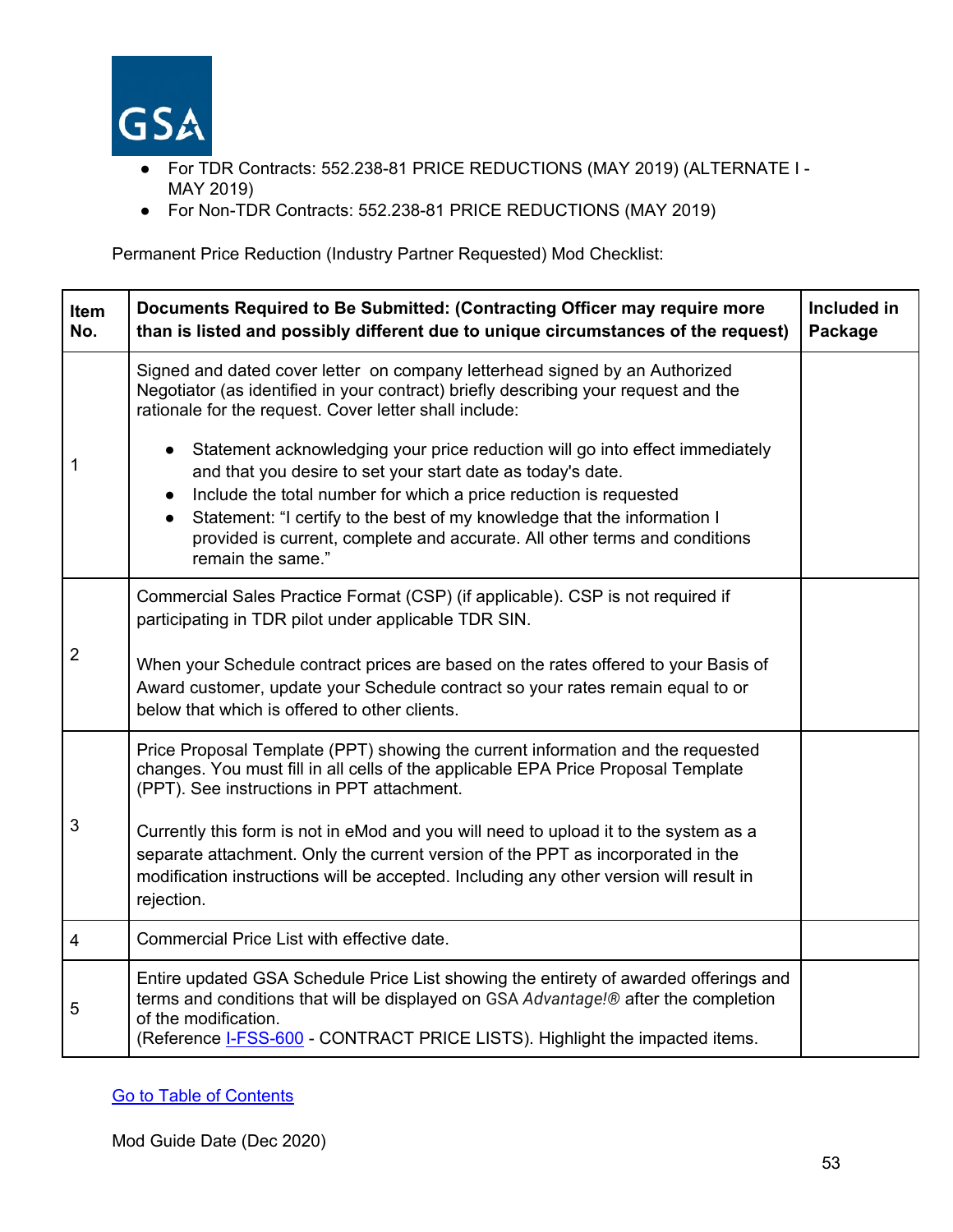

#### **Temporary Price ReductionTemporary price reductions**:

Files containing temporary price reductions may be immediately loaded to GSA Advantage via EDI or SIP, after submission of a modification request via eMod. Your CO will be notified when an updated file is submitted. Note that modification requests for temporary price reductions are effective immediately upon submission and the effective date of the price reduction will reflect the date that the contractor submitted the modification via eMod.

Click [here](https://eoffer.gsa.gov/AMSupport/index.html#book_page_page/modules%2Fbook%2Fdatabase.xml/eoffer_emod/emod-resources/modtypes/pricing-modifications/temporary-price-reduction) to go to the eMod Help Center for more information about submitting your Temporary Price Reduction Modification request

#### **Modification Authority (see [MAS solicitation\)](https://beta.sam.gov/opp/9c6569ce85314504b780b8778abde405/view):**

- For TDR Contracts: 552.238-81 PRICE REDUCTIONS (MAY 2019) (ALTERNATE I MAY 2019)
- For Non-TDR Contracts: 552.238-81 PRICE REDUCTIONS (MAY 2019)

Temporary Price Reduction Mod Checklist:

| Item<br>No.    | Documents Required to Be Submitted: (Contracting Officer may require more<br>than is listed and possibly different due to unique circumstances of the request)                                                                                                                                                                                                                                                                                                                                                                                                                                                                                                                       | Included in<br>Package |
|----------------|--------------------------------------------------------------------------------------------------------------------------------------------------------------------------------------------------------------------------------------------------------------------------------------------------------------------------------------------------------------------------------------------------------------------------------------------------------------------------------------------------------------------------------------------------------------------------------------------------------------------------------------------------------------------------------------|------------------------|
|                | Signed and dated cover letter on company letterhead signed by an Authorized<br>Negotiator (as identified in your contract) briefly describing your request and the<br>rationale for the request. Cover letter shall include:<br>Statement acknowledging that your price reduction will go into effect<br>$\bullet$<br>immediately and that you desire to set your start date as today's date.<br>Include the total number of items for which a price reduction is requested<br>$\bullet$<br>Statement: "I certify to the best of my knowledge that the information I<br>$\bullet$<br>provided is current, complete and accurate. All other terms and conditions<br>remain the same." |                        |
| $\overline{2}$ | Commercial Sales Practice Format (CSP) (if applicable).<br>CSP is not required if participating in TDR pilot under applicable TDR SIN.                                                                                                                                                                                                                                                                                                                                                                                                                                                                                                                                               |                        |
| 3              | Price Proposal Template (PPT) showing the current information and the requested<br>changes. You must fill in all cells of the applicable EPA Price Proposal Template<br>(PPT). See instructions in PPT attachment.<br>Currently this form is not in eMod and you will need to upload it to the system as a<br>separate attachment. Only the current version of the PPT as incorporated in the                                                                                                                                                                                                                                                                                        |                        |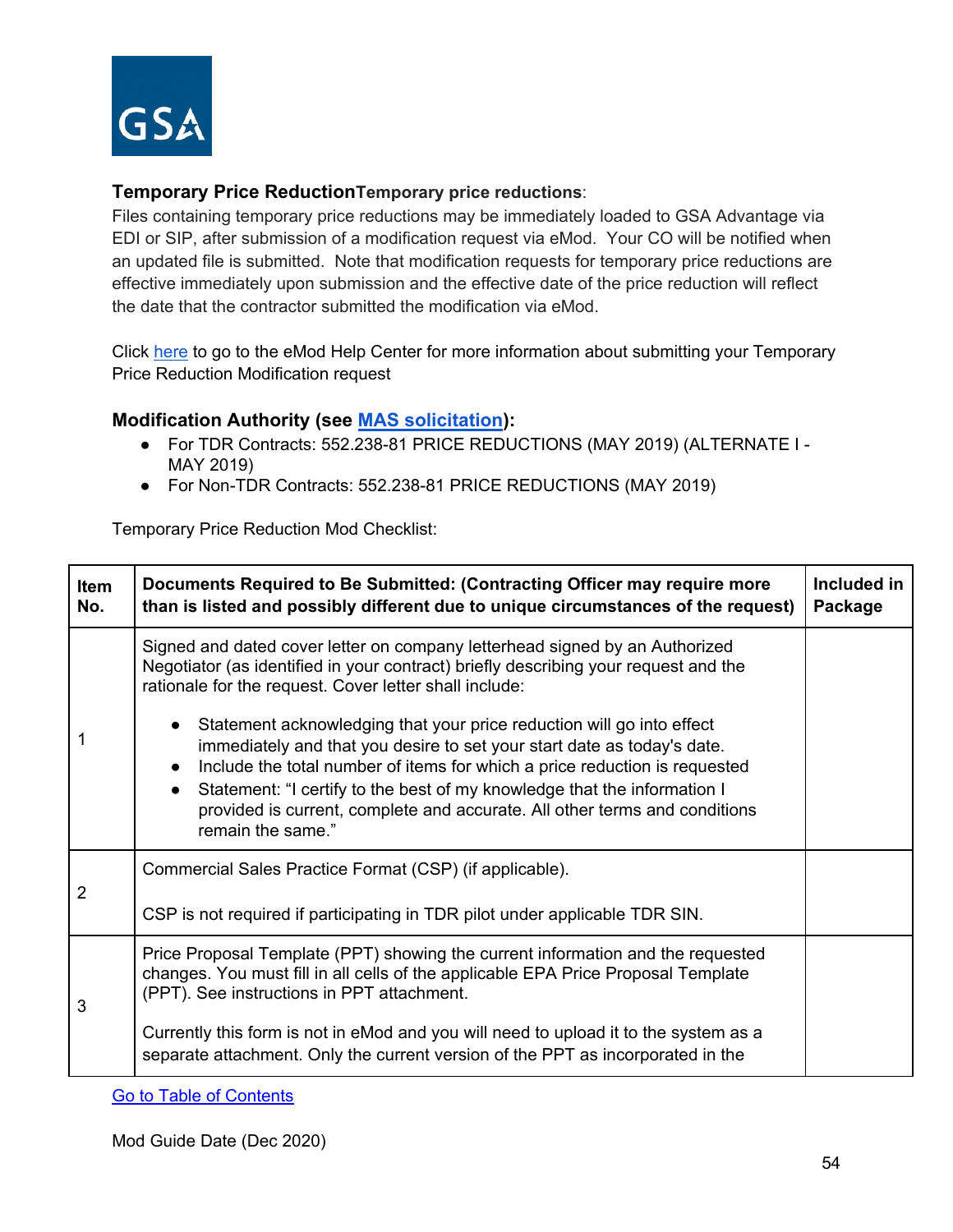

| Item<br>No. | Documents Required to Be Submitted: (Contracting Officer may require more<br>than is listed and possibly different due to unique circumstances of the request)                                                                                                                     | Included in<br>Package |
|-------------|------------------------------------------------------------------------------------------------------------------------------------------------------------------------------------------------------------------------------------------------------------------------------------|------------------------|
|             | modification instructions will be accepted. Including any other version may result in<br>rejection.                                                                                                                                                                                |                        |
| 4           | Entire updated GSA Schedule Price List showing the entirety of awarded offerings and<br>terms and conditions that will be displayed on GSA Advantage!® after the completion<br>of the modification.<br>(Reference I-FSS-600 - CONTRACT PRICE LISTS). Highlight the impacted items. |                        |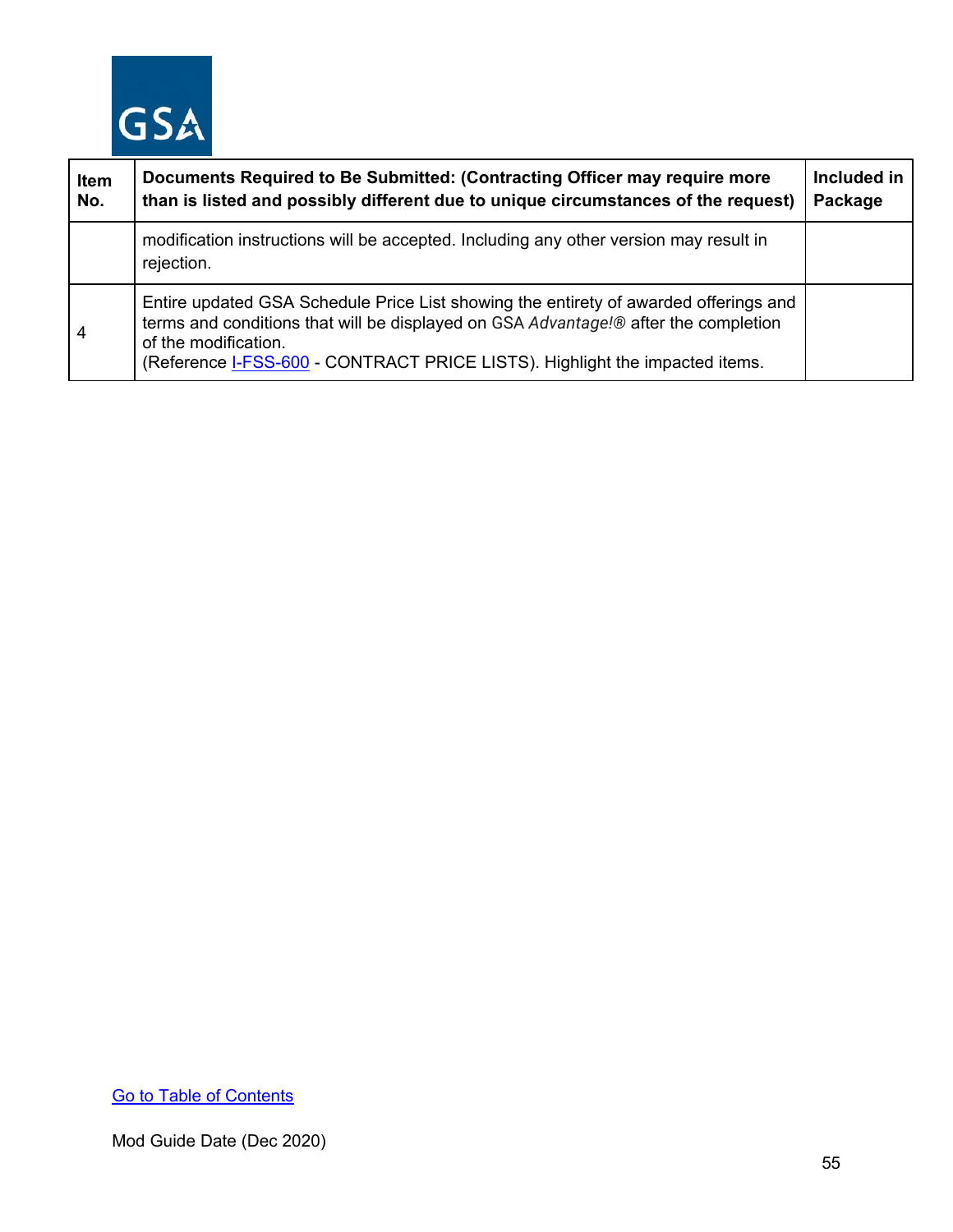

# **6. Technical Modifications**

Click [here](https://eoffer.gsa.gov/AMSupport/index.html#book_page_page/modules%2Fbook%2Fdatabase.xml/eoffer_emod/emod-resources/modtypes/technical-modifications/technical-modifications-overview) to go to the eMod Help Center for more information about submitting your Technical Modification request.

#### **a. Change in Geographic Coverage**

Click [here](https://eoffer.gsa.gov/AMSupport/index.html#book_page_page/modules%2Fbook%2Fdatabase.xml/eoffer_emod/emod-resources/modtypes/technical-modifications/change-in-geographic-coverage-scope) to go to the eMod Help Center for more information about submitting your Change in Geographic Coverage Modification request.

## **Modification Authority (see [MAS solicitation\)](https://beta.sam.gov/opp/9c6569ce85314504b780b8778abde405/view):**

● 552.212-4 CONTRACT TERMS AND CONDITIONS - COMMERCIAL ITEMS (JAN 2017) (DEVIATION - FEB 2007) (DEVIATION - FEB 2018)

Change in Geographic Coverage Mod Checklist:

| <b>Item</b> | Documents Required to Be Submitted: (Contracting Officer may require more                                                                                                                                                                                                                                                                                                                                                                                                                                                                                                                | Included in |
|-------------|------------------------------------------------------------------------------------------------------------------------------------------------------------------------------------------------------------------------------------------------------------------------------------------------------------------------------------------------------------------------------------------------------------------------------------------------------------------------------------------------------------------------------------------------------------------------------------------|-------------|
| No.         | than is listed and possibly different due to unique circumstances of the request)                                                                                                                                                                                                                                                                                                                                                                                                                                                                                                        | Package     |
|             | Signed and dated cover letter on company letterhead signed by an Authorized<br>Negotiator (as identified in your contract) briefly describing your request and the<br>rationale for the request. Cover letter shall include:<br>Narrative indicating the current and new designated geographic coverage area<br>$\bullet$<br>and the services and/or supplies to which the new designated area applies.<br>• Statement: "I certify to the best of my knowledge that the information I<br>provided is current, complete and accurate. All other terms and conditions<br>remain the same." |             |

## **b. Part(s) Number Change**

Part number changes are for products that have the same function, and for models that have not had significant changes. Minor changes should not result in a price increase. Any significant changes to the products should be submitted as an ["Add Products"](#page-20-0) modification type.

Click [here](https://eoffer.gsa.gov/AMSupport/index.html#book_page_page/modules%2Fbook%2Fdatabase.xml/eoffer_emod/emod-resources/modtypes/technical-modifications/part-s-number-change) to go to the eMod Help Center for more information about submitting your Part(s) Number Change Modification request.

#### **Modification Authority (see [MAS solicitation\)](https://beta.sam.gov/opp/9c6569ce85314504b780b8778abde405/view):**

[Go to Table of Contents](#page-1-0)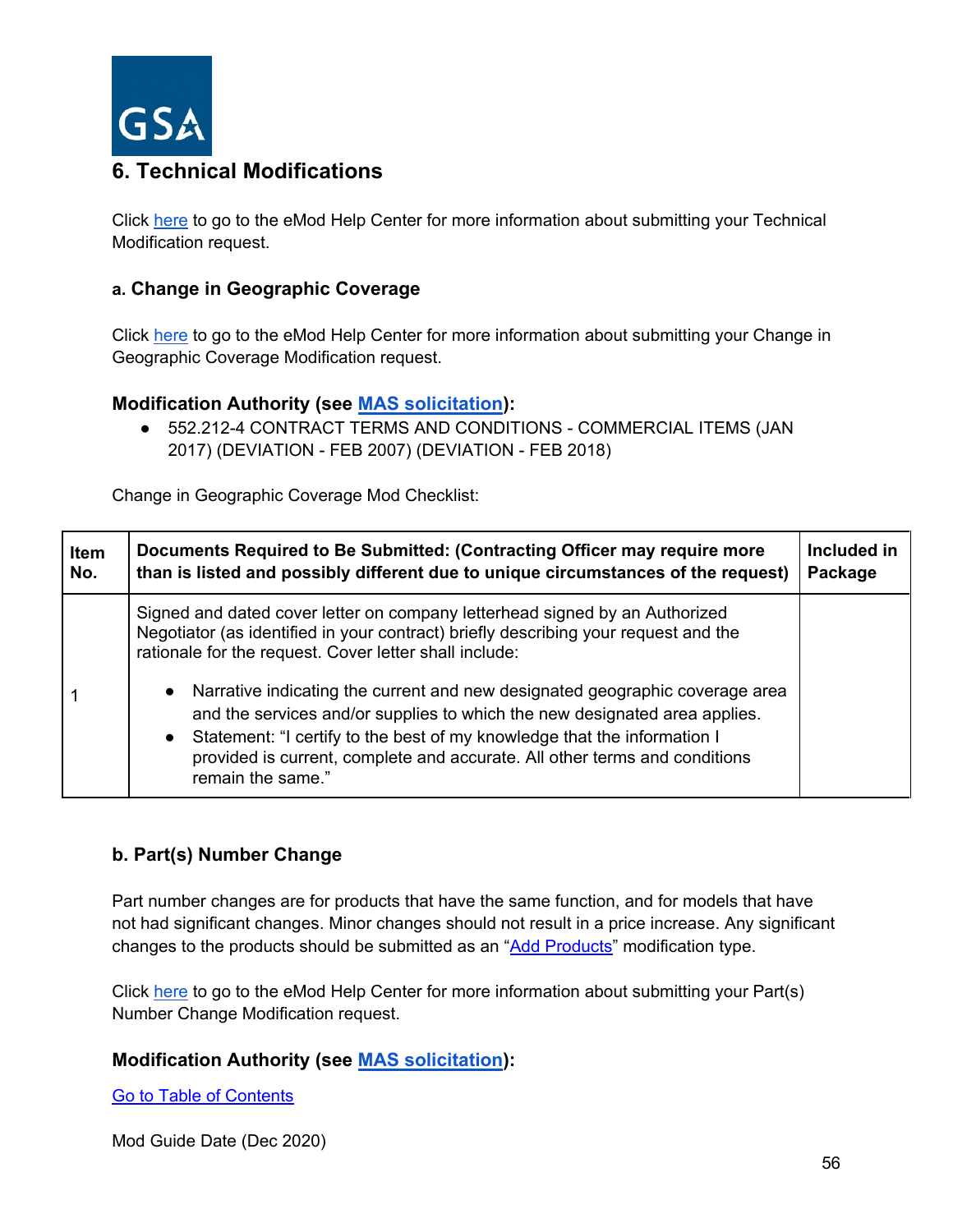

- For Non TDR contracts 552.238-82 MODIFICATION (FEDERAL SUPPLY SCHEDULE) (MARCH 2020) (ALTERNATE I - MARCH 2020)
- For TDR contracts 552.238-82 MODIFICATION (FEDERAL SUPPLY SCHEDULE) (MARCH 2020) (ALTERNATE II - MARCH 2020)

Part(s) Number Change Mod Checklist:

| Item<br>No.    | Documents Required to Be Submitted: (Contracting Officer may require more<br>than is listed and possibly different due to unique circumstances of the request)                                                                                                                                                                                                                                                                                                                                                                                          | Included in<br>Package |
|----------------|---------------------------------------------------------------------------------------------------------------------------------------------------------------------------------------------------------------------------------------------------------------------------------------------------------------------------------------------------------------------------------------------------------------------------------------------------------------------------------------------------------------------------------------------------------|------------------------|
|                | Signed and dated cover letter on company letterhead signed by an Authorized<br>Negotiator (as identified in your contract) briefly describing your request and the<br>reason for the request. Cover letter shall include:                                                                                                                                                                                                                                                                                                                               |                        |
| $\mathbf 1$    | Descriptions and listing of old vs. new part numbers<br>$\bullet$<br>Include total of number part number changes requested<br>Whether the change is dealer or manufacturer part number change<br>Confirmation that the part itself is not actually changing and it is a number<br>change only<br>Statement that the change will not result in a change to the GSA price.<br>Statement: "I certify to the best of my knowledge that the information I<br>provided is current, complete and accurate. All other terms and conditions<br>remain the same." |                        |
|                | Price Proposal Template (PPT) showing the current information and the requested<br>changes. See instructions in PPT attachment.                                                                                                                                                                                                                                                                                                                                                                                                                         |                        |
| $\overline{2}$ | Currently this form is not in eMod and you will need to upload it to the system as a<br>separate attachment. Only the current version of the PPT as incorporated in the<br>modification instructions will be accepted. Including any other version will result in<br>rejection.                                                                                                                                                                                                                                                                         |                        |
| $\mathbf{3}$   | Document that verifies the part number change, such as a new manufacturer's<br>part/price list, screen shots from the manufacturer's website, a new dealer part/price<br>list, etc.                                                                                                                                                                                                                                                                                                                                                                     |                        |
| 4              | Entire updated GSA Schedule Price List showing the entirety of awarded offerings and<br>terms and conditions that will be displayed on GSA Advantage!® after the completion of<br>the modification.<br>(Reference <b>I-FSS-600</b> - CONTRACT PRICE LISTS (MAR 2020). Highlight the items<br>you propose for part number change(s).                                                                                                                                                                                                                     |                        |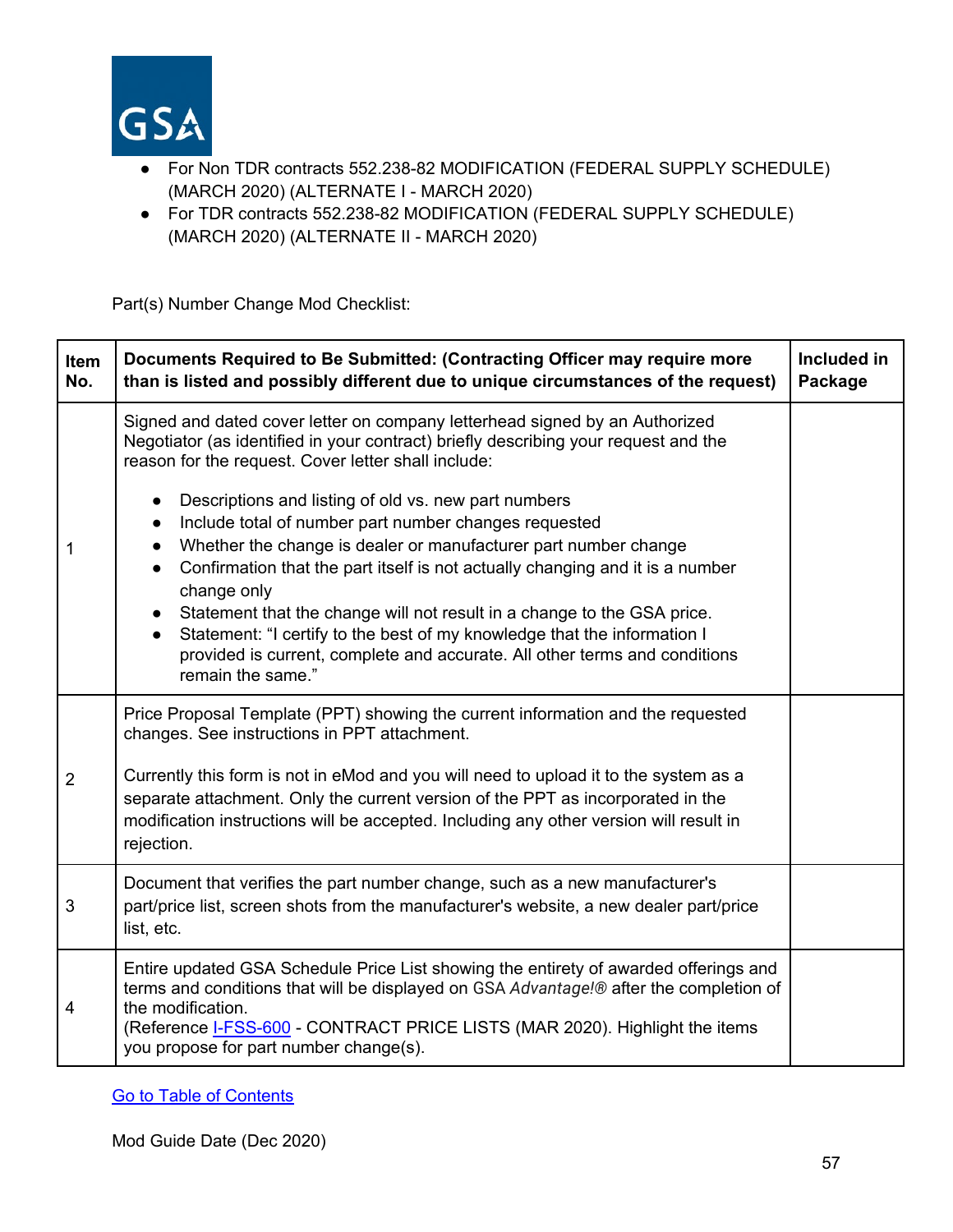

#### **c. Product Descriptive Changes**

Product description changes are for minor changes to functional description. Minor changes should not result in a price increase. Any significant changes should be submitted as an "Add [Product"](#page-20-0) modification type. This mod type is not for part/model number changes.

Click [here](https://eoffer.gsa.gov/AMSupport/index.html#book_page_page/modules%2Fbook%2Fdatabase.xml/eoffer_emod/emod-resources/modtypes/technical-modifications/product-descriptive-change) to go to the eMod Help Center for more information about submitting your Product Descriptive Changes Modification request.

#### **Modification Authority (see [MAS solicitation\)](https://beta.sam.gov/opp/9c6569ce85314504b780b8778abde405/view):**

- For Non TDR contracts 552.238-82 MODIFICATION (FEDERAL SUPPLY SCHEDULE) (MARCH 2020) (ALTERNATE I - MARCH 2020)
- For TDR contracts 552.238-82 MODIFICATION (FEDERAL SUPPLY SCHEDULE) (MARCH 2020) (ALTERNATE II - MARCH 2020)

Product Descriptive Changes Mod Checklist:

| Item<br>No.    | Documents Required to Be Submitted: (Contracting Officer may require more<br>than is listed and possibly different due to unique circumstances of the request)                                                                                                                                                                                                                                                                                                                                                                                                                                      | Included in<br>Package |
|----------------|-----------------------------------------------------------------------------------------------------------------------------------------------------------------------------------------------------------------------------------------------------------------------------------------------------------------------------------------------------------------------------------------------------------------------------------------------------------------------------------------------------------------------------------------------------------------------------------------------------|------------------------|
|                | Signed and dated cover letter on company letterhead signed by an Authorized<br>Negotiator (as identified in your contract) briefly describing your request and the<br>rationale for the request. Cover letter shall include:<br>Statement that the change will not result in a change to the GSA price.<br>$\bullet$<br>Include the total number of product descriptive changes requested.<br>$\bullet$<br>Statement: "I certify to the best of my knowledge that the information I<br>$\bullet$<br>provided is current, complete and accurate. All other terms and conditions<br>remain the same." |                        |
|                | Price Proposal Template (PPT) showing the current information and the requested<br>changes. See instructions in PPT attachment.                                                                                                                                                                                                                                                                                                                                                                                                                                                                     |                        |
| $\overline{2}$ | Currently this form is not in eMod and you will need to upload it to the system as a<br>separate attachment. Only the current version of the PPT, as incorporated in the<br>modification instructions, will be accepted. Including any other version will result in<br>rejection.                                                                                                                                                                                                                                                                                                                   |                        |
| 3              | Entire updated GSA Schedule Price List showing the entirety of awarded offerings and                                                                                                                                                                                                                                                                                                                                                                                                                                                                                                                |                        |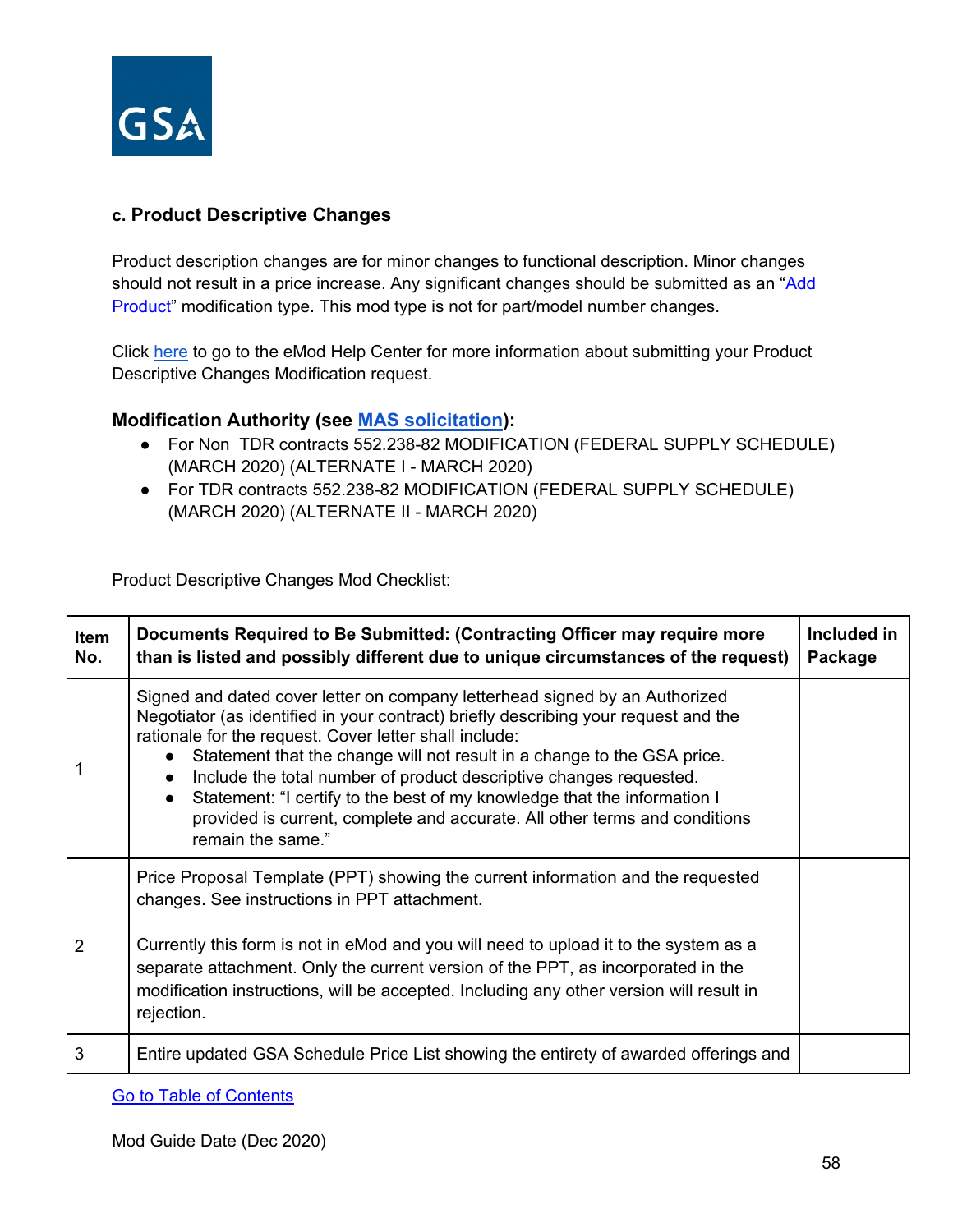

| Item | Documents Required to Be Submitted: (Contracting Officer may require more                                                                                                                                                                | Included in |
|------|------------------------------------------------------------------------------------------------------------------------------------------------------------------------------------------------------------------------------------------|-------------|
| No.  | than is listed and possibly different due to unique circumstances of the request)                                                                                                                                                        | Package     |
|      | terms and conditions that will be displayed on GSA Advantage!® after the completion<br>of the modification.<br>(Reference I-FSS-600 - CONTRACT PRICE LISTS (MAR 2020)). Highlight the items<br>proposed for product descriptive changes. |             |

## **d. Service Descriptive Changes**

Service description changes are for revising education and/or work experience, and minor changes to functional descriptions. Minor changes should not result in a price increase. Any significant changes should be submitted as an "Add Professional Services/Labor Category or [Training"](#page-13-0) modification type. This mod type is not for changing names of services or labor categories.

Click [here](https://eoffer.gsa.gov/AMSupport/index.html#book_page_page/modules%2Fbook%2Fdatabase.xml/eoffer_emod/emod-resources/modtypes/technical-modifications/service-descriptive-change) to go to the eMod Help Center for more information about submitting your Service Descriptive Changes Modification request.

## **Modification Authority (see [MAS solicitation\)](https://beta.sam.gov/opp/9c6569ce85314504b780b8778abde405/view):**

- For Non TDR contracts 552.238-82 MODIFICATION (FEDERAL SUPPLY SCHEDULE) (MARCH 2020) (ALTERNATE I - MARCH 2020)
- For TDR contracts 552.238-82 MODIFICATION (FEDERAL SUPPLY SCHEDULE) (MARCH 2020) (ALTERNATE II - MARCH 2020)

Service Descriptive Changes Mod Checklist:

| <b>Item</b> | Documents Required to Be Submitted: (Contracting Officer may require more                                                                                                                                                                                                                                                                                                                                                                                                                                                                                                                           | Included in |
|-------------|-----------------------------------------------------------------------------------------------------------------------------------------------------------------------------------------------------------------------------------------------------------------------------------------------------------------------------------------------------------------------------------------------------------------------------------------------------------------------------------------------------------------------------------------------------------------------------------------------------|-------------|
| No.         | than is listed and possibly different due to unique circumstances of the request)                                                                                                                                                                                                                                                                                                                                                                                                                                                                                                                   | Package     |
|             | Signed and dated cover letter on company letterhead signed by an Authorized<br>Negotiator (as identified in your contract) briefly describing your request and the<br>rationale for the request. Cover letter shall include:<br>Statement that the change will not result in a change to the GSA price.<br>$\bullet$<br>Include the total number of service descriptive changes requested.<br>$\bullet$<br>Statement: "I certify to the best of my knowledge that the information I<br>$\bullet$<br>provided is current, complete and accurate. All other terms and conditions<br>remain the same." |             |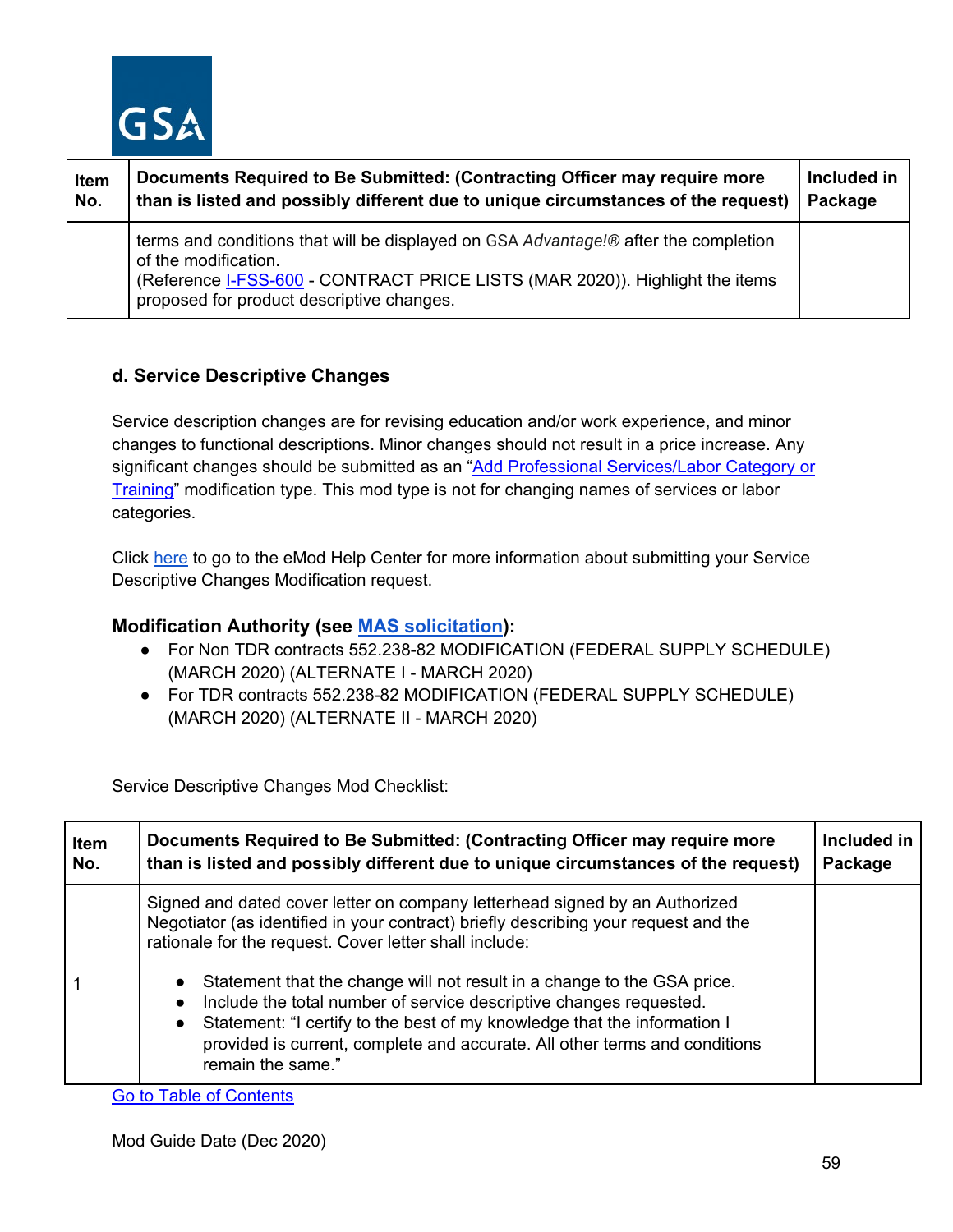

| Item<br>No.    | Documents Required to Be Submitted: (Contracting Officer may require more<br>than is listed and possibly different due to unique circumstances of the request)                                                                                                                                                                     | Included in<br>Package |
|----------------|------------------------------------------------------------------------------------------------------------------------------------------------------------------------------------------------------------------------------------------------------------------------------------------------------------------------------------|------------------------|
|                | Price Proposal Template (PPT) showing the current information and the requested<br>changes. See instructions in PPT attachment.                                                                                                                                                                                                    |                        |
| $\overline{2}$ | Currently this form is not in eMod and you will need to upload it to the system as a<br>separate attachment. Only the current version of the PPT as incorporated in the<br>modification instructions will be accepted. Including any other version will result in<br>rejection.                                                    |                        |
| 3              | Entire updated GSA Schedule Price List showing the entirety of awarded offerings and<br>terms and conditions that will be displayed on GSA Advantage!® after completing the<br>modification.<br>(Reference <b>I-FSS-600</b> - CONTRACT PRICE LISTS (MAR 2020). Highlight the items<br>you propose for service descriptive changes. |                        |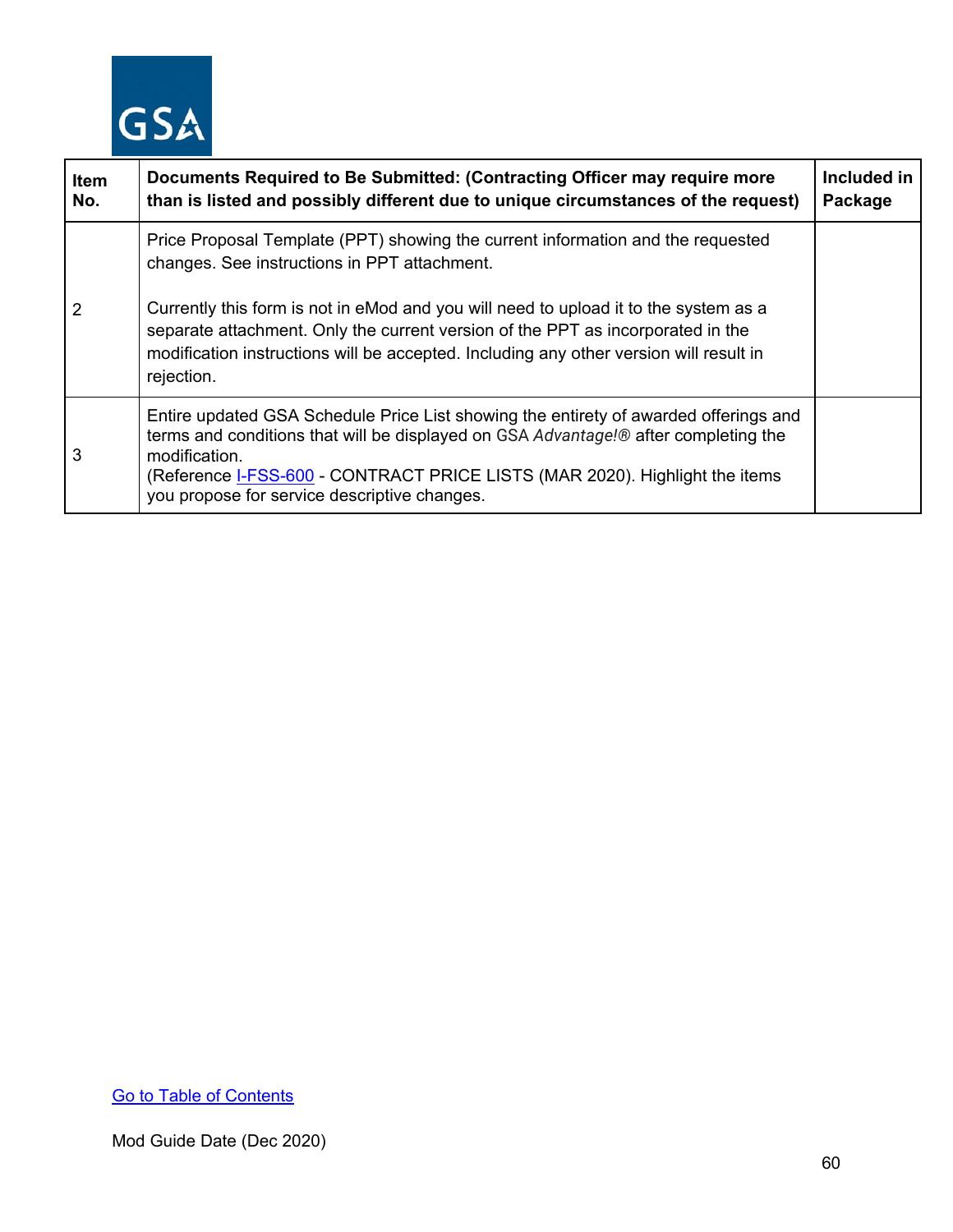

# **7. Terms and Conditions Modifications**

#### **Modifying Terms and Conditions**

Terms and conditions modifications can be anything from changing the Most Favored Customer and proposing a new Basis of Award Customer due to an update in a contractor's Commercial Sales Practice (CSP), to incorporating a Subcontracting Plan, to taking an exception to a clause.

The documentation you submit for each term and condition will depend on what terms and conditions changes you're requesting. Generally speaking, if you cannot find an appropriate mod type for what you are trying to accomplish in eMod, choose a generic "Terms and Conditions" modification.

Click [here](https://eoffer.gsa.gov/AMSupport/index.html#book_page_page/modules%2Fbook%2Fdatabase.xml/eoffer_emod/emod-resources/modtypes/terms-and-conditions-modifications/terms-and-conditions-modifications-overview) to go to the eMod Help Center for more information about submitting your Terms and Conditions Modification request.

#### **a. Create/Manage Clause Exceptions**

#### **Modification Authority (see [MAS solicitation\)](https://beta.sam.gov/opp/9c6569ce85314504b780b8778abde405/view):**

● 552.212-4 CONTRACT TERMS AND CONDITIONS - COMMERCIAL ITEMS (JAN 2017) (DEVIATION - FEB 2007) (DEVIATION - FEB 2018)

Create/Manage Clause Exceptions Mod Checklist:

| Item<br>No. | Documents Required to Be Submitted: (Contracting Officer may require more than is<br>listed and possibly different documents due to unique circumstances of the request)                                                                                                                                                                                                                                                                                                                                                                                                                                           | <b>Included</b><br><u>in</u><br>Package |
|-------------|--------------------------------------------------------------------------------------------------------------------------------------------------------------------------------------------------------------------------------------------------------------------------------------------------------------------------------------------------------------------------------------------------------------------------------------------------------------------------------------------------------------------------------------------------------------------------------------------------------------------|-----------------------------------------|
|             | Signed and dated cover letter on company letterhead signed by an Authorized Negotiator<br>(as identified in your contract) briefly describing your request and the reason for the<br>request. Cover letter shall include:<br>Narrative with the clause(s) and the language to which you take exception and any<br>edits you desire to provide.<br>Statement that the change will not result in a change to the GSA price.<br>Statement, "I certify to the best of my knowledge that the information I provided is<br>$\bullet$<br>current, complete and accurate. All other terms and conditions remain the same." |                                         |

#### **b. Rerepresentation of Business Size**

#### [Go to Table of Contents](#page-1-0)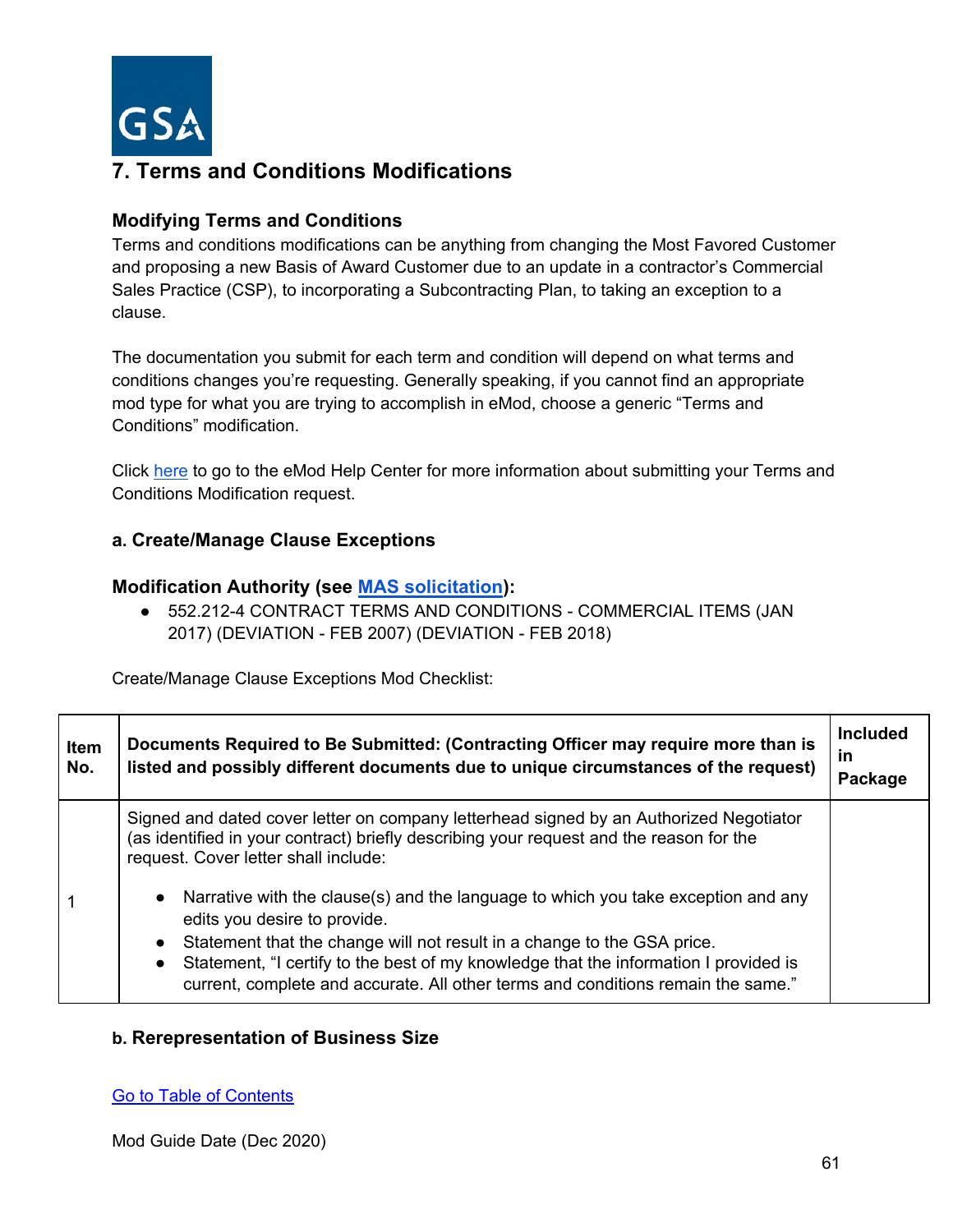

To be eligible for award as a "small business concern", you must represent in good faith that you are a small business concern at the time of your written representation. A contractor that represented itself as a small business concern before contract award must rerepresent its size status for the North American Industry Classification System (NAICS) code in the contract when any of the following happen:

- Within 30 days after executing a novation agreement or within 30 days after modifying the contract.
- Within 30 days after a merger or acquisition of the contractor that does not require novation or within 30 days after modifying the contract.
- Within 60 to 120 days before the date specified in the contract for exercising any option.

If you rerepresent your size status from other than small business to small business, you need to submit a modification request.

You must rerepresent your size status according to the size standard that corresponds to the NAICS code that was initially assigned to the contract.

Click [here](https://eoffer.gsa.gov/AMSupport/index.html#book_page_page/modules%2Fbook%2Fdatabase.xml/eoffer_emod/emod-resources/modtypes/terms-and-conditions-modifications/re-representation-of-business-size) to go to the eMod Help Center for more information about submitting your Rerepresentation of Business Size Modification request.

## **Modification Authority (see [MAS solicitation\)](https://beta.sam.gov/opp/9c6569ce85314504b780b8778abde405/view):**

● 52.219-28 POST–AWARD SMALL BUSINESS PROGRAM REREPRESENTATION (MAY 2020)

Re-representation of Business Size Mod Checklist:

| Item | Documents Required to Be Submitted: (Contracting Officer may require more than                                                                                                                                                                                                                                                                                                                                                                                                                                                          | Included in |
|------|-----------------------------------------------------------------------------------------------------------------------------------------------------------------------------------------------------------------------------------------------------------------------------------------------------------------------------------------------------------------------------------------------------------------------------------------------------------------------------------------------------------------------------------------|-------------|
| No.  | is listed and possibly different due to unique circumstances of the request)                                                                                                                                                                                                                                                                                                                                                                                                                                                            | Package     |
|      | Signed and dated cover letter on company letterhead signed by an Authorized Negotiator<br>(as identified in your contract) briefly describing your request and the reason for your<br>request. Cover letter shall include:<br>Reason for the business size representation, i.e., changing from small business<br>to other than small business, or changing from other than small business to small<br>business.<br>Include preponderance of work NAICS code.<br>Statement that the change will not result in a change to the GSA price. |             |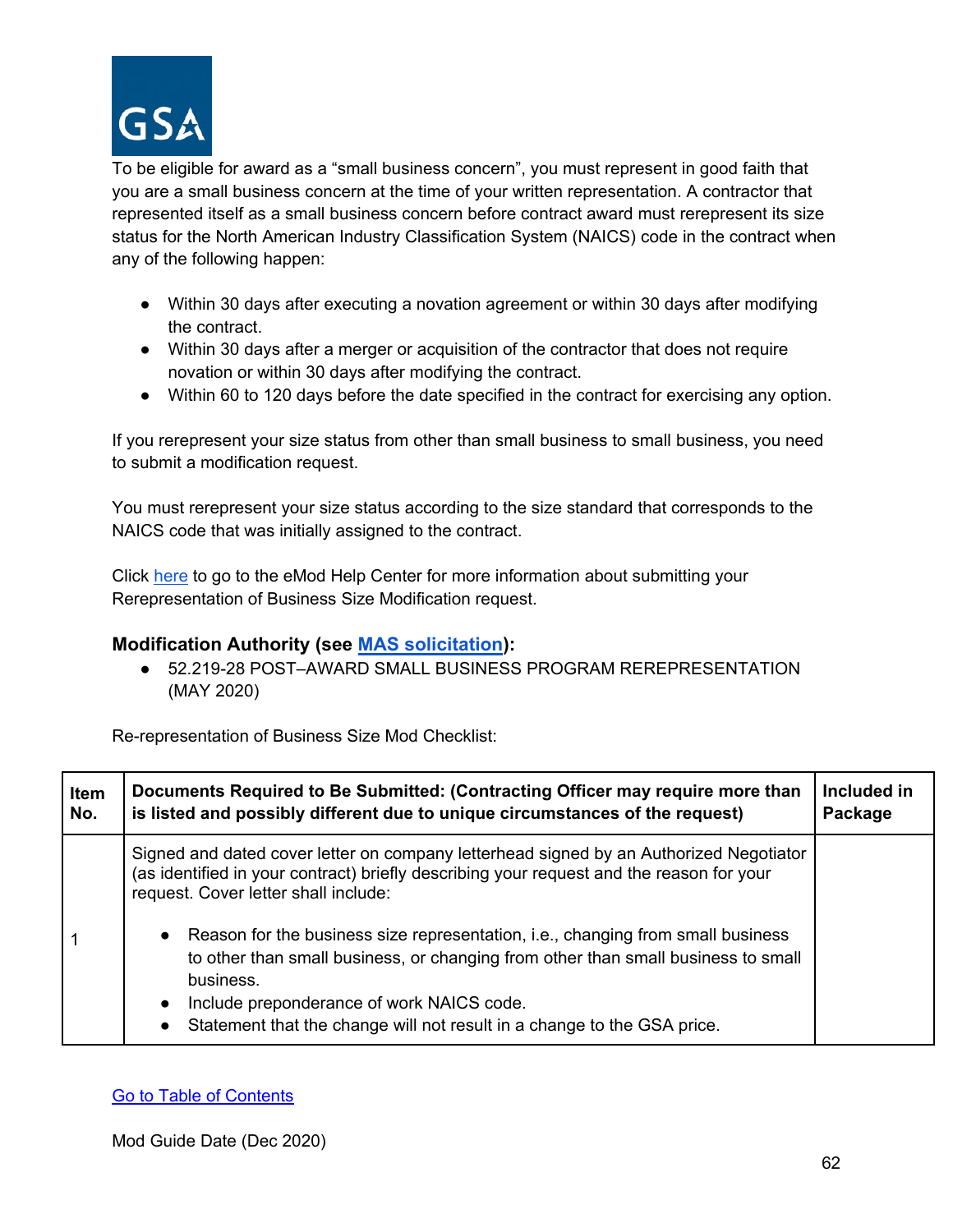

| Item<br>No.    | Documents Required to Be Submitted: (Contracting Officer may require more than<br>is listed and possibly different due to unique circumstances of the request)                           | Included in<br>Package |
|----------------|------------------------------------------------------------------------------------------------------------------------------------------------------------------------------------------|------------------------|
|                | Statement: "I certify to the best of my knowledge that the information I provided<br>$\bullet$<br>is current, complete and accurate. All other terms and conditions remain the<br>same." |                        |
| $\overline{2}$ | Copy of current SAM.gov record.                                                                                                                                                          |                        |

## **c. Incorporate Subcontracting Plan (SubK) Modification**

If you rerepresent your size status from small business to other than small business, you must submit an "Incorporate Subcontracting Plan" mod request.

You can select one of the following Subcontracting Plan types:

- Commercial plan is a subcontracting plan (including goals) that covers the contractor's fiscal year. Commercial plans apply to the entire production of commercial items sold by either the entire company or a portion thereof (e.g. division, plant, or product line). If you have a Commercial Subcontracting Plan, you must submit an eMod each year based on your company's fiscal year.
- Individual plan is a subcontracting plan that covers the entire contract period (including option periods) and applies to a specific contract. The individual plan has goals that are based on the offeror's planned subcontracting in support of the specific contract, except that indirect costs incurred for common or joint purposes may be allocated on a prorated basis to the contract.
- Master plan is a subcontracting plan that contains all the required elements of an individual subcontracting plan, except goals. Master plans may be incorporated into individual subcontracting plans, provided the master subcontracting plan has been approved.

Click [here](https://eoffer.gsa.gov/AMSupport/index.html#book_page_page/modules%2Fbook%2Fdatabase.xml/eoffer_emod/emod-resources/modtypes/terms-and-conditions-modifications/subcontracting-modification) to go to the eMod Help Center for more information about submitting your Incorporate Subcontracting Plan (SubK) Modification request.

#### **Modification Authority (see [MAS solicitation\)](https://beta.sam.gov/opp/9c6569ce85314504b780b8778abde405/view):**

● 52.219-9 SMALL BUSINESS SUBCONTRACTING PLAN (JUN 2020) (ALTERNATE II – NOV 2016)

[Go to Table of Contents](#page-1-0)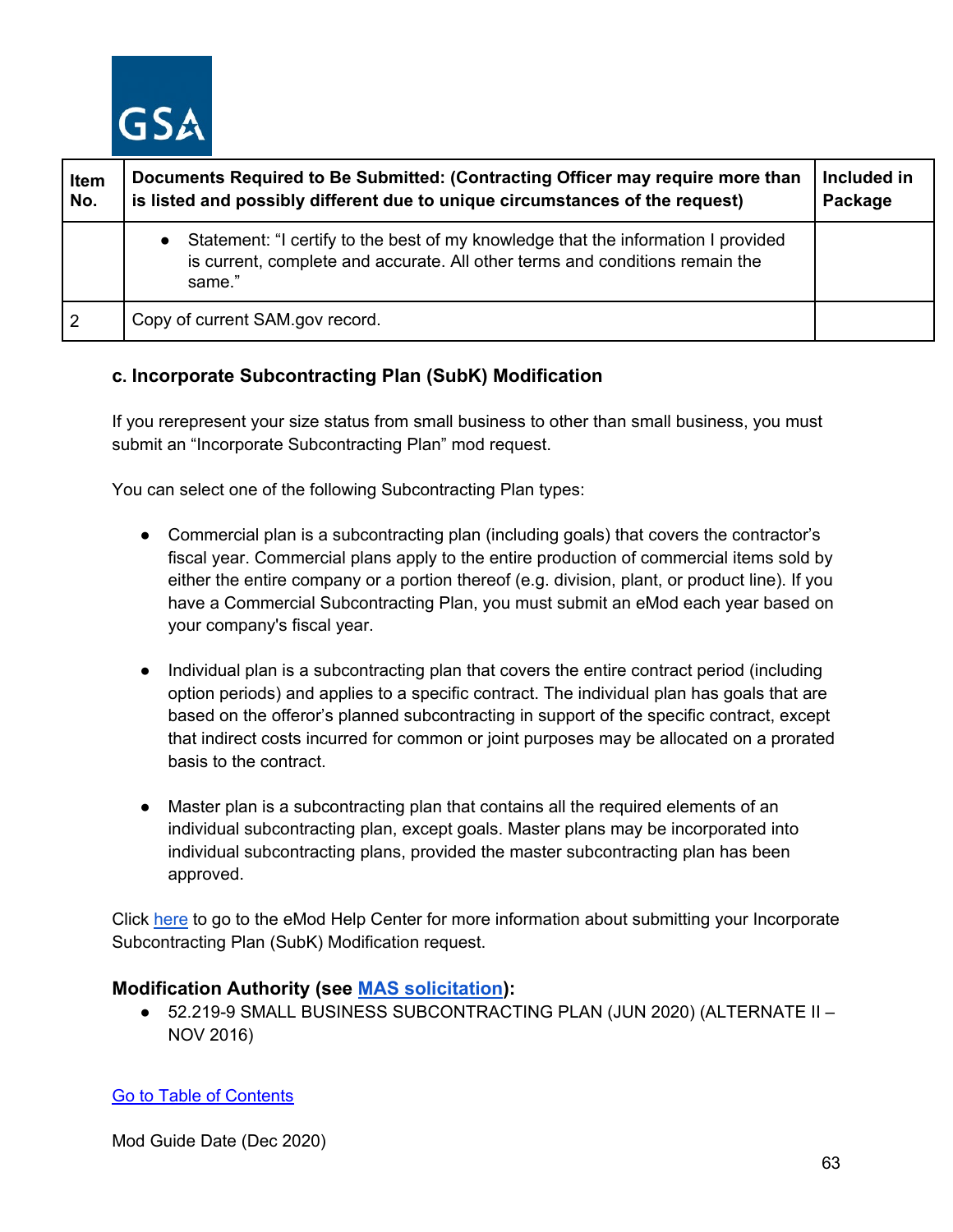

Incorporate Subcontracting Plan (SubK) Mod Checklist:

| <b>Item</b><br>No. | Documents Required to Be Submitted: (Contracting Officer may require more<br>than is listed and possibly different due to unique circumstances of the request)                                                          | Included in<br>Package |
|--------------------|-------------------------------------------------------------------------------------------------------------------------------------------------------------------------------------------------------------------------|------------------------|
|                    | Signed and dated cover letter on company letterhead signed by an Authorized<br>Negotiator (as identified in your contract) briefly describing your request and the reason<br>for the request.                           |                        |
|                    | Cover letter shall include:<br>Statement: "I certify to the best of my knowledge that the information I provided<br>$\bullet$<br>is current, complete and accurate. All other terms and conditions remain the<br>same." |                        |
|                    | Complete the Small Business Subcontracting Plan Template in eMod (Model<br><b>Subcontracting Plan Template).</b>                                                                                                        |                        |
| 3                  | If you are asking to incorporate an approved Commercial Subcontracting Plan, provide<br>a copy of the signed plan.                                                                                                      |                        |

## **d. Other Terms and Conditions Modifications**

For the following terms and conditions modification requests, please follow the prompts for updating this information in eMod:

- Cooperative Purchasing
- Disaster Recovery
- E-Verify
- Rerepresentation of Business Size for Non-Novated Merger/Acquisition
- Revise Terms and Conditions
- Rerepresentation of Small Business Type
- Participate in Transactional Data Reporting (TDR) Program
	- On June 23rd, 2016, GSA published a final rule to capture Transactional Data for procurements across MAS. Transactional Data Reporting (TDR) acceptance is optional. If your contract has TDR and non-TDR applicable SINs and you have accepted TDR, your entire contract is subject to TDR terms and conditions for the remainder of the contract once you have accepted TDR. Commercial Sales Practices (CSP) disclosure is not required.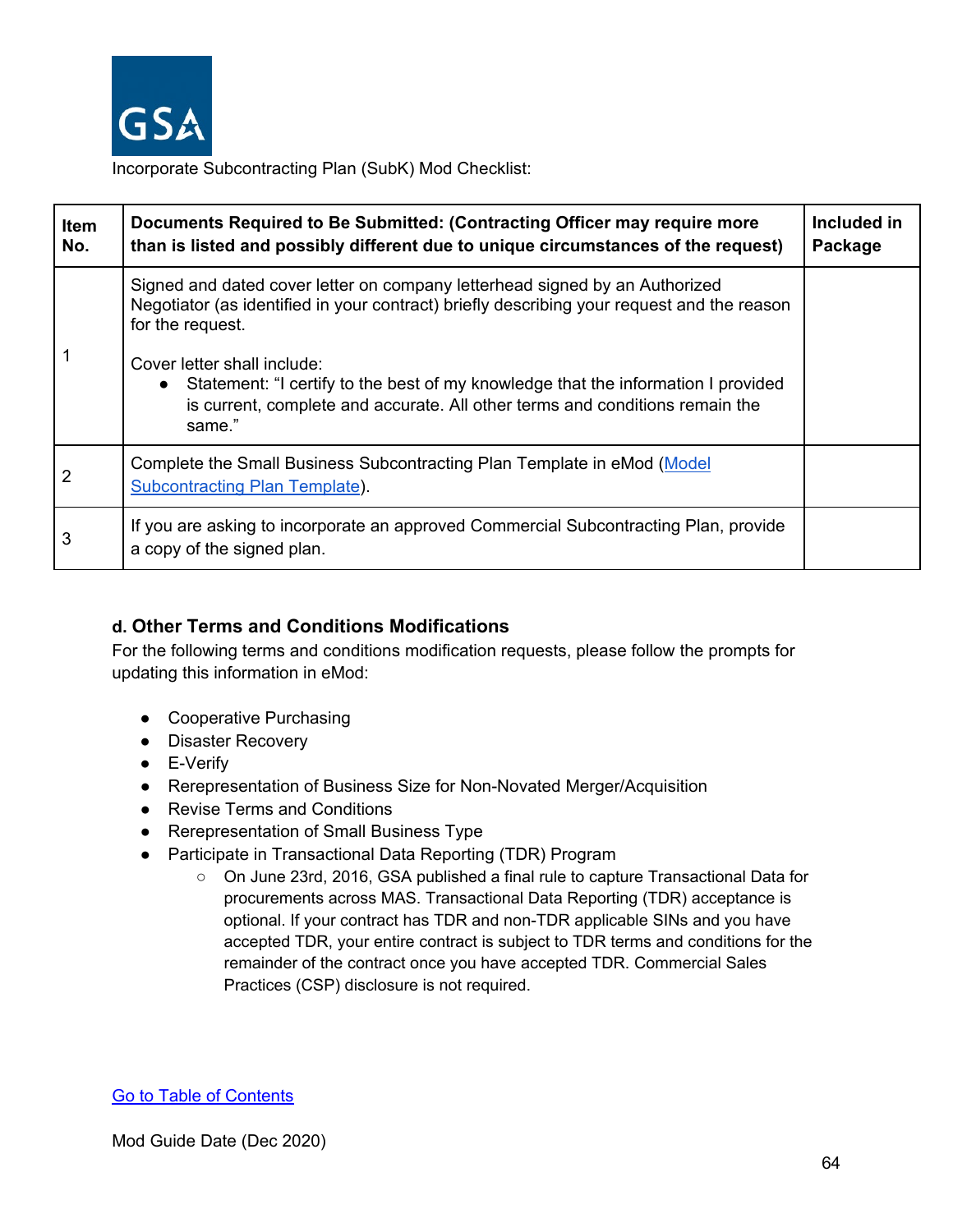

# **8. Change of Name and Novation Modifications**

## **Determining the Agency Responsible for Executing Your Change-of-Name Novation Agreement**

1. If the transferor has contracts (not orders issued under the GSA Schedule) with other Government agencies in addition to the GSA Schedule contract, the agency responsible for processing the Novation or Change-of-Name Agreement modification is the agency with the largest unsettled (unbilled plus billed but unpaid) dollar balance of contract obligations.

2. If the largest unsettled dollar balance is from task/purchase orders using a GSA Schedule contract, GSA is the agency responsible for processing the Novation or Change-of-Name Agreement modification.

3. If the transferor has multiple GSA Schedule contracts, the contracting officer for the specific GSA Schedule contract with the largest unsettled task order dollar balance is the contracting officer responsible for processing the Novation or Change-of-Name Agreement modification. However, modifications will be required to each contract.

**Note:** The "transferor" is the company that holds the government contract that needs to be modified. Example: ABC Company has been bought by XYZ Company. In this example, the "transferor" is ABC Company and the "transferee" is the XYZ Company.

Click [here](https://eoffer.gsa.gov/AMSupport/index.html#book_page_page/modules%2Fbook%2Fdatabase.xml/eoffer_emod/emod-resources/modtypes/legal-modifications/legal-modifications-overview) to go to the eMod Help Center for more information about submitting your Change-of-Name or Novation Agreement Modification request.

## **a. Change-of-Name Agreement Modification**

"Change-of-Name Agreement" is a legal instrument executed by the contractor and the Government that recognizes the legal change of name of the contractor without disturbing the original parties' contractual rights and obligations. Send the modification packages to the CO/CS before you submit a modification request to facilitate GSA's legal review.

Before submitting a modification, please review Federal Acquisition Regulation (FAR) 42.1204(a)-(b) Applicability of novation agreements and FAR 42.1205 Agreement to recognize contractor's change of name at [https://www.acquisition.gov/,](https://www.acquisition.gov/) to determine whether you should submit a Novation or Change of Name Agreement to GSA for the subject contract(s).

Click [here](https://eoffer.gsa.gov/AMSupport/index.html#book_page_page/modules%2Fbook%2Fdatabase.xml/eoffer_emod/emod-resources/modtypes/legal-modifications/change-of-name-agreement-modification) to go to the eMod Help Center for more information about submitting your Change-of-Name Modification request.

#### [Go to Table of Contents](#page-1-0)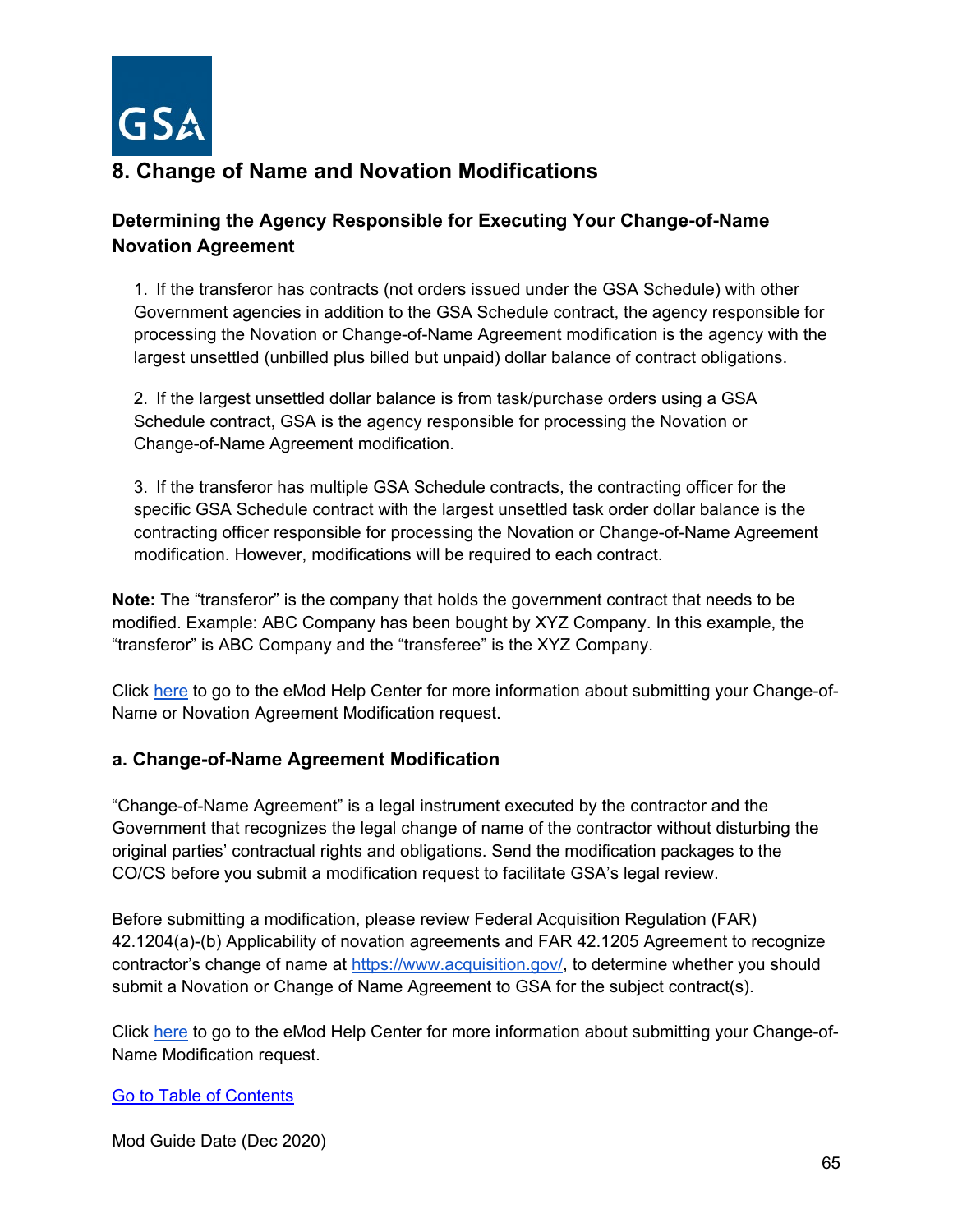

## **Modification Authority (see [MAS solicitation\)](https://beta.sam.gov/opp/9c6569ce85314504b780b8778abde405/view):**

- FAR 42.1204 Applicability of novation agreements.
- FAR 42.1205 Agreement to recognize contractor's change of name.
- 552.212-4 CONTRACT TERMS AND CONDITIONS COMMERCIAL ITEMS (JAN 2017) (DEVIATION - FEB 2007) (DEVIATION - FEB 2018)
- 552.212-4 CONTRACT TERMS AND CONDITIONS COMMERCIAL ITEMS (JAN 2017) (DEVIATION - FEB 2018) (ALTERNATE I - JAN 2017) (DEVIATION - FEB 2007)

Change-of-Name Agreement Mod Checklist:

| <b>Item</b><br>No. | Documents Required to Be Submitted: (Contracting Officer may require more<br>than is listed and possibly different due to unique circumstances of the request)                                                                                                                                                                                                                                               | Included in<br>Package |
|--------------------|--------------------------------------------------------------------------------------------------------------------------------------------------------------------------------------------------------------------------------------------------------------------------------------------------------------------------------------------------------------------------------------------------------------|------------------------|
| $\mathbf{1}$       | Signed and dated cover letter on company letterhead signed by an Authorized<br>Negotiator (as identified in your contract) briefly describing your request and the<br>rationale for the request. Cover letter should include:                                                                                                                                                                                |                        |
|                    | Whether or not the Unique Entity Identifier (UEI) (e.g. DUNS) is changing and<br>provide the new UEI if it is changing. If it is changing, you must add "change of<br>DUNS" request into your submitted modification request.<br>Statement: "I certify to the best of my knowledge that the information I<br>provided is current, complete and accurate. All other terms and conditions<br>remain the same." |                        |
| $\overline{2}$     | If name change has already been processed by another federal<br>agency/organization, submit a signed copy of the modification, which must include<br>your GSA contract as one of the contracts affected by the Change of Name. The<br>signed modification must also include the incorporated Change-of-Name Agreement<br>and Exhibit A identifying the GSA contract.                                         |                        |
|                    | SKIP THE FOLLOWING STEPS IF A CHANGE OF NAME WAS PROCESSED BY<br><b>ANOTHER FEDERAL AGENCY</b>                                                                                                                                                                                                                                                                                                               |                        |
| $\mathbf{3}$       | Email the Change-of-Name Agreements to your assigned CO/CS. See sample format.<br>Note: At the contracting officer's discretion, when electronically submitted documents<br>cannot be clearly determined to be authentic and proper, original paper documents<br>may still be required and processed.                                                                                                        |                        |
| 4                  | The document affecting the name change must be authenticated by a proper official of<br>the state having jurisdiction.                                                                                                                                                                                                                                                                                       |                        |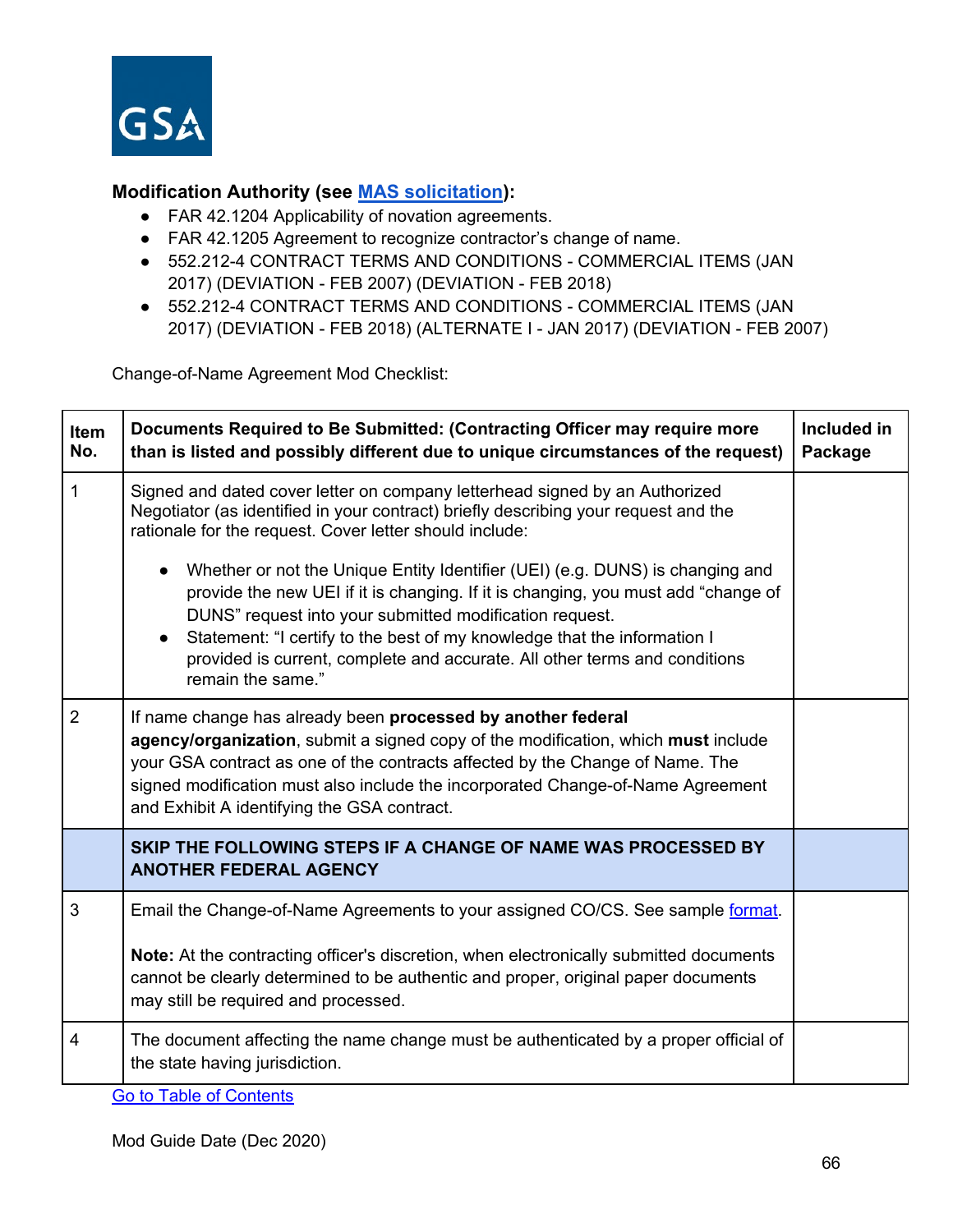

| <b>Item</b><br>No. | Documents Required to Be Submitted: (Contracting Officer may require more<br>than is listed and possibly different due to unique circumstances of the request)                                                                                                                                                                                                | Included in<br>Package |
|--------------------|---------------------------------------------------------------------------------------------------------------------------------------------------------------------------------------------------------------------------------------------------------------------------------------------------------------------------------------------------------------|------------------------|
| 5                  | The opinion of the contractor's legal counsel stating that the change of name was<br>properly effected under applicable law and showing the effective date. See sample<br>format.                                                                                                                                                                             |                        |
| 6                  | A list of all affected contracts and purchase orders remaining unsettled between the<br>contractor and the Government, showing for each:<br>Contract number<br>Contract type<br>Name and address of the contracting office.<br>The contracting officer may request the total dollar value, as amended, and the<br>remaining unpaid balance for each contract. |                        |

# **Do not create the eMod request until the CO/CS has instructed you to do so and confirmed receipt of the documents you will submit with the Change-of-Name Agreement eMod request.**

- 1) If you determine GSA is the responsible agency to initially process your Change-of-Name Agreement (submit ALL documents required by regulation (FAR 42.1205 Agreement to recognize contractor's change of name, for Change-of-Name Agreement).
	- a. Confirm the name of your GSA CO/CS on [https://www.gsaelibrary.gsa.gov](https://www.gsaelibrary.gsa.gov/ElibMain/home.do) (see *Government Point of Contact* within the *Contractor Information* section by entering your contract number or company name in the search block.

## **b. Novation Agreement Modification**

"Novation agreement" is a legal instrument by which, among other things, the transferor guarantees performance of the contract, the transferee assumes all obligations under the contract, and the Government recognizes the transfer of the contract and related assets from the transferor to the transferee.

Before submitting a modification, please review Federal Acquisition Regulation (FAR) 42.1204 (a)-(b) Applicability of novation agreements and FAR 42.1205 Agreement to recognize

#### [Go to Table of Contents](#page-1-0)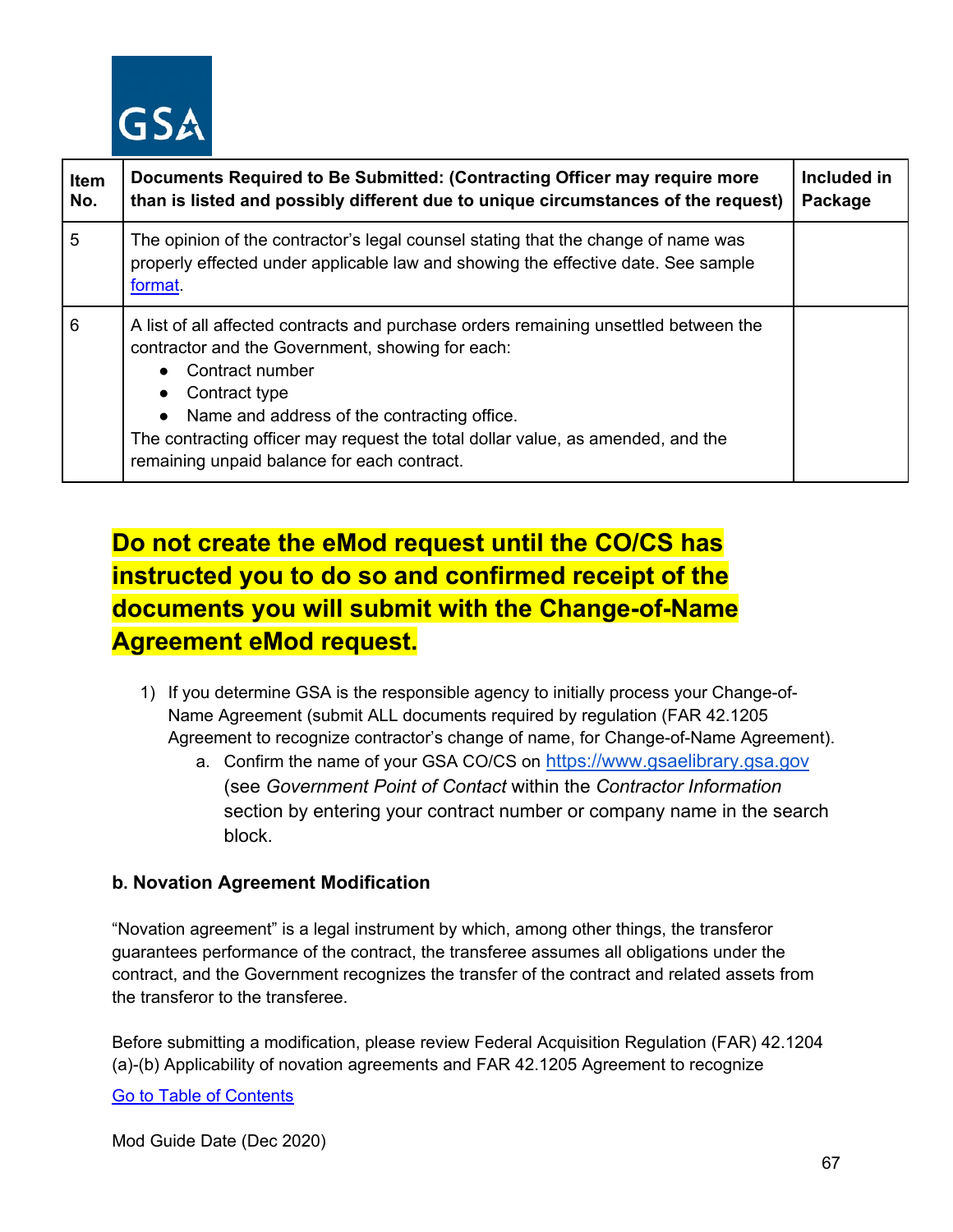

contractor's change of name, to determine whether you should submit a Novation agreement or Change-of-Name Agreement to GSA for the subject contract.

When requesting a Novation Agreement modification, please add Authorized Negotiators for the transferee before signing the modification.

**Note:** The "transferor" is the company that holds the government contract that needs to be modified. Example: ABC Company has been bought by XYZ Company. In this example, the "transferor" is ABC Company and the "transferee" is the XYZ Company.

Click [here](https://eoffer.gsa.gov/AMSupport/index.html#book_page_page/modules%2Fbook%2Fdatabase.xml/eoffer_emod/emod-resources/modtypes/legal-modifications/novation-agreement-modification) to go to the eMod Help Center for more information about submitting your Change-of-Name or Novation Agreement Modification request.

#### **Modification Authority (see [MAS solicitation\)](https://beta.sam.gov/opp/9c6569ce85314504b780b8778abde405/view):**

- FAR 42.1204 Applicability of novation agreements
- 552.212-4 CONTRACT TERMS AND CONDITIONS COMMERCIAL ITEMS (JAN 2017) (DEVIATION - FEB 2007) (DEVIATION - FEB 2018)
- 552.212-4 CONTRACT TERMS AND CONDITIONS COMMERCIAL ITEMS (JAN 2017) (DEVIATION - FEB 2018) (ALTERNATE I - JAN 2017) (DEVIATION - FEB 2007)

Novation Agreement Mod Checklist:

| <b>Item</b><br>No.<br>request)                                                            | Documents Required to Be Submitted: (Contracting Officer may require more<br>than is listed and possibly different due to unique circumstances of the                                                                                                                                                                                                                                                                                                                                                                                                                                                                                                                                                                                                                                          | Included in<br>Package |
|-------------------------------------------------------------------------------------------|------------------------------------------------------------------------------------------------------------------------------------------------------------------------------------------------------------------------------------------------------------------------------------------------------------------------------------------------------------------------------------------------------------------------------------------------------------------------------------------------------------------------------------------------------------------------------------------------------------------------------------------------------------------------------------------------------------------------------------------------------------------------------------------------|------------------------|
| reason for the request. Cover letter must include:<br>contracts.<br>Officer.<br>$\bullet$ | Signed and dated cover letter on company letterhead signed by an Authorized<br>Negotiator (as identified in your contract) briefly describing your request and the<br>• Statement that the transferee has ensured that the registrations in $SAM.gov$<br>are current, accurate, and reflect the NAICS code(s) for the contract being<br>transferred. Confirm that the transferee and all the officers of the transferee's<br>company are not currently debarred or suspended from receiving federal<br>• Whether the transferee has any existing GSA Schedule contracts, and if so,<br>the contract numbers of those contracts, along with the name, title, telephone<br>number, email address, and mailing address of the applicable Contracting<br>The transferee's company website address. |                        |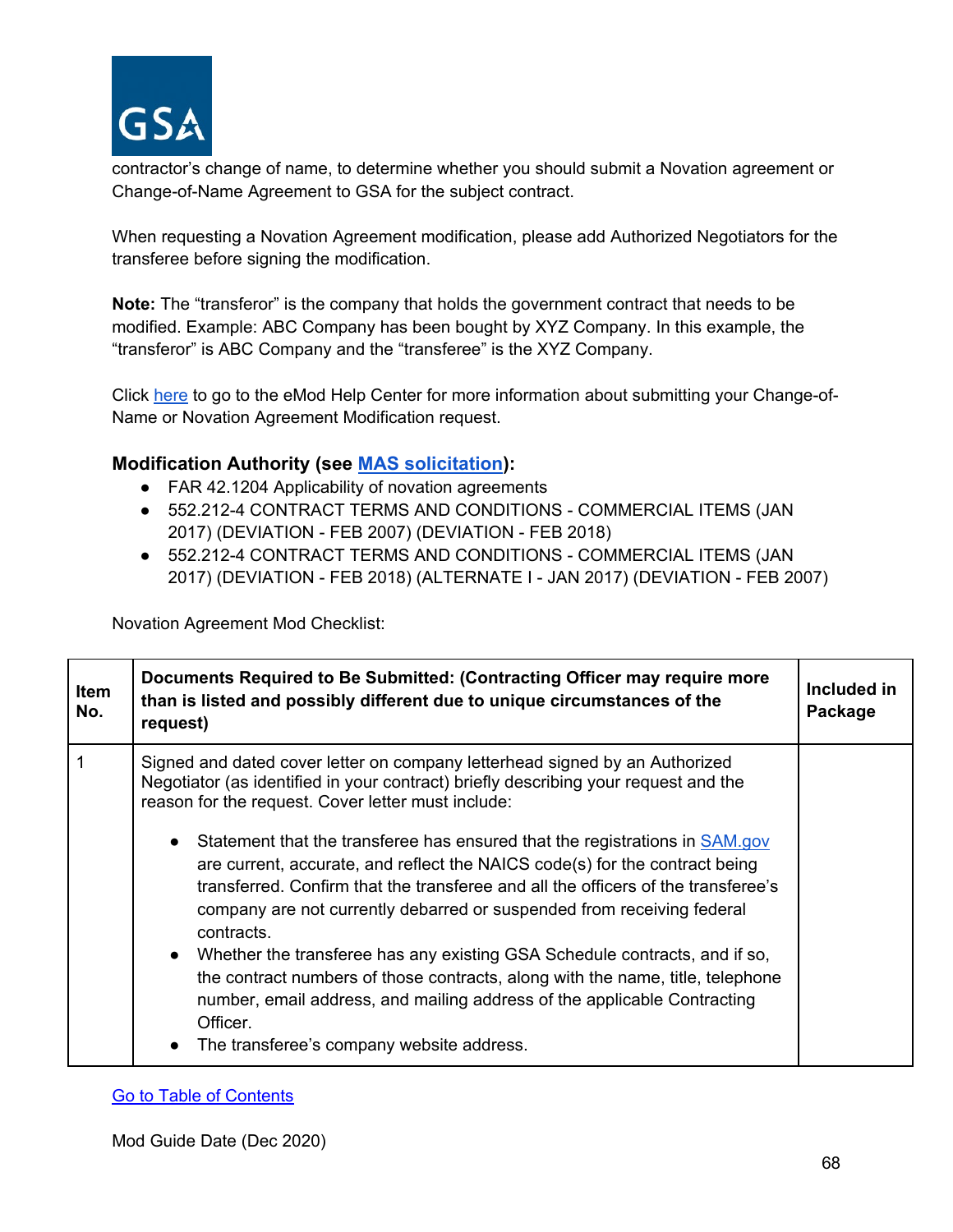

| Item<br>No.    | Documents Required to Be Submitted: (Contracting Officer may require more<br>than is listed and possibly different due to unique circumstances of the<br>request)                                                                                                                                                                                                                                                                                                                                                                                                                                                                                                                                                                                                                                                                                                                                        | Included in<br>Package |
|----------------|----------------------------------------------------------------------------------------------------------------------------------------------------------------------------------------------------------------------------------------------------------------------------------------------------------------------------------------------------------------------------------------------------------------------------------------------------------------------------------------------------------------------------------------------------------------------------------------------------------------------------------------------------------------------------------------------------------------------------------------------------------------------------------------------------------------------------------------------------------------------------------------------------------|------------------------|
|                | Statement of whether or not the Unique Entity Identifier (UEI) (e.g. DUNS) is<br>$\bullet$<br>changing and provide the new UEI if it is changing, if it is changing you must<br>add "change of DUNS" request into your submitted modification request.<br>The following information:<br>$\bullet$<br>Name of new point of contact for Contract Administration and all<br>$\circ$<br>Authorized Negotiators. For each individual include the following:<br>Title<br>Phone Number and extension<br>■ Fax Number<br>Address; if different from contract address (address in SAM)<br>$\mathbf{r}$<br>ensure this is noted<br><b>Email Address</b><br>Identify which Authorized Negotiators can sign and commit the<br>company<br>Statement: "I certify to the best of my knowledge that the information I<br>provided is current, complete and accurate. All other terms and conditions<br>remain the same." |                        |
| $\overline{2}$ | If Novation has already been processed by another federal agency/organization,<br>provide a copy of the SF-30, Amendment of Solicitation/Modification of Contract,<br>signed and dated by a Government Contracting Officer and a representative of your<br>company, which implements the Novation agreement. This SF-30, Amendment of<br>Solicitation/Modification of Contract, must include your GSA contract as one of the<br>affected contracts impacted by the Novation. The signed modification must also<br>include the incorporated Novation agreement and Exhibit A identifying the GSA<br>contract.                                                                                                                                                                                                                                                                                             |                        |
|                | SKIP THE FOLLOWING STEPS IF ANOTHER FEDERAL AGENCY PROCESSED<br>A NOVATION                                                                                                                                                                                                                                                                                                                                                                                                                                                                                                                                                                                                                                                                                                                                                                                                                               |                        |
| 3              | Document describing the proposed transaction, e.g. purchase/sale agreement or<br>memorandum of understanding.                                                                                                                                                                                                                                                                                                                                                                                                                                                                                                                                                                                                                                                                                                                                                                                            |                        |
| 4              | Email the Novation Agreement to your assigned CO/CS. See sample format.                                                                                                                                                                                                                                                                                                                                                                                                                                                                                                                                                                                                                                                                                                                                                                                                                                  |                        |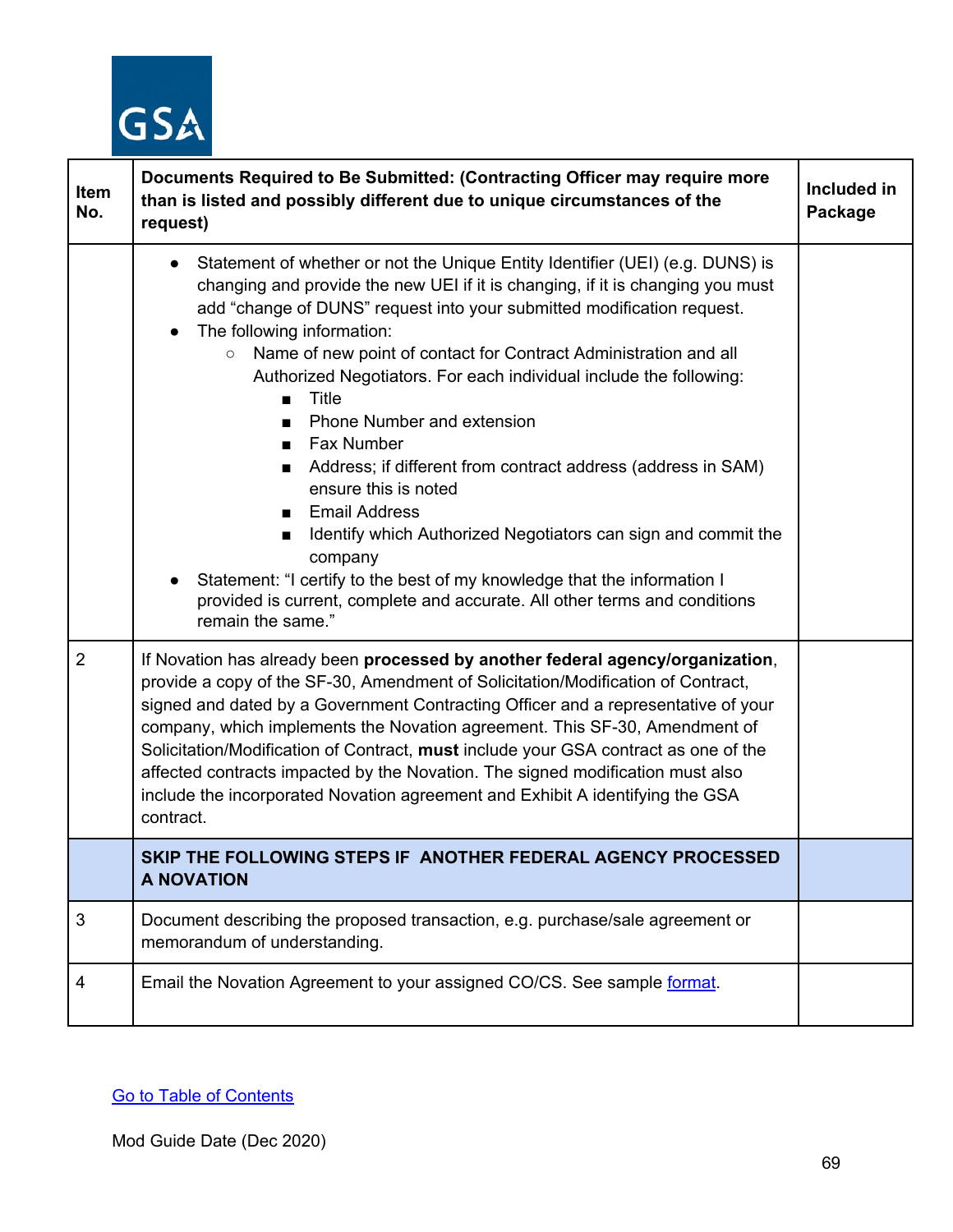

| Item<br>No.    | Documents Required to Be Submitted: (Contracting Officer may require more<br>than is listed and possibly different due to unique circumstances of the<br>request)                                                                                                   | Included in<br>Package |
|----------------|---------------------------------------------------------------------------------------------------------------------------------------------------------------------------------------------------------------------------------------------------------------------|------------------------|
|                | <b>Note:</b> At the contracting officer's discretion, when electronically submitted documents<br>cannot be clearly determined to be authentic and proper, you may have to provide<br>original paper documents.                                                      |                        |
| 5              | ALL documents required by regulation (FAR 42.1204(e) and (f) Applicability of<br>novation agreements, for novation).                                                                                                                                                |                        |
| 6              | Subcontracting Plan (if applicable).                                                                                                                                                                                                                                |                        |
| $\overline{7}$ | Evidence of the transferee's capability to perform.                                                                                                                                                                                                                 |                        |
| 8              | An authenticated copy of the instrument affecting the transfer of assets; e.g. bill of<br>sales, certificate of merger, contract, deed, agreement, court decree, etc.                                                                                               |                        |
| 9              | An authenticated copy of the transferee's certificate and articles of incorporation (or<br>applicable formation document under applicable law), if an entity was formed for the<br>purpose of receiving the assets involved in performing the Government contracts. |                        |
| 10             | A certified copy of each resolution of the corporate party's board of directors<br>authorizing the transfer of assets or other document referencing compliance with the<br>transferor's governing documents.                                                        |                        |
| 11             | Evidence that any security clearance requirements have been met, if applicable.                                                                                                                                                                                     |                        |
| 12             | Balance sheets of the transferor and transferee as of the dates immediately before<br>and after the transfer of assets, audited by independent accountants.                                                                                                         |                        |
| 13             | Income statement of the transferee.                                                                                                                                                                                                                                 |                        |
| 14             | A certified copy of the minutes of each corporate party's stockholder meeting<br>necessary to approve the transfer of assets, or other document referencing<br>compliance with their respective governing documents and/or internal governance<br>requirements.     |                        |
| 15             | The consent of sureties on all contracts, if bonds are required, or a statement from<br>the transferor that none are required.                                                                                                                                      |                        |
| 16             | The opinion of legal counsel for the transfer and transferee starting that the transfer<br>was properly effected under applicable law and showing the effective date.                                                                                               |                        |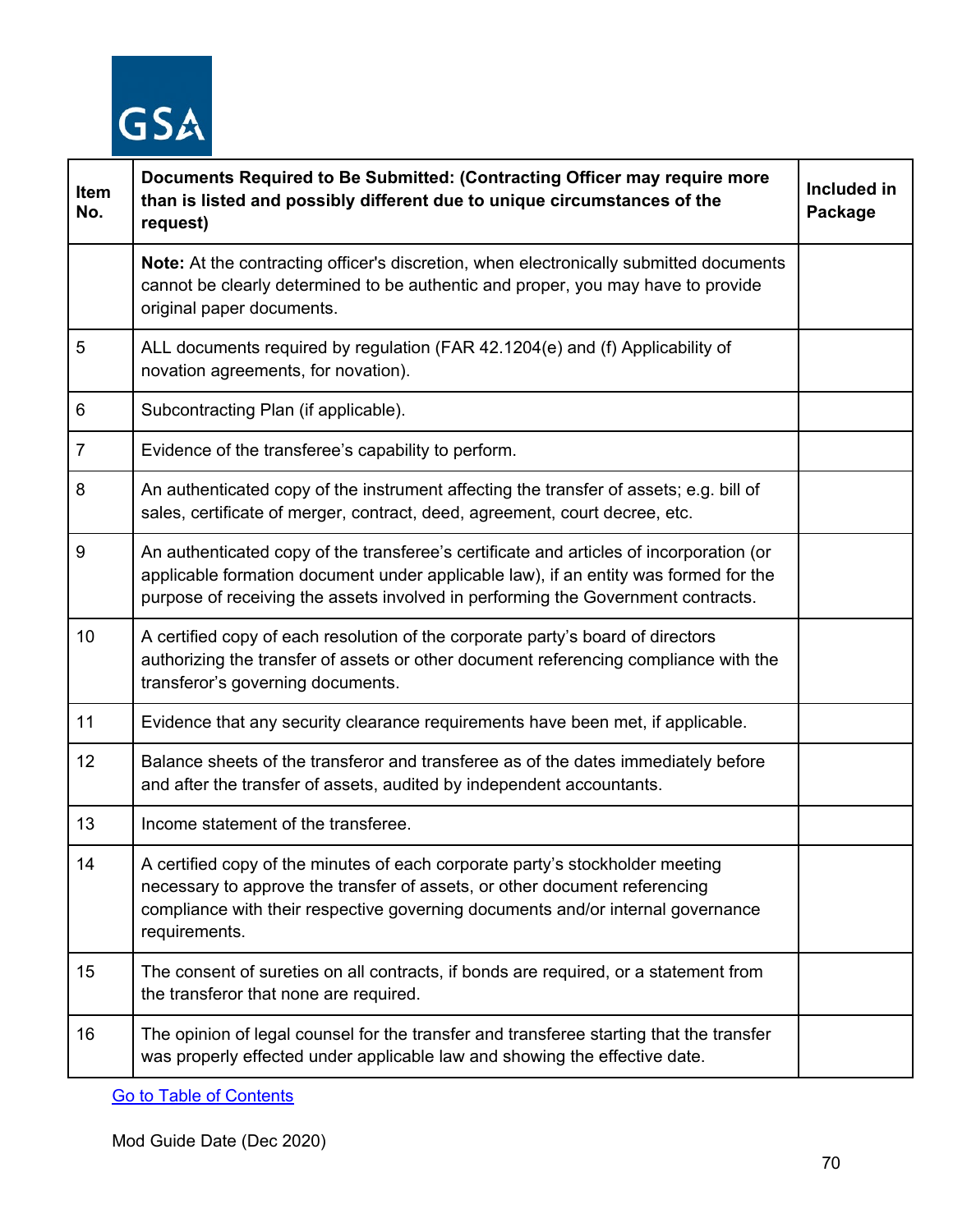

| <b>Item</b><br>No. | Documents Required to Be Submitted: (Contracting Officer may require more<br>than is listed and possibly different due to unique circumstances of the<br>request)                                                                                                                                                                                                                                                                                                                                                                                                                                                                                                                                                             | Included in<br>Package |
|--------------------|-------------------------------------------------------------------------------------------------------------------------------------------------------------------------------------------------------------------------------------------------------------------------------------------------------------------------------------------------------------------------------------------------------------------------------------------------------------------------------------------------------------------------------------------------------------------------------------------------------------------------------------------------------------------------------------------------------------------------------|------------------------|
| 17                 | A list of all affected contracts, including Blanket Purchase Agreements (BPAs) and<br>orders placed under all contracts affected by the change remaining unsettled<br>between the contractor and the Government, as of the date of sale or transfer of<br>assets, to include:<br>Contract number<br>Contract type<br>$\bullet$<br>Name and address of the contracting office<br>$\bullet$<br>• Total dollar value, as amended<br>Approximate remaining unpaid balance<br>Contracting Officer/Administrative Contracting Officer name, address,<br>$\bullet$<br>telephone number, and e-mail<br>The contracting officer may request the total dollar value, as amended, and the<br>remaining unpaid balance for each contract. |                        |

# **Do not create the eMod request until the CO/CS has instructed you to do so and confirmed receipt of the documents you will submit with the Novation Agreement eMod request.**

- 1. If your company is changing from a small business size to an other than small business size according to your NAICS code, you'll need to do a Subcontracting Plan. If your company is already an other than small business and is remaining as an other than small business, you'll need an updated Subcontracting Plan.
	- a. According to clause 52.219-28, Post Award Small Business Program Rerepresentation (Jul 2013), paragraph (b) (1), you must re-represent your business size in [SAM.gov.](https://www.sam.gov/SAM/) Once this re-representation is done, you must submit a "Representation of Size" modification via the eMod system in order for GSA to recognize your new business size.
	- b. If the transferor was awarded as a small business and the transferee is an other than small business for the NAICS code(s) established in the contract, then the transferee must complete and submit a Subcontracting Plan from the current solicitation with the modification request. You can submit a request to add a Subcontracting Plan via the eMod system.

#### [Go to Table of Contents](#page-1-0)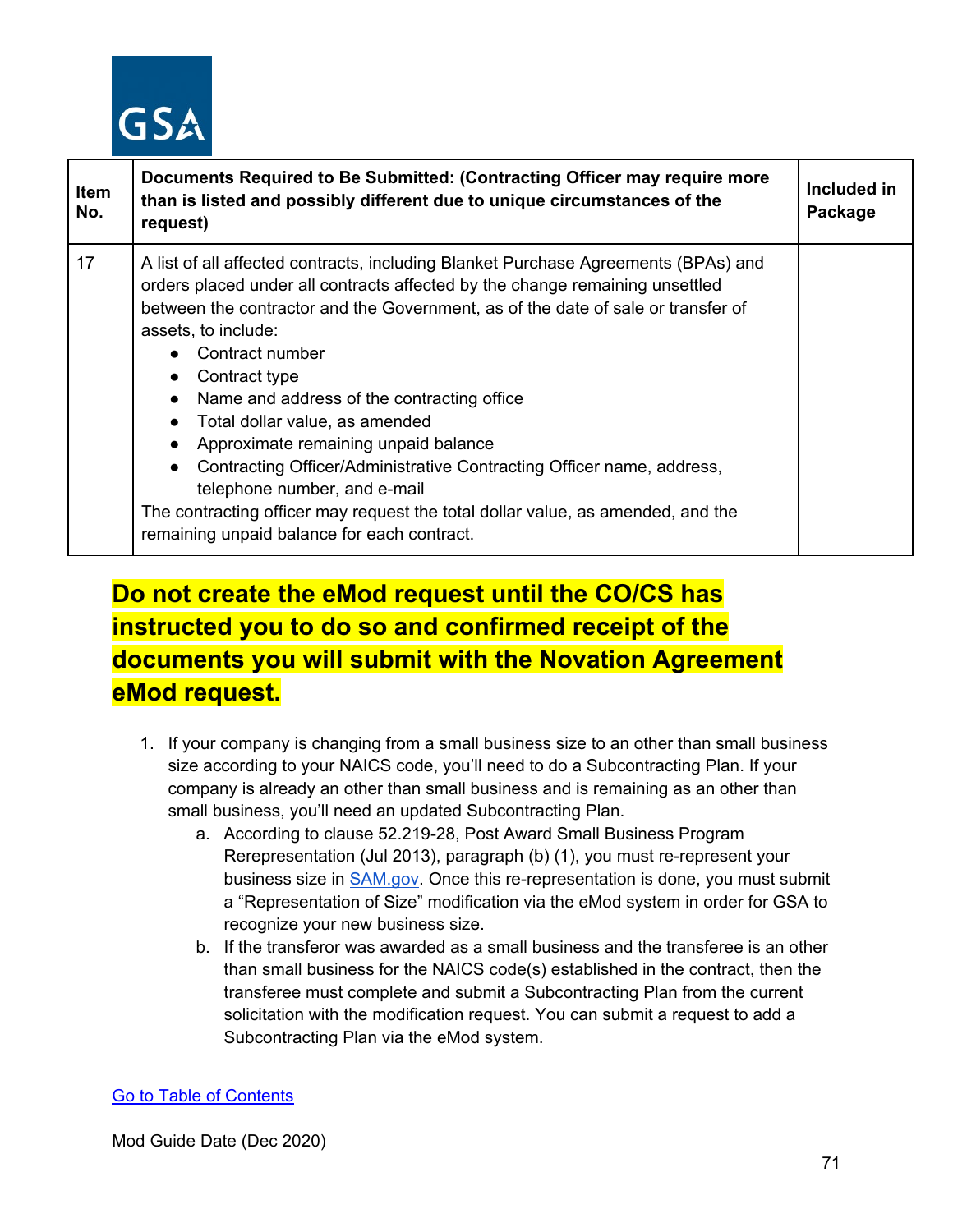

# **9. Cancellation Modifications**

The cancellation modification's purpose is to discontinue a contract. A cancellation modification takes effect 30 calendar days after signature, and a contract cannot be reinstated after the cancellation modification's effective date. Either party may cancel this contract in whole or in part by providing written notice.

An exit interview may be requested. Sales reporting must be completed according to 552.238- 80 Industrial Funding Fee And Sales Reporting (May 2019) or 552.238-80 Industrial Funding Fee And Sales Reporting (May 2019) (Alternate I May 2019) for the current quarter. If the cancellation is not effective until the next quarter, you must complete sales reporting for the following quarter as well.

Click [here](https://eoffer.gsa.gov/AMSupport/index.html#book_page_page/modules%2Fbook%2Fdatabase.xml/eoffer_emod/emod-resources/modtypes/cancellation-terminations-modifications) to go to the eMod Help Center for more information about submitting your Cancellation Modification request.

## **Modification Authority (see [MAS solicitation\)](https://beta.sam.gov/opp/9c6569ce85314504b780b8778abde405/view):**

● 552.238-79 CANCELLATION (MAY 2019)

Cancellation Mod Checklist:

| Item<br>No.    | <b>Required Documentation</b>                                                                                                                                                                                                                                                                                                                                                                            | Included in<br>Package |
|----------------|----------------------------------------------------------------------------------------------------------------------------------------------------------------------------------------------------------------------------------------------------------------------------------------------------------------------------------------------------------------------------------------------------------|------------------------|
|                | Signed letter by Authorized Negotiator explaining the reason for the contract<br>cancellation request. The letter should also acknowledge that the contractor will<br>complete the required actions to include:                                                                                                                                                                                          |                        |
|                | Sales reporting for the final quarter/month<br>$\bullet$<br>IFF submission for the final quarter/month (if applicable).<br>Subcontracting reporting (if applicable) via the Electronic Subcontracting<br>$\bullet$<br>Reporting System (eSRS).<br>Acknowledgement that the modification will be effective 30 calendar days<br>$\bullet$<br>after the Contracting Officer signs the modification (SF-30). |                        |
| $\overline{2}$ | Submission of any other supporting documentation requested from the Contracting<br>Officer.                                                                                                                                                                                                                                                                                                              |                        |
| 3              | <b>Optional Information:</b> If you are requesting cancellation, please provide the<br>following information so we can understand why you're requesting cancellation.                                                                                                                                                                                                                                    |                        |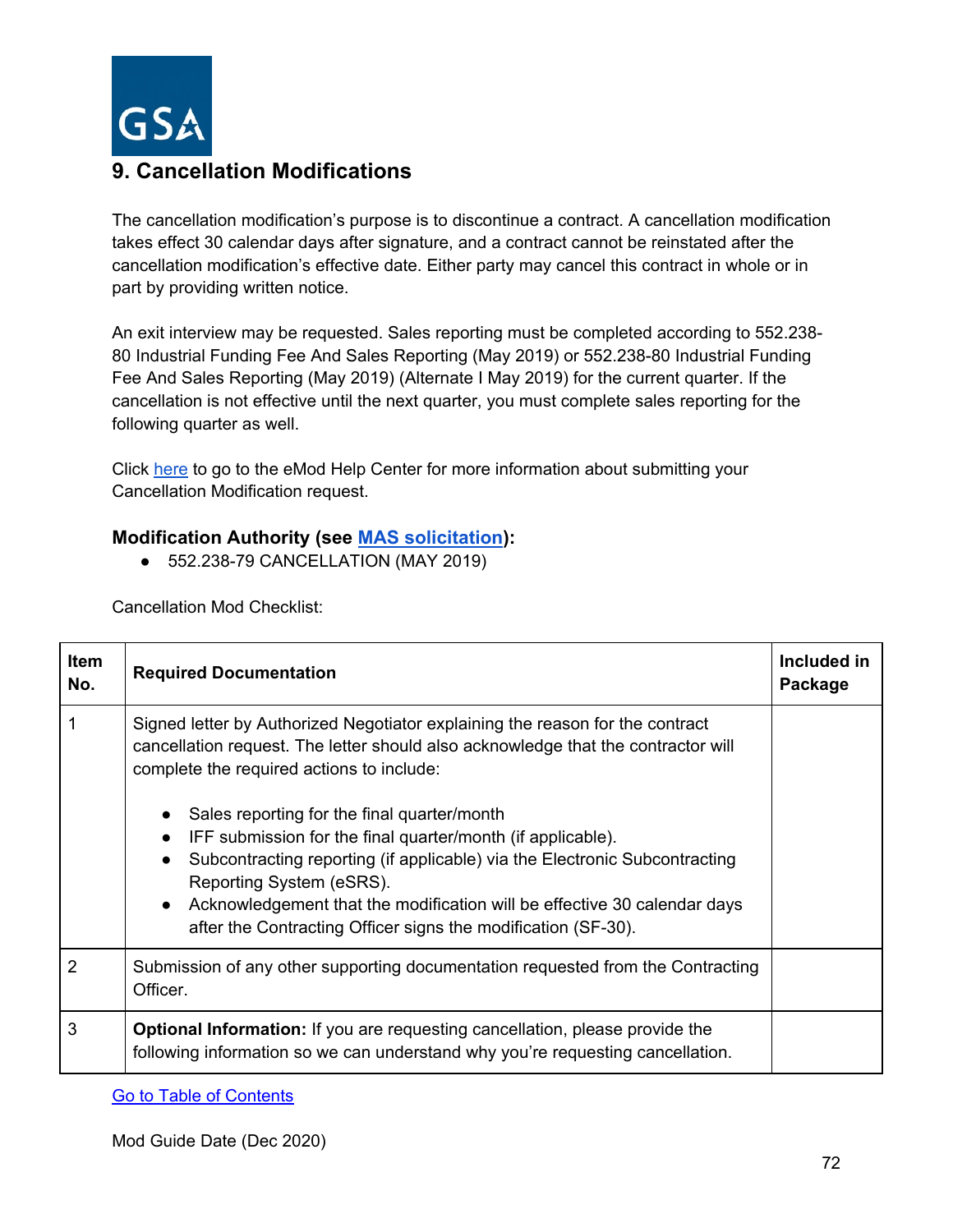

| <b>Item</b><br>No. | <b>Required Documentation</b>                                                                                                                                                                                                                                        | Included in<br>Package |
|--------------------|----------------------------------------------------------------------------------------------------------------------------------------------------------------------------------------------------------------------------------------------------------------------|------------------------|
|                    | Explain why you feel you have not made the minimum MAS contract sales<br>(or sales that meet your business goals) in the last three years or the<br>duration of your contract if less than three years on contract, if you have<br>failed to meet the minimum sales. |                        |
|                    | Does your company currently have any pending orders or future sales<br>pending? If yes, please provide a detailed listing of each sale, estimated<br>dollar amount, and the Government POC and telephone number for each<br>sale.                                    |                        |
|                    | What are your intentions to pursue government business? Do you have an<br>active marketing plan? If not, why not? What steps is your company taking<br>to increase your Government business?                                                                         |                        |
|                    | Do you have any active BPAs for any items currently on your contract? If<br>so, have you reported any sales that resulted under these BPAs under your<br>contract? If not, why not?                                                                                  |                        |
|                    | Have you attended a quarterly business marketing session conducted by<br>the GSA Office of Customer Accounts and Stakeholder Engagement<br>$(CASE)$ ?                                                                                                                |                        |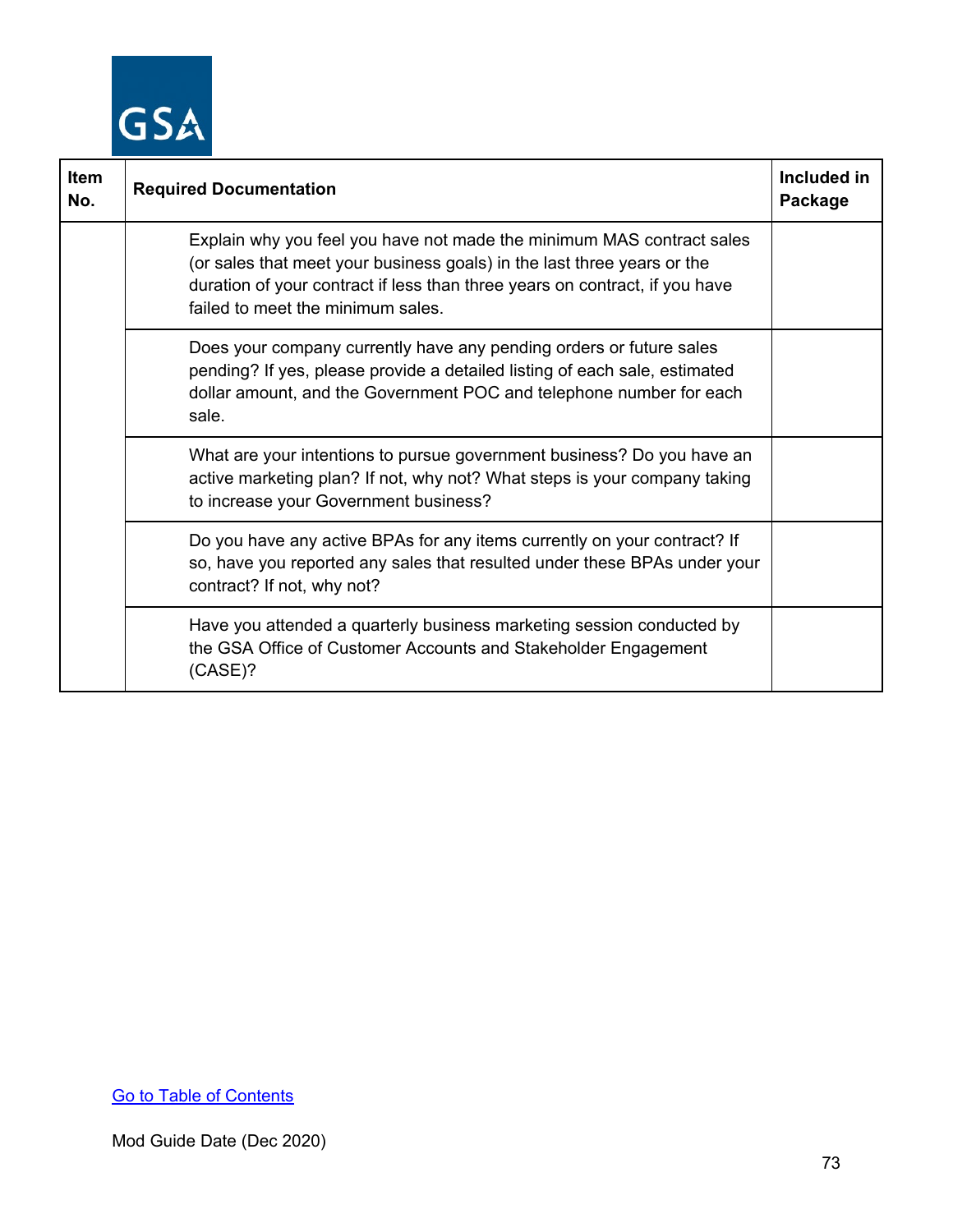

# **10. GLOSSARY**

| Acronym/Term | <b>Meaning</b>                                      |  |  |
|--------------|-----------------------------------------------------|--|--|
| <b>ACO</b>   | <b>Administrative Contracting Officer</b>           |  |  |
| <b>ARO</b>   | After Receipt of Order                              |  |  |
| <b>BLS</b>   | <b>Bureau of Labor Statistics</b>                   |  |  |
| <b>BPA</b>   | <b>Blanket Purchase Agreement</b>                   |  |  |
| CaSE         | <b>Customer Accounts and Stakeholder Engagement</b> |  |  |
| CO           | <b>Contracting Officer</b>                          |  |  |
| COO          | Country of Origin                                   |  |  |
| <b>CPL</b>   | <b>Commercial Price List</b>                        |  |  |
| <b>CS</b>    | <b>Contracting Specialist</b>                       |  |  |
| <b>CSA</b>   | <b>Commercial Supplier Agreements</b>               |  |  |
| <b>CSP</b>   | <b>Commercial Sales Practice</b>                    |  |  |
| <b>DUNS</b>  | Data Universal Numbering System                     |  |  |
| ECI          | <b>Employment Cost Index</b>                        |  |  |
| <b>EPA</b>   | <b>Economic Price Adjustment</b>                    |  |  |
| eSRS         | <b>Electronic Subcontracting Reporting System</b>   |  |  |
| <b>ETS</b>   | <b>Essentially the Same</b>                         |  |  |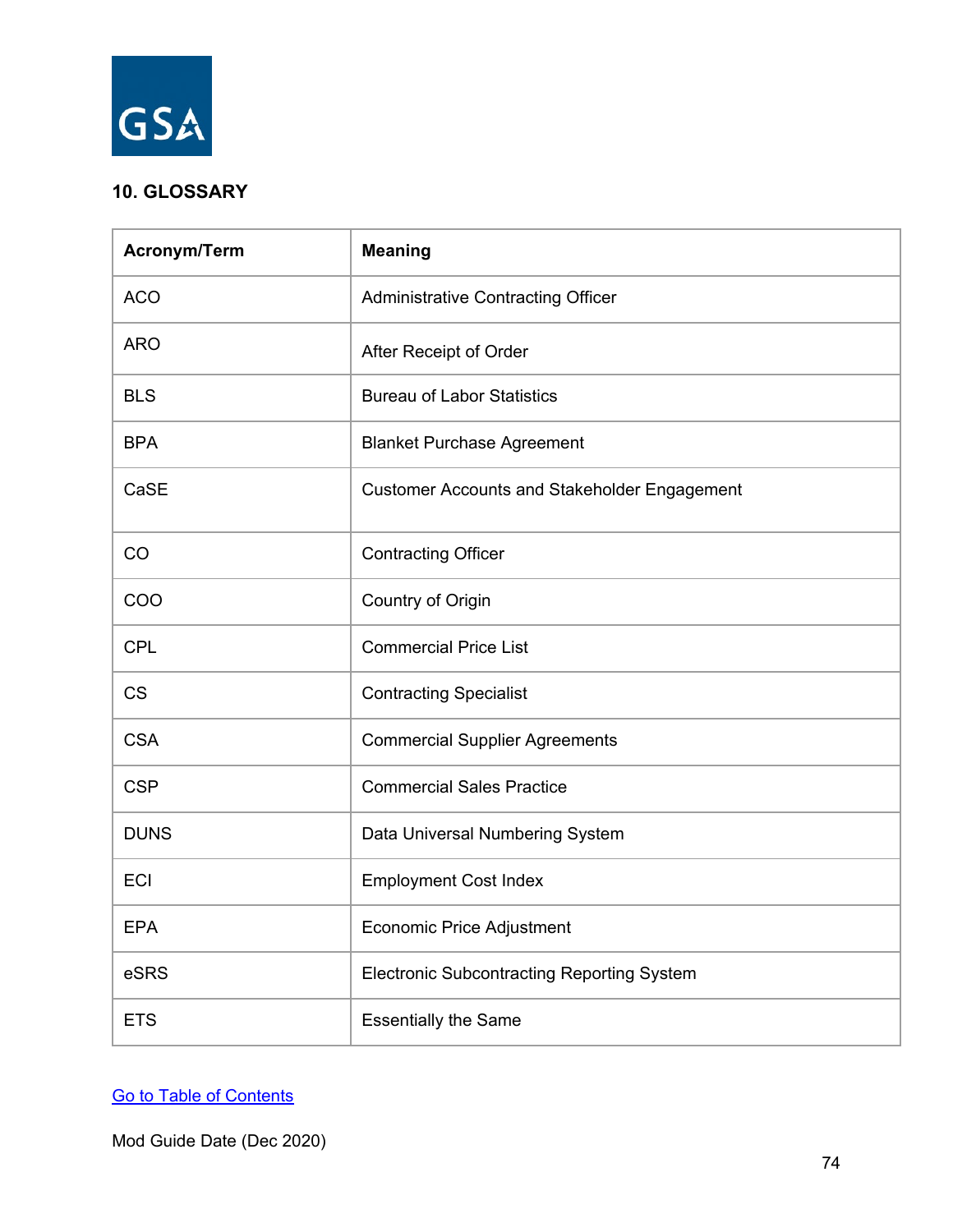# GSA

| <b>Acronym/Term</b>                  | <b>Meaning</b>                                                                                                                                                                                                                                                              |  |  |
|--------------------------------------|-----------------------------------------------------------------------------------------------------------------------------------------------------------------------------------------------------------------------------------------------------------------------------|--|--|
| <b>EULA</b>                          | <b>End User Licensing Agreement</b>                                                                                                                                                                                                                                         |  |  |
| <b>FAR</b>                           | <b>Federal Acquisition Regulation</b>                                                                                                                                                                                                                                       |  |  |
| <b>FAS</b>                           | <b>Federal Acquisition Service (GSA)</b>                                                                                                                                                                                                                                    |  |  |
| <b>FOB</b>                           | Freight on Board                                                                                                                                                                                                                                                            |  |  |
| <b>FSS</b>                           | <b>Federal Supply Schedules</b>                                                                                                                                                                                                                                             |  |  |
| G&A                                  | <b>General and Administrative</b>                                                                                                                                                                                                                                           |  |  |
| GSAR/M                               | <b>General Services Acquisition Regulation/Manual</b>                                                                                                                                                                                                                       |  |  |
| <b>IFF</b>                           | <b>Industrial Funding Fee</b>                                                                                                                                                                                                                                               |  |  |
| <b>IOA</b>                           | <b>Industrial Operations Analyst</b>                                                                                                                                                                                                                                        |  |  |
| Large Category                       | Broadest grouping of similar products and services based on the<br>federal government Category Management structure. There are<br>twelve large categories in the new MAS Consolidated Schedule.                                                                             |  |  |
| Large Category<br><b>Attachments</b> | Additional instructions and regulations included with the MAS<br>consolidated solicitation that outlines additional evaluation criterion,<br>requirements and/or information specific to a particular Large<br>Category (e.g. Structures, IT, Professional Services, etc.). |  |  |
| LOS                                  | Letter of Supply                                                                                                                                                                                                                                                            |  |  |
| <b>MAS</b>                           | <b>Multiple Award Schedule</b>                                                                                                                                                                                                                                              |  |  |
| <b>Consolidated Schedule</b>         | New Schedule contract vehicle that consolidates GSA's current 24<br>Schedules into one consolidated Schedule vehicle.                                                                                                                                                       |  |  |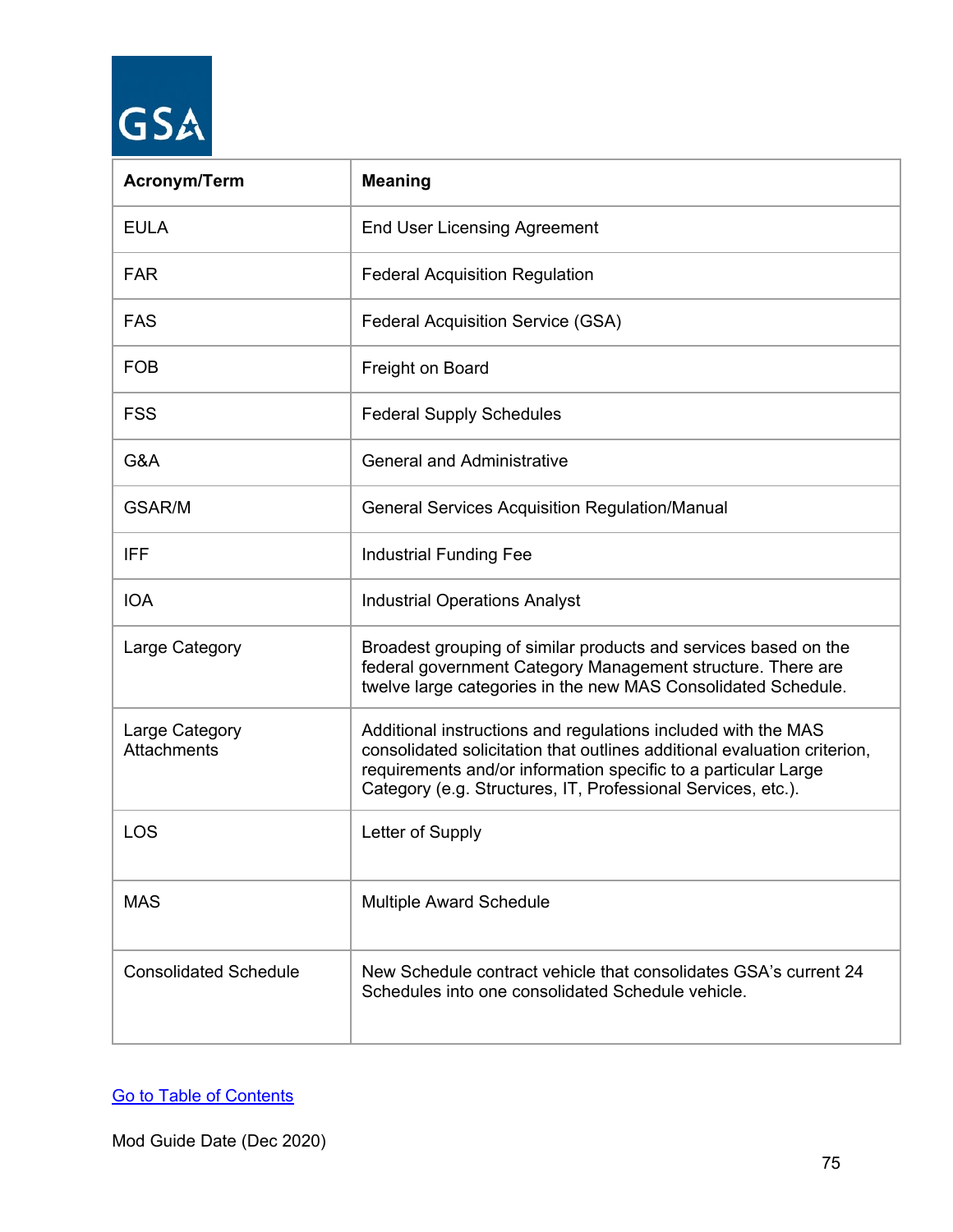| <b>Acronym/Term</b> | <b>Meaning</b>                                                                                                                                                                                                                                            |
|---------------------|-----------------------------------------------------------------------------------------------------------------------------------------------------------------------------------------------------------------------------------------------------------|
| <b>NAICS</b>        | North American Industrial Classification System used by the United<br>States, Canada and Mexico to classify businesses by industries.<br>Classification is based on a six digit code that identifies the majority<br>of activity performed by a business. |
| <b>OEM</b>          | <b>Original Equipment Manufacturer</b>                                                                                                                                                                                                                    |
| <b>PCO</b>          | <b>Procurement Contracting Officer</b>                                                                                                                                                                                                                    |
| <b>PPT</b>          | <b>Price Proposal Template</b>                                                                                                                                                                                                                            |
| <b>SCLS</b>         | Service Contract Labor Standards, formerly known as Service<br>Contract Act (SCA)                                                                                                                                                                         |
| <b>SF-30</b>        | Standard Form 30 - Amendment of Solicitation/Modification of<br>Contract. This is the document used by the CO/CS to award a<br>modification.                                                                                                              |
| <b>SIN</b>          | Special Item Number is a grouping of commercial products or<br>services specific to the Multiple Award Schedules Program.                                                                                                                                 |
| <b>SRP</b>          | <b>Sales Reporting Portal</b>                                                                                                                                                                                                                             |
| SubK Plan           | <b>Subcontracting Plan</b>                                                                                                                                                                                                                                |
| <b>TAA</b>          | <b>Trade Agreements Act</b>                                                                                                                                                                                                                               |
| <b>TDR</b>          | <b>Transactional Data Reporting</b>                                                                                                                                                                                                                       |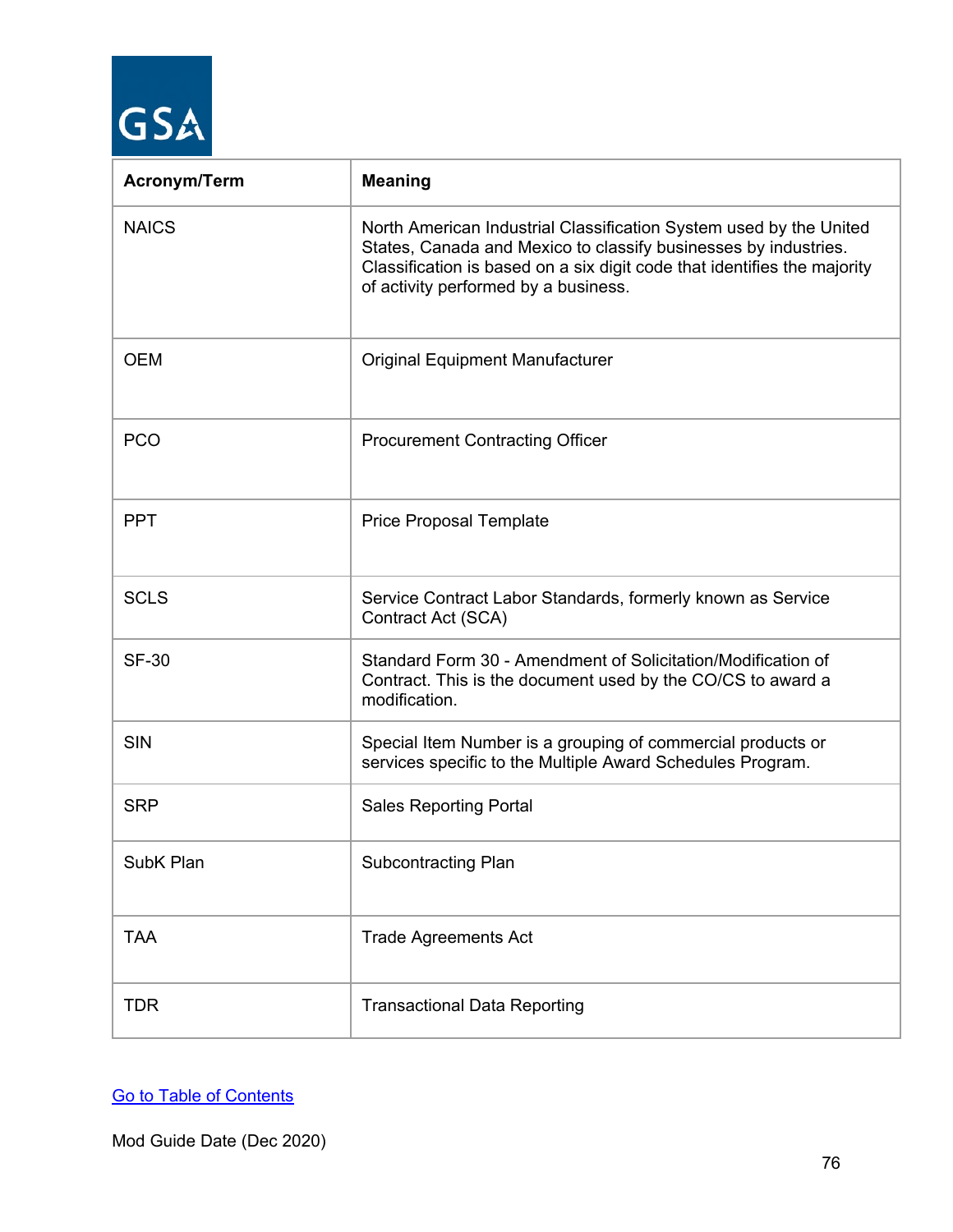

| <b>Acronym/Term</b> | <b>Meaning</b>                  |
|---------------------|---------------------------------|
| <b>ToS</b>          | <b>Terms of Service</b>         |
| <b>UEI</b>          | <b>Unique Entity Identifier</b> |
| <b>VSC</b>          | Vendor Support Center           |
| <b>WD</b>           | <b>Wage Determination</b>       |

[Go to Table of Contents](#page-1-0)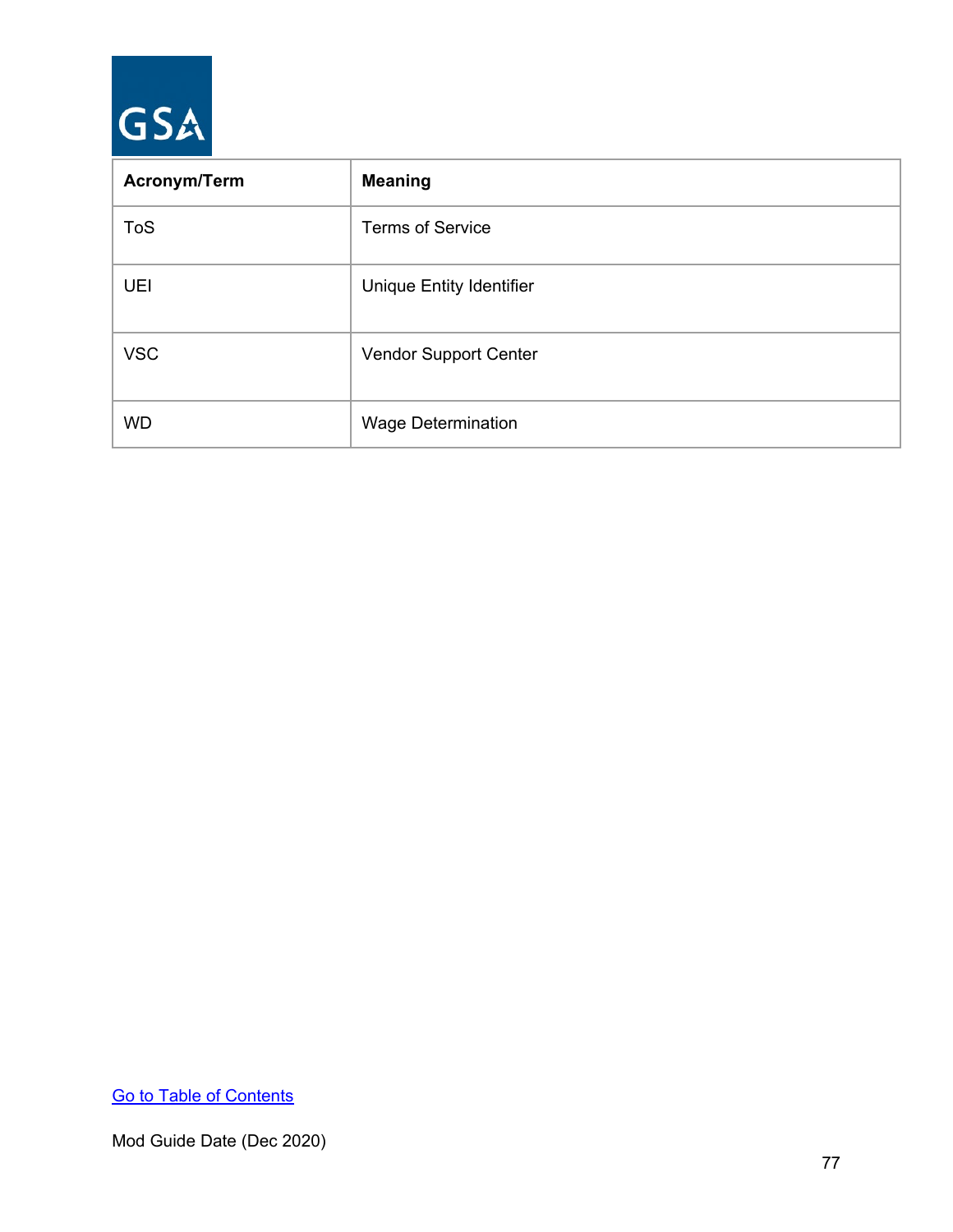

# **I-FSS-600 CONTRACT PRICE LISTS( MAR 2020)**

## (a) Electronic Contract Data.

(1) At the time of award, the Contractor will be provided instructions for submitting electronic contract data in a prescribed electronic format as required by clause 552.238-71, Submission and Distribution of Authorized FSS Schedule Price Lists.

(2) The Contractor will have a choice to transmit its file submissions electronically through Electronic Data Interchange (EDI) in accordance with the Federal Implementation Convention (IC) or use the application made available at the time of award. The Contractor's electronic files must be complete; correct; readable; virus-free; and contain only those supplies and services, prices, and terms and conditions that were accepted by the Government. They will be added to GSA's electronic ordering system known as GSA Advantage!®, a menu-driven database system that provides on-line access to contract ordering information, terms and conditions, up-to-date pricing, and the option to create an electronic order. The Contractor's electronic files must be received no later than 30 days after award. Contractors should refer to clause I-FSS-597, GSA Advantage! ® for further information.

(3) Further details on EDI, ICs, and GSA Advantage! ® can be found in clause I-FSS-599,

Electronic Commerce.

(4) The Contractor is encouraged to place the GSA identifier (logo) on their web site for those supplies or services covered by this contract. The logo can link to the contractor's Federal Supply Schedule price list. The identifier URL is located at http://www.gsa.gov/logos. All resultant "web price lists" shown on the contractor's web site must be in accordance with section (b)(3)(ii) of this clause and nothing other than what was accepted /awarded by the Government) may be included. If the contractor elects to use contract identifiers on its website (either logos or contact number) the website must clearly distinguish between those items awarded on the contract and any other items offered by the contractor on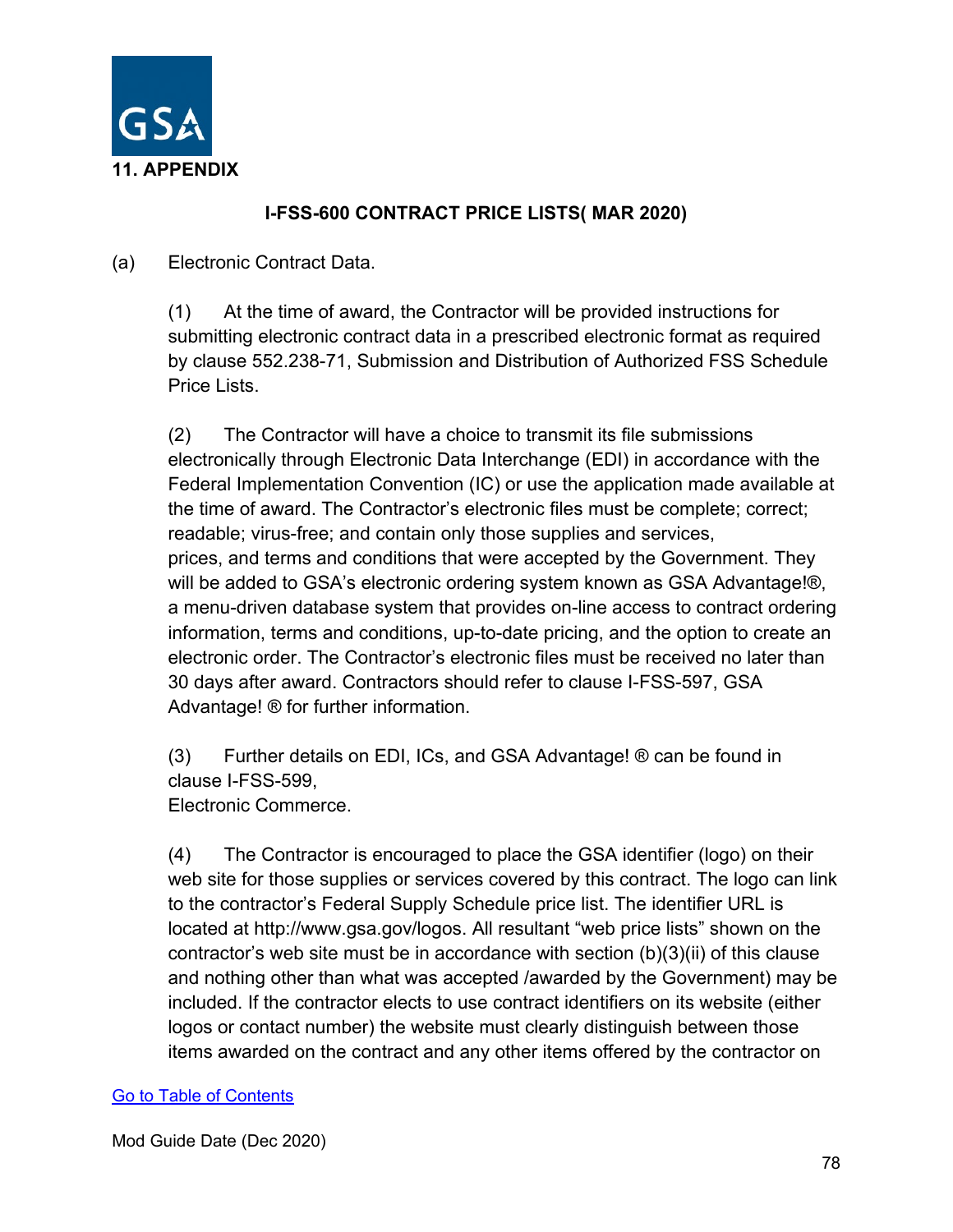

an open market basis.

(5) The contractor is responsible for keeping all electronic catalogs data up to date; e.g., prices, product deletions and replacements, etc.

(b) Federal Supply Schedule Price Lists.

(1) The Contractor must also prepare and distribute a Federal Supply Schedule Price List as required by clause 552.238-71, Submission and Distribution of Authorized FSS Schedule Price Lists. This must be done as set forth in this paragraph (b).

(2) The Contractor must prepare a Federal Supply Schedule Price List by either:

(i) Using the commercial catalog, price list, schedule, or other document as accepted by the Government, showing accepted discounts, and obliterating all items, terms, and conditions not accepted by the Government by lining out those items or by a stamp across the face of the item stating "NOT UNDER CONTRACT" or "EXCLUDED"; or

(ii) Composing a price list in which only those items, terms, and conditions accepted by the Government are included, and which contain only net prices, based upon the commercial price list less discounts accepted by the Government. In this instance, the Contractor must show on the cover page the notation "Prices Shown Herein are Net (discount deducted)".

(3) The cover page of the Federal Supply Schedule Price List must include the following information prepared in the format set forth in this subparagraph  $(b)(3)$ :

(i) GENERAL SERVICES ADMINISTRATION Federal Supply Service Authorized Federal Supply Schedule Price List On-line access to contract ordering information, terms and conditions, upto-date pricing, and the option to create an electronic delivery order are available through GSA Advantage!®, a menu-driven database system.

#### [Go to Table of Contents](#page-1-0)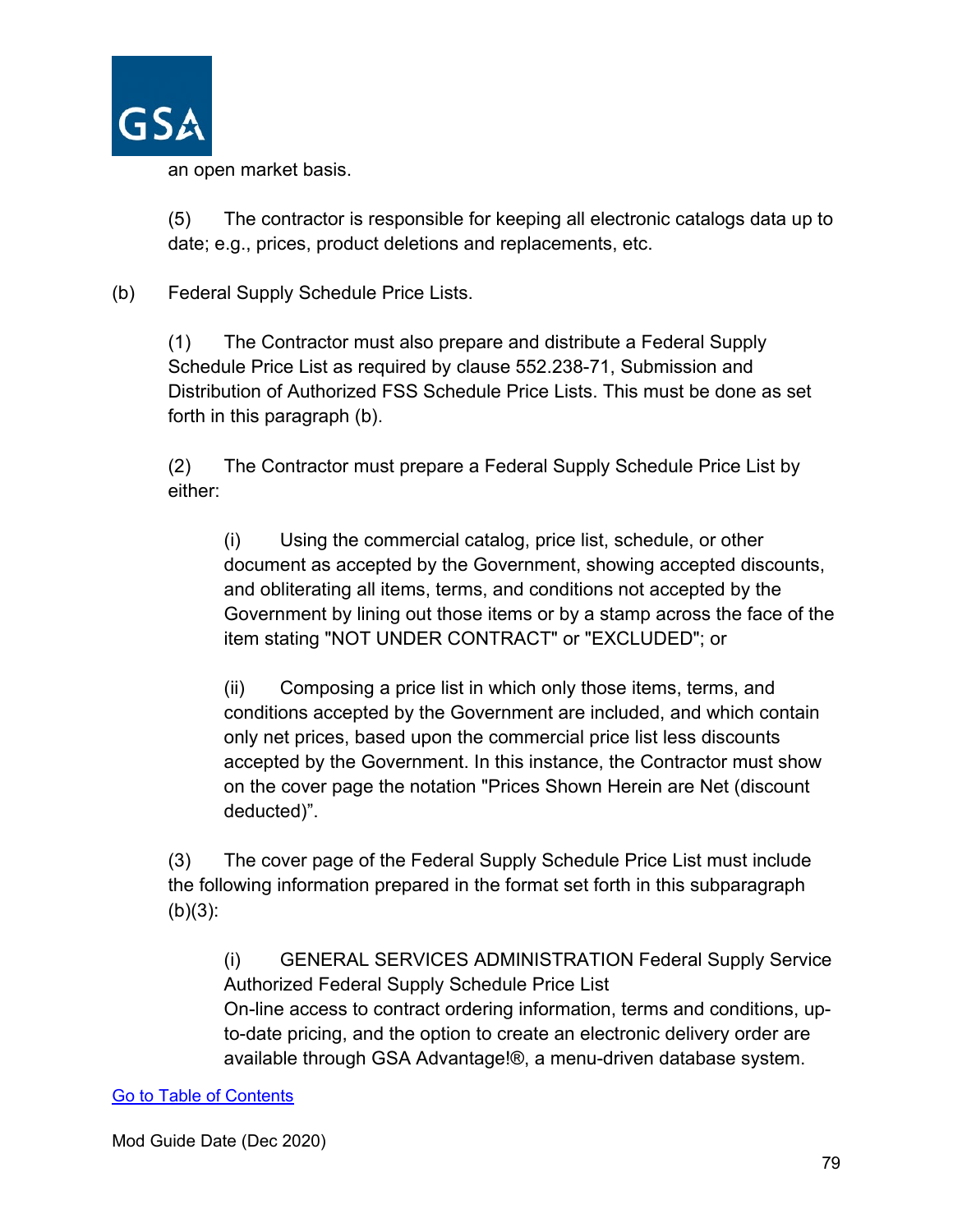

The INTERNET address GSA Advantage!® is: GSAAdvantage.gov.

Schedule Title

FSC Group, Part, and Section or Standard Industrial Group (as applicable) FSC Class(es)/Product code(s) and/or Service Codes (as applicable) Contract number

For more information on ordering from Federal Supply Schedules click on the FSS Schedules button at fss.gsa.gov.

Contract period.

Contractor's name, address, and phone number (include toll-free WATS number and FAX number, if applicable)

Contractor's internet address/web site where schedule information can be found (as applicable). Contract administration source (if different from preceding entry).

Business size.

(ii) CUSTOMER INFORMATION: The following information should be placed under this heading in consecutively numbered paragraphs in the sequence set forth below. If this information is placed in another part of the Federal Supply Schedule Price List, a table of contents must be shown on the cover page that refers to the exact location of the information.

1a. Table of awarded special item number(s) with appropriate cross-reference to item descriptions and awarded price(s).

1b. Identification of the lowest priced model number and lowest unit price for that model for each special item number awarded in the contract. This price is the Government price based on a unit of one, exclusive of any quantity/dollar volume, prompt payment, or any other concession affecting price. Those contracts that have unit prices based on the geographic location of the customer, should show the range of the lowest price, and cite the areas to which the prices apply.

1c. If the Contractor is proposing hourly rates, a description of all corresponding

#### [Go to Table of Contents](#page-1-0)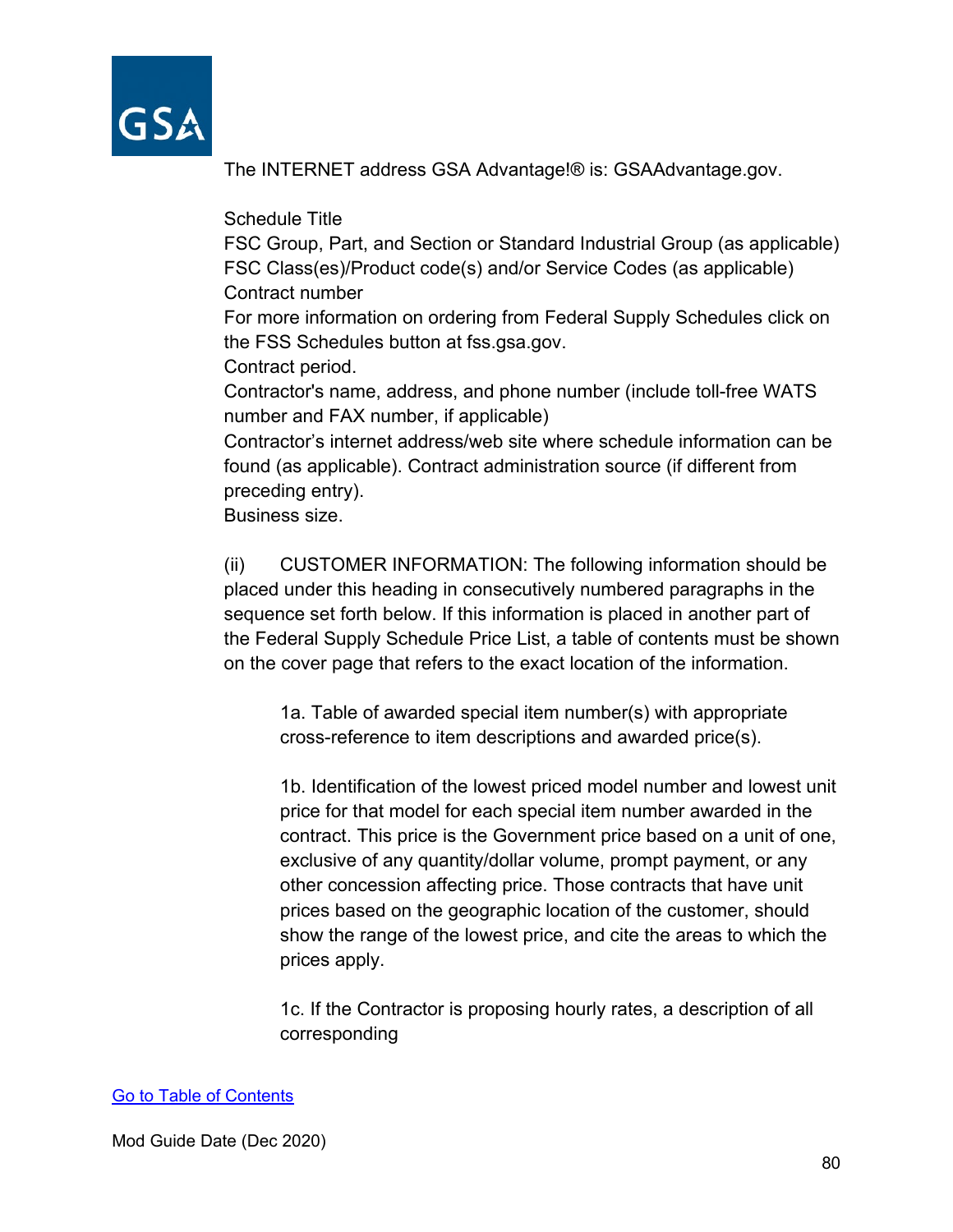

commercial job titles, experience, functional responsibility and education for those types of employees or subcontractors who will perform services shall be provided. If hourly rates are not applicable, indicate "Not applicable" for this item.

- 2. Maximum order.
- 3. Minimum order.
- 4. Geographic coverage (delivery area).

5. Point(s) of production (city, county, and State or foreign country).

- 6. Discount from list prices or statement of net price.
- 7. Quantity discounts.

8. Prompt payment terms. Note: Prompt payment terms must be followed by the statement "Information for Ordering Offices: Prompt payment terms cannot be negotiated out of the contractual agreement in exchange for other concessions."

9a. Notification that Government purchase cards are accepted at or below the micro-purchase threshold.

9b. Notification whether Government purchase cards are accepted or not accepted above the micro-purchase threshold.

10. Foreign items (list items by country of origin).

11a. Time of delivery. (Contractor insert number of days.)

11b. Expedited Delivery. The Contractor will insert the sentence "Items available for expedited delivery are noted in this price list." under this heading. The Contractor may use a symbol of its choosing to highlight items in its price lists that have expedited

#### [Go to Table of Contents](#page-1-0)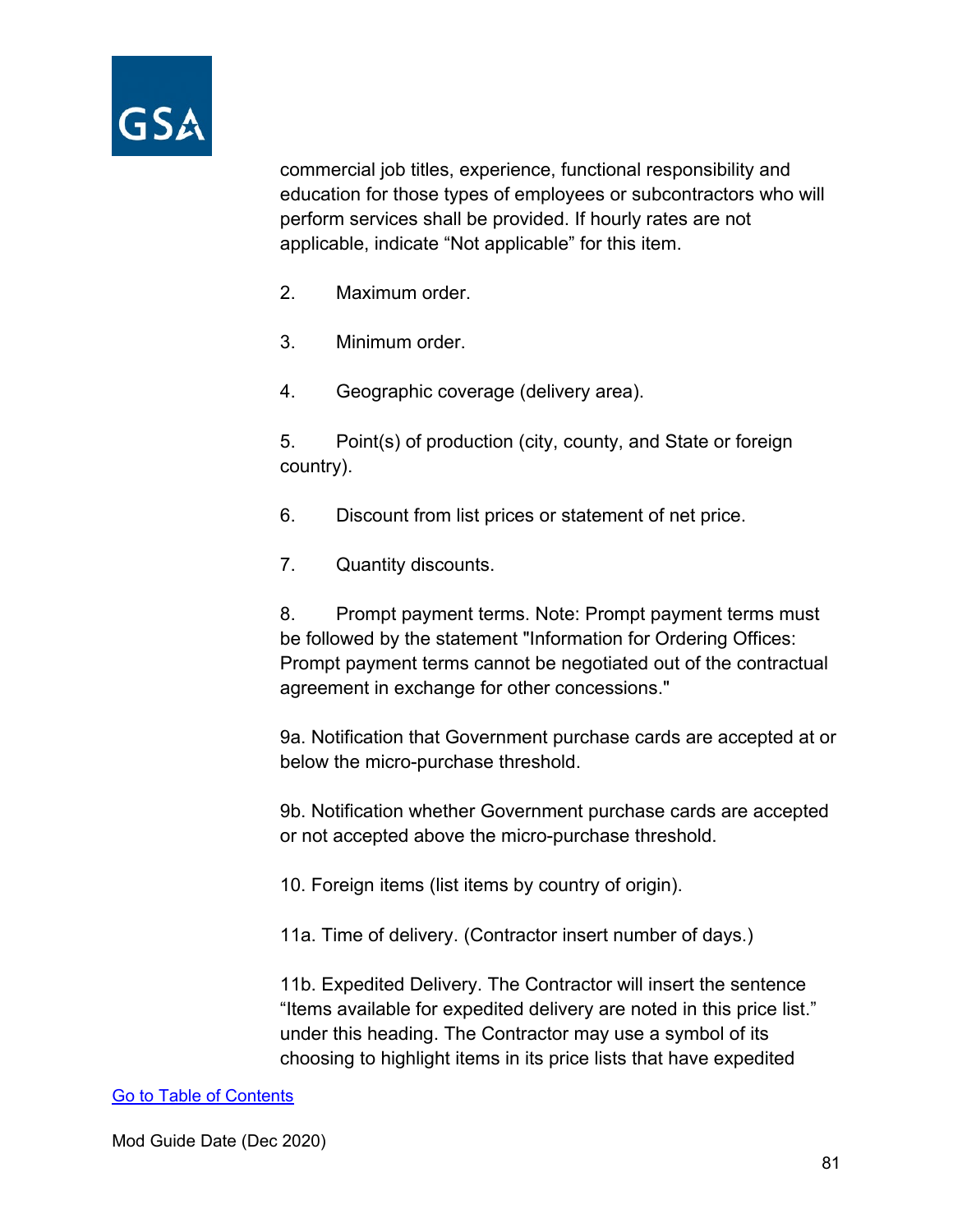

delivery.

11c. Overnight and 2-day delivery. The Contractor will indicate whether overnight and 2-day delivery are available. Also, the Contractor will indicate that the schedule customer may contact the Contractor for rates for overnight and 2-day delivery.

11d. Urgent Requirements. The Contractor will note in its price list the "Urgent Requirements" clause of its contract and advise agencies that they can also contact the Contractor's representative to effect a faster delivery.

12. F.O.B. point(s).

13a. Ordering address(es).

13b. Ordering procedures: For supplies and services, the ordering procedures, information on Blanket Purchase Agreements (BPA's) are found in Federal Acquisition Regulation (FAR) 8.405-3.

- 14. Payment address(es).
- 15. Warranty provision.

16. Export packing charges, if applicable.

17. Terms and conditions of Government purchase card acceptance (any thresholds above the micro-purchase level).

18. Terms and conditions of rental, maintenance, and repair (if applicable).

19. Terms and conditions of installation (if applicable).

20. Terms and conditions of repair parts indicating date of parts price lists and any discounts from list prices (if applicable).

#### [Go to Table of Contents](#page-1-0)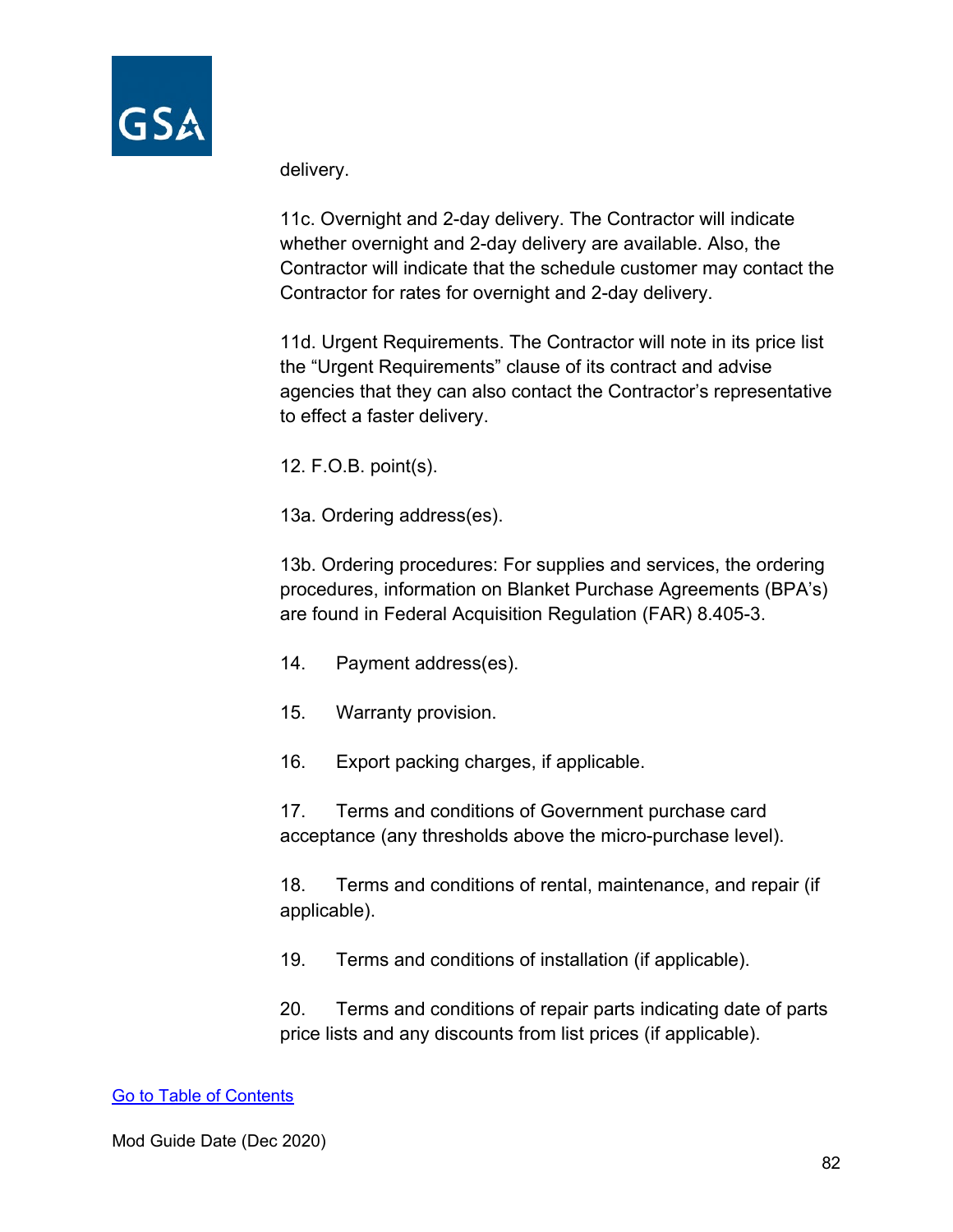

20a. Terms and conditions for any other services (if applicable).

- 21. List of service and distribution points (if applicable).
- 22. List of participating dealers (if applicable).
- 23. Preventive maintenance (if applicable).

24a. Special attributes such as environmental attributes (e.g., recycled content, energy efficiency, and/or reduced pollutants).

24b. If applicable, indicate that Section 508 compliance information is available on Electronic and Information Technology (EIT) supplies and services and show where full details can be found (e.g. contractor's website or other location.) The EIT standards can be found at: www.Section508.gov/.

25. Data Universal Number System (DUNS) number.

26. Notification regarding registration in System for Award Management (SAM) database.

(4) Amendments to Federal Supply Schedule Price Lists must include on the cover page the same information as the basic document plus the title "Supplement No. (sequentially numbered)" and the effective date(s) of such supplements.

(5) Accuracy of information and computation of prices is the responsibility of the Contractor. NOTE: The obliteration discussed in subdivision (b)(2)(i) of this clause must be accomplished prior to the printing and distribution of the Federal Supply Schedule Price Lists.

(6) Inclusion of incorrect information will cause the Contractor to resubmit/correct and redistribute the Federal Supply Schedule Price List, and may constitute sufficient cause for Cancellation, applying the provisions of 552.212-4 , Contract Terms and Conditions (paragraph (m), Termination for Cause), and application of any other remedies as provided by law—including monetary recovery.

#### [Go to Table of Contents](#page-1-0)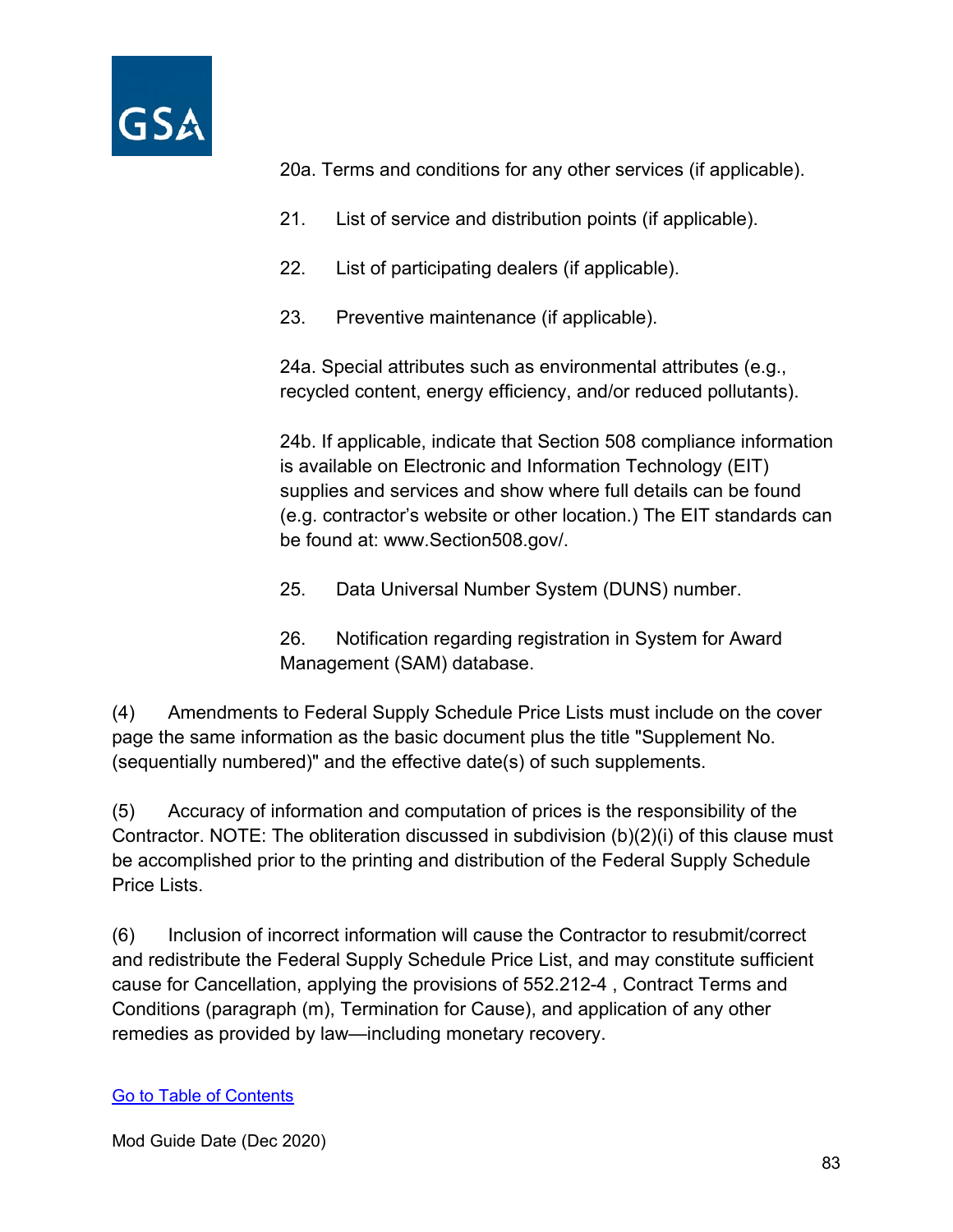

(7) In addition, one copy of the Federal Supply Schedule Price List must be submitted to the National Customer Service Center at: Email: NCSCCustomer.Service@gsa.gov U.S. General Services Administration The Heartland Region, Region 6 2300 Main St., Kansas City, MO 64108

------------------------------------------------------END OF CLAUSE-------------------------------------------------

#### **Suggested Change of Name Agreement Format (FAR 42.1205)**

#### **Change-of-Name Agreement**

The ABC Corporation (Contractor), a corporation duly organized and existing under the laws of [*insert State*], and the United States of America (Government), enter into this Agreement as of \_\_\_\_\_\_\_\_\_\_ [*insert date when the change of name became effective under applicable State law*].

(a) The parties agree to the following facts:

(1) The Government, represented by various Contracting Officers of the \_\_\_\_\_\_\_\_\_\_\_\_\_\_\_ [*insert name(s) of agency(ies)*], has entered into certain contracts and purchase orders with the XYZ Corporation, namely: \_\_\_\_\_\_\_\_\_\_\_\_ [*insert contract or purchase order identifications]; [or delete "namely" and insert "as shown in the attached list marked "Exhibit A'' and incorporated in this Agreement by reference.''*]. The term "the contracts," as used in this Agreement, means the above contracts and purchase orders and all other contracts and purchase orders, including all modifications, made by the Government and the Contractor before the effective date of this Agreement (whether or not performance and payment have been completed and releases executed if the Government or the Contractor has any remaining rights, duties, or obligations under these contracts and purchase orders).

(2) The XYZ Corporation, by an amendment to its certificate of incorporation, dated 20, has changed its corporate name to ABC Corporation.

(3) This amendment accomplishes a change of corporate name only and all rights and obligations of the Government and of the Contractor under the contracts are unaffected by this change.

(4) Documentary evidence of this change of corporate name has been filed with the Government.

[Go to Table of Contents](#page-1-0)  (b) In consideration of these facts, the parties agree that --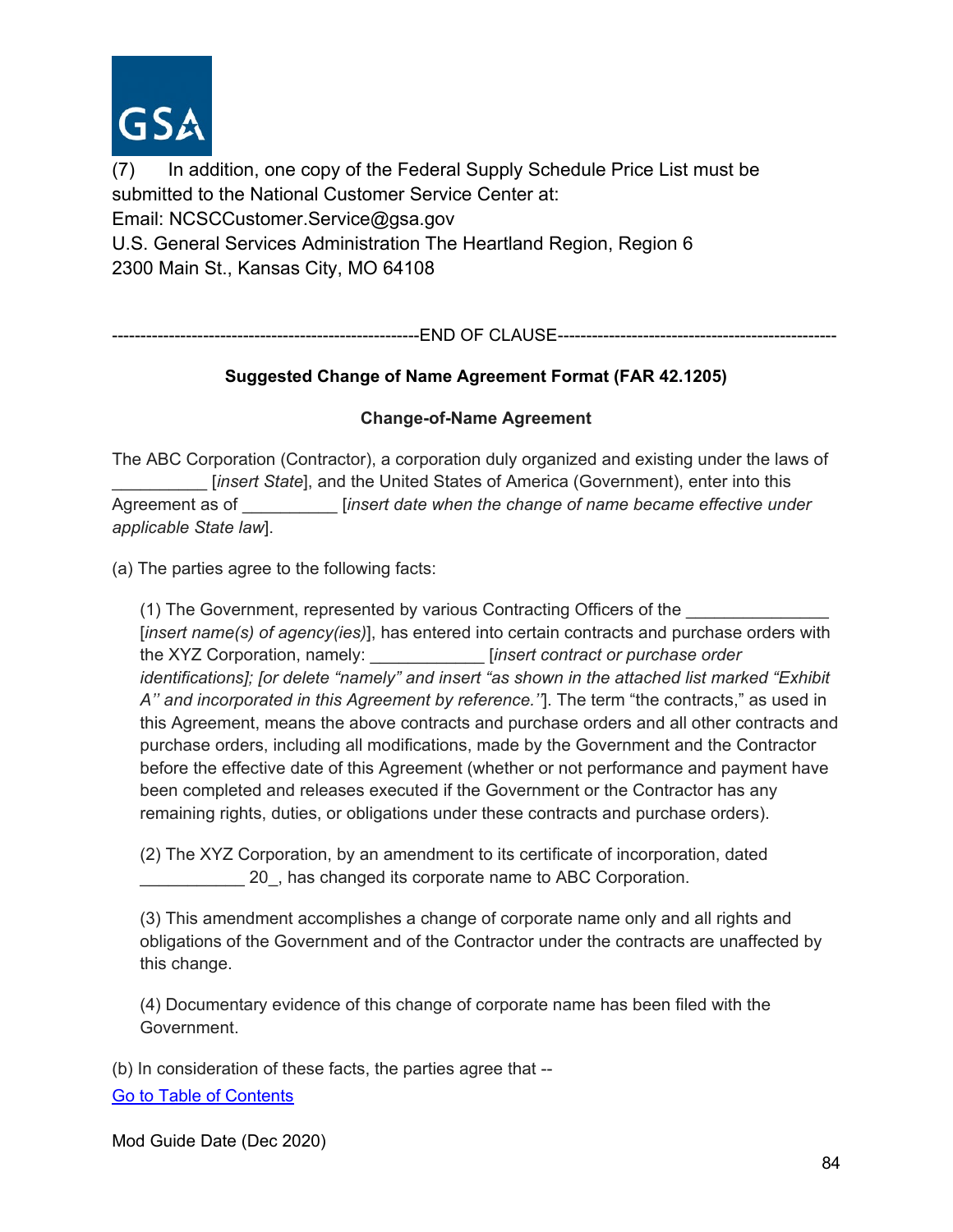

(1) The contracts covered by this Agreement are amended by substituting the name "ABC Corporation" for the name "XYZ Corporation" wherever it appears in the contracts; and

(2) Each party has executed this Agreement as of the day and year first above written.

| <b>United States of America,</b> |                                                                            |  |
|----------------------------------|----------------------------------------------------------------------------|--|
| By                               | the control of the control of the control of the control of the control of |  |
| <b>Title</b>                     |                                                                            |  |
|                                  | <b>ABC Corporation,</b>                                                    |  |
| By                               |                                                                            |  |
| <b>Title</b>                     |                                                                            |  |
|                                  | [Corporate Seal]                                                           |  |

#### **Certificate**

I, \_\_\_\_\_\_, certify that I am the Secretary of ABC Corporation; that \_\_\_\_\_\_\_\_\_\_\_, who signed this Agreement for this corporation, was then exact of this corporation; and that this Agreement was duly signed for and on behalf of this corporation by authority of its governing body and within the scope of its corporate powers. Witness my hand and the seal of this corporation this \_\_\_\_\_\_\_\_\_\_\_\_\_\_ day of\_\_\_\_\_\_\_\_\_\_\_\_ 20\_\_.

 $\mathsf{By} \_\_\_\_\_\_\$ 

**[***Corporate Seal***]**

-----------------------------------------------------END OF TEMPLATE----------------------------------------------

[Go to Table of Contents](#page-1-0)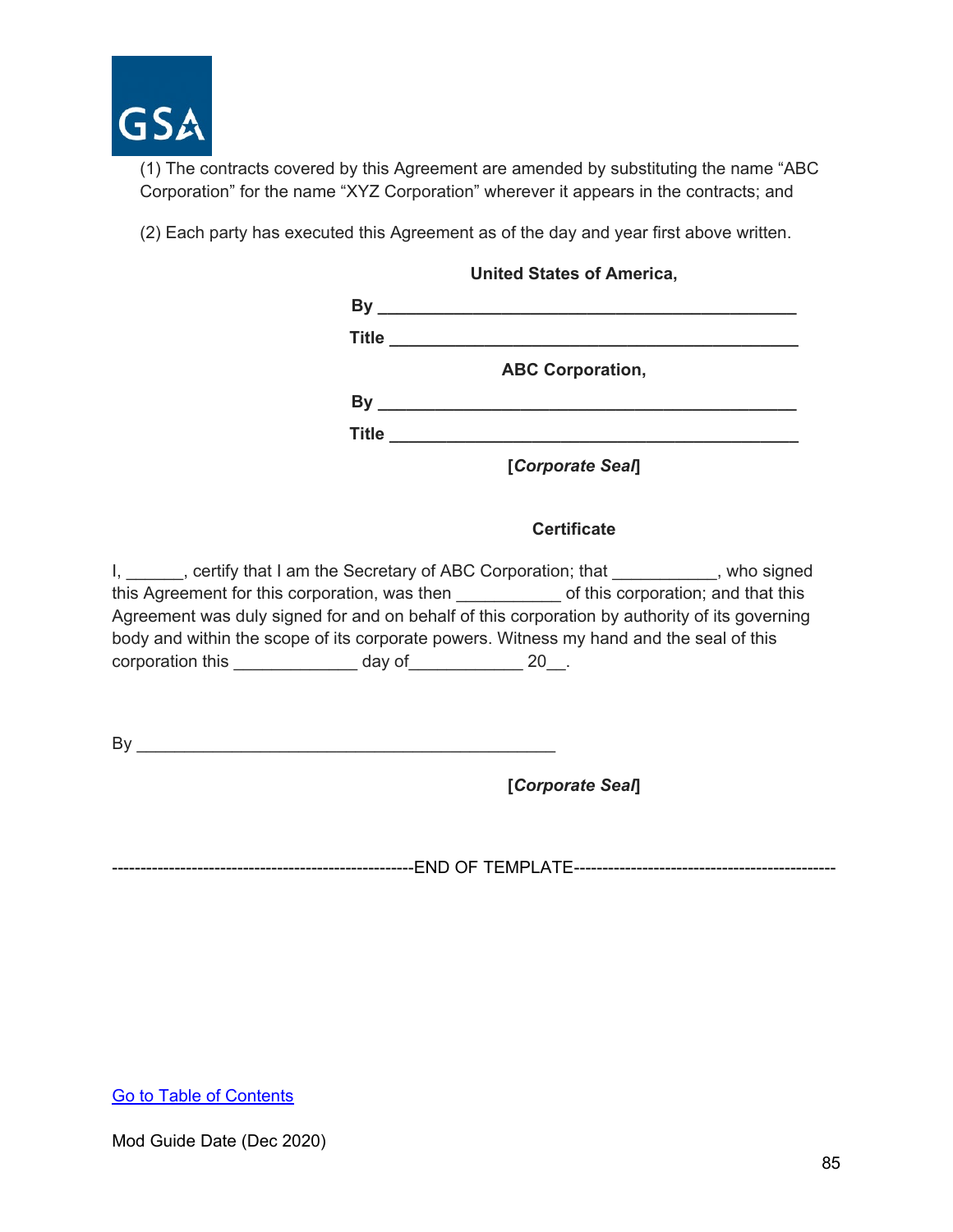

# **Suggested Legal Certification of Name Change Template**

# **(FAR 42.1205(a)(2))**

(Date)

(Name), Contracting Officer/Specialist

U.S. General Services Administration

(add address of contracting office)

Re: Name Change of (Previous Name) Corporation to (New Name), Contract Number: GS-XXF-XXXX or 47QXXX-XXD-XXXX.

Dear Mr./Ms. (Name of Contracting Officer/Specialist):

I am writing to you as General Counsel for (Previous Name) Corporation, now known as (New Name) Corporation, in compliance with the requirements of FAR 42.1205(a)(2) forwarded by you to XXXX of our office.

It is my legal opinion that the name change of this (Name of State) corporation from (Previous Name) Corporation to (New Name) Corporation was properly effected in compliance with the laws of the State of (Name of State), effective (Date), the date on which the (insert instrument affecting the transfer of assets) were filed with the (Name of State) Department of State's Office under document number P0##########.

I further certify that on the date of this opinion letter, this corporation is active and in good standing with the (Name of State) Department of State, Division of Corporations, and I am attaching to this letter copies of the following documents issued by the Division of Corporations:

1. Certified copy of the (insert instrument effecting the transfer of assets) filed on (Date), issued by the (Name of State) Secretary of State, changing the name of the corporation to (New Name) Corporation.

2. Certificate of Status issued by the (Name of State) Secretary of State as to (New Name) Corporation.

The originals of these documents are being submitted to your office with the formal modification request.

Sincerely,

[Go to Table of Contents](#page-1-0)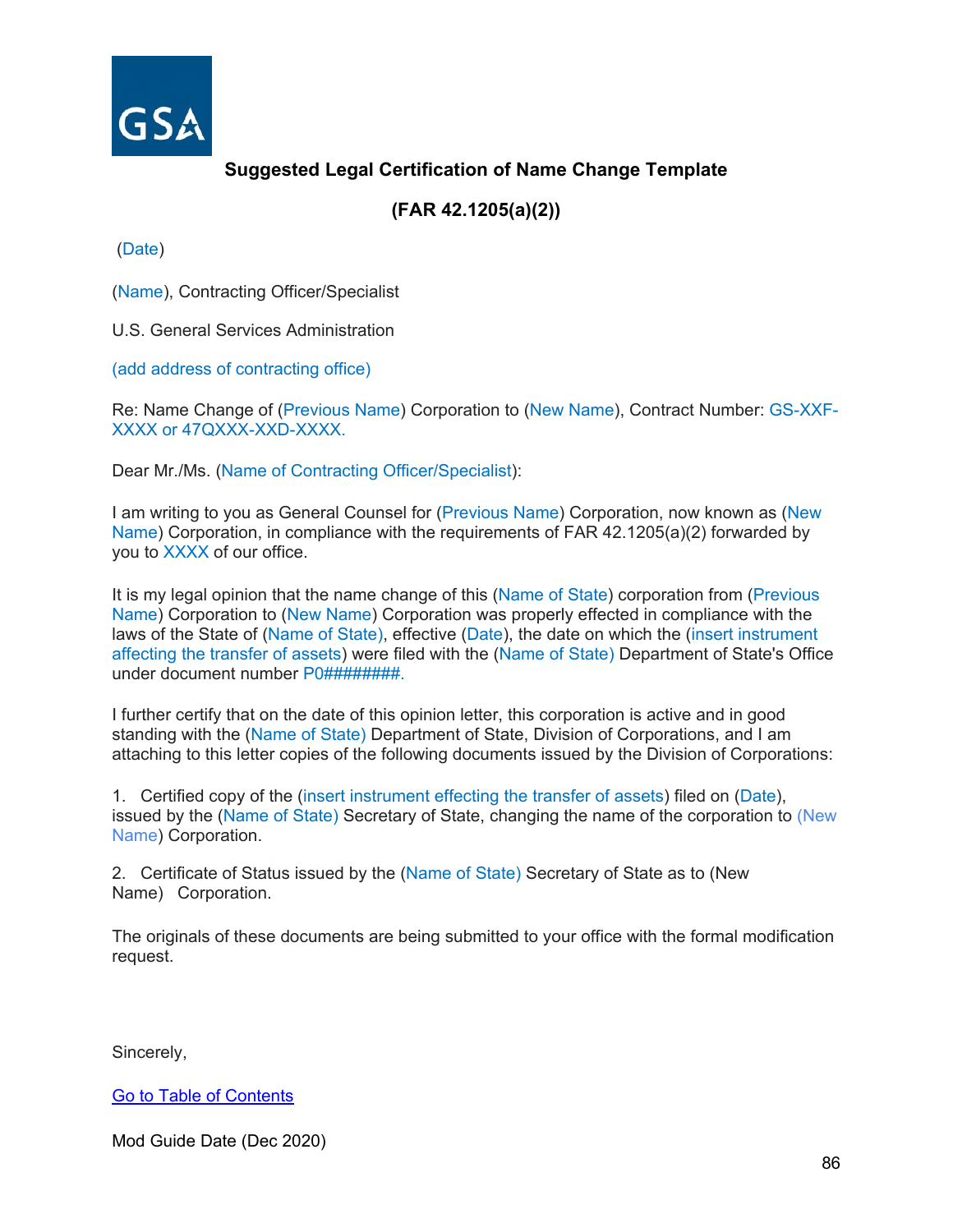

# (Name)

Legal Counsel

-----------------------------------------------------END OF TEMPLATE----------------------------------------------

[Go to Table of Contents](#page-1-0)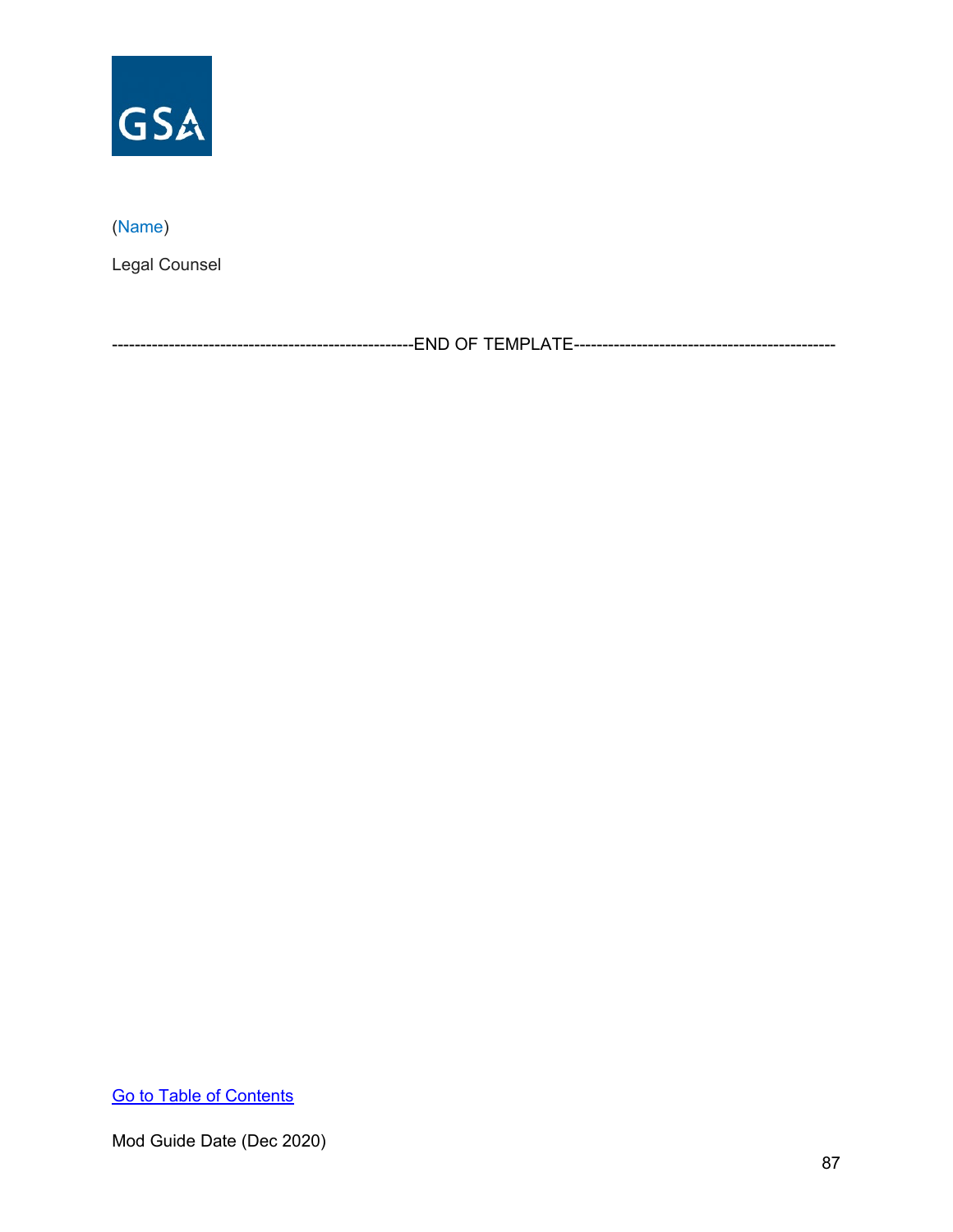

#### **Suggested Novation Agreement Format**

**(FAR 42.1204(i))**

#### **Novation Agreement**

The ABC Corporation (Transferor), a corporation duly organized and existing under the laws of [*insert State*] with its principal office in *insert city*]; the XYZ Corporation (Transferee), [*if appropriate add "formerly known as the EFG Corporation"*] a corporation duly organized and existing under the laws of \_\_\_\_\_\_\_\_\_ [*insert State*] with its principal office in \_\_\_\_\_\_\_\_\_\_\_\_ [*insert city*]; and the United States of America (Government) enter into this Agreement as of \_\_\_\_\_\_\_\_\_\_\_ [*insert the date transfer of assets became effective under applicable State law*].

(a) The parties agree to the following facts:

(1) The Government, represented by various Contracting Officers of the \_\_\_\_\_\_\_\_\_\_\_\_\_ [*insert name(s) of agency(ies)*], has entered into certain contracts with the Transferor, namely: \_\_\_\_\_\_\_\_\_\_ [*insert contract or purchase order identifications]; [or delete "namely" and insert "as shown in the attached list marked `Exhibit A' and incorporated in this Agreement by reference.''*]. The term "the contracts," as used in this Agreement, means the above contracts and purchase orders and all other contracts and purchase orders, including all modifications, made between the Government and the Transferor before the effective date of this Agreement (whether or not performance and payment have been completed and releases executed if the Government or the Transferor has any remaining rights, duties, or obligations under these contracts and purchase orders). Included in the term "the contracts" are also all modifications made under the terms and conditions of these contracts and purchase orders between the Government and the Transferee, on or after the effective date of this Agreement.

(2) As of \_\_\_\_\_\_\_\_\_\_\_\_, 20\_\_, the Transferor has transferred to the Transferee all the assets of the Transferor by virtue of a \_\_\_\_\_\_\_\_\_\_ [*insert term descriptive of the legal transaction involved*] between the Transferor and the Transferee.

(3) The Transferee has acquired all the assets of the Transferor by virtue of the above transfer.

(4) The Transferee has assumed all obligations and liabilities of the Transferor under the contracts by virtue of the above transfer.

(5) The Transferee is in a position to fully perform all obligations that may exist under the contracts.

#### [Go to Table of Contents](#page-1-0)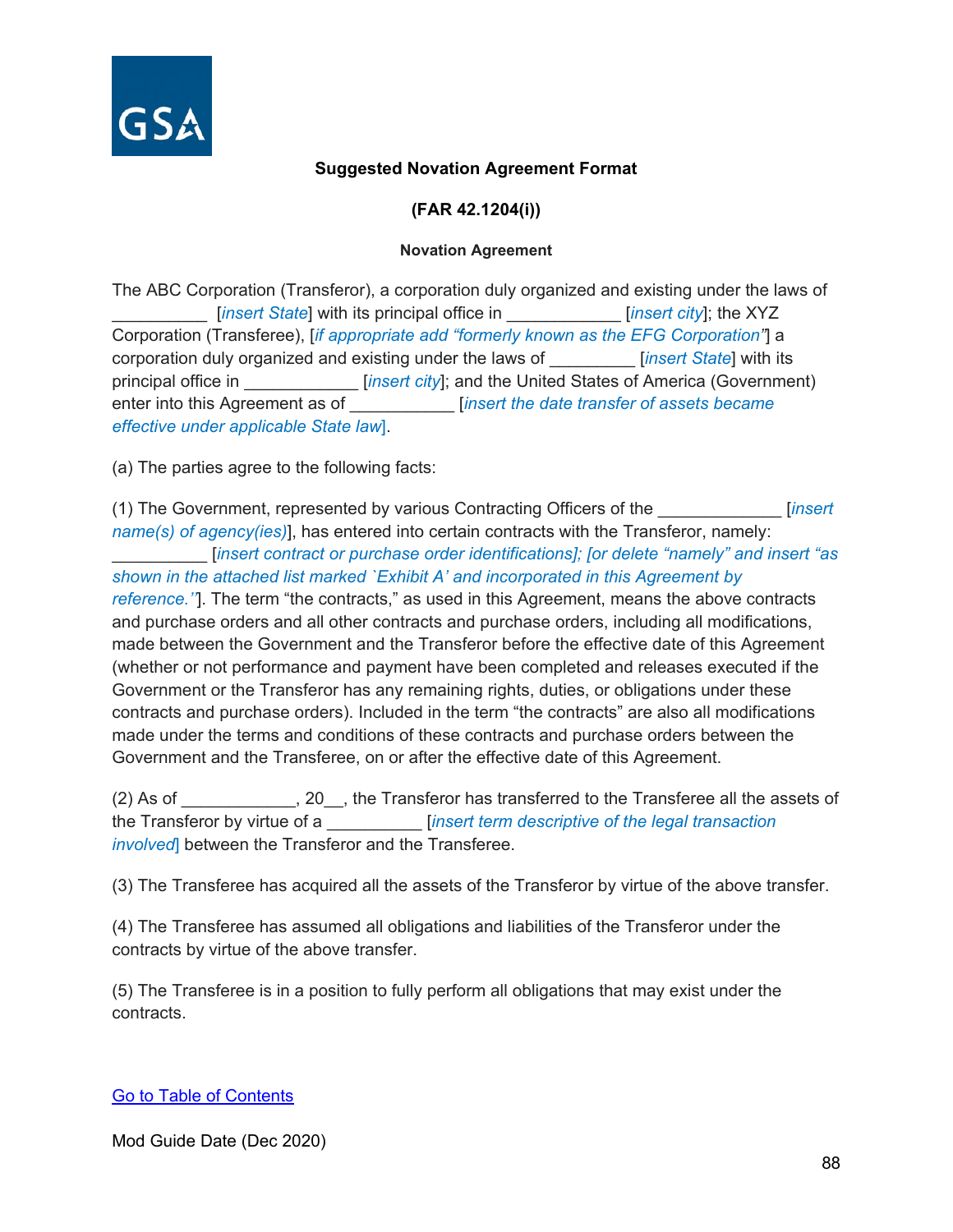

(6) It is consistent with the Government's interest to recognize the Transferee as the successor party to the contracts.

(7) Evidence of the above transfer has been filed with the Government.

*[When a change of name is also involved; e.g., a prior or concurrent change of the Transferee's name, an appropriate statement shall be inserted (see example in paragraph (8) below)].*

(8) A certificate dated  $\qquad \qquad , 20$ , signed by the Secretary of State of [*insert State*], to the effect that the corporate name of EFG Corporation was changed to XYZ Corporation on \_\_\_\_ \_\_\_\_\_\_\_\_, 20\_, has been filed with the Government.

(b) In consideration of these facts, the parties agree that by this Agreement --

(1) The Transferor confirms the transfer to the Transferee, and waives any claims and rights against the Government that it now has or may have in the future in connection with the contracts.

(2) The Transferee agrees to be bound by and to perform each contract in accordance with the conditions contained in the contracts. The Transferee also assumes all obligations and liabilities of, and all claims against, the Transferor under the contracts as if the Transferee were the original party to the contracts.

(3) The Transferee ratifies all previous actions taken by the Transferor with respect to the contracts, with the same force and effect as if the action had been taken by the Transferee.

(4) The Government recognizes the Transferee as the Transferor's successor in interest in and to the contracts. The Transferee by this Agreement becomes entitled to all rights, titles, and interests of the Transferor in and to the contracts as if the Transferee were the original party to the contracts. Following the effective date of this Agreement, the term "Contractor," as used in the contracts, shall refer to the Transferee.

(5) Except as expressly provided in this Agreement, nothing in it shall be construed as a waiver of any rights of the Government against the Transferor.

(6) All payments and reimbursements previously made by the Government to the Transferor, and all other previous actions taken by the Government under the contracts, shall be considered to have discharged those parts of the Government's obligations under the contracts. All payments and reimbursements made by the Government after the date of this Agreement in the name of or to the Transferor shall have the same force and effect as if made to the Transferee,

#### [Go to Table of Contents](#page-1-0)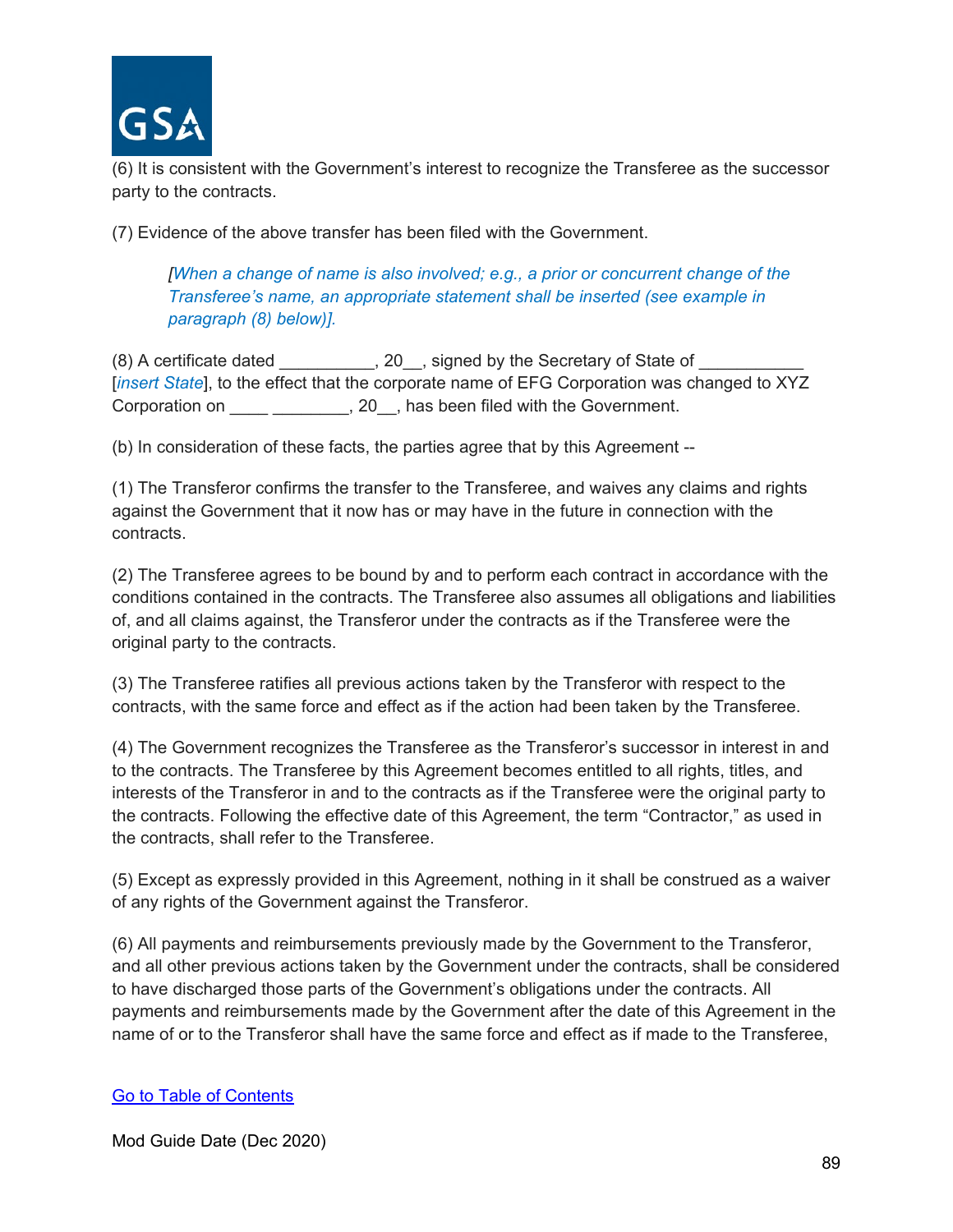

and shall constitute a complete discharge of the Government's obligations under the contracts, to the extent of the amounts paid or reimbursed.

(7) The Transferor and the Transferee agree that the Government is not obligated to pay or reimburse either of them for, or otherwise give effect to, any costs, taxes, or other expenses, or any related increases, directly or indirectly arising out of or resulting from the transfer or this Agreement, other than those that the Government in the absence of this transfer or Agreement would have been obligated to pay or reimburse under the terms of the contracts.

(8) The Transferor guarantees payment of all liabilities and the performance of all obligations that the Transferee --

(i) Assumes under this Agreement; or

(ii) May undertake in the future should these contracts be modified under their terms and conditions. The Transferor waives notice of, and consents to, any such future modifications.

(9) The contracts shall remain in full force and effect, except as modified by this Agreement. Each party has executed this Agreement as of the day and year first above written.

|                             | Title                                |
|-----------------------------|--------------------------------------|
|                             | ABC Corporation,                     |
|                             |                                      |
|                             | Title <u>_______________________</u> |
|                             | [Corporate Seal]                     |
|                             | XYZ Corporation,                     |
|                             | XYZ Corporation,                     |
| By $\overline{\phantom{a}}$ |                                      |
|                             | Title <u>______________________</u>  |
|                             | <b>Corporate Seal</b>                |

United States of America,

**Certificate** 

[Go to Table of Contents](#page-1-0)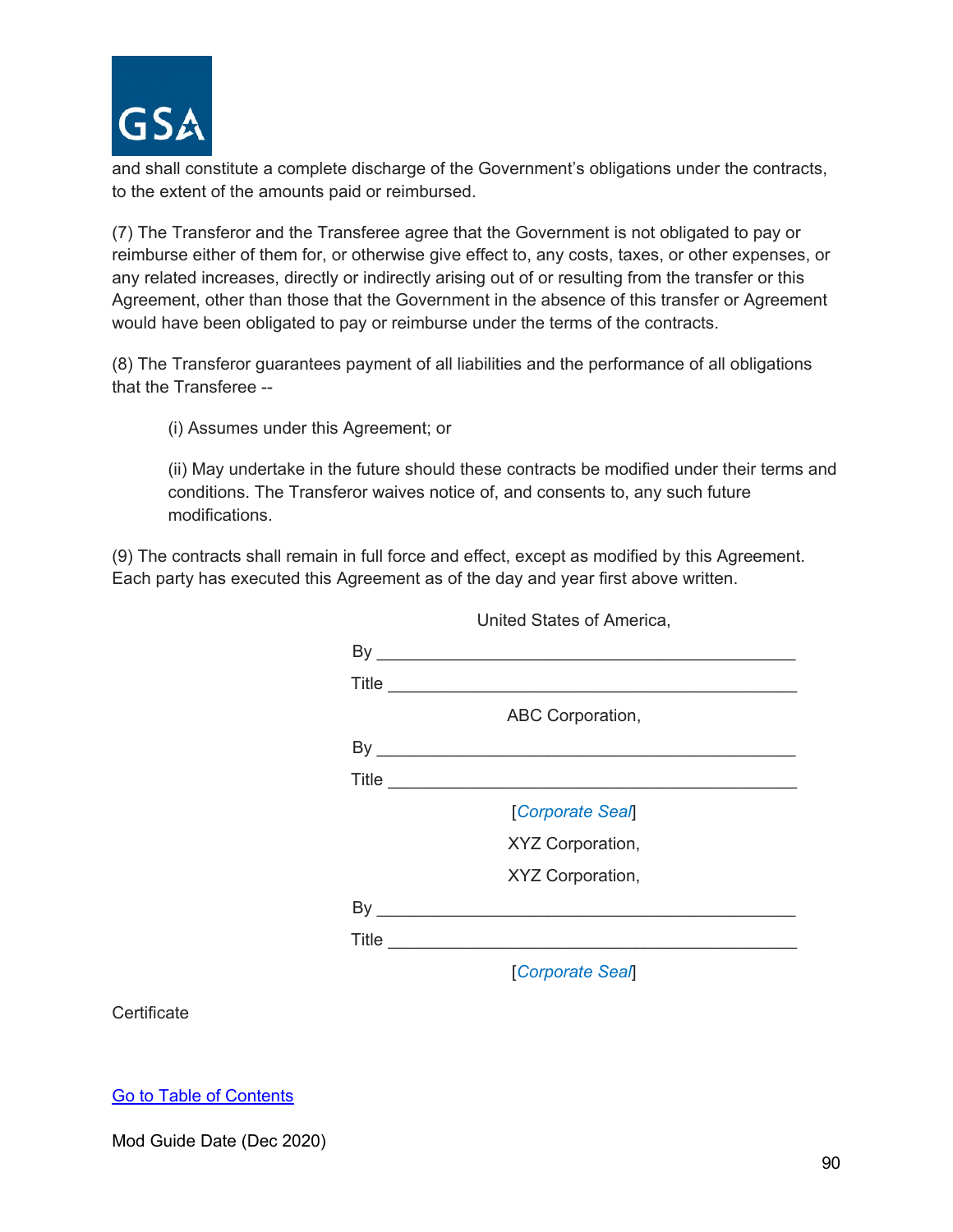

I, 1. All incorrective that I am the Secretary of ABC Corporation; that 1. Notice states by who signed this Agreement for this corporation, was then  $\qquad \qquad$  of this corporation; and that this Agreement was duly signed for and on behalf of this corporation by authority of its governing body and within the scope of its corporate powers. Witness my hand and the seal of this corporation this day of and the 20  $\sim$  20  $\sim$ 

| - |  |
|---|--|
|   |  |

[*Corporate Seal*]

**CERTIFICATE** 

I, ertify that I am the Secretary of XYZ Corporation; that exact are provided as a control of  $X$ this Agreement for this corporation, was then exact of this corporation; and that this Agreement was duly signed for and on behalf of this corporation by authority of its governing body and within the scope of its corporate powers. Witness my hand and the seal of this corporation this day of  $20$ 

 $By$  and  $\overline{a}$  and  $\overline{b}$  and  $\overline{a}$  and  $\overline{a}$  and  $\overline{a}$  and  $\overline{a}$  and  $\overline{a}$  and  $\overline{a}$  and  $\overline{a}$  and  $\overline{a}$  and  $\overline{a}$  and  $\overline{a}$  and  $\overline{a}$  and  $\overline{a}$  and  $\overline{a}$  and  $\overline{a}$  and  $\overline{$ 

[*Corporate Seal*]

-----------------------------------------------------END OF TEMPLATE----------------------------------------------

#### **Request to Hold Continuous Contracts**

Instruction: Complete and include this form with your offer or modification request if requesting to hold continuous Multiple Award Schedule (MAS) contracts in order to

[Go to Table of Contents](#page-1-0)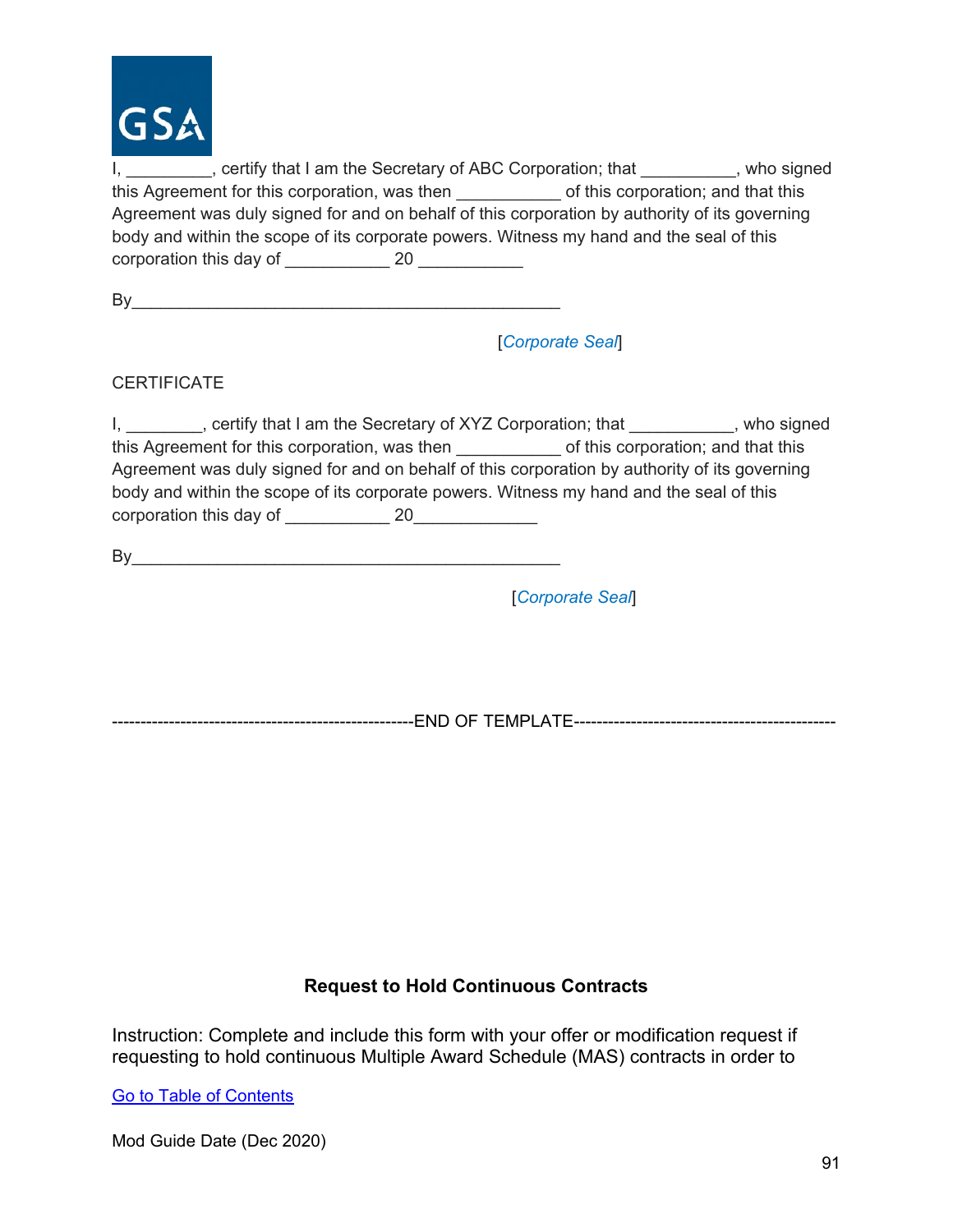

complete work under Blanket Purchase Agreements (BPA) and orders awarded under an existing MAS contract. Holding continuous MAS contracts means GSA will allow a contractor to hold two MAS contracts, under a single unique entity identifier (i.e. DUNs), with one or more of the same Special Item Numbers (SINs) for a period of time.

Offeror/contractor confirms the following:

❏ Offeror has reviewed SCP-FSS-001, paragraph (e)(1-3) and confirms it is eligible to submit a streamlined offer

OR

❏ Contractor is submitting a MAS Consolidation Phase 3 "Add SIN" modification request to consolidate its individual Non-Surviving<sup>[2](#page-91-0)</sup> MAS contracts to a Surviving MAS contract in accordance with the modification guidance posted on the GSA.gov page, ['Contract Requirements and Modification Guidance'](https://www.gsa.gov/buying-selling/purchasing-programs/gsa-schedules/selling-through-schedules/schedule-contractors/contract-requirements-and-modification-guidance)

Offeror/contractor has MAS contracts that are currently being audited by the GSA Office of Inspector General (OIG) (or has been notified that a MAS contract has been selected for an OIG audit).

- ❏ Yes (please identify affected contract numbers):
- ❏ No

Offeror/contractor wishes to hold continuous contracts and is listing all active submitted quotes, established BPAs and awarded orders under its existing or Non-Surviving contract below:

<span id="page-91-0"></span><sup>2</sup> *Surviving MAS* means the existing MAS contract that a contractor is proposing to modify to encompass all of its MAS products, services and solutions on a go-forward basis. Once the Surviving MAS contract is identified, the contractor should begin to transition its MAS products/services/solutions to the surviving contract via the submission of one or more "Add SIN" modifications after consulting with their PCO.

[Go to Table of Contents](#page-1-0)  Non-Surviving MAS means the existing MAS contract that is either cancelled in accordance with GSAR 552.238-79, Cancellation when the new contract is awarded or the "Add SIN" modification to the Surviving MAS is executed OR is allowed to remain active for a defined period of time to accommodate order-level requirements prior to being cancelled or allowed to expire.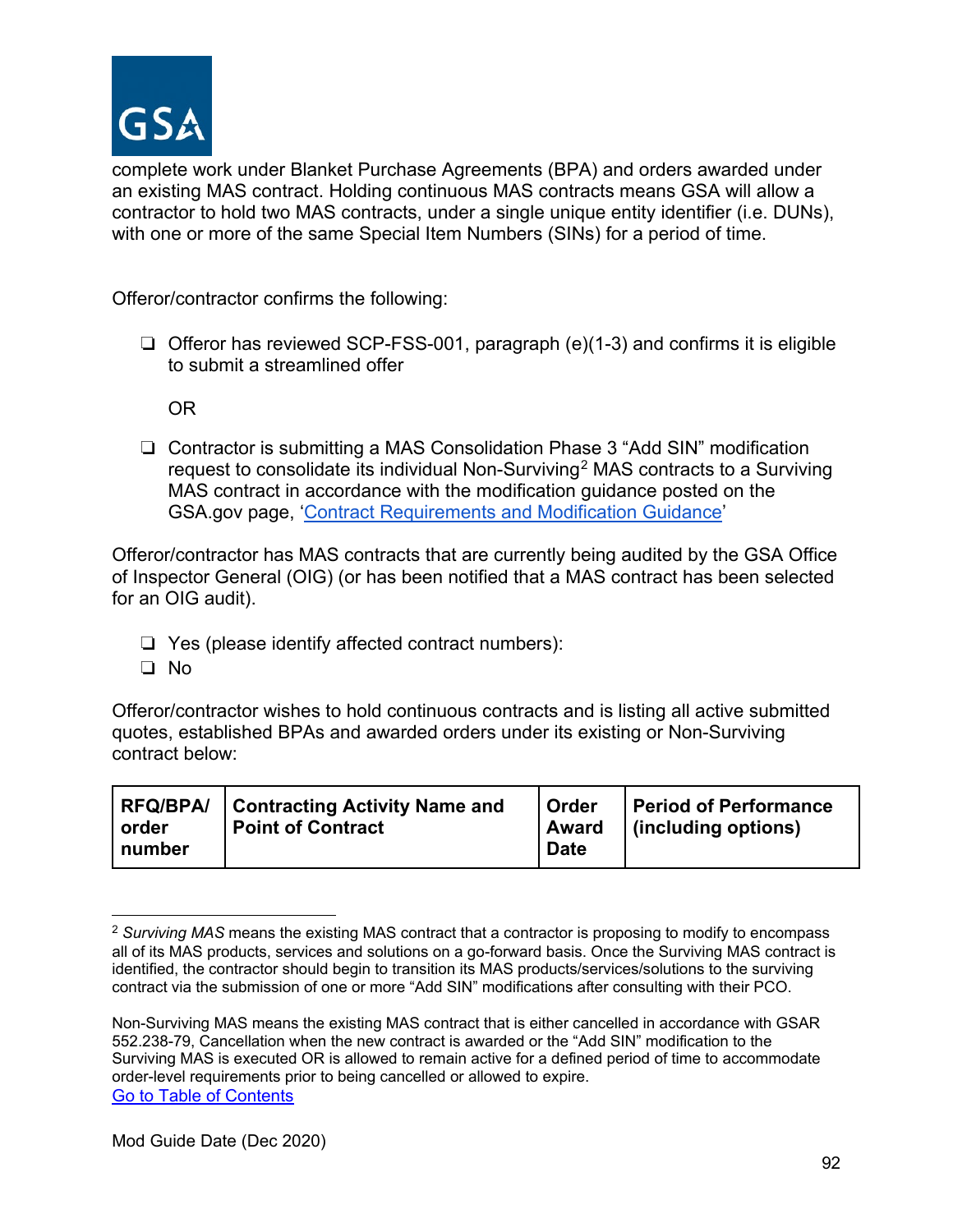# GSA

The existing or Non-Surviving MAS is to be cancelled the day after the final day of the ordering period for the active BPA or order (including options). In situations where multiple BPAs and/or orders are active, the cancellation date should be based on the last remaining BPA or order.

- ❏ Offeror/contractor proposes the existing (Non-Surviving) MAS be cancelled on: enter date.
- ❏ Offeror/contractor affirms it is prohibited from using its existing or Non-Surviving contract(s) or SINs on Non-Surviving contracts to compete for new BPAs and/or new orders as of the effective date of the new contract award/modification. Note: a contractor is not prohibited from using its existing or Non-Surviving MAS to compete for orders to be placed under a BPA identified in this modification – this would be considered a BPA order, not a "new order".
- ❏ Offeror/contractor affirms it is capable of meeting all contractual requirements under both contracts to include requirements regarding minimum sales, small business subcontracting plans, sales reporting, Industrial Funding Fee remittance, and FSS price lists.
- ❏ Offeror/contractor affirms it will update its' FSS price list on GSA Advantage within 30 calendar days of contract/modification award to include the following statement in the catalog for its' Non-Surviving MAS contract:

[Non-Surviving Contract number] is listed here for reference purposes only and is replaced by [Follow on/Surviving Contract number]. [Non-Surviving Contract number] is only to be used for BPAs and orders awarded prior to, or pending an award decision as of [follow on contract award/Surviving MAS mod date]. All new BPAs and orders MUST be awarded against the contractor's new MAS contract [Follow on/Surviving Contract number].

The following additional items apply to 'Add SIN' modification requests:

[Go to Table of Contents](#page-1-0)